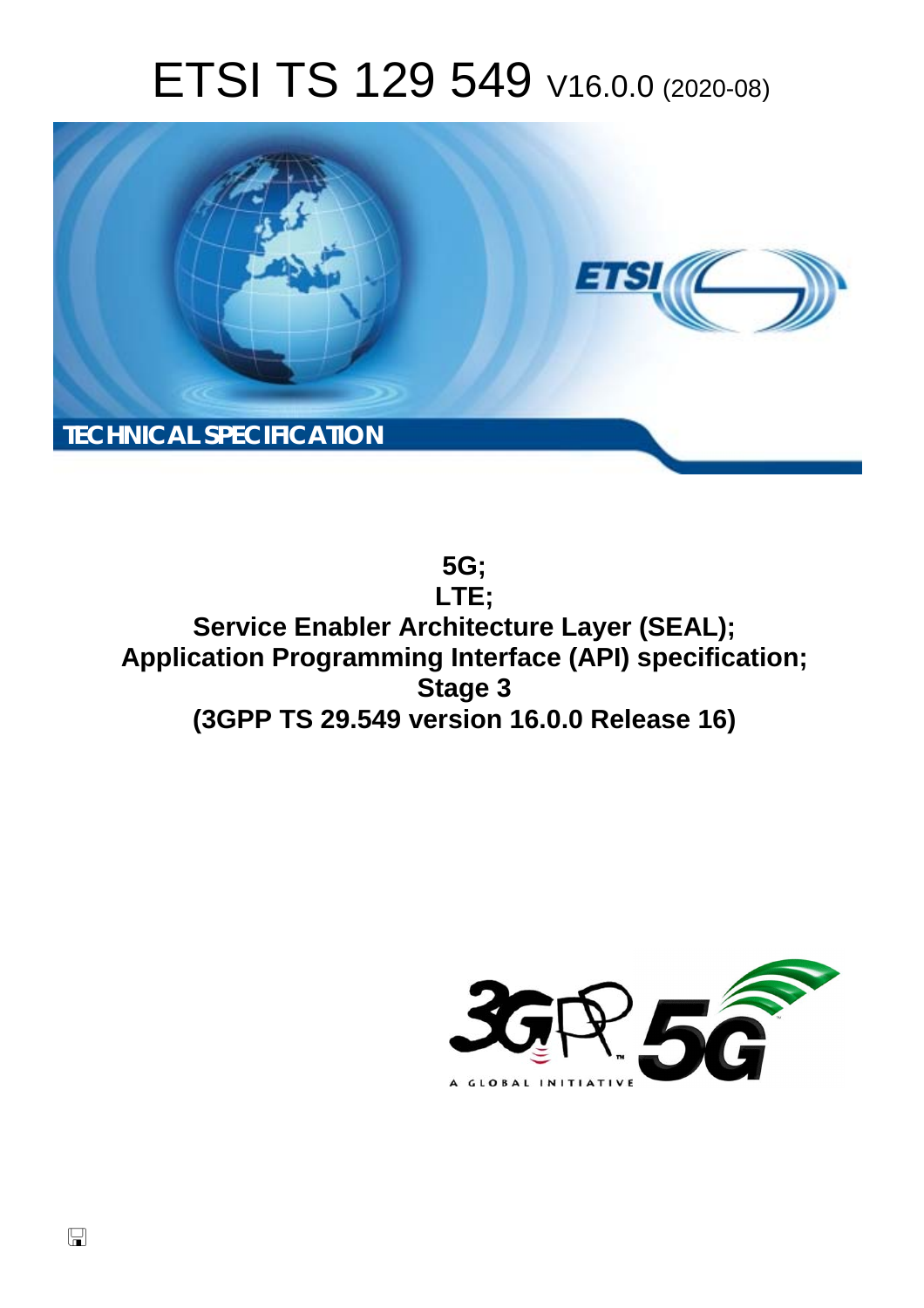Reference DTS/TSGC-0329549vg00

> Keywords 5G,LTE

#### *ETSI*

#### 650 Route des Lucioles F-06921 Sophia Antipolis Cedex - FRANCE

Tel.: +33 4 92 94 42 00 Fax: +33 4 93 65 47 16

Siret N° 348 623 562 00017 - NAF 742 C Association à but non lucratif enregistrée à la Sous-Préfecture de Grasse (06) N° 7803/88

#### *Important notice*

The present document can be downloaded from: <http://www.etsi.org/standards-search>

The present document may be made available in electronic versions and/or in print. The content of any electronic and/or print versions of the present document shall not be modified without the prior written authorization of ETSI. In case of any existing or perceived difference in contents between such versions and/or in print, the prevailing version of an ETSI deliverable is the one made publicly available in PDF format at [www.etsi.org/deliver](http://www.etsi.org/deliver).

Users of the present document should be aware that the document may be subject to revision or change of status. Information on the current status of this and other ETSI documents is available at <https://portal.etsi.org/TB/ETSIDeliverableStatus.aspx>

If you find errors in the present document, please send your comment to one of the following services: <https://portal.etsi.org/People/CommiteeSupportStaff.aspx>

#### *Copyright Notification*

No part may be reproduced or utilized in any form or by any means, electronic or mechanical, including photocopying and microfilm except as authorized by written permission of ETSI. The content of the PDF version shall not be modified without the written authorization of ETSI.

The copyright and the foregoing restriction extend to reproduction in all media.

© ETSI 2020. All rights reserved.

**DECT™**, **PLUGTESTS™**, **UMTS™** and the ETSI logo are trademarks of ETSI registered for the benefit of its Members. **3GPP™** and **LTE™** are trademarks of ETSI registered for the benefit of its Members and of the 3GPP Organizational Partners. **oneM2M™** logo is a trademark of ETSI registered for the benefit of its Members and of the oneM2M Partners.

**GSM®** and the GSM logo are trademarks registered and owned by the GSM Association.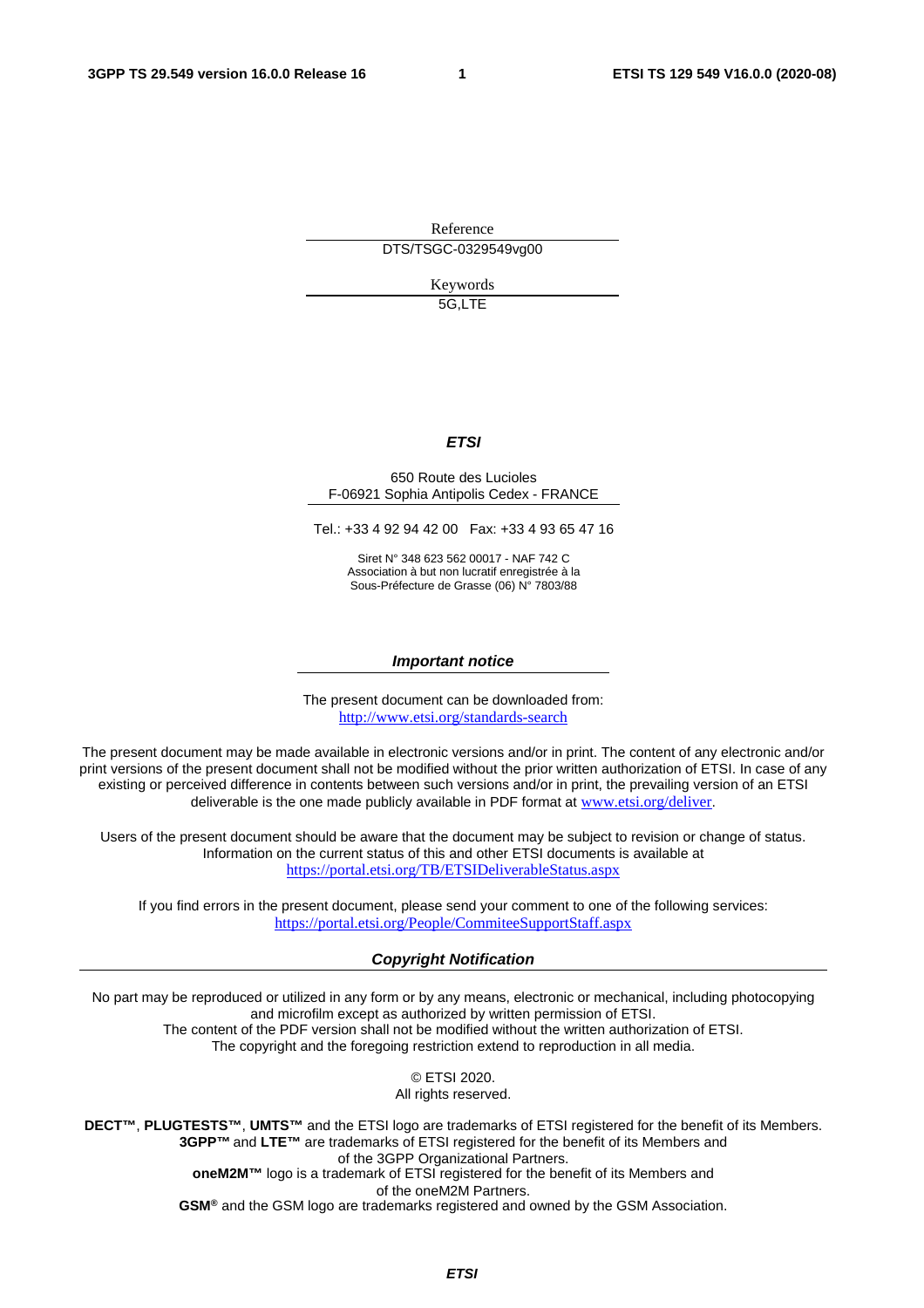# Intellectual Property Rights

#### Essential patents

IPRs essential or potentially essential to normative deliverables may have been declared to ETSI. The information pertaining to these essential IPRs, if any, is publicly available for **ETSI members and non-members**, and can be found in ETSI SR 000 314: *"Intellectual Property Rights (IPRs); Essential, or potentially Essential, IPRs notified to ETSI in respect of ETSI standards"*, which is available from the ETSI Secretariat. Latest updates are available on the ETSI Web server [\(https://ipr.etsi.org/](https://ipr.etsi.org/)).

Pursuant to the ETSI IPR Policy, no investigation, including IPR searches, has been carried out by ETSI. No guarantee can be given as to the existence of other IPRs not referenced in ETSI SR 000 314 (or the updates on the ETSI Web server) which are, or may be, or may become, essential to the present document.

#### **Trademarks**

The present document may include trademarks and/or tradenames which are asserted and/or registered by their owners. ETSI claims no ownership of these except for any which are indicated as being the property of ETSI, and conveys no right to use or reproduce any trademark and/or tradename. Mention of those trademarks in the present document does not constitute an endorsement by ETSI of products, services or organizations associated with those trademarks.

# Legal Notice

This Technical Specification (TS) has been produced by ETSI 3rd Generation Partnership Project (3GPP).

The present document may refer to technical specifications or reports using their 3GPP identities. These shall be interpreted as being references to the corresponding ETSI deliverables.

The cross reference between 3GPP and ETSI identities can be found under<http://webapp.etsi.org/key/queryform.asp>.

# Modal verbs terminology

In the present document "**shall**", "**shall not**", "**should**", "**should not**", "**may**", "**need not**", "**will**", "**will not**", "**can**" and "**cannot**" are to be interpreted as described in clause 3.2 of the [ETSI Drafting Rules](https://portal.etsi.org/Services/editHelp!/Howtostart/ETSIDraftingRules.aspx) (Verbal forms for the expression of provisions).

"**must**" and "**must not**" are **NOT** allowed in ETSI deliverables except when used in direct citation.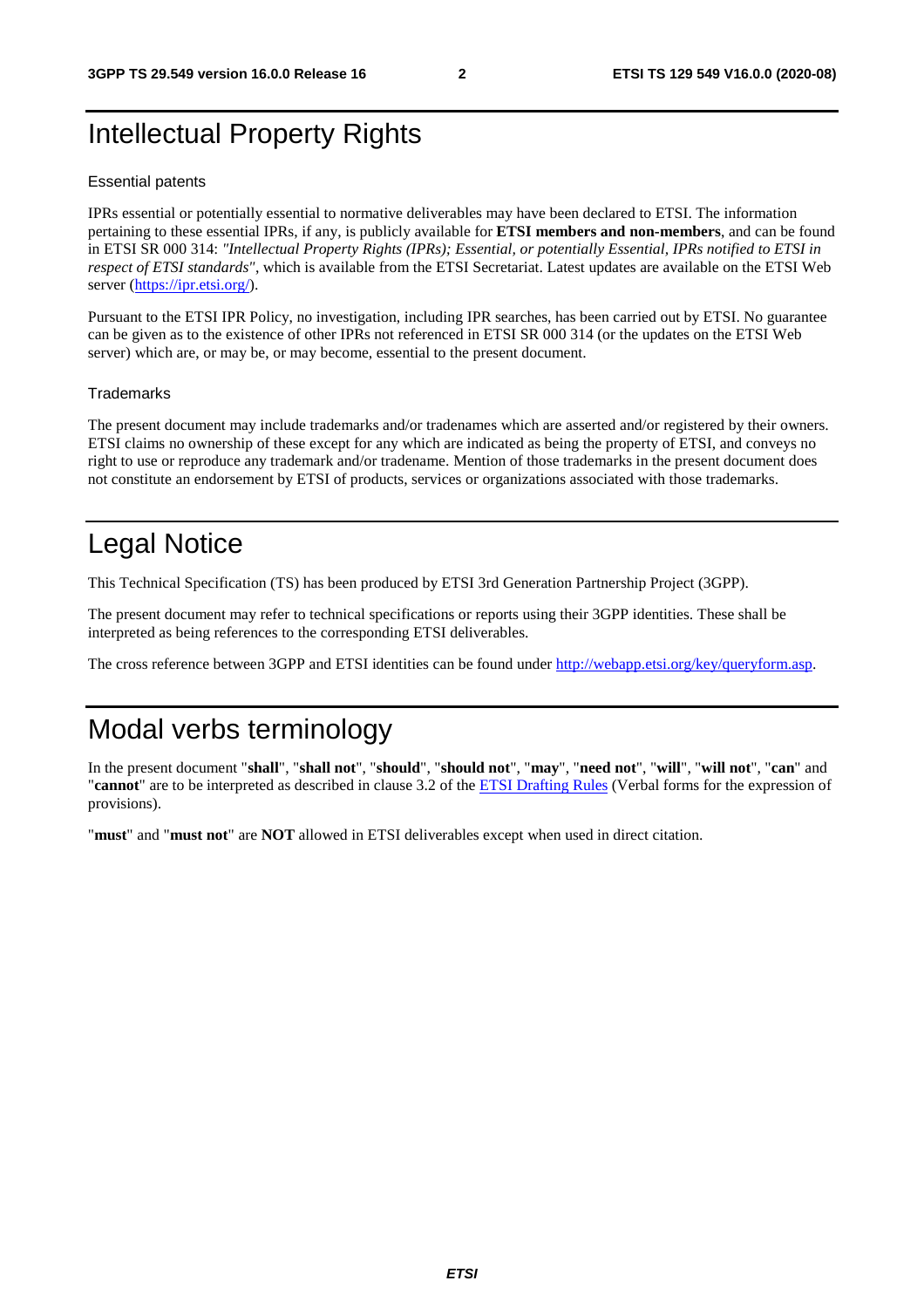$\mathbf{3}$ 

# Contents

| 1              |                                                                                       |    |
|----------------|---------------------------------------------------------------------------------------|----|
| 2              |                                                                                       |    |
| 3              |                                                                                       |    |
| 3.1<br>3.2     |                                                                                       |    |
| $\overline{4}$ |                                                                                       |    |
| 5              |                                                                                       |    |
| 5.1            |                                                                                       |    |
| 5.2            |                                                                                       |    |
| 5.2.1          |                                                                                       |    |
| 5.2.1.1        |                                                                                       |    |
|                |                                                                                       |    |
| 5.2.1.1.1      |                                                                                       |    |
| 5.2.1.2        |                                                                                       |    |
| 5.2.1.2.1      |                                                                                       |    |
| 5.2.1.2.2      |                                                                                       |    |
| 5.2.1.2.2.1    |                                                                                       |    |
| 5.2.1.2.2.2    | VAL server providing trigger configuration using Create_Trigger_Location_Reporting    |    |
|                |                                                                                       |    |
| 5.2.1.2.3      |                                                                                       |    |
| 5.2.1.2.3.1    |                                                                                       |    |
| 5.2.1.2.3.2    | VAL server fetching trigger configuration using Fetch_Location_Report_Trigger service |    |
|                |                                                                                       |    |
| 5.2.1.2.4      |                                                                                       |    |
| 5.2.1.2.4.1    |                                                                                       |    |
| 5.2.1.2.4.2    | VAL server providing trigger configuration using Update_Trigger_Location_Reporting    |    |
|                |                                                                                       |    |
| 5.2.1.2.5      |                                                                                       |    |
| 5.2.1.2.5.1    |                                                                                       |    |
| 5.2.1.2.5.2    | VAL server providing trigger configuration using Cancel_Trigger_Location_Reporting    |    |
|                |                                                                                       | 16 |
| 5.2.2          |                                                                                       |    |
| 5.2.3          |                                                                                       |    |
| 5.3            |                                                                                       |    |
| 5.3.1          |                                                                                       |    |
| 5.3.1.1        |                                                                                       |    |
| 5.3.1.1.1      |                                                                                       |    |
| 5.3.1.2        |                                                                                       |    |
| 5.3.1.2.1      |                                                                                       |    |
|                |                                                                                       |    |
| 5.3.1.2.2      |                                                                                       |    |
| 5.3.1.2.2.1    |                                                                                       |    |
| 5.3.1.2.2.2    | VAL server fetching VAL group documents, group membership and configuration           |    |
|                |                                                                                       |    |
| 5.3.1.2.3      |                                                                                       |    |
| 5.3.1.2.3.1    |                                                                                       |    |
| 5.3.1.2.3.2    | VAL server modifying group membership and configuration using Update_Group_Info       |    |
|                |                                                                                       |    |
| 5.3.1.2.4      |                                                                                       |    |
| 5.3.1.2.4.1    |                                                                                       |    |
|                |                                                                                       |    |
| 5.3.1.2.4.2    | VAL server creating new group using Create_Group service operation  19                |    |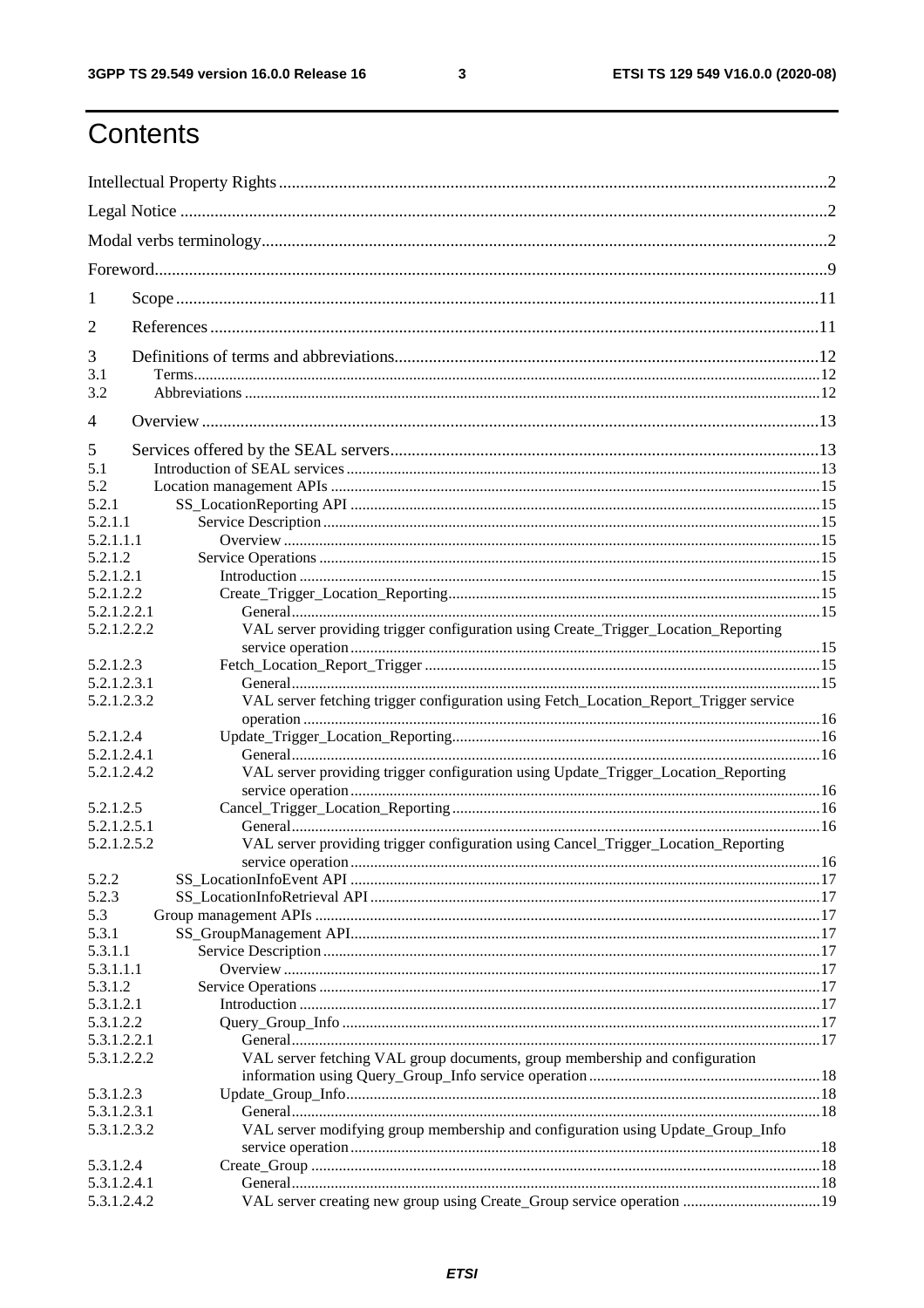$\overline{\mathbf{4}}$ 

| 5.3.1.2.5                  |                                                                                       |  |
|----------------------------|---------------------------------------------------------------------------------------|--|
| 5.3.1.2.5.1                |                                                                                       |  |
| 5.3.1.2.5.2                | VAL server deleting VAL group using Delete_Group service operation 19                 |  |
| 5.3.2                      |                                                                                       |  |
| 5.4                        |                                                                                       |  |
| 5.4.1                      |                                                                                       |  |
| 5.4.1.1                    |                                                                                       |  |
| 5.4.1.1.1                  |                                                                                       |  |
| 5.4.1.2                    |                                                                                       |  |
| 5.4.1.2.1                  |                                                                                       |  |
| 5.4.1.2.2                  |                                                                                       |  |
| 5.4.1.2.2.1                |                                                                                       |  |
| 5.4.1.2.2.2                | VAL server retrieving VAL user profile information using Obtain_User_Profile service  |  |
|                            |                                                                                       |  |
| 5.4.2                      |                                                                                       |  |
| 5.5                        |                                                                                       |  |
| 5.5.1                      |                                                                                       |  |
| 5.5.1.1                    |                                                                                       |  |
| 5.5.1.1.1                  |                                                                                       |  |
| 5.5.1.2                    |                                                                                       |  |
| 5.5.1.2.1                  |                                                                                       |  |
| 5.5.1.2.2                  |                                                                                       |  |
| 5.5.1.2.2.1                |                                                                                       |  |
| 5.5.1.2.2.2                | VAL server requesting for network resource adaptation using                           |  |
|                            |                                                                                       |  |
| 5.5.1.2.3                  |                                                                                       |  |
| 5.5.1.2.3.1<br>5.5.1.2.3.2 |                                                                                       |  |
|                            | VAL server requesting for unicast resource using Request_Unicast_Resource service     |  |
| 5.5.1.2.4                  |                                                                                       |  |
| 5.5.1.2.4.1                |                                                                                       |  |
| 5.5.1.2.4.2                | VAL server requesting for updating the unicast resource using Update_Unicast_Resource |  |
|                            |                                                                                       |  |
| 5.5.1.2.5                  |                                                                                       |  |
| 5.5.1.2.5.1                |                                                                                       |  |
| 5.5.1.2.5.2                | VAL server requesting for multicast resource using Request_Multicast_Resource service |  |
|                            |                                                                                       |  |
| 5.5.1.2.6                  |                                                                                       |  |
| 5.5.1.2.6.1                |                                                                                       |  |
| 5.5.1.2.6.2                | Notifying user plane events using Notify_UP_Delivery_Mode service operation 22        |  |
| 5.6                        |                                                                                       |  |
| 5.6.1                      |                                                                                       |  |
| 5.6.1.1                    |                                                                                       |  |
| 5.6.1.1.1                  |                                                                                       |  |
| 5.6.1.2                    |                                                                                       |  |
| 5.6.1.2.1                  |                                                                                       |  |
| 5.6.1.2.2                  |                                                                                       |  |
| 5.6.1.2.2.1                |                                                                                       |  |
| 5.6.1.2.2.2                |                                                                                       |  |
| 5.6.1.2.3                  |                                                                                       |  |
| 5.6.1.2.3.1                |                                                                                       |  |
| 5.6.1.2.3.2                |                                                                                       |  |
| 5.6.1.2.4                  |                                                                                       |  |
| 5.6.1.2.4.1                |                                                                                       |  |
| 5.6.1.2.4.2                | Unsubscribing from SEAL events using Unsubscribe_Event service operation 24           |  |
| 5.7                        |                                                                                       |  |
| 5.7.1                      |                                                                                       |  |
| 5.7.1.1                    |                                                                                       |  |
| 5.7.1.1.1                  |                                                                                       |  |
| 5.7.1.2                    |                                                                                       |  |
| 5.7.1.2.1<br>5.7.1.2.2     |                                                                                       |  |
|                            |                                                                                       |  |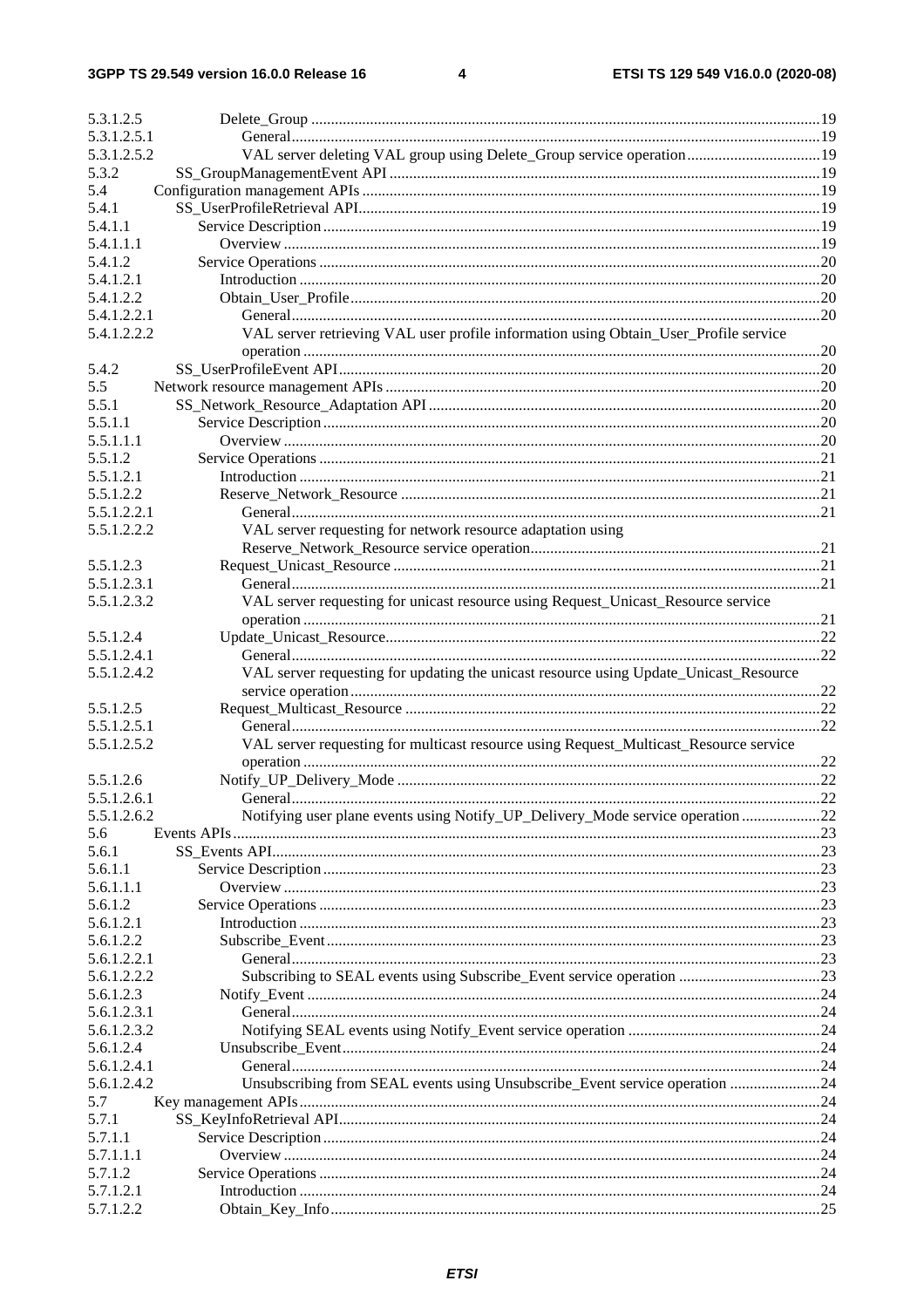$5\phantom{a}$ 

| 5.7.1.2.2.1   |                                                                                      |  |
|---------------|--------------------------------------------------------------------------------------|--|
| 5.7.1.2.2.2   | VAL server obtaining VAL service specific key material using Obtain_Key_Info service |  |
|               |                                                                                      |  |
| 6             |                                                                                      |  |
| 6.1           |                                                                                      |  |
| 6.2           |                                                                                      |  |
| 6.2.1         |                                                                                      |  |
| 6.2.2         |                                                                                      |  |
| 6.2.3         |                                                                                      |  |
| 6.3           |                                                                                      |  |
|               |                                                                                      |  |
| 6.4           |                                                                                      |  |
| 6.5           |                                                                                      |  |
| 6.6           |                                                                                      |  |
| 6.7           |                                                                                      |  |
| 6.8           |                                                                                      |  |
| 6.9           |                                                                                      |  |
| 6.10          |                                                                                      |  |
| 7             |                                                                                      |  |
| 7.1           |                                                                                      |  |
| 7.1.1         |                                                                                      |  |
| 7.1.1.1       |                                                                                      |  |
| 7.1.1.2       |                                                                                      |  |
| 7.1.1.2.1     |                                                                                      |  |
| 7.1.1.2.2     |                                                                                      |  |
| 7.1.1.2.2.1   |                                                                                      |  |
| 7.1.1.2.2.2   |                                                                                      |  |
|               |                                                                                      |  |
| 7.1.1.2.2.3   |                                                                                      |  |
| 7.1.1.2.2.3.1 |                                                                                      |  |
| 7.1.1.2.2.4   |                                                                                      |  |
| 7.1.1.2.3     |                                                                                      |  |
| 7.1.1.2.3.1   |                                                                                      |  |
| 7.1.1.2.3.2   |                                                                                      |  |
| 7.1.1.2.3.3   |                                                                                      |  |
| 7.1.1.2.3.3.1 |                                                                                      |  |
| 7.1.1.2.3.3.2 |                                                                                      |  |
| 7.1.1.2.3.3.3 |                                                                                      |  |
| 7.1.1.2.3.4   |                                                                                      |  |
| 7.1.1.3       |                                                                                      |  |
| 7.1.1.4       |                                                                                      |  |
| 7.1.1.4.1     |                                                                                      |  |
| 7.1.1.4.2     |                                                                                      |  |
| 7.1.1.4.2.1   |                                                                                      |  |
| 7.1.1.4.2.2   |                                                                                      |  |
| 7.1.1.4.3     |                                                                                      |  |
| 7.1.1.5       |                                                                                      |  |
| 7.1.1.6       |                                                                                      |  |
| 7.2           |                                                                                      |  |
| 7.2.1         |                                                                                      |  |
| 7.2.1.1       |                                                                                      |  |
| 7.2.1.2       |                                                                                      |  |
| 7.2.1.2.1     |                                                                                      |  |
|               |                                                                                      |  |
| 7.2.1.2.2     |                                                                                      |  |
| 7.2.1.2.2.1   |                                                                                      |  |
| 7.2.1.2.2.2   |                                                                                      |  |
| 7.2.1.2.2.3   |                                                                                      |  |
| 7.2.1.2.2.3.1 |                                                                                      |  |
| 7.2.1.2.2.3.2 |                                                                                      |  |
| 7.2.1.2.2.4   |                                                                                      |  |
| 7.2.1.2.3     |                                                                                      |  |
| 7.2.1.2.3.1   |                                                                                      |  |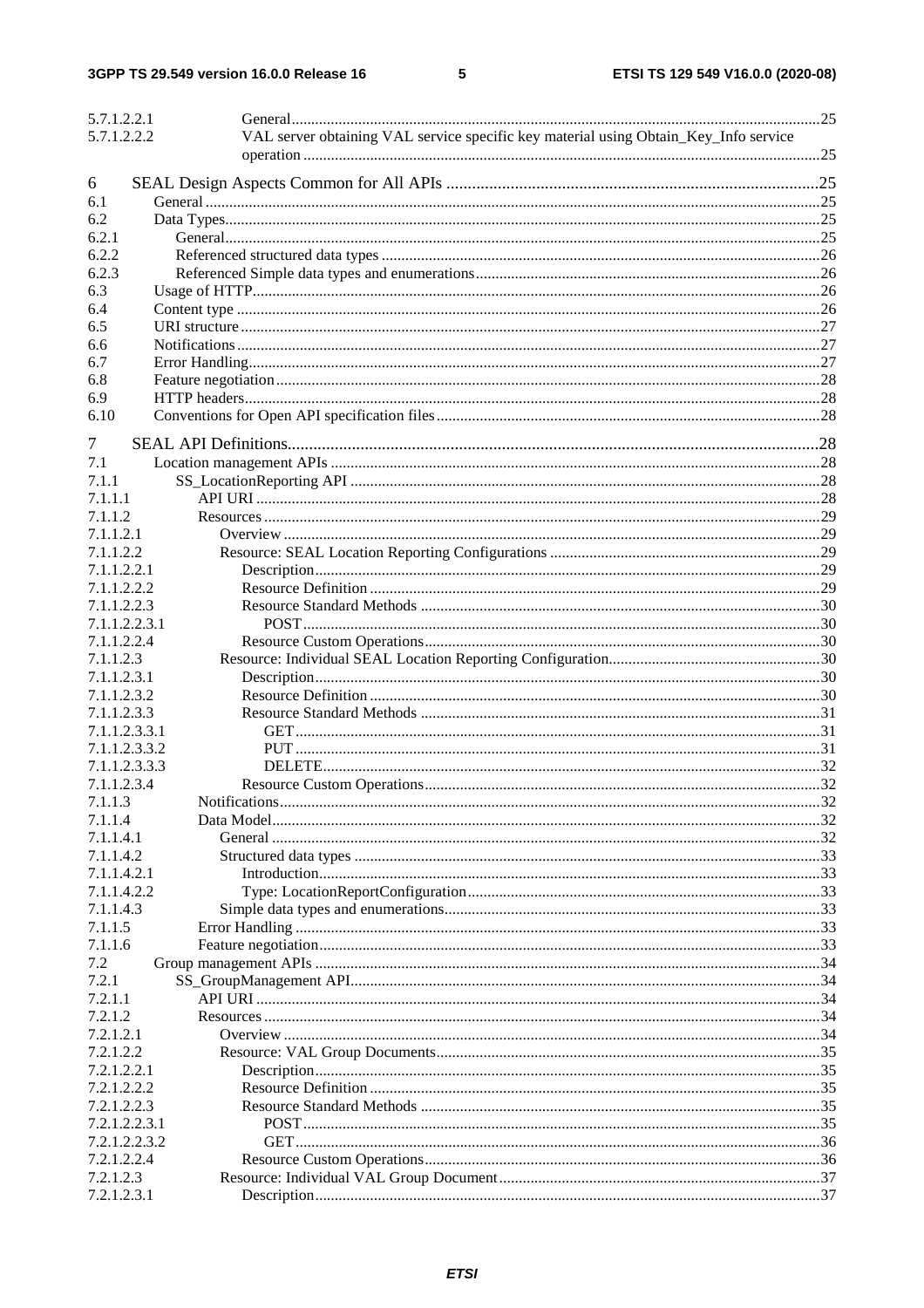#### $\bf 6$

| 7.2.1.2.3.2   |  |
|---------------|--|
| 7.2.1.2.3.3   |  |
| 7.2.1.2.3.3.1 |  |
| 7.2.1.2.3.3.2 |  |
| 7.2.1.2.3.3.3 |  |
| 7.2.1.2.3.4   |  |
| 7.2.1.3       |  |
| 7.2.1.4       |  |
| 7.2.1.4.1     |  |
| 7.2.1.4.2     |  |
| 7.2.1.4.2.1   |  |
| 7.2.1.4.2.2   |  |
| 7.2.1.4.3     |  |
| 7.2.1.5       |  |
| 7.2.1.6       |  |
| 7.3           |  |
| 7.3.1         |  |
| 7.3.1.1       |  |
| 7.3.1.2       |  |
| 7.3.1.2.1     |  |
| 7.3.1.2.2     |  |
| 7.3.1.2.2.1   |  |
| 7.3.1.2.2.2   |  |
| 7.3.1.2.2.3   |  |
| 7.3.1.2.2.3.1 |  |
| 7.3.1.2.2.4   |  |
| 7.3.1.3       |  |
| 7.3.1.4       |  |
| 7.3.1.4.1     |  |
|               |  |
| 7.3.1.4.2     |  |
| 7.3.1.4.2.1   |  |
| 7.3.1.4.2.2   |  |
| 7.3.1.4.2.3   |  |
| 7.3.1.4.3     |  |
| 7.3.1.5       |  |
| 7.3.1.6       |  |
| 7.4           |  |
| 7.4.1         |  |
| 7.4.1.1       |  |
| 7.4.1.2       |  |
| 7.4.1.2.1     |  |
| 7.4.1.2.2     |  |
| 7.4.1.2.2.1   |  |
| 7.4.1.2.2.2   |  |
| 7.4.1.2.2.3   |  |
| 7.4.1.2.2.3.1 |  |
| 7.4.1.2.2.4   |  |
| 7.4.1.2.3     |  |
| 7.4.1.2.3.1   |  |
| 7.4.1.2.3.2   |  |
| 7.4.1.2.3.3   |  |
| 7.4.1.2.3.3.1 |  |
| 7.4.1.2.3.3.2 |  |
| 7.4.1.2.3.4   |  |
| 7.4.1.2.4     |  |
| 7.4.1.2.4.1   |  |
| 7.4.1.2.4.2   |  |
| 7.4.1.2.4.3   |  |
| 7.4.1.2.4.3.1 |  |
| 7.4.1.2.4.4   |  |
| 7.4.1.2.5     |  |
| 7.4.1.2.5.1   |  |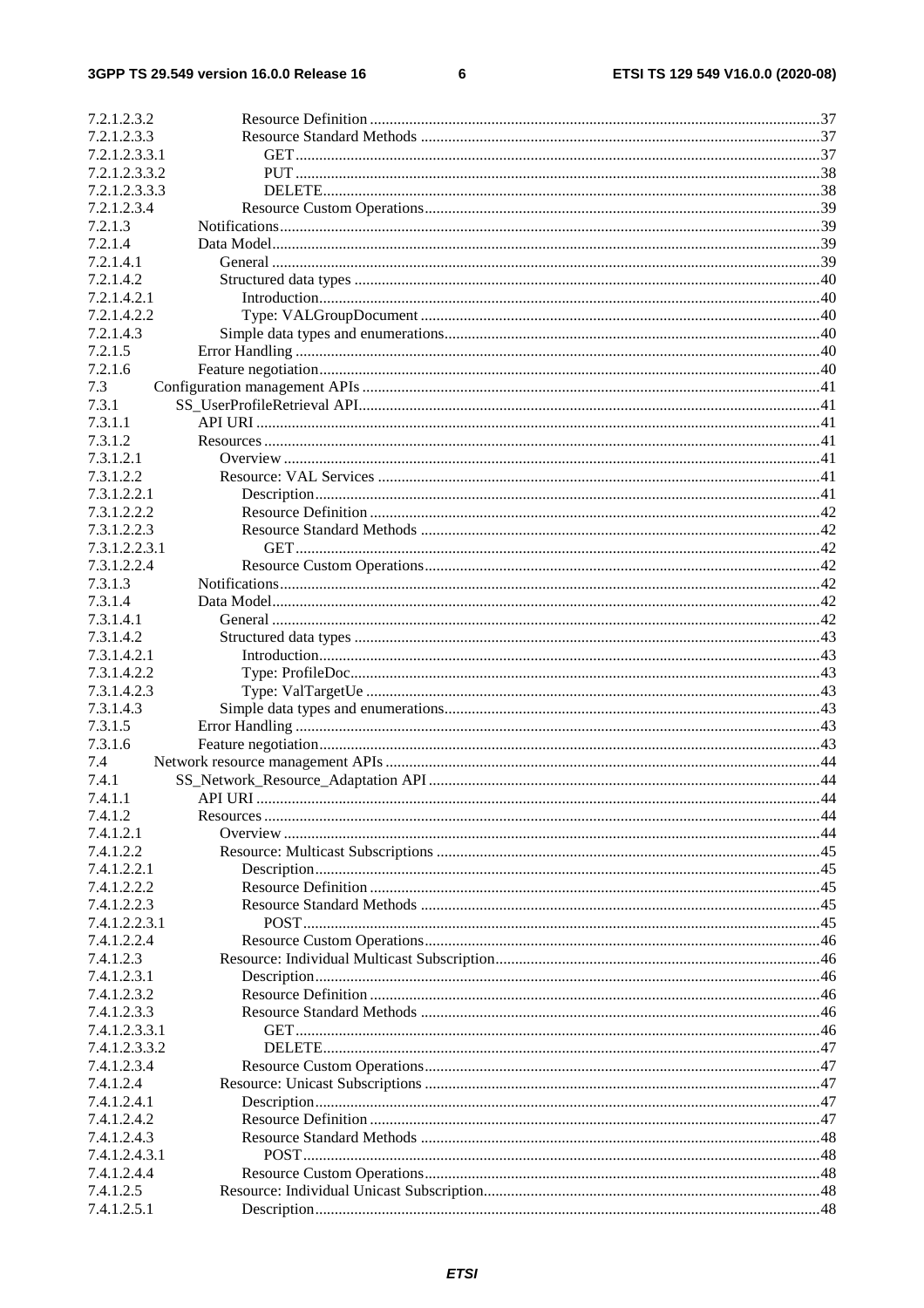#### 3GPP TS 29.549 version 16.0.0 Release 16

#### $\overline{7}$

| 7.4.1.2.5.2            |  |
|------------------------|--|
| 7.4.1.2.5.3            |  |
| 7.4.1.2.5.3.1          |  |
| 7.4.1.2.5.3.2          |  |
| 7.4.1.2.5.4            |  |
| 7.4.1.3                |  |
| 7.4.1.3.1              |  |
| 7.4.1.3.2              |  |
|                        |  |
| 7.4.1.3.2.1            |  |
| 7.4.1.3.2.2<br>7.4.1.4 |  |
|                        |  |
| 7.4.1.4.1              |  |
| 7.4.1.4.2              |  |
| 7.4.1.4.2.1            |  |
| 7.4.1.4.2.2            |  |
| 7.4.1.4.2.3            |  |
| 7.4.1.4.2.4            |  |
| 7.4.1.4.2.5            |  |
| 7.4.1.4.3              |  |
| 7.4.1.4.3.1            |  |
| 7.4.1.4.3.2            |  |
| 7.4.1.4.3.3            |  |
| 7.4.1.5                |  |
| 7.4.1.6                |  |
| 7.5                    |  |
| 7.5.1                  |  |
| 7.5.1.1                |  |
| 7.5.1.2                |  |
| 7.5.1.2.1              |  |
| 7.5.1.2.2              |  |
| 7.5.1.2.2.1            |  |
| 7.5.1.2.2.2            |  |
| 7.5.1.2.2.3            |  |
| 7.5.1.2.2.3.1          |  |
| 7.5.1.2.2.4            |  |
| 7.5.1.2.3              |  |
| 7.5.1.2.3.1            |  |
| 7.5.1.2.3.2            |  |
| 7.5.1.2.3.3            |  |
| 7.5.1.2.3.3.1          |  |
| 7.5.1.2.3.4            |  |
| 7.5.1.3                |  |
| 7.5.1.3.1              |  |
| 7.5.1.3.2              |  |
| 7.5.1.3.2.1            |  |
| 7.5.1.3.2.2            |  |
| 7.5.1.4                |  |
| 7.5.1.4.1              |  |
| 7.5.1.4.2              |  |
| 7.5.1.4.2.1            |  |
|                        |  |
| 7.5.1.4.2.2            |  |
| 7.5.1.4.2.3            |  |
| 7.5.1.4.2.4            |  |
| 7.5.1.4.2.5            |  |
| 7.5.1.4.2.6            |  |
| 7.5.1.4.2.7            |  |
| 7.5.1.4.2.8            |  |
| 7.5.1.4.3              |  |
| 7.5.1.4.3.1            |  |
| 7.5.1.4.3.2            |  |
| 7.5.1.4.3.3            |  |
| 7.5.1.5                |  |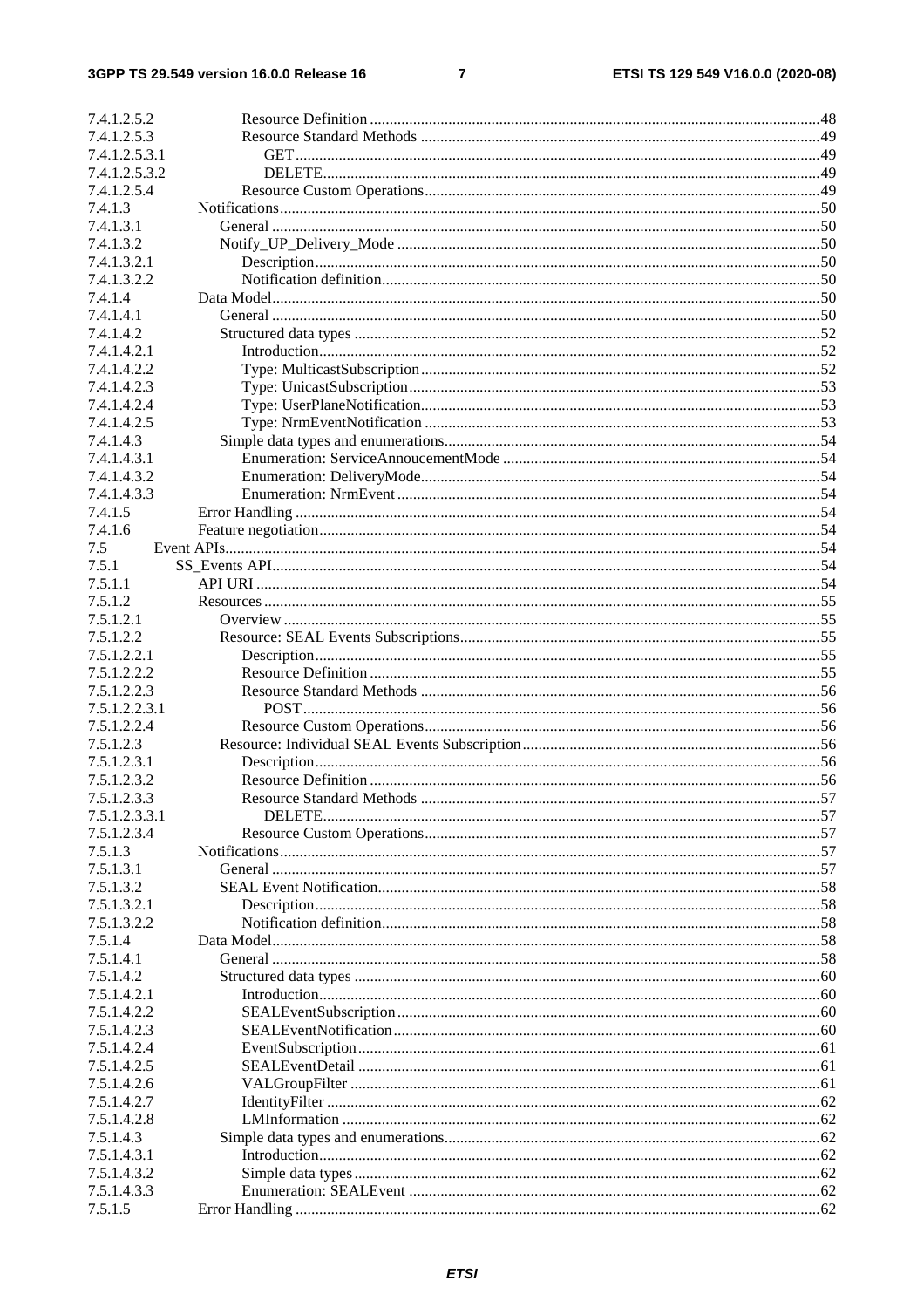#### $\bf8$

| 7.5.1.6                       |  |
|-------------------------------|--|
| 7.6                           |  |
| 7.6.1                         |  |
| 7.6.1.1                       |  |
| 7.6.1.2                       |  |
| 7.6.1.2.1                     |  |
| 7.6.1.2.2                     |  |
| 7.6.1.2.2.1                   |  |
| 7.6.1.2.2.2                   |  |
| 7.6.1.2.2.3                   |  |
| 7.6.1.2.2.3.1                 |  |
| 7.6.1.2.2.4                   |  |
| 7.6.1.3                       |  |
| 7.6.1.4                       |  |
| 7.6.1.4.1                     |  |
| 7.6.1.4.2                     |  |
| 7.6.1.4.2.1                   |  |
| 7.6.1.4.2.2                   |  |
| 7.6.1.4.3                     |  |
| 7.6.1.5                       |  |
| 7.6.1.6                       |  |
| 8                             |  |
| 8.1                           |  |
| 8.2                           |  |
| 9                             |  |
| 9.1                           |  |
| 9.2                           |  |
|                               |  |
| <b>Annex A (normative):</b>   |  |
| A.1                           |  |
| A.2                           |  |
| A.3                           |  |
| A.4                           |  |
| A.5                           |  |
| A.6                           |  |
| A.7                           |  |
| <b>Annex B</b> (informative): |  |
|                               |  |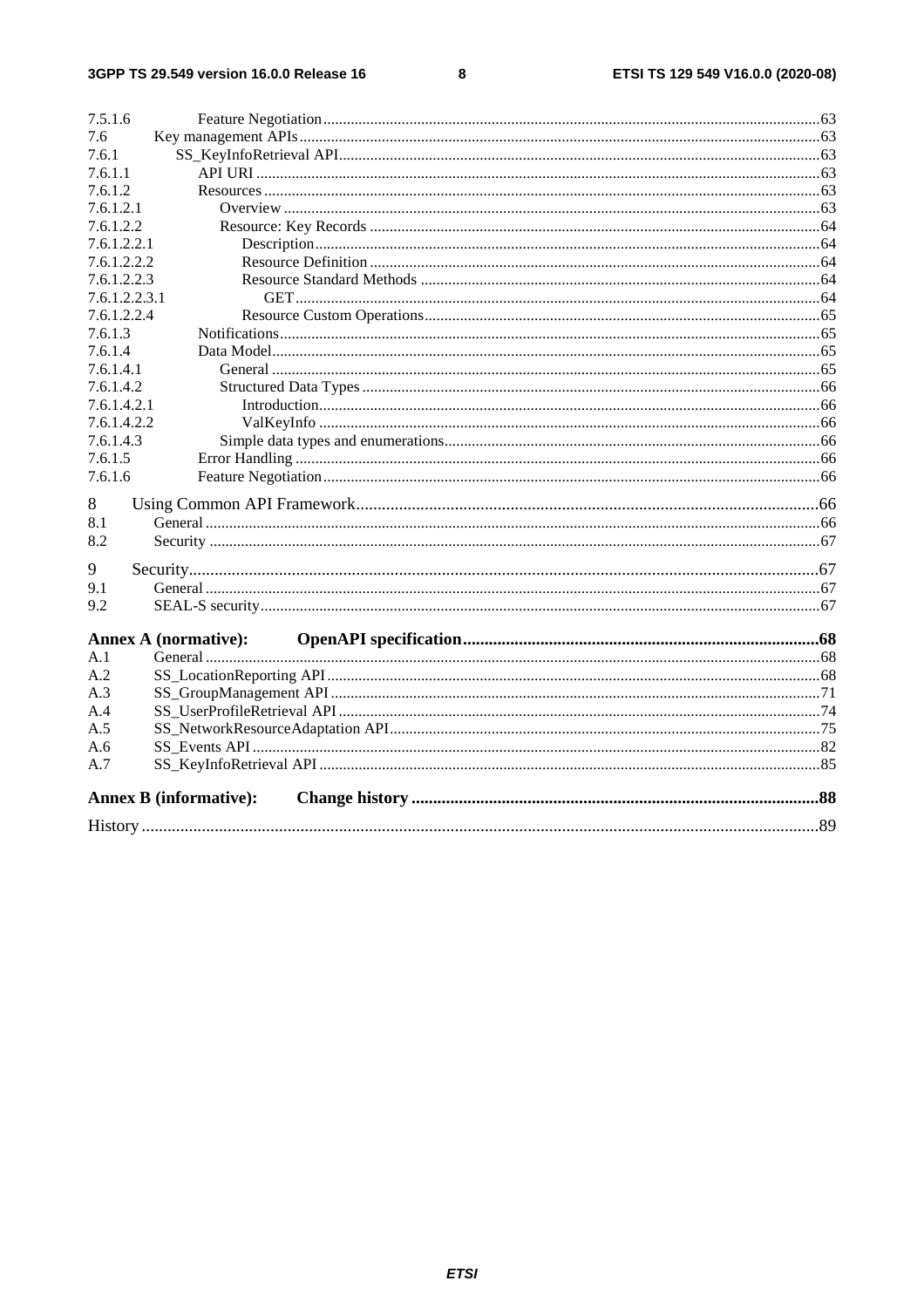# Foreword

This Technical Specification has been produced by the 3rd Generation Partnership Project (3GPP).

The contents of the present document are subject to continuing work within the TSG and may change following formal TSG approval. Should the TSG modify the contents of the present document, it will be re-released by the TSG with an identifying change of release date and an increase in version number as follows:

Version x.y.z

where:

- x the first digit:
	- 1 presented to TSG for information;
	- 2 presented to TSG for approval;
	- 3 or greater indicates TSG approved document under change control.
- y the second digit is incremented for all changes of substance, i.e. technical enhancements, corrections, updates, etc.
- z the third digit is incremented when editorial only changes have been incorporated in the document.

In the present document, modal verbs have the following meanings:

**shall** indicates a mandatory requirement to do something

**shall not** indicates an interdiction (prohibition) to do something

The constructions "shall" and "shall not" are confined to the context of normative provisions, and do not appear in Technical Reports.

The constructions "must" and "must not" are not used as substitutes for "shall" and "shall not". Their use is avoided insofar as possible, and they are not used in a normative context except in a direct citation from an external, referenced, non-3GPP document, or so as to maintain continuity of style when extending or modifying the provisions of such a referenced document.

| should     | indicates a recommendation to do something     |  |  |
|------------|------------------------------------------------|--|--|
| should not | indicates a recommendation not to do something |  |  |
| may        | indicates permission to do something           |  |  |
| need not   | indicates permission not to do something       |  |  |

The construction "may not" is ambiguous and is not used in normative elements. The unambiguous constructions "might not" or "shall not" are used instead, depending upon the meaning intended.

| can    | indicates that something is possible.  |  |  |
|--------|----------------------------------------|--|--|
| cannot | indicates that something is impossible |  |  |

The constructions "can" and "cannot" are not substitutes for "may" and "need not".

| will     | indicates that something is certain or expected to happen as a result of action taken by an agency<br>the behaviour of which is outside the scope of the present document     |
|----------|-------------------------------------------------------------------------------------------------------------------------------------------------------------------------------|
| will not | indicates that something is certain or expected not to happen as a result of action taken by an<br>agency the behaviour of which is outside the scope of the present document |
| might    | indicates a likelihood that something will happen as a result of action taken by some agency the<br>behaviour of which is outside the scope of the present document           |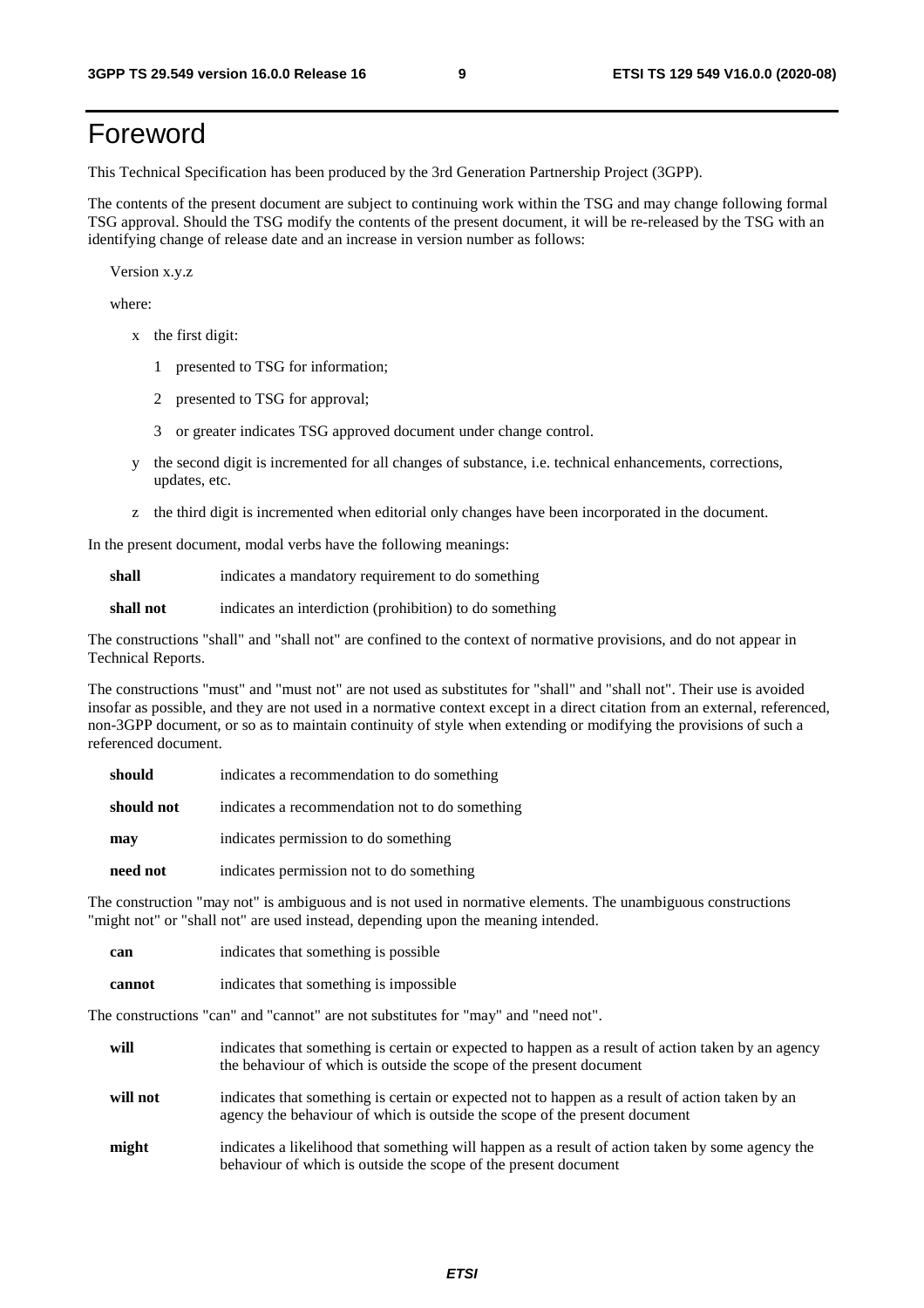#### **3GPP TS 29.549 version 16.0.0 Release 16 10 ETSI TS 129 549 V16.0.0 (2020-08)**

**might not** indicates a likelihood that something will not happen as a result of action taken by some agency the behaviour of which is outside the scope of the present document

In addition:

- is (or any other verb in the indicative mood) indicates a statement of fact
- **is not** (or any other negative verb in the indicative mood) indicates a statement of fact

The constructions "is" and "is not" do not indicate requirements.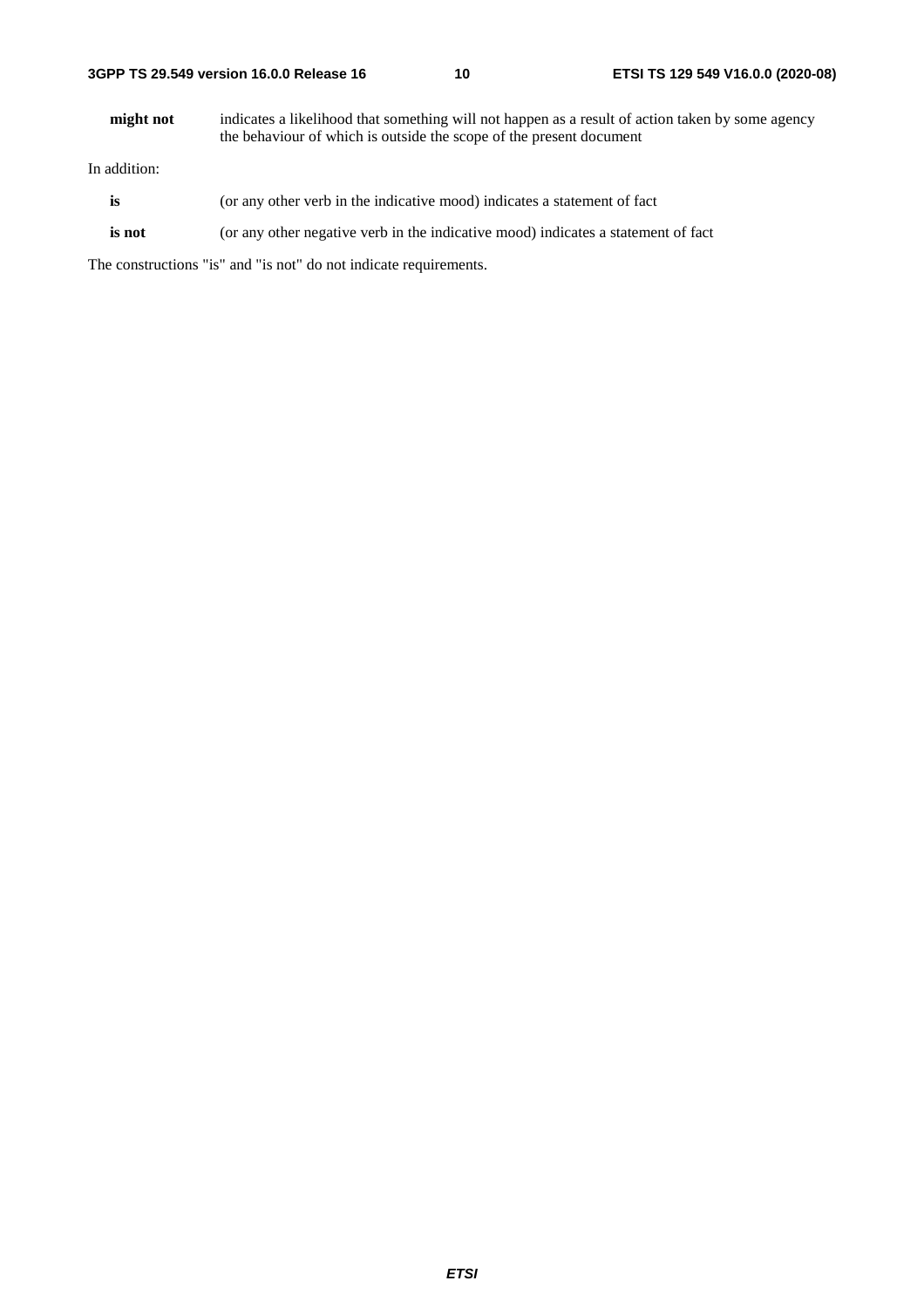# 1 Scope

The present specification describes the APIs for the Service Enabler Architecture Layer for Verticals (SEAL). The SEAL and related stage 2 architecture, functional requirements and information flows are specified in 3GPP TS 23.434 [2].

# 2 References

The following documents contain provisions which, through reference in this text, constitute provisions of the present document.

- References are either specific (identified by date of publication, edition number, version number, etc.) or non-specific.
- For a specific reference, subsequent revisions do not apply.
- For a non-specific reference, the latest version applies. In the case of a reference to a 3GPP document (including a GSM document), a non-specific reference implicitly refers to the latest version of that document *in the same Release as the present document*.
- [1] 3GPP TR 21.905: "Vocabulary for 3GPP Specifications".
- [2] 3GPP TS 23.434: "Service Enabler Architecture Layer for Verticals (SEAL); Functional architecture and information flows".
- [3] 3GPP TS 29.122: "T8 reference point for Northbound Application Programming Interfaces (APIs)".
- [4] IETF RFC 6455: "The Websocket Protocol".
- [5] IETF RFC 7230: "Hypertext Transfer Protocol (HTTP/1.1): Message Syntax and Routing".
- [6] IETF RFC 7231: "Hypertext Transfer Protocol (HTTP/1.1): Semantics and Content".
- [7] IETF RFC 7232: "Hypertext Transfer Protocol (HTTP/1.1): Conditional Requests".
- [8] IETF RFC 7233: "Hypertext Transfer Protocol (HTTP/1.1): Range Requests".
- [9] IETF RFC 7234: "Hypertext Transfer Protocol (HTTP/1.1): Caching".
- [10] IETF RFC 7235: "Hypertext Transfer Protocol (HTTP/1.1): Authentication".
- [11] IETF RFC 5246: "The Transport Layer Security (TLS) Protocol Version 1.2".
- [12] IETF RFC 7540: "Hypertext Transfer Protocol Version 2 (HTTP/2)".
- [13] IETF RFC 8259: "The JavaScript Object Notation (JSON) Data Interchange Format".
- [14] 3GPP TS 29.501: "5G System; Principles and Guidelines for Services Definition; Stage 3".
- [15] Open API Initiative, "OpenAPI 3.0.0 Specification", [https://github.com/OAI/OpenAPI](https://github.com/OAI/OpenAPI-Specification/blob/master/versions/3.0.0.md)-[Specification/blob/master/versions/3.0.0.md](https://github.com/OAI/OpenAPI-Specification/blob/master/versions/3.0.0.md).
- [16] 3GPP TS 29.222: "Common API Framework for 3GPP Northbound APIs; Stage 3".
- [17] 3GPP TS 23.222: "Common API Framework for 3GPP Northbound APIs; Stage 2".
- [18] 3GPP TS 33.122: "Security Aspects of Common API Framework for 3GPP Northbound APIs".
- [19] IETF RFC 6749: "The OAuth 2.0 Authorization Framework".
- [20] 3GPP TS 29.523: "5G System; Policy Control Event Exposure Service; Stage 3".
- [21] 3GPP TS 29.571: "5G System; Common Data Types for Service Based Interfaces; Stage 3".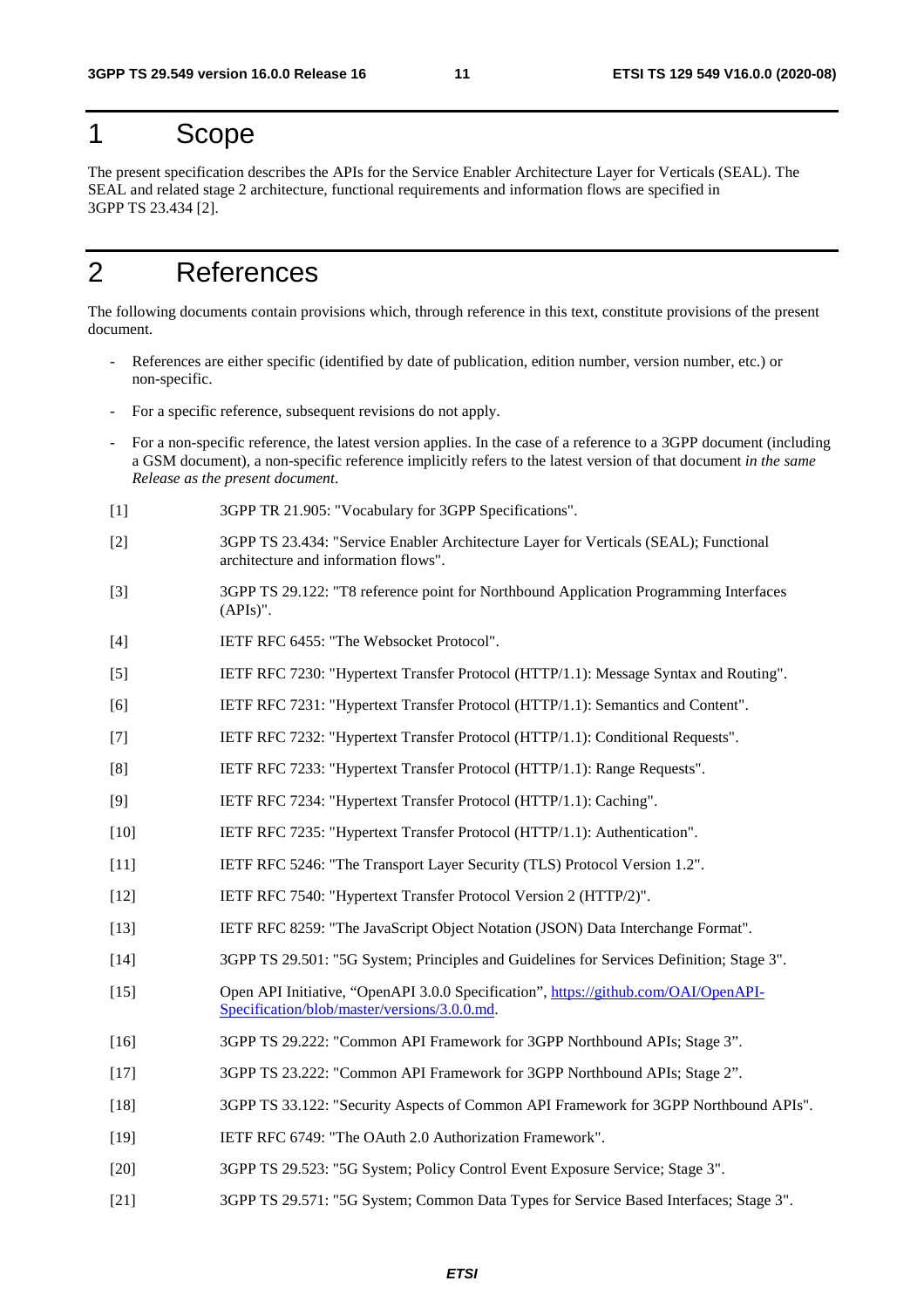- [22] 3GPP TS 29.500: "5G System; Technical Realization of Service Based Architecture; Stage 3".
- [23] 3GPP TS 29.468: "Group Communication System Enablers for LTE (GCSE\_LTE); MB2 reference point; Stage 3".
- [24] 3GPP TR 21.900: "Technical Specification Group working methods".
- [25] 3GPP TS 33.210: "3G security; Network Domain Security (NDS); IP network layer security".
- [26] 3GPP TS 33.434: "Service Enabler Architecture Layer for Verticals (SEAL); Security Aspects".

# 3 Definitions of terms and abbreviations

### 3.1 Terms

For the purposes of the present document, the terms given in 3GPP TR 21.905 [1] and the following apply. A term defined in the present document takes precedence over the definition of the same term, if any, in 3GPP TR 21.905 [1].

**VAL service:** A generic name for any service offered by the VAL service provider to their VAL users.

**SEAL service:** A generic name for a common service (e.g. group management, configuration management, location management) that can be utilized by multiple vertical applications.

**SEAL provider:** Provider of SEAL service(s).

**VAL server:** A generic name for the server application function of a specific VAL service.

**SEAL server:** An entity that provides the server side functionalities corresponding to the specific SEAL service.

**VAL system:** The collection of applications, services, and enabling capabilities required to support a VAL service.

**VAL group:** A defined set of VAL UEs or VAL users configured for specific purpose in a VAL service.

NOTE: The set could be of either VAL UEs or VAL users depending on the specific VAL service.

**VAL group home system:** The VAL system where the VAL group is defined.

**VAL group member:** A VAL service user, whose VAL user ID is listed in a particular VAL group.

**Vertical application:** An application catering to a specific vertical.

### 3.2 Abbreviations

For the purposes of the present document, the abbreviations given in 3GPP TR 21.905 [1] and the following apply. An abbreviation defined in the present document takes precedence over the definition of the same abbreviation, if any, in 3GPP TR 21.905 [1].

| 5GS         | 5G System                                        |
|-------------|--------------------------------------------------|
| AEF         | <b>API</b> Exposing Function                     |
| <b>API</b>  | <b>Application Programming Interface</b>         |
| <b>JSON</b> | JavaScript Object Notation                       |
| <b>NDS</b>  | <b>Network Domain Security</b>                   |
| NDS/IP      | NDS for IP based protocols                       |
| <b>PLMN</b> | Public Land Mobile Network                       |
| <b>REST</b> | <b>Representational State Transfer</b>           |
| <b>SCEF</b> | Service Capability Exposure Function             |
| <b>SCS</b>  | Service Capability Server                        |
| <b>SEAL</b> | Service Enabler Architecture Layer for Verticals |
| <b>TMGI</b> | Temporary Mobile Group Identity                  |
| UE          | User Equipment                                   |
| VAL         | <b>Vertical Application Layer</b>                |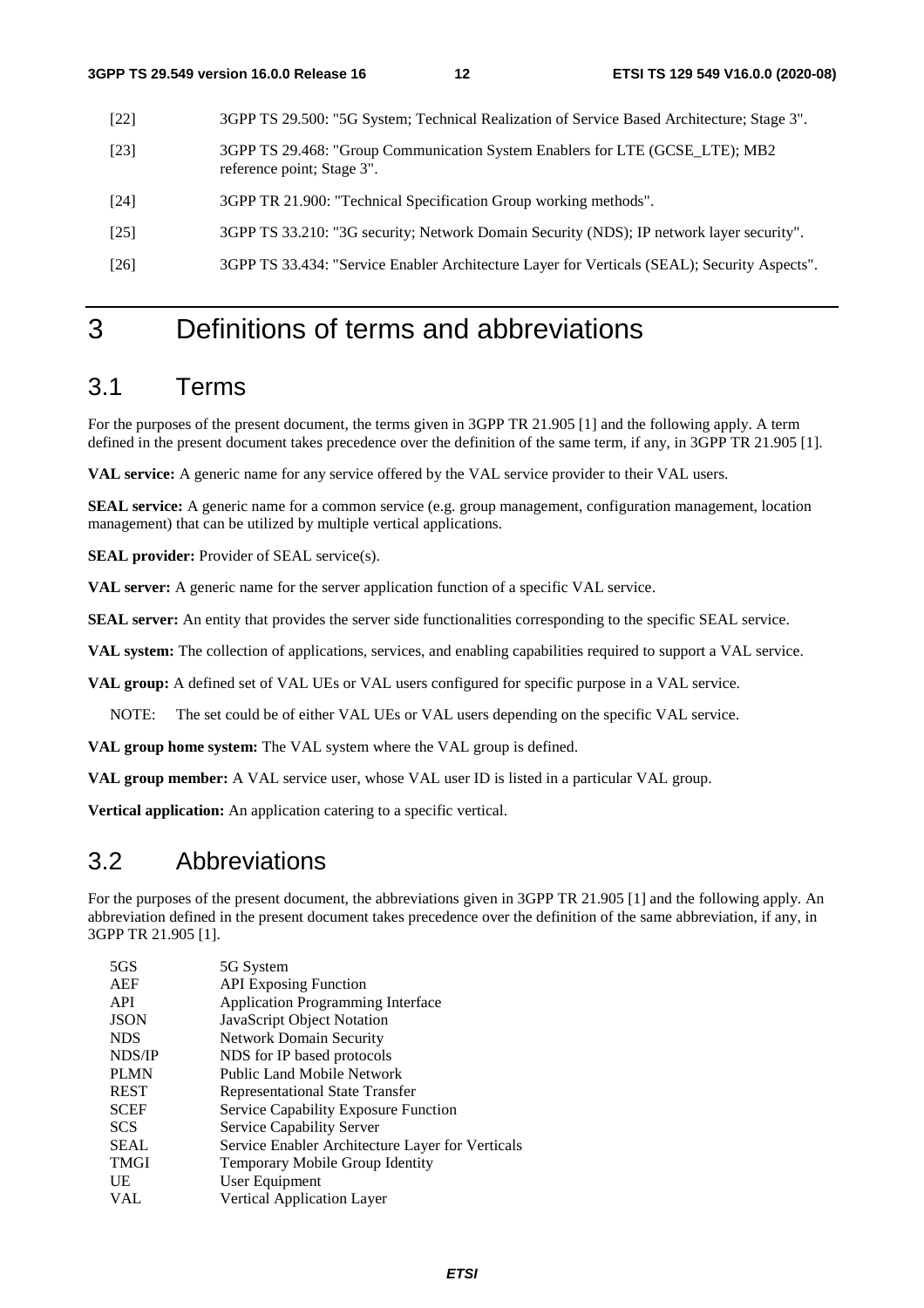# 4 Overview

3GPP has considered in 3GPP TS 23.434 [2] the development of Service enabler architecture layer for verticals (SEAL) over 3GPP networks to support vertical applications (e.g. V2X applications). It specifies the functional architecture for SEAL and the procedures, information flows and APIs for each service within SEAL in order to support vertical applications over the 3GPP systems. To ensure efficient use and deployment of vertical applications over 3GPP systems, SEAL services includes, group management, configuration management, location management, identity management, key management and network resource management.

3GPP TS 23.434 [2], clause 6 specifies the functional entities and domains of the functional model, reference points descriptions and SEAL APIs for SEAL services.

The present document specifies the APIs needed to support SEAL.

# 5 Services offered by the SEAL servers

### 5.1 Introduction of SEAL services

The table 5.1-1 lists the SEAL server APIs below the service name. A service description clause for each API gives a general description of the related API.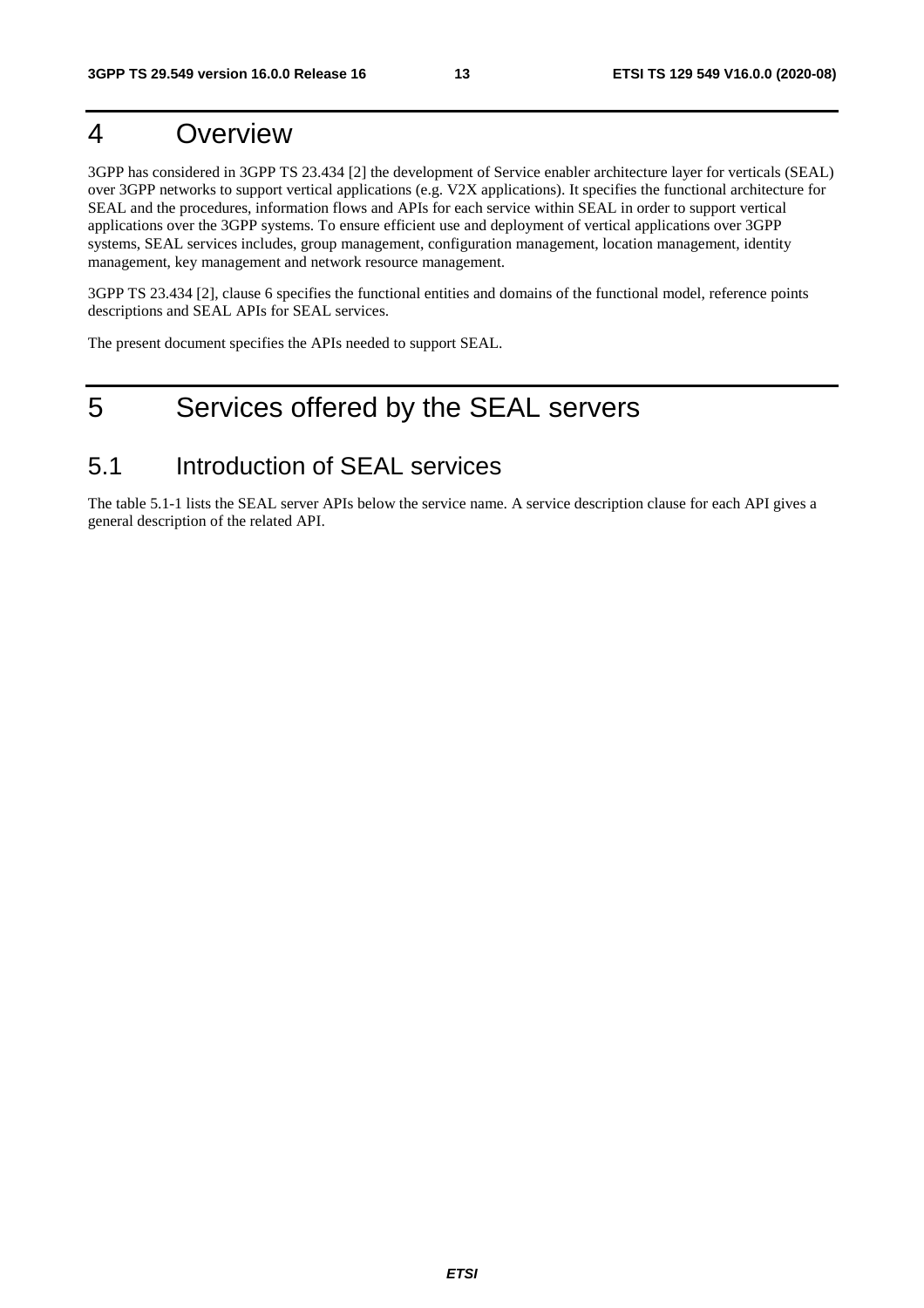| <b>Service Name</b>                                                                                              | <b>Service Operations</b>             | <b>Operation</b><br><b>Semantics</b> | Consumer(s)       |  |
|------------------------------------------------------------------------------------------------------------------|---------------------------------------|--------------------------------------|-------------------|--|
| SS_LocationReporting                                                                                             | Create_Trigger_Location<br>Reporting  | Request/Response                     | VAL server        |  |
|                                                                                                                  | Fetch_Location_Report_<br>Trigger     | Request/Response                     | <b>VAL</b> server |  |
|                                                                                                                  | Update_Trigger_Location<br>Reporting  | Request/Response                     | <b>VAL</b> server |  |
|                                                                                                                  | Cancel_Trigger_Location<br>Reporting  | Request/Response                     | <b>VAL</b> server |  |
| SS_LocationInfoEvent                                                                                             | Subscribe_Location_Info               | Subscribe/Notify                     | <b>VAL</b> server |  |
|                                                                                                                  | Notify_Location_Info                  |                                      | <b>VAL</b> server |  |
| SS_LocationInfoRetrieval                                                                                         | Obtain_Location_Info                  | Request/Response                     | <b>VAL</b> server |  |
| SS_GroupManagement                                                                                               | Query_Group_Info                      | Request/Response                     | VAL server        |  |
|                                                                                                                  | Update_Group_Info                     | Request/Response                     | <b>VAL</b> server |  |
|                                                                                                                  | Create_Group                          | Request/Response                     | VAL server        |  |
|                                                                                                                  | Delete_Group                          | Request/Response                     | <b>VAL</b> server |  |
| SS_GroupManagementEvent                                                                                          | Subscribe_Group_Info_M<br>odification | Subscribe/Notify                     | VAL server        |  |
|                                                                                                                  | Notify_Group_Info_Modifi<br>cation    |                                      | VAL server        |  |
|                                                                                                                  | Notify_Group_Creation                 |                                      | VAL server        |  |
| SS_UserProfileRetrieval                                                                                          | Obtain_User_Profile                   | Request/Response                     | <b>VAL</b> server |  |
| SS_UserProfileEvent                                                                                              | Subscribe_User_Profile_<br>Update     | Subscribe/Notify                     | VAL server        |  |
|                                                                                                                  | Notify_User_Profile_Upd<br>ate        |                                      | <b>VAL</b> server |  |
| SS_NetworkResourceAdaptation                                                                                     | Reserve_Network_Resou<br>rce          | Request/Response                     | <b>VAL</b> server |  |
|                                                                                                                  | Request_Unicast_Resour<br>ce          | Request/Response                     | VAL server        |  |
|                                                                                                                  | Update_Unicast_Resourc<br>е           | Request/Response                     | VAL server        |  |
|                                                                                                                  | Request_Multicast_Reso<br>urce        | Request/Response                     | VAL server        |  |
|                                                                                                                  | Notify_UP_Delivery_Mod<br>е           | Subscribe/Notify                     | VAL server        |  |
| SS_Events                                                                                                        | Subscribe_Event                       | Subscribe/Notify                     | VAL server        |  |
|                                                                                                                  | Notify_Event                          |                                      | VAL server        |  |
|                                                                                                                  | Unsubscribe_Event                     |                                      | VAL server        |  |
| SS_KeyInfoRetrieval                                                                                              | Obtain_Key_Info                       | Request/Response                     | VAL server        |  |
| The service operations of SS_Events API are reused by the SS_LocationInfoEvent, SS_GroupManagementEvent<br>NOTE: |                                       |                                      |                   |  |
| and SS_UserProfileEvent for events related services.                                                             |                                       |                                      |                   |  |

|  |  |  |  | Table 5.1-1: List of SEAL Service APIs |  |
|--|--|--|--|----------------------------------------|--|
|--|--|--|--|----------------------------------------|--|

Table 5.1-2 summarizes the corresponding APIs defined in this specification.

**Table 5.1-2: API Descriptions** 

| <b>Service Name</b>                | <b>Clause</b> | <b>Description</b>                                | <b>OpenAPI Specification File</b>             | apiName   | Annex |
|------------------------------------|---------------|---------------------------------------------------|-----------------------------------------------|-----------|-------|
| <b>SS</b> LocationReporting        | 7.1           | <b>Report Location</b><br>Information<br>Service. | TS29549_SS_LocationReportin<br>g.yaml         | ss-Ir     | A.2   |
| SS_GroupManagement                 | 7.2           | Group<br>Management<br>Service                    | TS29549_SS_GroupManageme<br>nt.yaml           | ss-gm     | A.3   |
| <b>SS UserProfileRetrieval</b>     | 7.3           | <b>User Profile</b><br><b>Retrieval Service</b>   | TS29549_SS_UserProfileRetrie<br>val.yaml      | ss-upr    | A.4   |
| SS_Network_Resource_Ada<br>ptation | 7.4           | Network Resource<br>Adaptation<br>Service         | TS29549_SS_NetworkResource<br>Adaptation.yaml | ss-nra    | A.5   |
| <b>SS</b> Events                   | 7.5           | Events Notify<br>Service                          | TS29549_SS_Events.yaml                        | ss-events | A.6   |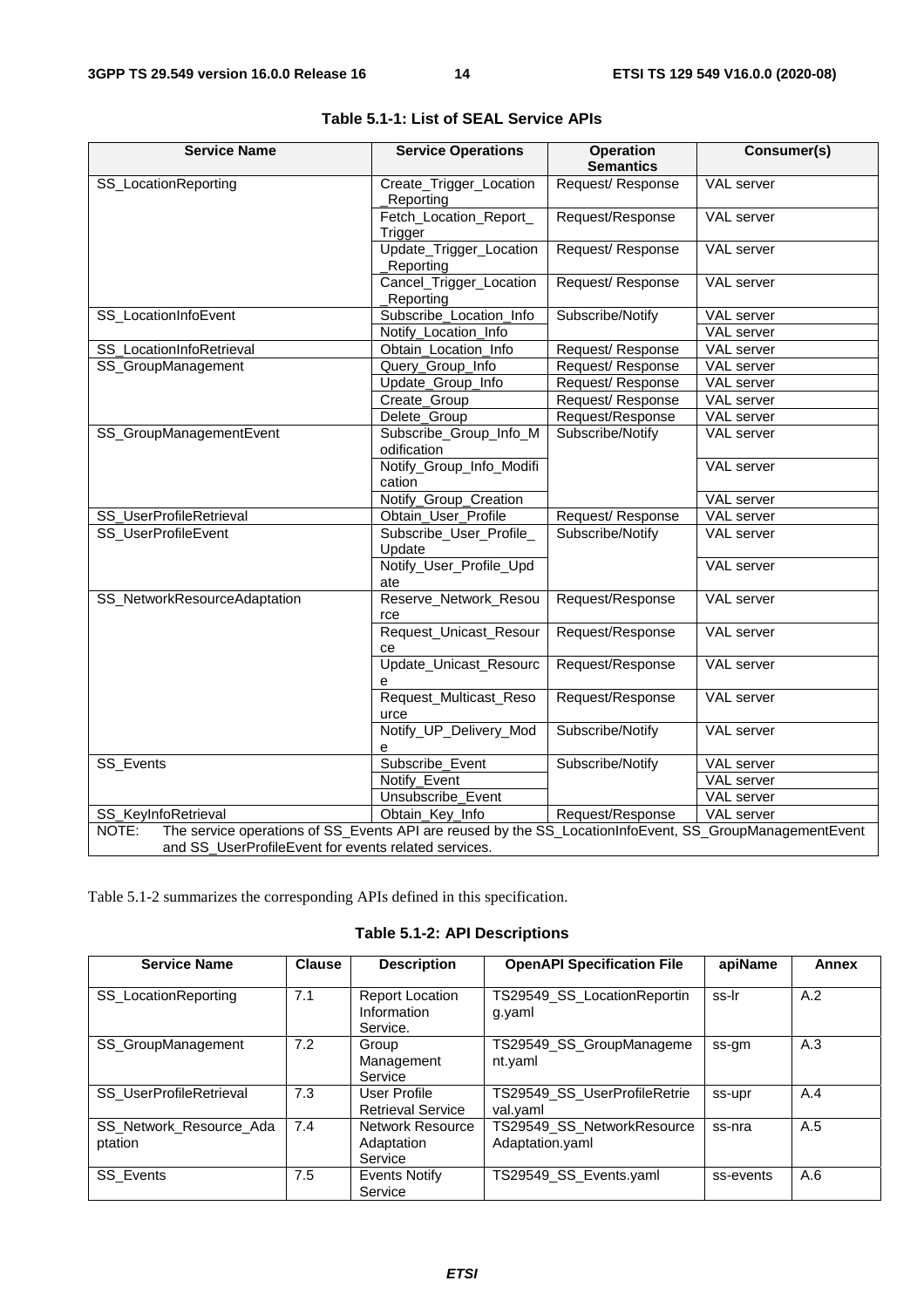### 5.2 Location management APIs

### 5.2.1 SS\_LocationReporting API

#### 5.2.1.1 Service Description

#### 5.2.1.1.1 Overview

The SS\_LocationReporting API, as defined 3GPP TS 23.434 [2], allows VAL server via LM-S reference point to configure reporting trigger of location information to the location management server.

#### 5.2.1.2 Service Operations

#### 5.2.1.2.1 Introduction

The service operation defined for SS\_LocationReporting API is shown in the table 5.2.1.2.1-1.

#### **Table 5.2.1.2.1-1: Operations of the SS\_LocationReporting API**

| Service operation name            | <b>Description</b>                                   | Initiated by      |
|-----------------------------------|------------------------------------------------------|-------------------|
| Create_Trigger_Location_Reporting | This service operation is used by VAL server to      | <b>VAL</b> server |
|                                   | create the trigger to report location information.   |                   |
| Fetch_Location_Report_Trigger     | This service operation is used by VAL server to      | VAL server        |
|                                   | retrieve the location reporting trigger information. |                   |
| Update_Trigger_Location_Reporting | This service operation is used by VAL server to      | VAL server        |
|                                   | update the trigger to report location information.   |                   |
| Cancel_Trigger_Location_Reporting | This service operation is used by VAL server to      | VAL server        |
|                                   | cancel the trigger to report location information.   |                   |

#### 5.2.1.2.2 Create\_Trigger\_Location\_Reporting

#### 5.2.1.2.2.1 General

This service operation is used by a VAL server to create the trigger to report location information.

5.2.1.2.2.2 VAL server providing trigger configuration using Create\_Trigger\_Location\_Reporting service operation

To create the reporting trigger configuration, the VAL server shall send HTTP POST request message to location management server. The body of the HTTP POST message shall include the LocationReportConfiguration data type, as specified in the clause 7.1.1.2.2.3.1.

Upon receiving the HTTP POST message as described above, the location management server shall:

- 1. verify the identity of the VAL server and check if the VAL server is authorized to provide the trigger;
- 2. if the VAL server is authorized to provide the triggers, the location management server shall;
	- a. create a new resource for Individual SEAL Location Reporting Configuration as specified in clause 7.1.1.2.1; and
	- b. return the SEAL Resource URI in the response message.

#### 5.2.1.2.3 Fetch\_Location\_Report\_Trigger

5.2.1.2.3.1 General

This service operation is used by VAL server to retrieve an individual location reporting configuration information.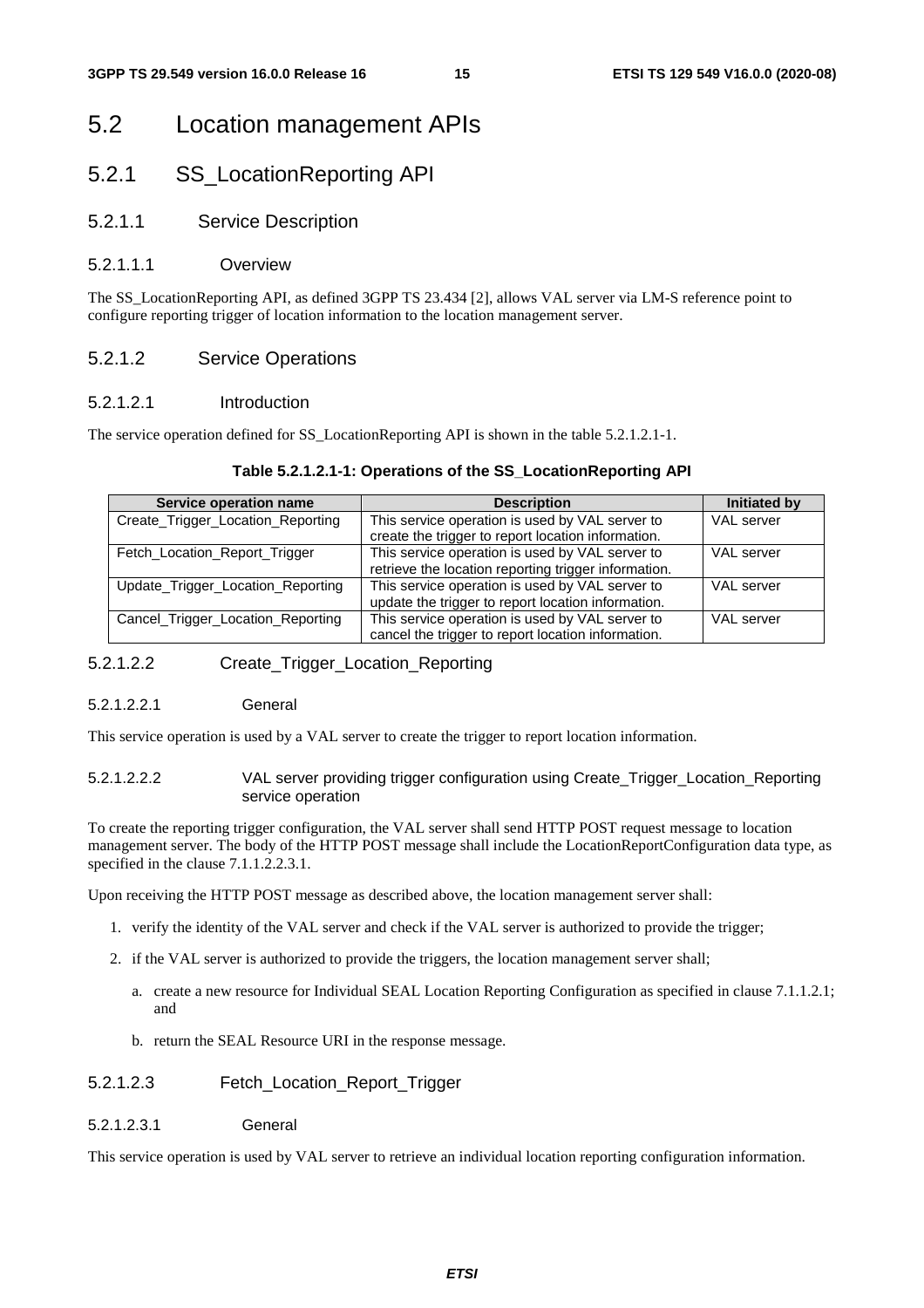5.2.1.2.3.2 VAL server fetching trigger configuration using Fetch\_Location\_Report\_Trigger service operation

To fetch the location report trigger configuration, the VAL server shall send HTTP GET request message to location management server on the resource URI representing the individual SEAL location reporting configuration, as specified in 7.1.1.2.3.3.1.

Upon receiving the HTTP GET message as described above, the location management server shall:

- 1. verify the identity of the VAL server and check if the VAL server is authorized to fetch the trigger information;
- 2. if the VAL server is authorized to fetch the trigger information, the location management server shall;
	- a. return the location report trigger configuration in LocationReportConfiguration data type, as specified in clause 7.1.1.2.1.

#### 5.2.1.2.4 Update\_Trigger\_Location\_Reporting

5.2.1.2.4.1 General

This service operation is used by a VAL server to update the trigger to report location information.

#### 5.2.1.2.4.2 VAL server providing trigger configuration using Update\_Trigger\_Location\_Reporting service operation

To modify the reporting trigger configuration, the VAL server shall send HTTP PUT message to the location management server to the Resource URI identifying the individual SEAL location reporting configuration resource representation, as specified in the clause 7.1.1.2.3.3.2. Upon receiving the HTTP PUT message, the location management server shall:

- 1. verify the identity of the VAL server and check if the VAL server is authorized to modify the configuration information;
- 2. if the VAL server is authorized to modify the information, then the location management server shall;
	- a. if the configuration information in the request is valid, update the resource identified by the Resource URI of the configuration received in the request;
	- b. return the updated location reporting configuration information in the response

#### 5.2.1.2.5 Cancel\_Trigger\_Location\_Reporting

#### 5.2.1.2.5.1 General

This service operation is used by a VAL server to cancel the trigger to report location information.

#### 5.2.1.2.5.2 VAL server providing trigger configuration using Cancel\_Trigger\_Location\_Reporting service operation

To delete the reporting trigger configuration, the VAL server shall send an HTTP DELETE message to the resource representing Individual SEAL Location Reporting Configuration as specified in clause 7.1.1.2.3.3.3.

Upon receiving the HTTP DELETE message, the location management server shall:

- 1. verify the identity of the VAL server and check if the VAL server is authorized to delete the configuration information; and
- 2. if the VAL server is authorized to delete the configuration information, the location management server shall delete the resource pointed by the Resource URI for Individual SEAL Location Reporting Configuration.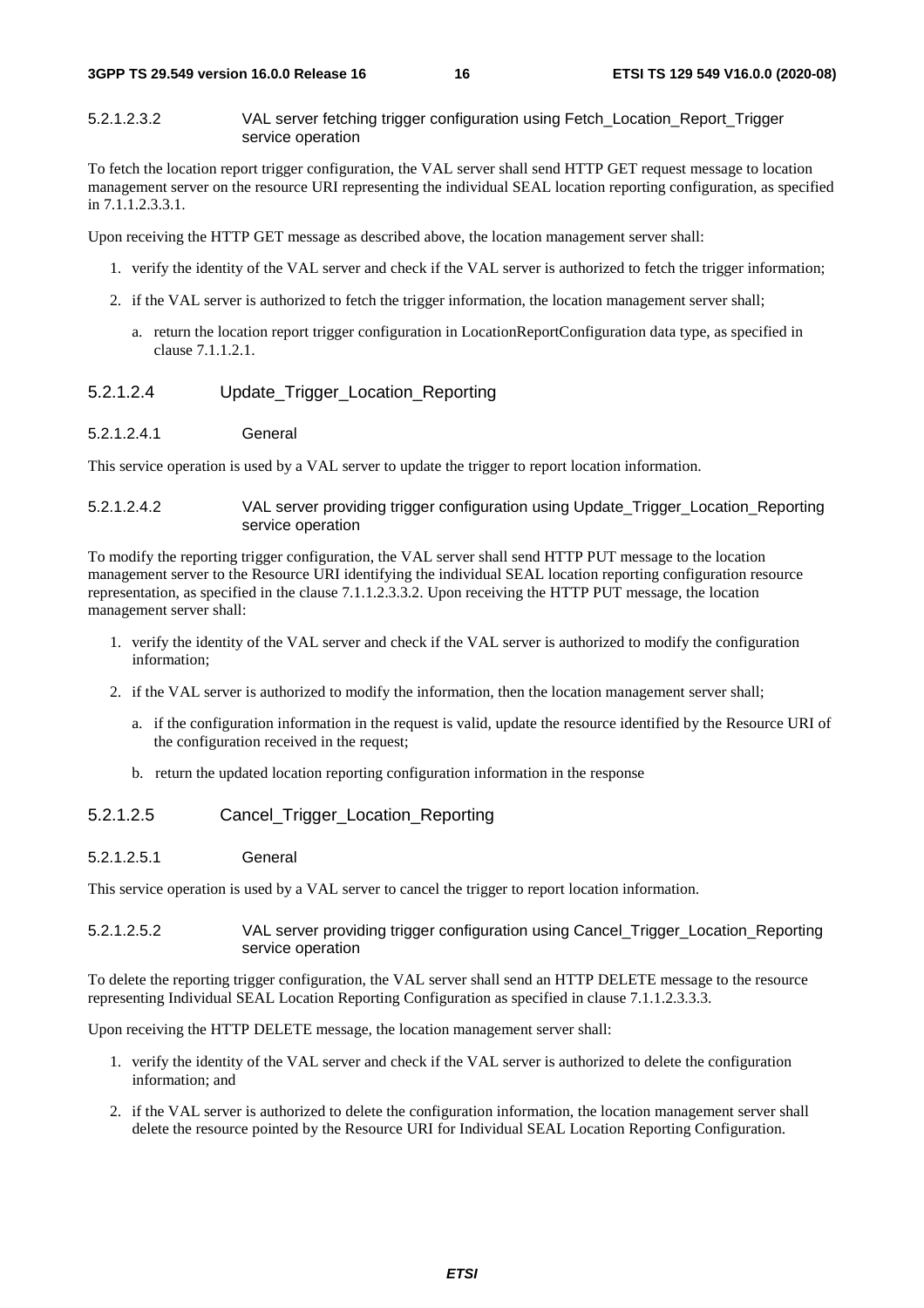### 5.2.2 SS\_LocationInfoEvent API

The SS\_LocationInfoEvent API, as defined 3GPP TS 23.434 [2], allows a VAL server via LM-S reference point to subscribe for and receive notifications of location information from the location management server. The SS\_LocationInfoEvent API supports this via the event "LM\_LOCATION\_INFO\_CHANGE" of the SS\_Events API as specified in clause 7.5.

### 5.2.3 SS\_LocationInfoRetrieval API

The SS\_LocationInfoRetrieval API, as defined 3GPP TS 23.434 [2], enables the VAL server via LM-S reference point to obtain location information from the location management server. The SS\_LocationInfoRetrieval API supports this via the event "LM\_LOCATION\_INFO\_CHANGE" of the SS\_Events API by setting the "immRep" attribute to true and setting the "notifMethod" attribute to "ONE\_TIME" within the "eventReq" attribute, as specified in clause 7.5.

### 5.3 Group management APIs

### 5.3.1 SS\_GroupManagement API

5.3.1.1 Service Description

#### 5.3.1.1.1 Overview

The SS\_GroupManagement API, as defined 3GPP TS 23.434 [2], allows VAL server via GM-S reference point to create, fetch, update and delete VAL group membership and configuration information.

#### 5.3.1.2 Service Operations

#### 5.3.1.2.1 Introduction

The service operation defined for SS\_GroupManagement API is shown in the table 5.3.1.2.1-1.

| Service operation name | <b>Description</b>                                                                                                                                 | <b>Initiated by</b> |
|------------------------|----------------------------------------------------------------------------------------------------------------------------------------------------|---------------------|
| Query_Group_Info       | This service operation is<br>used by VAL server to<br>query for VAL group<br>documents, group<br>membership list and<br>configuration information. | <b>VAL Server</b>   |
| Update_Group_Info      | This service operation is<br>used by VAL server to<br>modify group membership<br>and configuration<br>information.                                 | VAL server          |
| Create Group           | This service operation is<br>used by VAL server to<br>configure new VAL group.                                                                     | <b>VAL</b> server   |
| Delete Group           | This service operation is<br>used by the VAL server to<br>delete the VAL group.                                                                    | VAL server          |

#### 5.3.1.2.2 Query\_Group\_Info

5.3.1.2.2.1 General

This service operation is used by a VAL server to obtain VAL group documents, group membership and configuration information.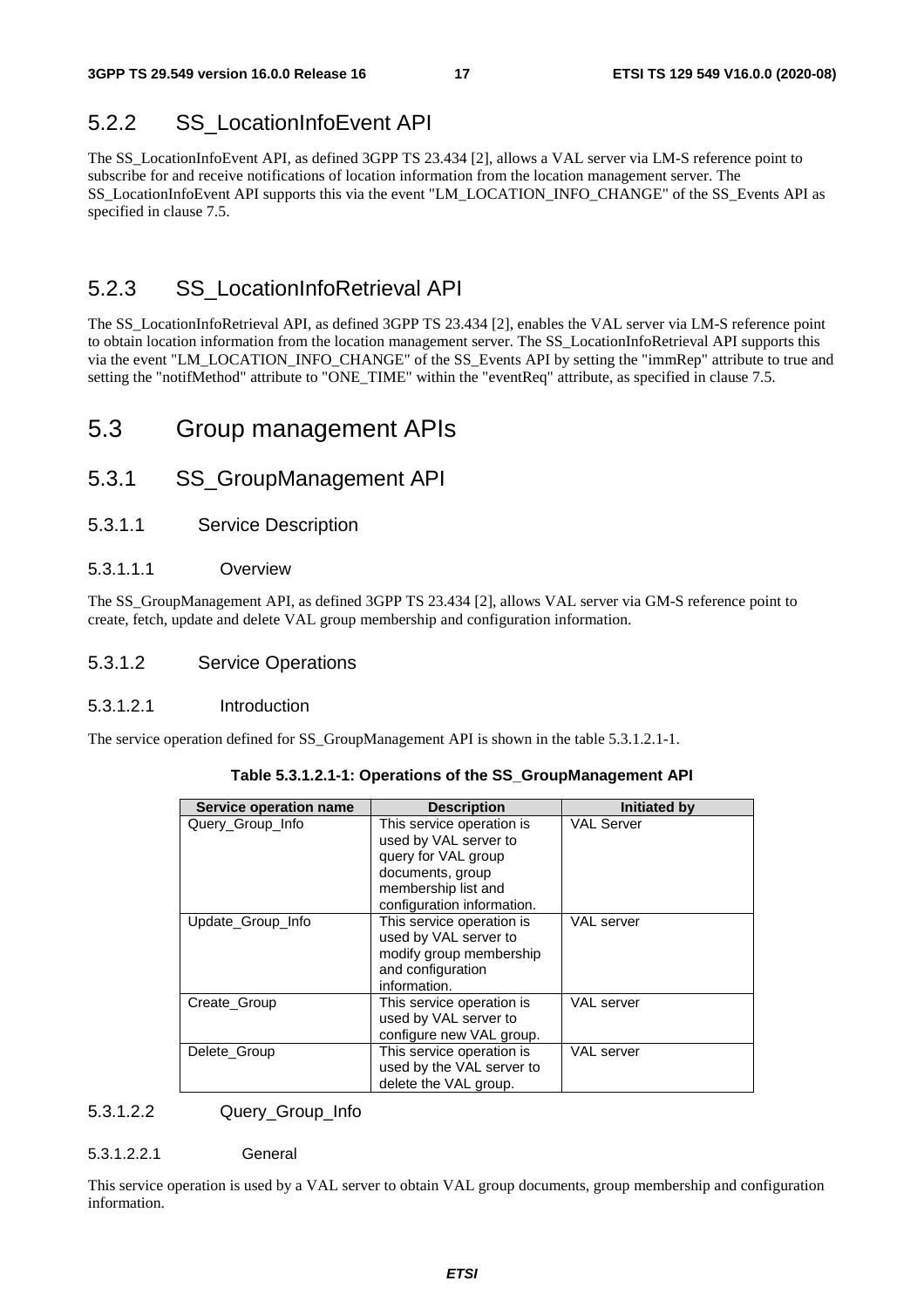5.3.1.2.2.2 VAL server fetching VAL group documents, group membership and configuration information using Query Group Info service operation

To obtain membership, configuration information of a VAL group, the VAL server shall send a HTTP GET message to the group management server, on VAL group document's resource representation URI as specified in clause 7.2.1.2.3.3.1. The GET message may include the following query parameters: membership list, group configuration. To obtain VAL groups information, the VAL server shall send a HTTP GET message to the group management server, on VAL group documents collection resource representation URI as specified in clause 7.2.1.2.2.3.2. The GET message may include the following query parameters: VAL Group ID, VAL Service ID.

Upon receiving the HTTP GET message as described above, the group management server shall:

- 1. verify the identity of the VAL server and check if the VAL server is authorized to fetch the VAL group information;
- 2. if the VAL server is authorized to obtain the group information, the group management server shall;
	- a. if the request to VAL group document's resource representation URI includes query parameters, then, return in the response message with VAL group information which includes, group membership list information if the request includes membership list query, group configuration information if the request includes group configuration query and VAL group identifier;
	- b. if the request to VAL group document's resource representation URI does not include query parameter, then, return the VAL group document resource in the response message;
	- c. in the request to VAL group documents collection resource representation URI, return the VAL group documents matching the query parameters in the response message.

#### 5.3.1.2.3 Update\_Group\_Info

#### 5.3.1.2.3.1 General

This service operation is used by a VAL server to modify group membership and configuration information.

#### 5.3.1.2.3.2 VAL server modifying group membership and configuration using Update\_Group\_Info service operation

To modify group information of a VAL group, the VAL server shall send HTTP PUT message to the group management server to the Resource URI identifying the VAL group document resource representation, as specified in the clause 7.2.1.2.3.3.2. This request shall not replace valGroupId property in the existing resource. Upon receiving the HTTP PUT message, the group management server shall:

- 1. verify the identity of the VAL server and check if the VAL server is authorized to modify VAL group information;
- 2. verify that valGroupId in the request is same as valGroupId of the VAL group document resource;
- 3. if the VAL server is authorized to modify the group information and the valGroupId matches, then the group management server shall;
	- a. if the group configuration information in the request is valid, update the resource identified by the Resource URI of the group document with group members list and group configuration information received in the request;
	- b. return the updated VAL group document in the response
- 5.3.1.2.4 Create\_Group
- 5.3.1.2.4.1 General

This service operation is used by a VAL server to create VAL group.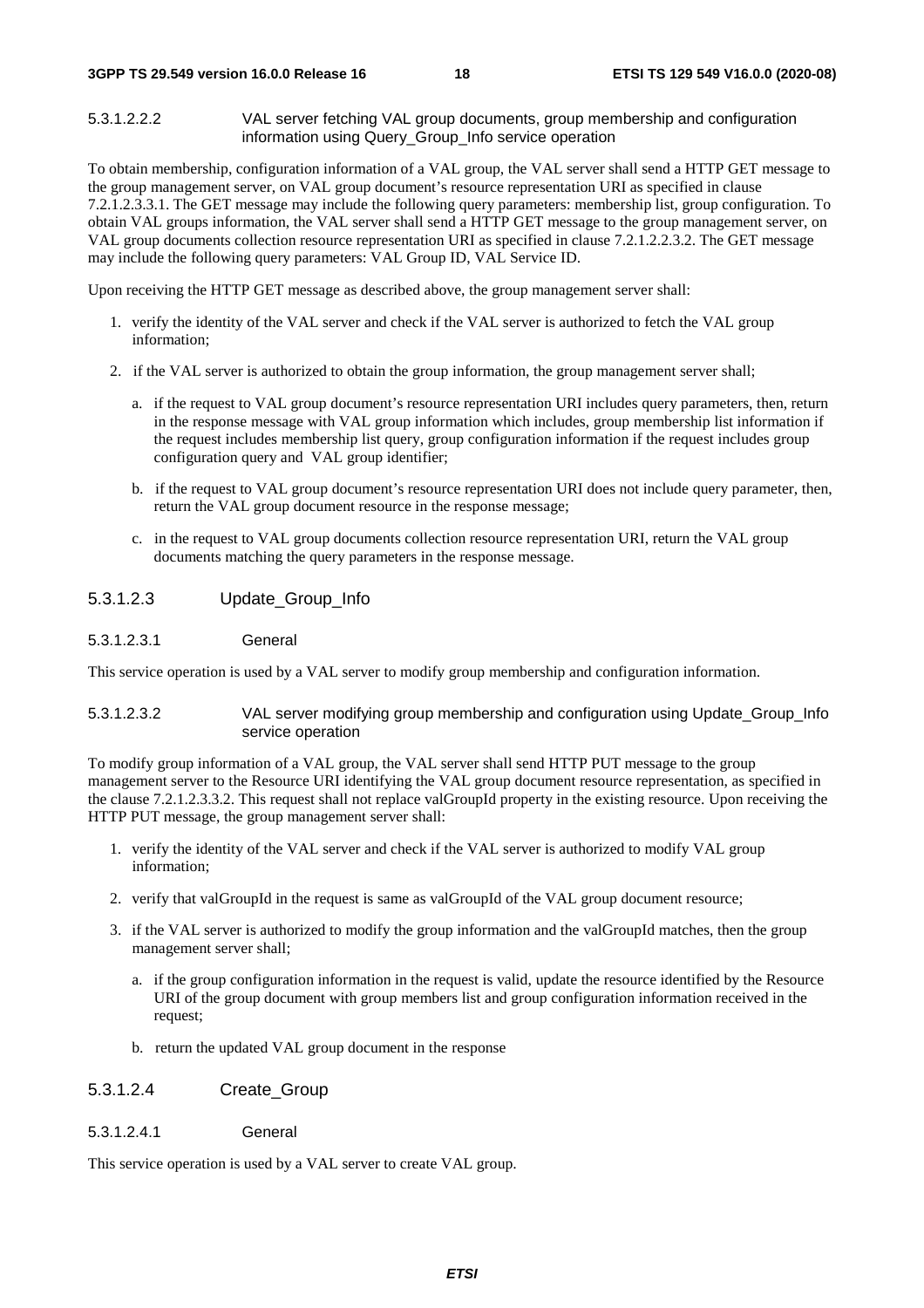#### 5.3.1.2.4.2 VAL server creating new group using Create\_Group service operation

To create a VAL group, the VAL server shall send a HTTP POST message to the group management server. The body of the POST message shall include VAL group document information as specified in clause 7.2.1.2.2.3.1. Upon receiving HTTP POST message, the group management server shall

- 1. verify the identity of the VAL server and check if the VAL server is authorized to create VAL group document;
- 2. if the VAL group document information in the request includes location criteria, shall obtain the list of VAL users or VAL UEs within the requested location criteria information from the Location Management server and include them in VAL group members of the new VAL group;
- 3. if the VAL server is authorized to create VAL group document, shall create a new resource as defined in 7.2.1.2.2.3.1 and return the VAL group document and its Resource URI in the response message.

#### 5.3.1.2.5 Delete\_Group

5.3.1.2.5.1 General

This service operation is used by a VAL server to delete a VAL group.

5.3.1.2.5.2 VAL server deleting VAL group using Delete\_Group service operation

To delete a VAL group, the VAL server shall send a HTTP DELETE message to the Group Management server to its resource representation in the Group Management server as specified in clause 7.2.1.2.3.3.3. Upon receiving HTTP DELETE message, the Group Management server shall:

- 1. verify the identity of the VAL server and check if the VAL server is authorized to delete the VAL group document;
- 2. if the VAL server is authorized to delete the VAL group document, the Group Management server shall
	- a. delete the resource representation pointed by the group document resource identifier.

### 5.3.2 SS\_GroupManagementEvent API

The SS\_GroupManagementEvent API, as defined 3GPP TS 23.434 [2], allows a VAL server via GM-S reference point to subscribe for and receive notifications from Group Management server on new VAL group creations and on modifications to VAL Group membership and configuration information. The SS\_GroupManagementEvent API supports this via the SS\_Events API as specified in clause 7.5. In order to authorize the VAL servers that have to be notified of a GM\_GROUP\_CREATE event, the Group Management server shall identify the VAL services (VAL Service IDs) allowed for the VAL server by the "subscriberId" attribute and shall notify the VAL server if the VAL services enabled for the created VAL group are allowed for the VAL server.

### 5.4 Configuration management APIs

### 5.4.1 SS\_UserProfileRetrieval API

5.4.1.1 Service Description

#### 5.4.1.1.1 Overview

The SS\_UserProfileRetrieval API, as defined in 3GPP TS 23.434 [2], allows VAL server via CM-S reference point to obtain user profile from the configuration management server.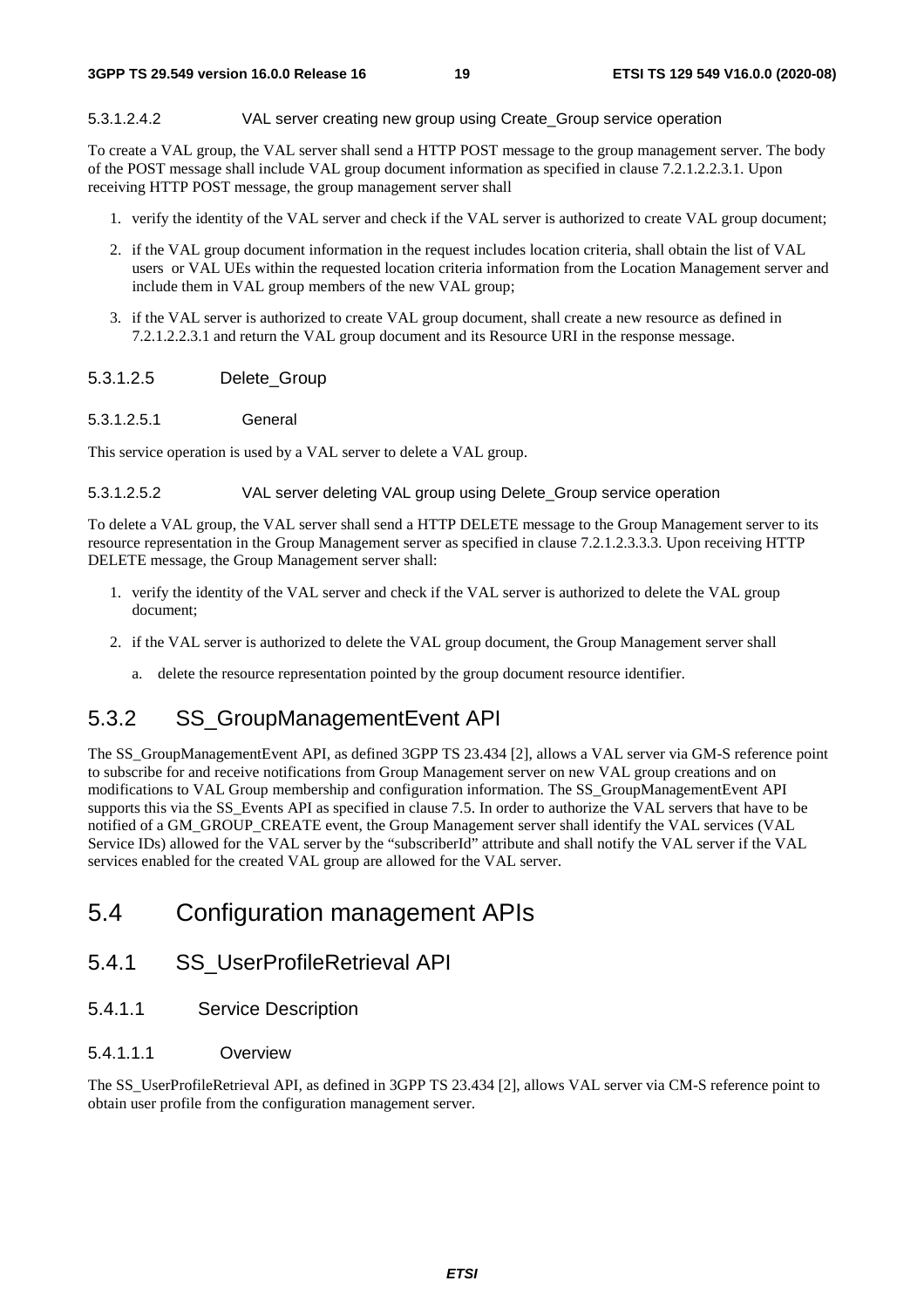#### 5.4.1.2 Service Operations

#### 5.4.1.2.1 Introduction

The service operation defined for SS\_UserProfileRetrieval API is shown in the table 5.4.1.2.1-1.

#### **Table 5.4.1.2.1-1: Operations of the SS\_UserProfileRetrieval API**

| Service operation name | <b>Description</b>                                                         | Initiated by |
|------------------------|----------------------------------------------------------------------------|--------------|
| Obtain User Profile    | This service operation is<br>used by VAL server to<br>obtain user profile. | VAL server   |

#### 5.4.1.2.2 Obtain\_User\_Profile

#### 5.4.1.2.2.1 General

This service operation is used by a VAL server to obtain VAL user profile information.

5.4.1.2.2.2 VAL server retrieving VAL user profile information using Obtain\_User\_Profile service operation

To obtain a VAL user's profile, the VAL server shall send HTTP GET request message to configuration management server, on VAL service's resource representation URI, with query parameters VAL user ID or VAL UE ID and optionally VAL service ID, as specified in 7.3.1.2.2.3.1.

Upon receiving the HTTP GET message as described above, the configuration management server shall:

- 1. verify the identity of the VAL server and check if the VAL server is authorized to fetch the VAL user profile information;
- 2. if the VAL server is authorized to obtain the requested VAL user profile information, the configuration management server shall;
	- a. return in the response message with profile information corresponding to the query parameters that was sent in the request message.

### 5.4.2 SS\_UserProfileEvent API

The SS\_UserProfileEvent API, as defined in 3GPP TS 23.434 [2], allows a VAL server via CM-S reference point to subscribe for and receive notifications from the Configuration Management server on profile updates to VAL User or VAL UE. The SS\_UserProfileEvent API supports this via the CM\_USER\_PROFILE\_CHANGE event in SS\_Events API as specified in clause 7.5.

### 5.5 Network resource management APIs

### 5.5.1 SS\_Network\_Resource\_Adaptation API

5.5.1.1 Service Description

#### 5.5.1.1.1 Overview

The SS\_NetworkResourceAdaptation API, as defined 3GPP TS 23.434 [2], allows VAL server via NRM-S reference point to communicate with the network resource management server for network resource adaptation including reserving network resource, requesting and subscribing for unicast and multicast resources.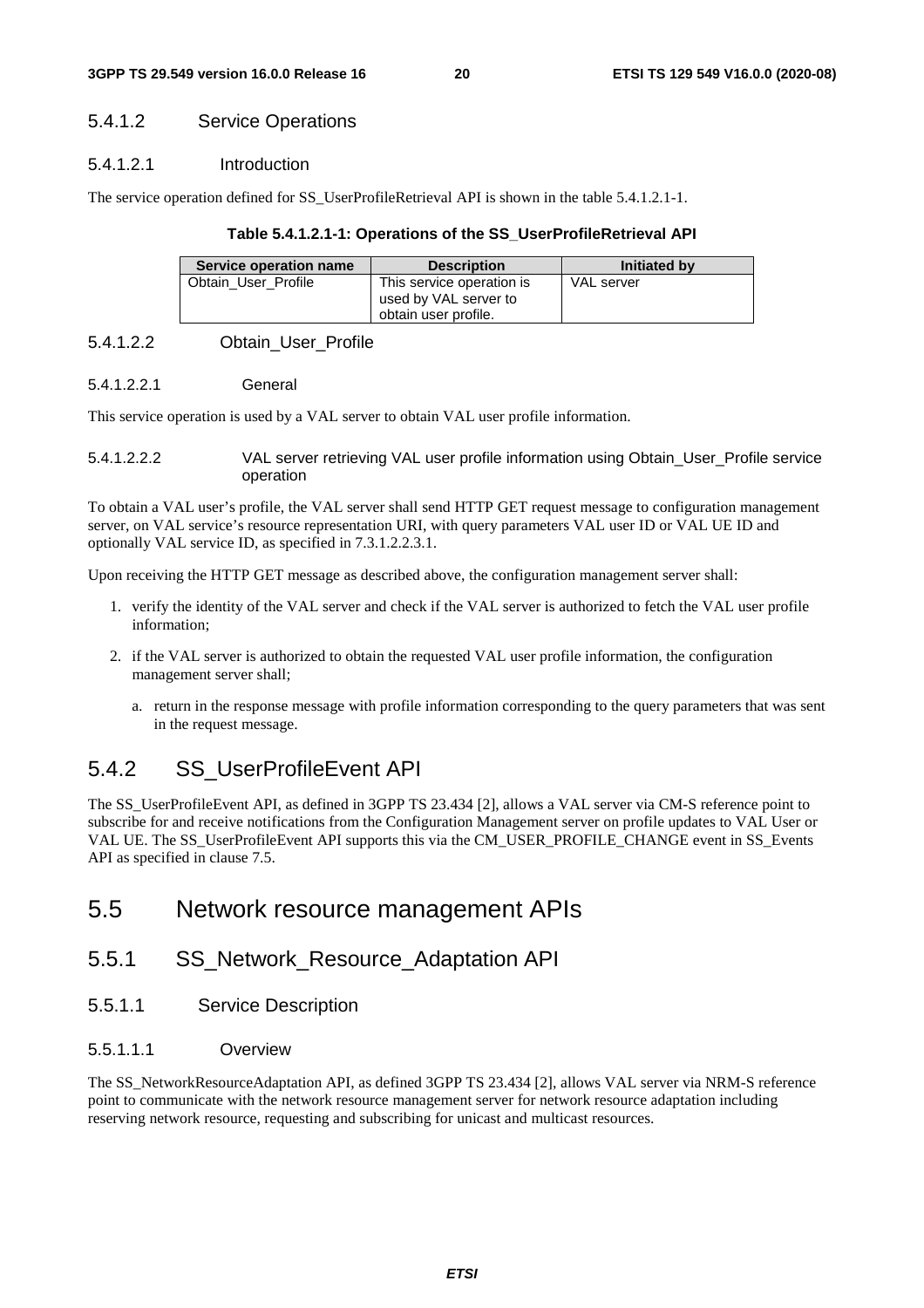### 5.5.1.2 Service Operations

#### 5.5.1.2.1 Introduction

The service operation defined for SS\_NetworkResourceAdaptation API is shown in the table 5.5.1.2.1-1.

| Table 5.5.1.2.1-1: Operations of the SS_NetworkResourceAdaptation API |  |
|-----------------------------------------------------------------------|--|
|-----------------------------------------------------------------------|--|

| Service operation name          | <b>Description</b>          | Initiated by      |
|---------------------------------|-----------------------------|-------------------|
| Reserve_Network_Resourc         | Requesting for network      | VAL server        |
| е                               | resource adaptation         |                   |
| Request_Unicast_Resource        | Requesting unicast          | <b>VAL</b> server |
|                                 | resource                    |                   |
| Update Unicast Resource         | Updating unicast resource   | <b>VAL</b> server |
| <b>Request Multicast Resour</b> | <b>Requesting multicast</b> | VAL server        |
| cе                              | resource                    |                   |
| Notify_UP_Delivery_Mode         | Notifying the user plane    | NRM server        |
|                                 | delivery mode               |                   |

#### 5.5.1.2.2 Reserve\_Network\_Resource

5.5.1.2.2.1 General

This service operation is used by a VAL server to request for network resource adaptation.

| 5.5.1.2.2.2 | VAL server requesting for network resource adaptation using |
|-------------|-------------------------------------------------------------|
|             | Reserve_Network_Resource service operation                  |

The VAL server shall send a HTTP POST message to the NRM server. The body of the POST message shall include VAL UE(s) or VAL group information and the VAL service QoS requirement. Upon receiving HTTP POST message, the NRM server shall

- 1. verify the identity of the VAL server and check if the VAL server is authorized to request for network resource adaptation;
- 2. if the VAL server is authorized, the NRM server shall determine the QoS requirements for each VAL UE based on the VAL UE(s) or VAL group information;
- 3. for each VAL UE, the NRM server initiates the PCC procedures; and
- 4. the NRM server provides result and optionally includes the accepted value for the QoS requirements based on the outcome of the PCC procedure in the response message
- 5.5.1.2.3 Request Unicast Resource
- 5.5.1.2.3.1 General

This service operation is used by a VAL server to request for unicast resource.

5.5.1.2.3.2 VAL server requesting for unicast resource using Request\_Unicast\_Resource service operation

The VAL server shall send a HTTP POST message to the NRM server. The body of the POST message shall include VAL user or UE information and the VAL service requirement. Upon receiving HTTP POST message, the NRM server shall

- 1. verify the identity of the VAL server and check if the VAL server is authorized to request for unicast resource;
- 2. if the VAL server is authorized, the NRM server evaluates the need for network resources and use of resource sharing;
- 3. for the VAL user or UE, the NRM server initiates interaction via SIP core;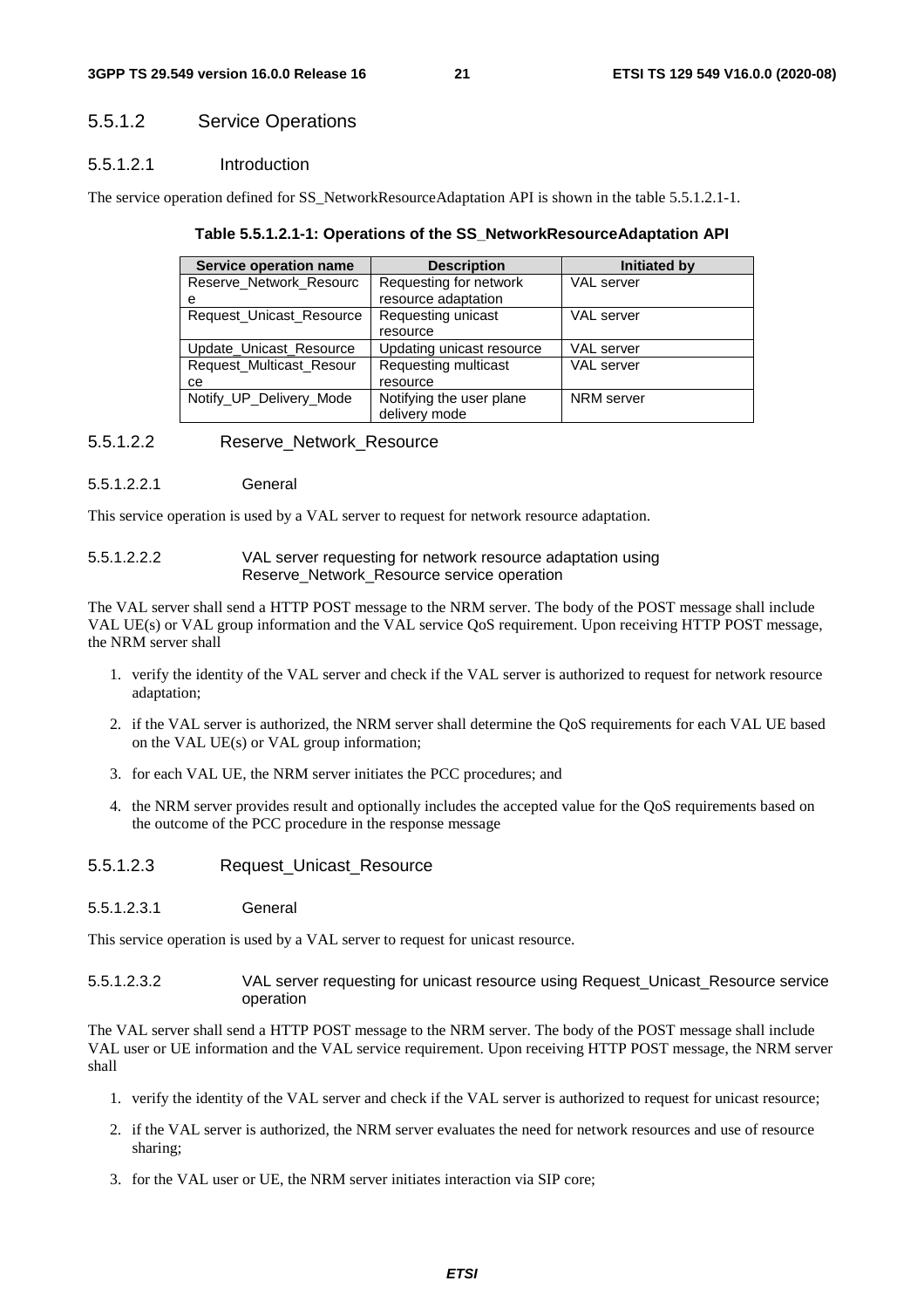- 4. the NRM server creates a unicast subscription as specified in clause 7.4.1.2.4.3.1; and
- 5. the NRM server provides result in the response message.
- 5.5.1.2.4 Update\_Unicast\_Resource
- 5.5.1.2.4.1 General

This service operation is used by a VAL server to request for updating the unicast resource used by the VAL user or UE.

#### 5.5.1.2.4.2 VAL server requesting for updating the unicast resource using Update\_Unicast\_Resource service operation

The VAL server shall send a HTTP PUT message to the NRM server. The body of the PUT message shall include VAL user or UE information and the VAL service requirement. Upon receiving HTTP PUT message, the NRM server shall

- 1. verify the identity of the VAL server and check if the VAL server is authorized to request for updating the unicast resource;
- 2. if the VAL server is authorized, the NRM server decides the need to update the unicast resource. If NRM server decides that no update is required for the unicast resource, then the NRM server sends a failure indication in the response message;
- 3. if NRM server decides to update the unicast resource, then the NRM server initiates interaction via SIP core; and
- 4. the NRM server provides result in the response message.

#### 5.5.1.2.5 Request Multicast Resource

5.5.1.2.5.1 General

This service operation is used by a VAL server to request for multicast resource.

#### 5.5.1.2.5.2 VAL server requesting for multicast resource using Request\_Multicast\_Resource service operation

The VAL server shall send a HTTP POST message to the NRM server. The body of the POST message shall include VAL group information, service announcement mode, QoS information, Broadcast area and VAL server notification endpoint address information. Upon receiving HTTP POST message, the NRM server shall

- 1. verify the identity of the VAL server and check if the VAL server is authorized to request for multicast resource;
- 2. if the VAL server is authorized, the NRM server decides to establish an MBMS bearer in EPS using the procedures defined in 3GPP TS 29.468 [23];
- 3. the NRM server creates a multicast subscription as specified in clause 7.4.1.2.2.3.1;
- 4. the NRM server provides the result in the response message.

#### 5.5.1.2.6 Notify\_UP\_Delivery\_Mode

#### 5.5.1.2.6.1 General

This service operation is used by the NRM server to send user plane notifications to the VAL server.

#### 5.5.1.2.6.2 Notifying user plane events using Notify\_UP\_Delivery\_Mode service operation

To notify the user plane events, the NRM server shall send an HTTP POST message using the Notification Destination URI received in the multicast resource request. The body of the HTTP POST message shall include an UserPlaneNotification as specified in clause 7.4.1.3.2.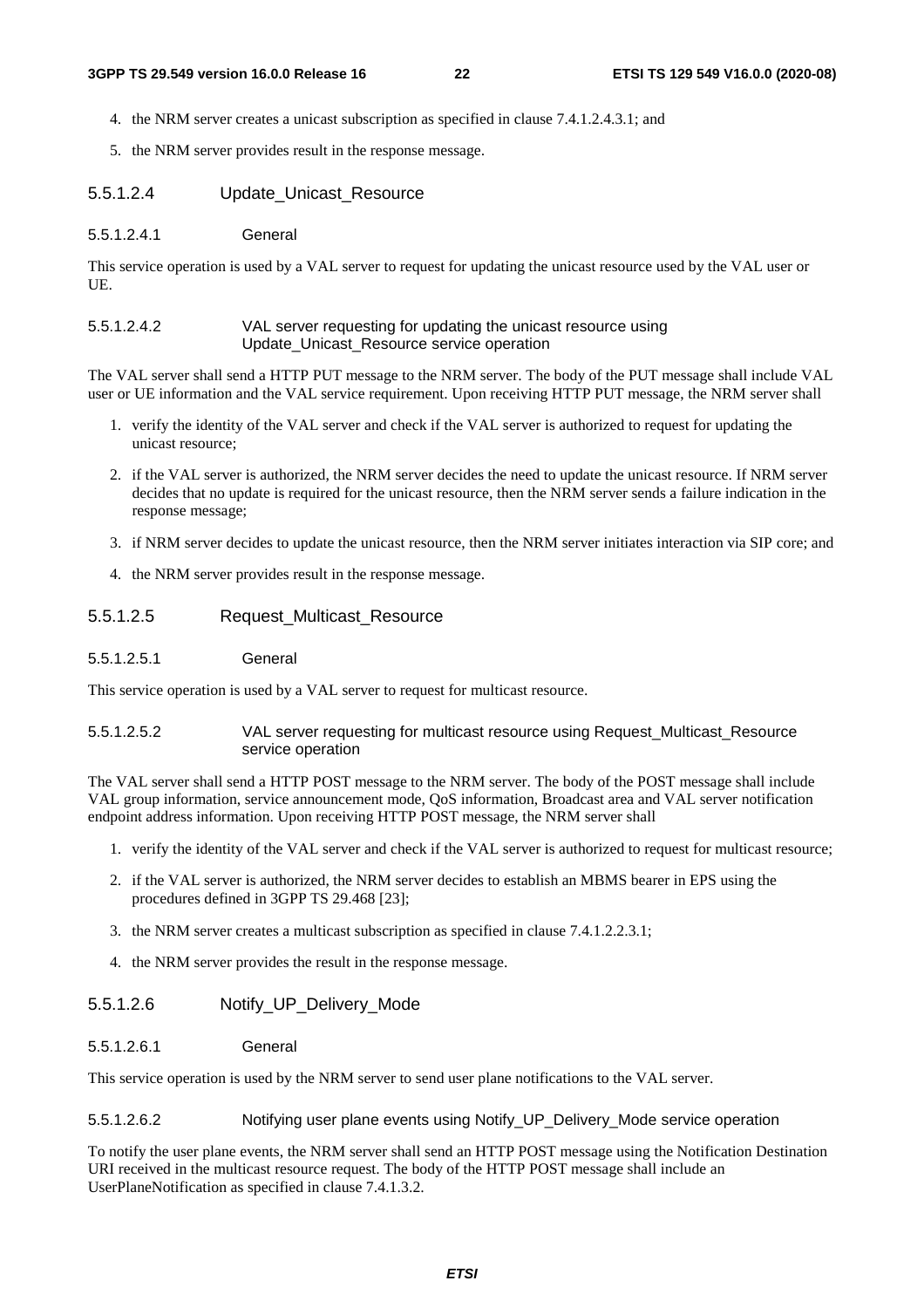Upon receiving the HTTP POST message, the VAL server shall process the Event Notification.

- 5.6 Events APIs
- 5.6.1 SS\_Events API
- 5.6.1.1 Service Description
- 5.6.1.1.1 Overview

The SS\_Events API, allows a VAL server via LM-S, GM-S, CM-S reference points to subscribe and unsubscribe from SEAL events and to receive notifications from the Location Management Server, Group Management Server and Configuration Management Server respectively.

#### 5.6.1.2 Service Operations

#### 5.6.1.2.1 Introduction

The service operations defined for the SS\_Events API are shown in the table 5.6.1.2.1-1.

| Service operation name | <b>Description</b>            | <b>Initiated by</b>           |
|------------------------|-------------------------------|-------------------------------|
| Subscribe_Event        | This service operation is     | <b>VAL Server</b>             |
|                        | used by VAL server to         |                               |
|                        | subscribe for events from     |                               |
|                        | SEAL servers.                 |                               |
| Unsubscribe Event      | This service operation is     | <b>VAL Server</b>             |
|                        | used by VAL server to         |                               |
|                        | unsubscribe for events from   |                               |
|                        | SEAL servers.                 |                               |
| Notify_Event           | This service operation is     | <b>SEAL servers (Location</b> |
|                        | used by SEAL servers to       | Management, Group             |
|                        | send the notifications to the | Management, Configuration     |
|                        | VAL server.                   | Management).                  |

#### **Table 5.6.1.2.1-1: Operations of the SS\_Events API**

#### 5.6.1.2.2 Subscribe\_Event

#### 5.6.1.2.2.1 General

This service operation is used by a VAL server to subscribe to the SEAL events.

5.6.1.2.2.2 Subscribing to SEAL events using Subscribe\_Event service operation

To subscribe to SEAL events, the VAL server shall send an HTTP POST message to the SEAL server. The body of the HTTP POST message shall include VAL Server Identifier, Event Type, Event Filters, Reporting Requirements and a Notification Destination URI as specified in clause 7.5.1.2.2.3.1.

Upon receiving the above described HTTP POST message, the SEAL server shall:

- 1. verify the identity of the VAL server and check if the VAL server is authorized to subscribe to the SEAL events mentioned in the HTTP POST message;
- 2. if the VAL server is authorized to subscribe to the SEAL events, the SEAL server shall:
	- a. create a new resource as specified in clause 7.5.1.2.1; and
	- b. return the SEAL Resource URI in the response message.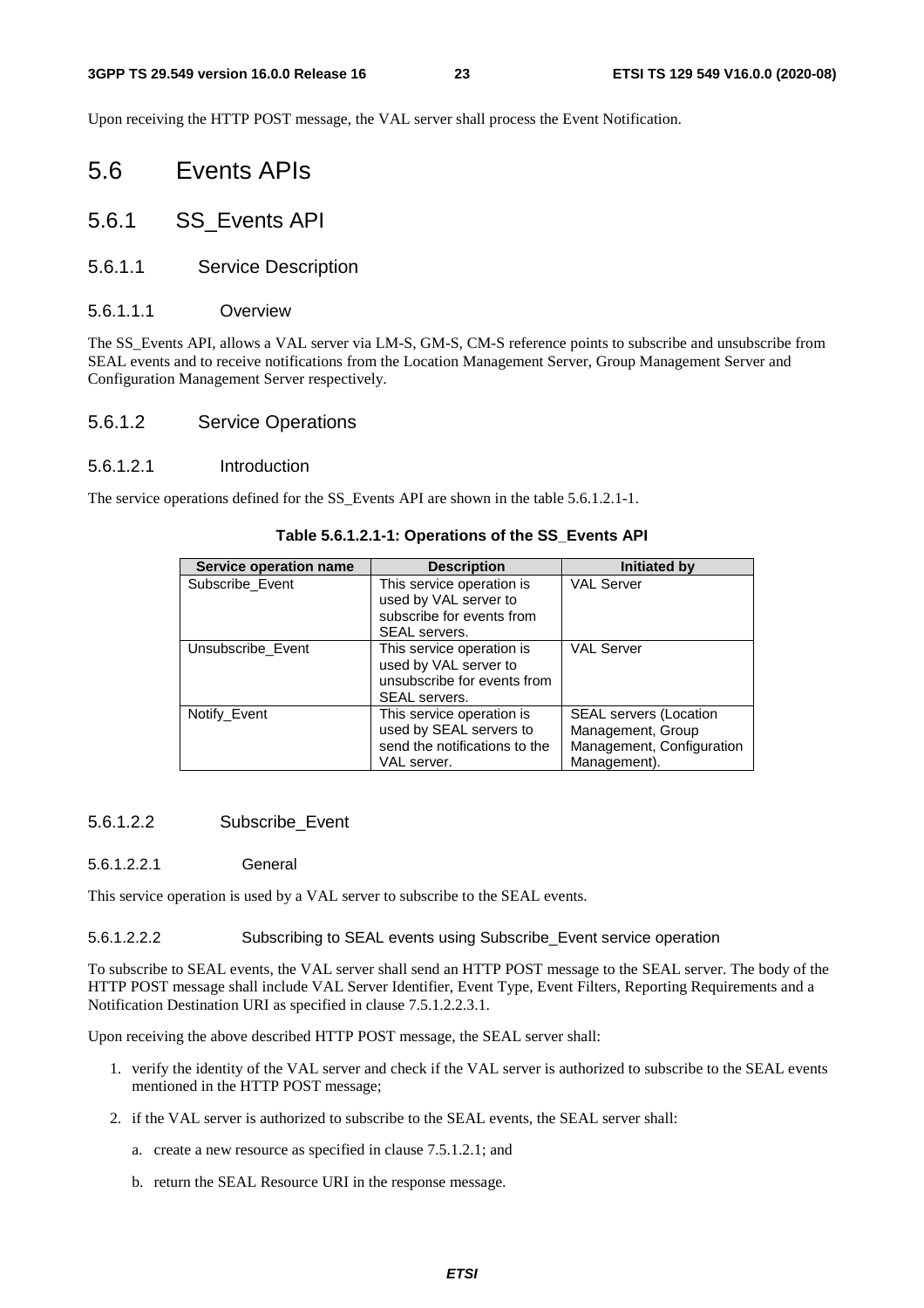#### 5.6.1.2.3 Notify\_Event

5.6.1.2.3.1 General

This service operation is used by the SEAL servers to send notifications to the VAL server.

#### 5.6.1.2.3.2 Notifying SEAL events using Notify\_Event service operation

To notify the SEAL events, the SEAL server shall send an HTTP POST message using the Notification Destination URI received in the subscription request. The body of the HTTP POST message shall include an Event Notification and SEAL Resource URI.

Upon receiving the HTTP POST message, the VAL server shall process the Event Notification.

- 5.6.1.2.4 Unsubscribe\_Event
- 5.6.1.2.4.1 General

This service operation is used by a VAL server to un-subscribe from the SEAL events.

#### 5.6.1.2.4.2 Unsubscribing from SEAL events using Unsubscribe\_Event service operation

To unsubscribe from SEAL events, the VAL server shall send an HTTP DELETE message to the resource representing the event in the SEAL server as specified in clause 7.5.1.2.3.3.1.

Upon receiving the HTTP DELETE message, the SEAL sever shall:

- 1. verify the identity of the VAL server and check if the VAL server is authorized to Unsubscribe from the SEAL event associated with the SEAL Resource URI; and
- 2. if the VAL server is authorized to unsubscribe from the SEAL events, the SEAL server shall delete the resource pointed by the SEAL Resource URI

### 5.7 Key management APIs

### 5.7.1 SS\_KeyInfoRetrieval API

#### 5.7.1.1 Service Description

#### 5.7.1.1.1 Overview

As specified in 3GPP TS 33.434 [26], the SS\_KeyInfoRetrieval API, allows the VAL server via KM-S reference point to obtain the VAL service specific key management information from the key management server.

#### 5.7.1.2 Service Operations

#### 5.7.1.2.1 Introduction

The service operation defined for SS\_KeyInfoRetrieval API is shown in the table 5.7.1.2.1-1.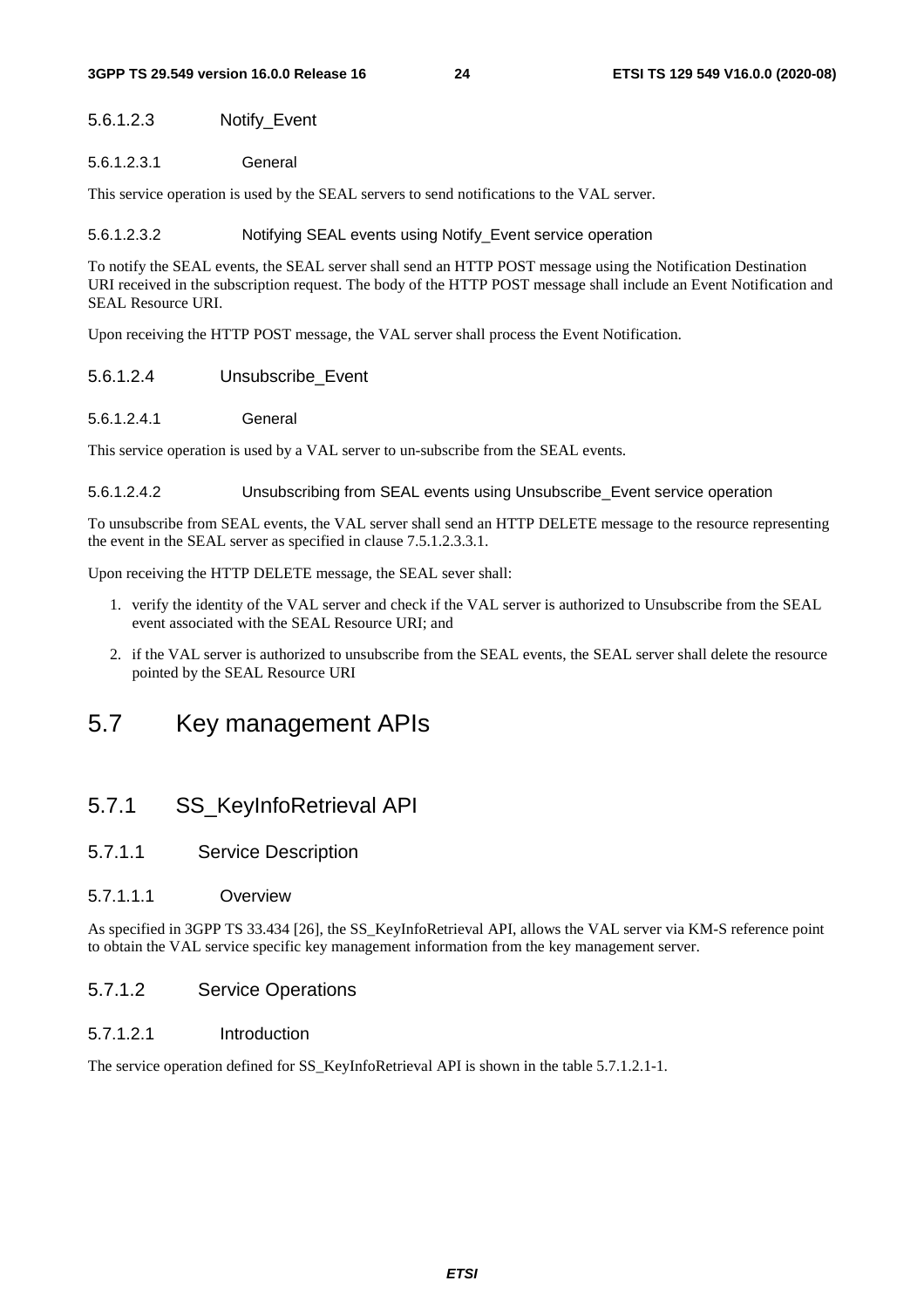| Service operation name | <b>Description</b>                                                                          | Initiated by      |
|------------------------|---------------------------------------------------------------------------------------------|-------------------|
| Obtain Key Info        | This service operation is<br>used by VAL server to<br>obtain key management<br>information. | <b>VAL</b> server |

#### **Table 5.7.1.2.1-1: Operations of the SS\_ KeyInfoRetrieval API**

5.7.1.2.2 Obtain\_Key\_Info

#### 5.7.1.2.2.1 General

This service operation is used by the VAL server to obtain VAL service specific key management information.

5.7.1.2.2.2 VAL server obtaining VAL service specific key material using Obtain\_Key\_Info service operation

To obtain key management information specific to VAL service, the VAL server shall send HTTP GET request message to key management server, on Key records resource collection URI, with query parameters VAL service ID and optionally VAL user ID or VAL UE ID, as specified in 7.6.1.2.2.3.1.

Upon receiving the HTTP GET message as described above, the key management server shall:

- 1. verify the identity of the VAL server and check if the VAL server is authorized to obtain key management information specific to VAL service, VAL user or VAL UE, the URI in the request is of target SEAL KMS and date/time of the request is in recent time window;
- 2. if the VAL server is authorized to obtain the requested key management information, the key management server shall;
	- a. return in the response message with key management information corresponding to the query parameters that were sent in the request message.

# 6 SEAL Design Aspects Common for All APIs

### 6.1 General

SEAL APIs allow secure access to the capabilities provided by SEAL.

This document specifies the procedures triggered at different functional entities as a result of API invocation requests and event notifications. The stage-2 level requirements and signalling flows are defined in 3GPP TS 23.434 [2].

Several design aspects, as mentioned in the following clauses, are specified in 3GPP TS 29.122 [3] and referenced by this specification.

### 6.2 Data Types

### 6.2.1 General

This clause defines structured data types, simple data types and enumerations that are applicable to several APIs defined in the present specification and can be referenced from data structures defined in the subsequent clauses.

In addition, data types that are defined in OpenAPI 3.0.0 Specification [15] can also be referenced from data structures defined in the subsequent clauses.

NOTE: As a convention, data types names in the present specification are with an upper-case letter in the beginning. Parameters are with a lower-case letter in the beginning. As an exception, data types that are also defined in OpenAPI 3.0.0 Specification [15] can use a lower-case case letter in the beginning for consistency.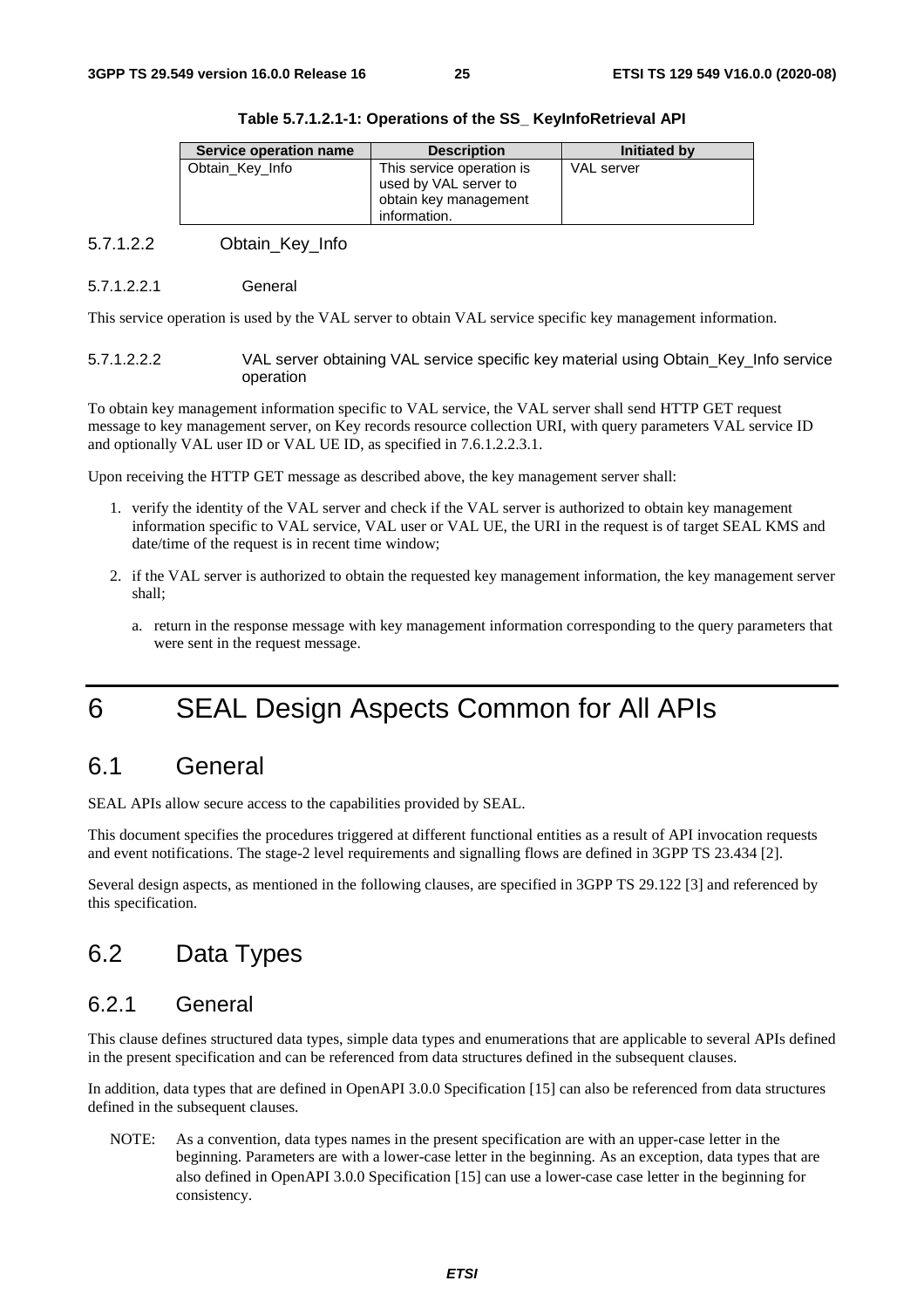Table 6.2.1-1 specifies data types re-used by the SEAL from other specifications, including a reference to their respective specifications and when needed, a short description of their use within the SEAL.

**Table 6.2.1-1: Re-used Data Types** 

| Data type               | <b>Reference</b>   | <b>Comments</b>                                                                                      |
|-------------------------|--------------------|------------------------------------------------------------------------------------------------------|
| Uri                     | 3GPP TS 29.122 [3] |                                                                                                      |
| <b>TestNotification</b> | 3GPP TS 29.122 [3] | Following clarifications apply:<br>The SCEF is the SEAL server; and<br>The SCS/AS is the VAL server. |
| WebsockNotifConfig      | 3GPP TS 29.122 [3] | Following clarifications apply:<br>The SCEF is the SEAL server; and<br>The SCS/AS is the VAL server. |

### 6.2.2 Referenced structured data types

Table 6.2.2-1 lists structured data types defined in this specification referenced by multiple services:

| Data type               | <b>Reference</b>   | <b>Description</b>                          |
|-------------------------|--------------------|---------------------------------------------|
| <b>VALGroupDocument</b> | Clause 7.2.1.4.2.2 | VAL Group document information.             |
| ProfileDoc              | Clause 7.3.1.4.2.2 | VAL User or VAL UE profile<br>linformation. |

### 6.2.3 Referenced Simple data types and enumerations

Following simple data types defined in Table 6.2.3-1 are applicable to several APIs in this document:

#### **Table 6.2.3-1: Simple data types applicable to several APIs**

| Type name | <b>Reference</b> | <b>Description</b> |  |  |
|-----------|------------------|--------------------|--|--|
|           |                  |                    |  |  |

### 6.3 Usage of HTTP

For SEAL APIs, support of HTTP/1.1 (IETF RFC 7230 [5], IETF RFC 7231 [6], IETF RFC 7232 [7], IETF RFC 7233 [8], IETF RFC 7234 [9] and IETF RFC 7235 [10]) over TLS (IETF RFC 5246 [11]) is mandatory and support of HTTP/2 (IETF RFC 7540 [12]) over TLS (IETF RFC 5246 [11]) is recommended.

A functional entity desiring to use HTTP/2 shall use the HTTP upgrade mechanism to negotiate applicable HTTP version as described in IETF RFC 7540 [12].

Usage of HTTP over TLS and the TLS profiles shall be as specified in clause 5.1.1.4 of 3GPP TS 33.434 [26].

### 6.4 Content type

The bodies of HTTP request and successful HTTP responses shall be encoded in JSON format (see IETF RFC 8259 [13]).

The MIME media type that shall be used within the related Content-Type header field is "application/json", as defined in IETF RFC 8259 [13].

NOTE: This release only supports the content type JSON.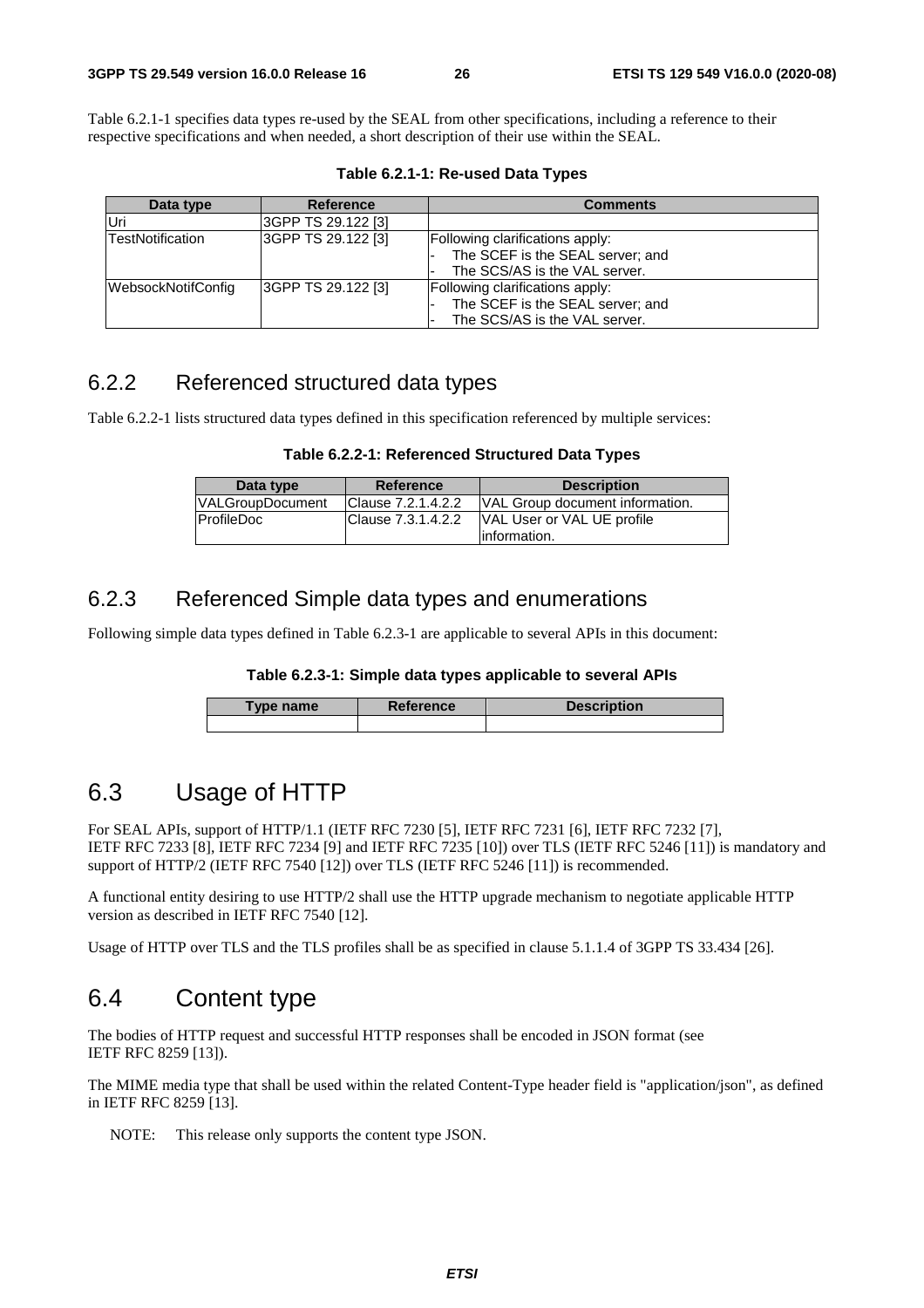### 6.5 URI structure

### 6.5.1 Resource URI structure

All API URIs of SEAL APIs shall be:

#### **{apiRoot}/<apiName>/<apiVersion>/**

"apiRoot" is configured by means outside the scope of the present document. It includes the scheme ("https"), host and optional port, and an optional prefix string. "apiName" and "apiVersion" shall be set dependent on the API, as defined in the corresponding clauses below.

All resource URIs in the clauses below are defined relative to the above root API URI.

- NOTE 1: The "apiVersion" will only be increased if the new API version contains backward incompatible changes. Otherwise, the supported feature mechanism defined in clause 6.8 can be used to negotiate extensions.
- NOTE 2: A different root structure can be used when the resource URI is preconfigured in the API invoking entity.

The root structure may be followed by "apiSpecificSuffixes" that are dependent on the API and are defined separately for each API as resource URI where they apply:

#### **{apiRoot}/<apiName>/<apiVersion>/<apiSpecificSuffixes>**

### 6.5.2 Custom operations URI structure

The custom operation definition is in Annex C of 3GPP TS 29.501 [14].

The URI of a custom operation which is associated with a resource shall have the following structure:

#### **{apiRoot}/<apiName>/<apiVersion>/<apiSpecificResourceUriPart>/<custOpName>**

Custom operations can also be associated with the service instead of a resource. The URI of a custom operation which is not associated with a resource shall have the following structure:

#### **{apiRoot}/<apiName>/<apiVersion>/<custOpName>**

In the above URI structures, "apiRoot", "apiName", "apiVersion" and "apiSpecificResourceUriPart" are as defined in clause 6.5.1 and "custOpName" represents the name of the custom operation as defined in clause 5.1.3.2 of 3GPP TS 29.501 [14]

### 6.6 Notifications

The functional entities

- shall support the delivery of notifications using a separate HTTP connection towards an address;
- may support testing delivery of notifications; and
- may support the delivery of notification using WebSocket protocol (see IETF RFC 6455 [4]),

as described in 3GPP TS 29.122 [3], with the following clarifications:

- the SCEF is the SEAL server; and
- the SCS/AS is the Subscriber.

# 6.7 Error Handling

Response bodies for error handling, as described in 3GPP TS 29.122 [3], are applicable to all APIs in the present specification unless specified otherwise, with the following clarifications: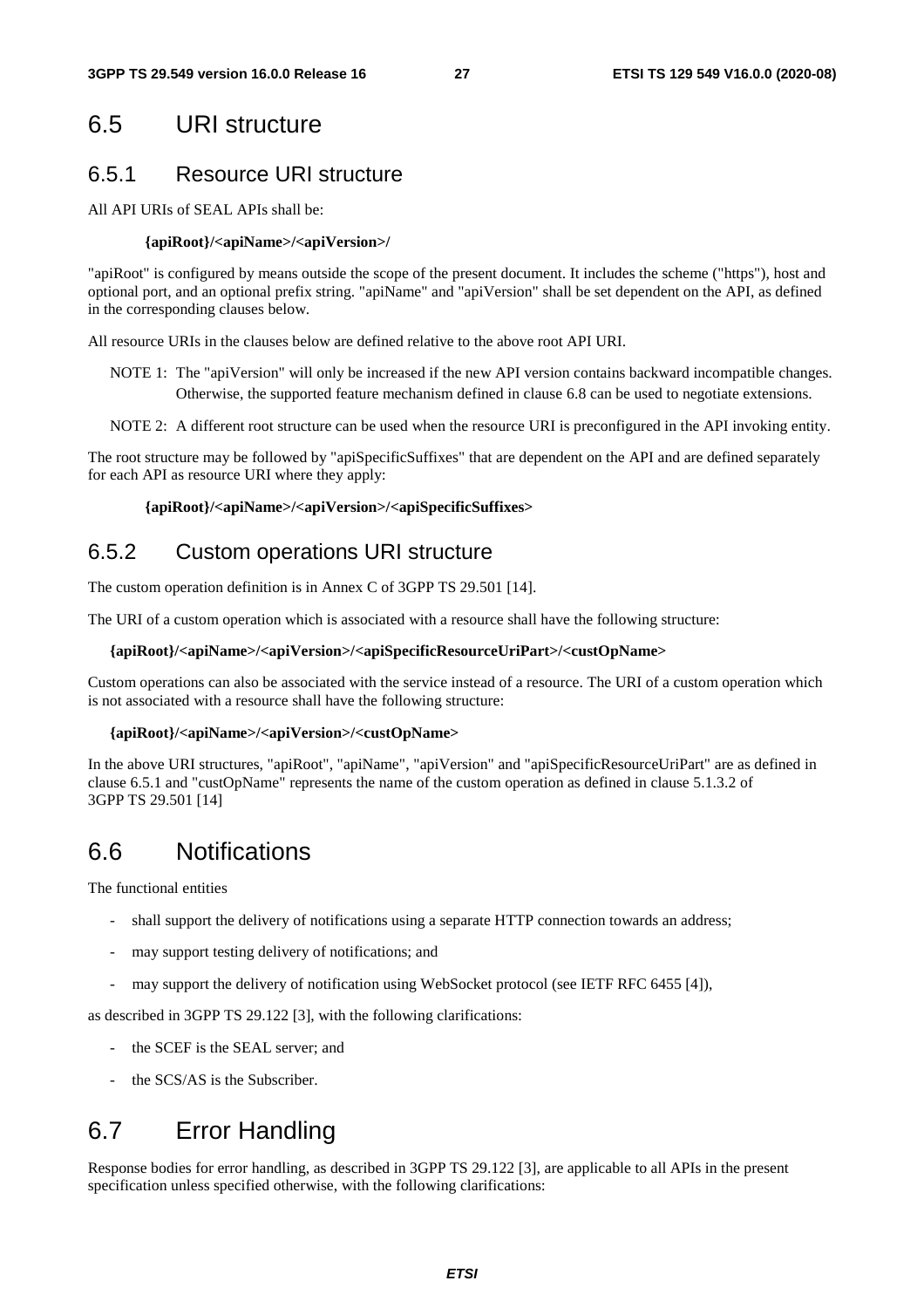- the SCEF is the SEAL server; and
- the SCS/AS is the functional entity invoking an API.

### 6.8 Feature negotiation

The functional entity invoking an API (i.e. the VAL server) and the SEAL server use feature negotiation procedures defined in 3GPP TS 29.122 [3] to negotiate the supported features, with the following clarifications:

- description of the SCEF applies to the SEAL server; and
- description of the SCS/AS applies to the functional entity invoking an API.

### 6.9 HTTP headers

The HTTP headers described in 3GPP TS 29.122 [3] are applicable to all APIs in this document.

## 6.10 Conventions for Open API specification files

The conventions for Open API specification files as specified in clause 5.2.9 of 3GPP TS 29.122 [3] shall be applicable for all APIs in this document.

# 7 SEAL API Definitions

- 7.1 Location management APIs
- 7.1.1 SS\_LocationReporting API

#### 7.1.1.1 API URI

The SS\_LocationReporting service shall use the SS\_LocationReporting API.

The request URIs used in HTTP requests from the VAL server towards the location management server shall have the Resource URI structure as defined in clause 6.5 with the following clarifications:

- The <apiName> shall be "ss-lr".
- The  $\langle$ apiVersion $>$ shall be "v1".
- The <apiSpecificSuffixes> shall be set as described in clause 7.1.1.2.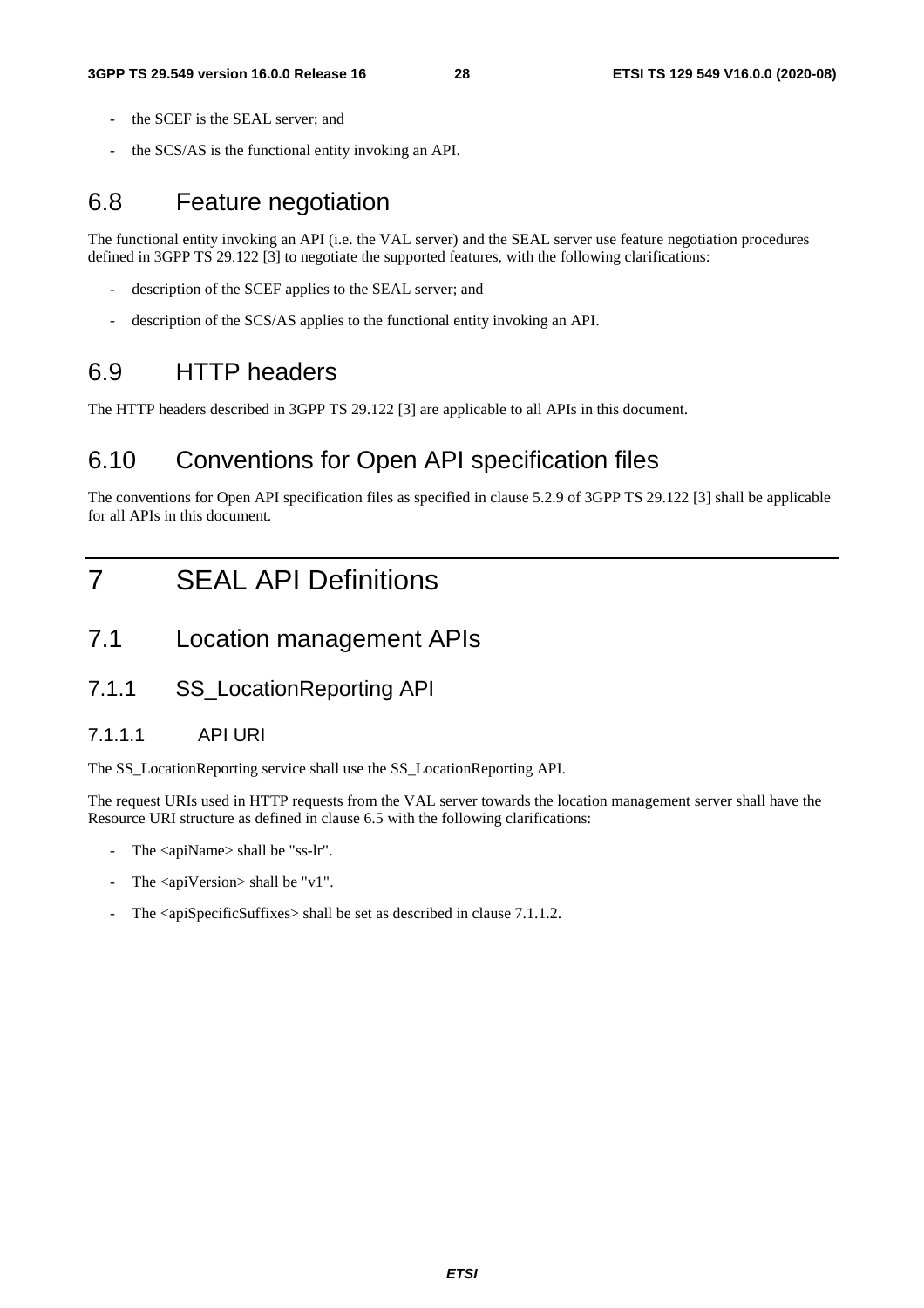- 7.1.1.2 Resources
- 7.1.1.2.1 Overview

{apiRoot}/ss-lr/<apiVersion>



#### **Figure 7.1.1.2.1-1: Resource URI structure of the SS\_LocationReporting API**

Table 7.1.1.2.1-1 provides an overview of the resources and applicable HTTP methods.

| Resource name                                              | <b>Resource URI</b>                                                                               | <b>HTTP</b><br>method or<br>custom<br>operation | <b>Description</b>                                                                                                  |
|------------------------------------------------------------|---------------------------------------------------------------------------------------------------|-------------------------------------------------|---------------------------------------------------------------------------------------------------------------------|
| <b>SEAL Location Reporting</b><br>Configurations           | {apiRoot}<br>/ss-lr/ <apiversion></apiversion>                                                    | <b>POST</b>                                     | Creates a new Individual SEAL<br>Location Reporting Configuration                                                   |
|                                                            | /trigger-configurations                                                                           |                                                 | information.                                                                                                        |
| Individual SEAL Location<br><b>Reporting Configuration</b> | {apiRoot}<br>/ss-lr/ <apiversion><br/>/trigger-configurations<br/>/{configurationId}</apiversion> | <b>GET</b>                                      | Retrieves an Individual SEAL<br>Location Reporting Configuration<br>information identified by<br>{configurationId}. |
|                                                            |                                                                                                   | <b>PUT</b>                                      | Updates an Individual SEAL<br>Location Reporting Configuration<br>information identified by<br>{configurationId}.   |
|                                                            |                                                                                                   | <b>DELETE</b>                                   | Delete an Individual SEAL<br>Location Reporting Configuration<br>information identified by<br>{configurationId}.    |

**Table 7.1.1.2.1-1: Resources and methods overview** 

#### 7.1.1.2.2 Resource: SEAL Location Reporting Configurations

#### 7.1.1.2.2.1 Description

The resource allows the VAL server to request to create a new individual SEAL location reporting configuration information at the location management server.

#### 7.1.1.2.2.2 Resource Definition

#### Resource URI: **{apiRoot}/ss-lr/<apiVersion>/trigger-configurations**

This resource shall support the resource URI variables defined in the table 7.1.1.2.2.2-1.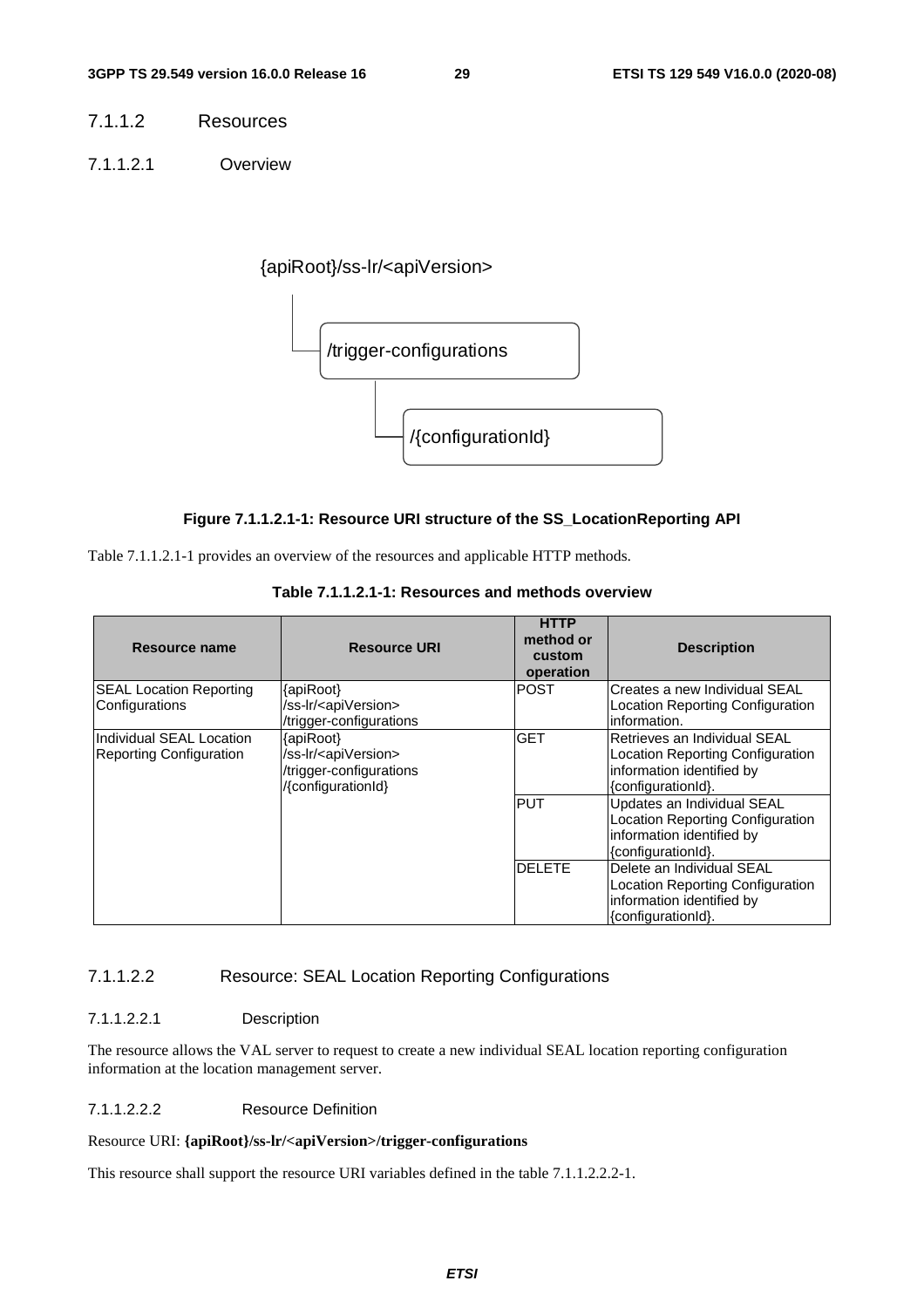| <b>Name</b> | Data Type | <b>Definition</b>        |  |  |
|-------------|-----------|--------------------------|--|--|
| apiRoot     | Istrina   | See clause 6.5           |  |  |
| apiVersion  | strina    | 7111<br>lSee clause<br>. |  |  |

#### **Table 7.1.1.2.2.2-1: Resource URI variables for this resource**

7.1.1.2.2.3 Resource Standard Methods

#### 7.1.1.2.2.3.1 POST

#### **Table 7.1.1.2.2.3.1-1: URI query parameters supported by the POST method on this resource**

| <b>Name</b> | Data type | Cardinality | Description |
|-------------|-----------|-------------|-------------|
| n/a         |           |             |             |

This method shall support the request data structures specified in table 7.1.1.2.2.3.1-2 and the response data structures and response codes specified in table 7.1.1.2.2.3.1-3.

#### **Table 7.1.1.2.2.3.1-2: Data structures supported by the POST Request Body on this resource**

| Data type                         |   | Cardinalitv | <b>Description</b>                            |
|-----------------------------------|---|-------------|-----------------------------------------------|
| ILocationReportCo<br>Infiguration | M |             | Location reporting configuration information. |

#### **Table 7.1.1.2.2.3.1-3: Data structures supported by the POST Response Body on this resource**

| Data type                                                                                                        |   | Cardinality | <b>Response</b>    | <b>Description</b>                          |
|------------------------------------------------------------------------------------------------------------------|---|-------------|--------------------|---------------------------------------------|
|                                                                                                                  |   |             | codes              |                                             |
| LocationReportCo                                                                                                 | м |             | <b>201 Created</b> | Location reporting configuration is created |
| nfiguration                                                                                                      |   |             |                    | successfully.                               |
| NOTE:<br>The mandatory HTTP error status codes for the POST method listed in table 5.2.6-1 of 3GPP TS 29.122 [3] |   |             |                    |                                             |
| also apply.                                                                                                      |   |             |                    |                                             |

#### **Table 7.1.1.2.2.3.1-4: Headers supported by the 201 Response Code on this resource**

| <b>Name</b>      | Data type | Е | <b>Cardinality</b> | <b>Description</b>                                                                                                                                                      |
|------------------|-----------|---|--------------------|-------------------------------------------------------------------------------------------------------------------------------------------------------------------------|
| <b>ILocation</b> | string    | M |                    | Contains the URI of the newly created resource, according to<br>the structure: {apiRoot}/ss-lr/ <apiversion>/trigger-<br/>configurations/{configurationId}</apiversion> |

7.1.1.2.2.4 Resource Custom Operations

None.

#### 7.1.1.2.3 Resource: Individual SEAL Location Reporting Configuration

#### 7.1.1.2.3.1 Description

The resource represents an individual SEAL location reporting configuration that is created at the location management server.

#### 7.1.1.2.3.2 Resource Definition

#### Resource URI: **{apiRoot}/ss-lr/<apiVersion>/trigger-configurations/{configurationId}**

This resource shall support the resource URI variables defined in the table 7.1.1.2.3.2-1.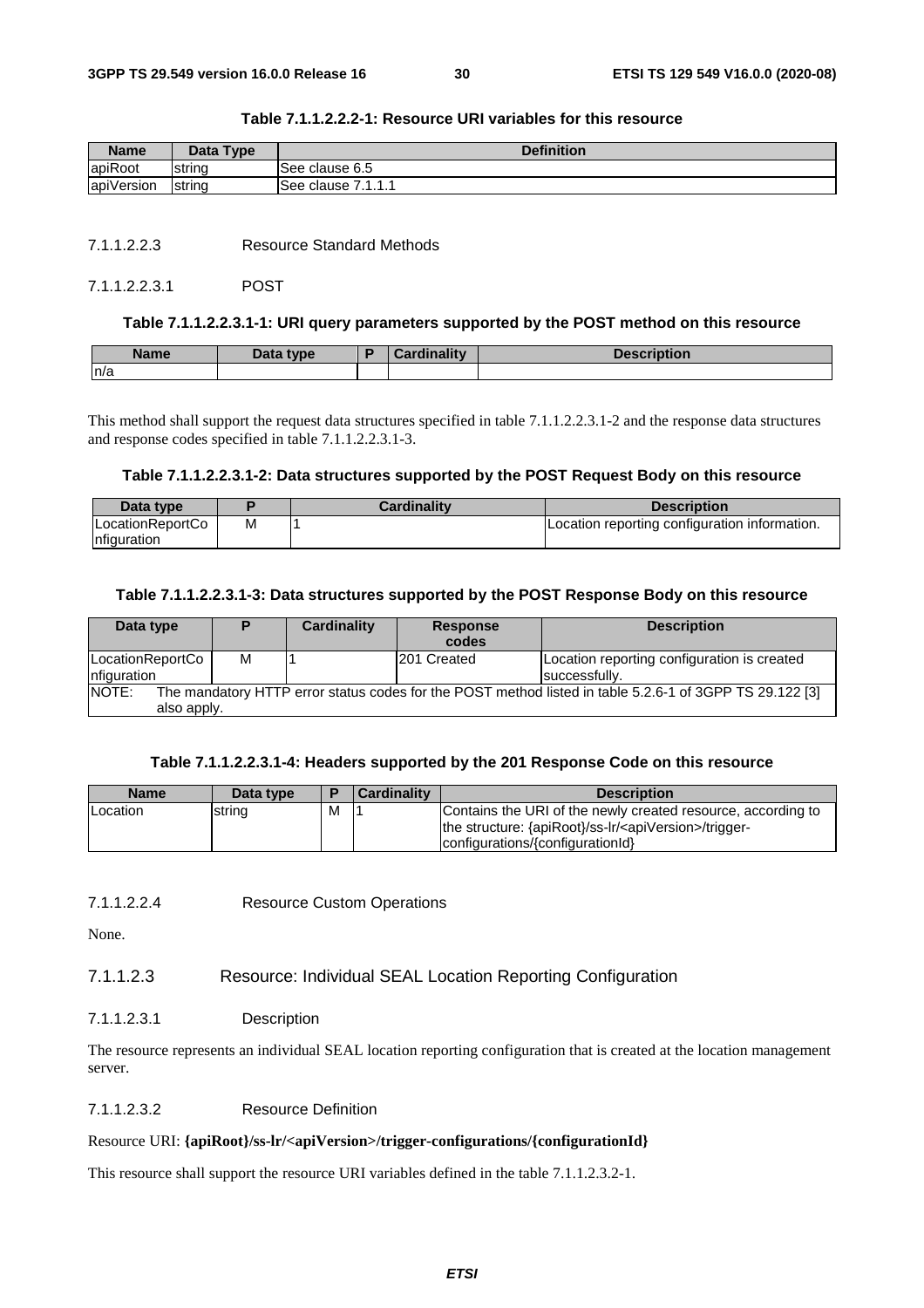| <b>Name</b>            | Data Type | <b>Definition</b>                                                        |
|------------------------|-----------|--------------------------------------------------------------------------|
| lapiRoot               | Istrina   | ISee clause 6.5                                                          |
| apiVersion             | string    | ISee clause 7.1.1.1                                                      |
| configuration d string |           | Represents an individual SEAL location reporting configuration resource. |

| Table 7.1.1.2.3.2-1: Resource URI variables for this resource |  |  |
|---------------------------------------------------------------|--|--|
|---------------------------------------------------------------|--|--|

#### 7.1.1.2.3.3 Resource Standard Methods

#### 7112331 GFT

This operation retrieves an individual SEAL location reporting configuration information. This method shall support the URI query parameters specified in table 7.1.1.2.3.3.1-1.

#### **Table 7.1.1.2.3.3.1-1: URI query parameters supported by the GET method on this resource**

| <b>Name</b> | Data type | <b><i>cardinality</i></b> | Description |
|-------------|-----------|---------------------------|-------------|
| n/a         |           |                           |             |

This method shall support the request data structures specified in table 7.1.1.2.3.3.1-2 and the response data structures and response codes specified in table 7.1.1.2.3.3.1-3.

#### **Table 7.1.1.2.3.3.1-2: Data structures supported by the GET Request Body on this resource**

| Data type | Cardinalitv | <b>Description</b> |
|-----------|-------------|--------------------|
| ln/a      |             |                    |

#### **Table 7.1.1.2.3.3.1-3: Data structures supported by the GET Response Body on this resource**

| Data type                                                                                                                      |   | Cardinality | <b>Response</b><br>codes | <b>Description</b>                                    |  |
|--------------------------------------------------------------------------------------------------------------------------------|---|-------------|--------------------------|-------------------------------------------------------|--|
| LocationReportCo<br>Infiguration                                                                                               | М |             | <b>200 OK</b>            | The location reporting configuration<br>linformation. |  |
| The mandatory HTTP error status codes for the GET method listed in table 5.2.6-1 of 3GPP TS 29.122 [3]<br>NOTE:<br>also apply. |   |             |                          |                                                       |  |

#### 7.1.1.2.3.3.2 PUT

This operation updates the individual SEAL location reporting configuration. This method shall support the URI query parameters specified in table 7.1.1.2.3.3.2-1.

#### **Table 7.1.1.2.3.3.2-1: URI query parameters supported by the PUT method on this resource**

| <b>Name</b> | Data type | Cardinality | Description |
|-------------|-----------|-------------|-------------|
| n/a         |           |             |             |

This method shall support the request data structures specified in table 7.1.1.2.3.3.2-2 and the response data structures and response codes specified in table 7.1.1.2.3.3.2-3.

#### **Table 7.1.1.2.3.3.2-2: Data structures supported by the PUT Request Body on this resource**

| Data type                |   | <b>Cardinality</b> | <b>Description</b>                        |
|--------------------------|---|--------------------|-------------------------------------------|
| <b>ILocationReportCo</b> | М |                    | Updated details of the location reporting |
| nfiguration              |   |                    | configuration.                            |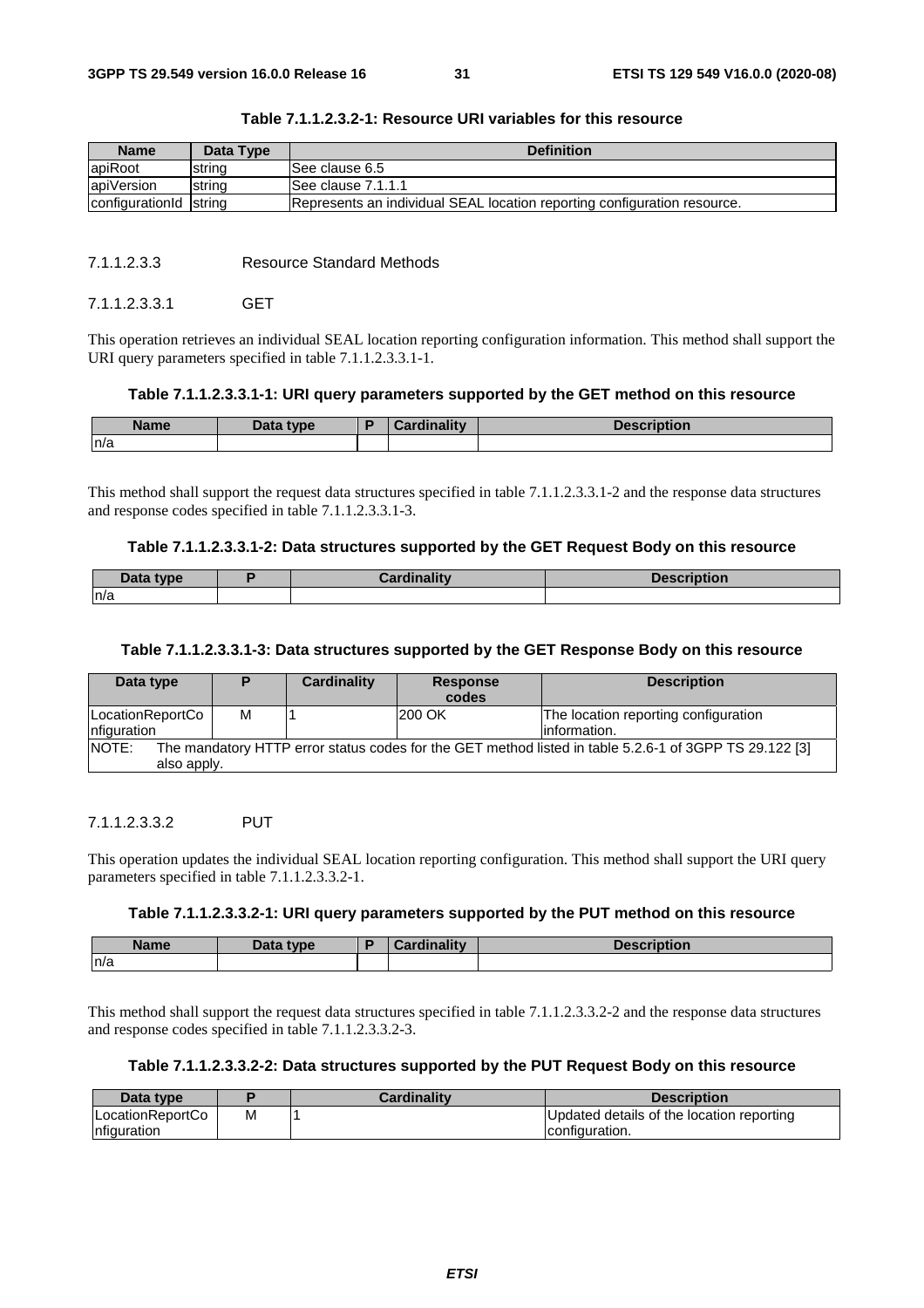| Data type                                                                                                       | D | Cardinality | <b>Response</b> | <b>Description</b>                                                                                                  |
|-----------------------------------------------------------------------------------------------------------------|---|-------------|-----------------|---------------------------------------------------------------------------------------------------------------------|
|                                                                                                                 |   |             | codes           |                                                                                                                     |
| LocationReportCo<br>nfiguration                                                                                 | м |             | 200 OK          | The configuration is updated successfully and<br>the updated configuration information<br>returned in the response. |
| NOTE:<br>The mandatory HTTP error status codes for the PUT method listed in table 5.2.6-1 of 3GPP TS 29.122 [3] |   |             |                 |                                                                                                                     |
| also apply.                                                                                                     |   |             |                 |                                                                                                                     |

#### **Table 7.1.1.2.3.3.2-3: Data structures supported by the PUT Response Body on this resource**

#### 7.1.1.2.3.3.3 DELETE

This operation deletes the individual SEAL location reporting configuration. This method shall support the URI query parameters specified in table 7.1.1.2.3.3.3-1.

#### **Table 7.1.1.2.3.3.3-1: URI query parameters supported by the DELETE method on this resource**

| <b>Name</b> | <b>Englished</b><br>Dala | <b>The Contract Contract Contract Contract Contract Contract Contract Contract Contract Contract Contract Contract</b> | <b>Jonarintian</b><br>'ULIUI. |
|-------------|--------------------------|------------------------------------------------------------------------------------------------------------------------|-------------------------------|
| ∣n/a        |                          |                                                                                                                        |                               |

This method shall support the request data structures specified in table 7.1.1.2.3.3.3-2 and the response data structures and response codes specified in table 7.1.1.2.3.3.3-3.

#### **Table 7.1.1.2.3.3.3-2: Data structures supported by the DELETE Request Body on this resource**

| Data type | ardinality | <b>Description</b> |
|-----------|------------|--------------------|
| n/a       |            |                    |

#### **Table 7.1.1.2.3.3.3-3: Data structures supported by the DELETE Response Body on this resource**

| Data type    |                                | Cardinality | <b>Response</b> | <b>Description</b>                                                                     |
|--------------|--------------------------------|-------------|-----------------|----------------------------------------------------------------------------------------|
|              |                                |             | codes           |                                                                                        |
| ln/a         |                                |             | 204 No Content  | The individual configuration matching the                                              |
|              |                                |             |                 | configuration d is deleted.                                                            |
| <b>NOTE:</b> |                                |             |                 | The mandatory HTTP error status codes for the DELETE method listed in table 5.2.6-1 of |
|              | 3GPP TS 29.122 [3] also apply. |             |                 |                                                                                        |

7.1.1.2.3.4 Resource Custom Operations

None.

7.1.1.3 Notifications

None.

### 7.1.1.4 Data Model

7.1.1.4.1 General

This clause specifies the application data model supported by the API. Data types listed in clause 6.2 apply to this API.

Table 7.1.1.4.1-1 specifies the data types defined specifically for the SS\_LocationReporting API service.

#### **Table 7.1.1.4.1-1: SS\_LocationReporting API specific Data Types**

| Data type                   | Section<br>defined | <b>Description</b> | <b>Applicability</b> |
|-----------------------------|--------------------|--------------------|----------------------|
| LocationReportConfiguration | 7.1.1.4.2.2        |                    |                      |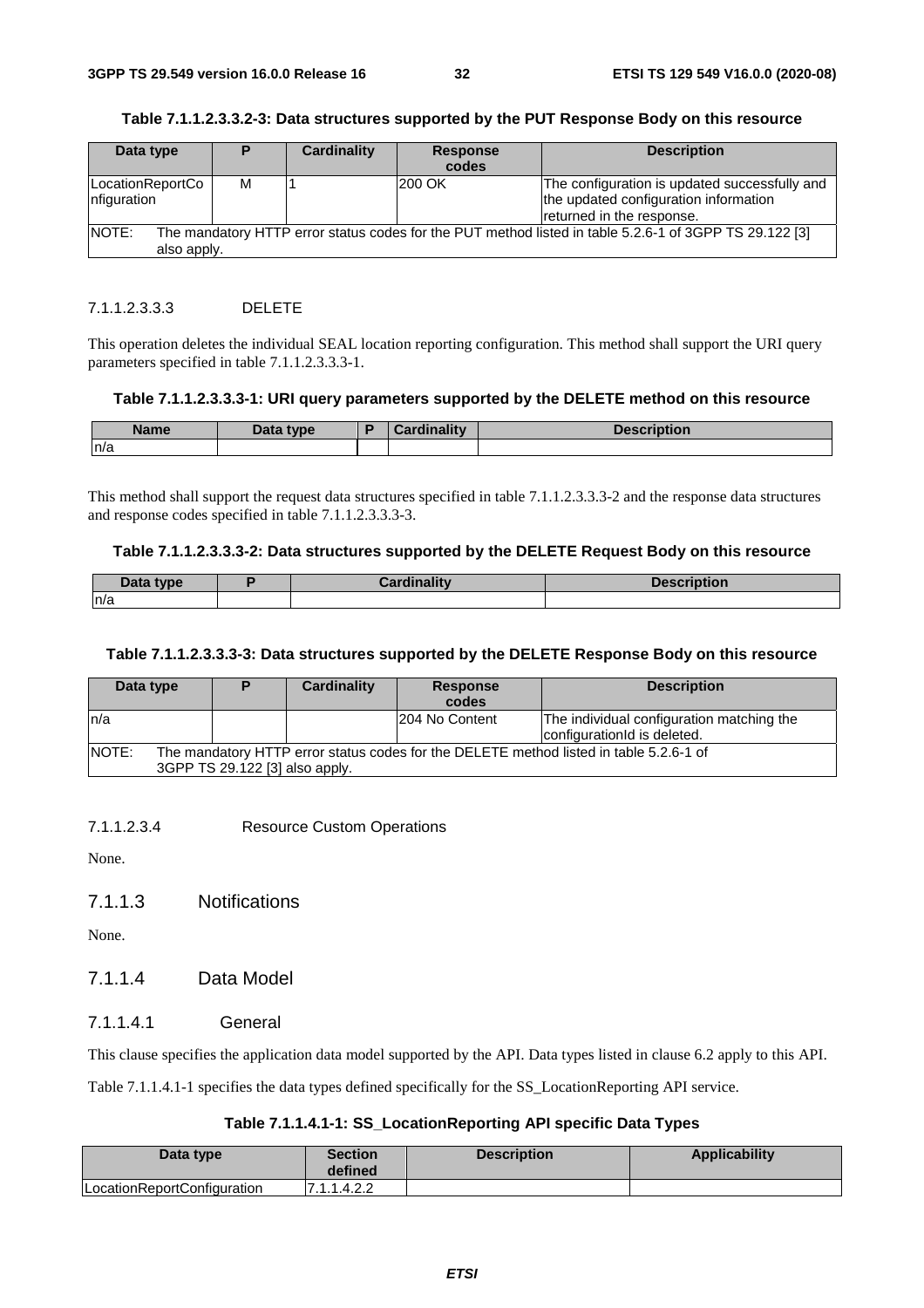Table 7.1.1.4.1-2 specifies data types re-used by the SS\_LocationReporting API service.

| Data type           | <b>Reference</b>     | <b>Comments</b>                                                                              | <b>Applicability</b> |
|---------------------|----------------------|----------------------------------------------------------------------------------------------|----------------------|
| Accuracy            | 3GPP TS 29.122 [3]   |                                                                                              |                      |
| DateTime            | 3GPP TS 29.571 [21]  |                                                                                              |                      |
| <b>IDurationSec</b> | l3GPP TS 29.571 [21] |                                                                                              |                      |
| SupportedFeatures   | 3GPP TS 29.571 [21]  | Used to negotiate the applicability of<br>optional features defined in<br>table 7.1.1.6-1.   |                      |
| ValTargetUe         | Clause 7.3.1.4.2.3   | Used to indicate either VAL User ID<br>or VAL UE ID, to which location<br>reporting applies. |                      |

**Table 7.1.1.4.1-2: SS\_LocationReporting API Re-used Data Types** 

- 7.1.1.4.2 Structured data types
- 7.1.1.4.2.1 Introduction

#### 7.1.1.4.2.2 Type: LocationReportConfiguration

#### **Table 7.1.1.4.2.2-1: Definition of type LocationReportConfiguration**

| <b>Attribute name</b> | Data type             | Р        | <b>Cardinality</b> | <b>Description</b>                                                                                                                                                                                                 | <b>Applicability</b> |
|-----------------------|-----------------------|----------|--------------------|--------------------------------------------------------------------------------------------------------------------------------------------------------------------------------------------------------------------|----------------------|
| <b>IvalServerId</b>   | string                | M        |                    | Represents the VAL server identifier.                                                                                                                                                                              |                      |
| valTgtUe              | ValTarget<br>Uel      | M        |                    | Represents the VAL User ID or VAL UE<br>ID to which the location reporting applies.                                                                                                                                |                      |
| immRep                | boolean               | O        | 101                | Indication of immediate reporting. If<br>included, when it is set to true it indicates<br>immediate reporting of the subscribed<br>events, if available. Otherwise, reporting<br>will occur when the event is met. |                      |
| monDur                | <b>DateTime</b>       | $\Omega$ | 0.1                | Represents the time at which the<br>subscription ceases to exist (i.e the<br>reporting trigger becomes invalid). If<br>omitted, there is no time limit.                                                            |                      |
| repPeriod             | DurationS<br>ec       | O        | 0.1                | Indicates the time interval between<br>successive location reports.                                                                                                                                                |                      |
| accuracy              | Accuracy              | O        | 101                | Represents the desired level of accuracy<br>of the requested location information.                                                                                                                                 |                      |
| suppFeat              | Supported<br>Features | O        | 0.1                | Used to negotiate the supported features<br>of the API as defined in clause 7.1.1.6.<br>This attribute shall be provided in the<br>HTTP POST request and in the response<br>of successful resource creation.       |                      |

#### 7.1.1.4.3 Simple data types and enumerations

#### 7.1.1.5 Error Handling

General error responses are defined in clause 6.7.

#### 7.1.1.6 Feature negotiation

General feature negotiation procedures are defined in clause 6.8.

#### **Table 7.1.1.6-1: Supported Features**

| Feature number | <b>Feature Name</b> | <b>Description</b> |
|----------------|---------------------|--------------------|
|                |                     |                    |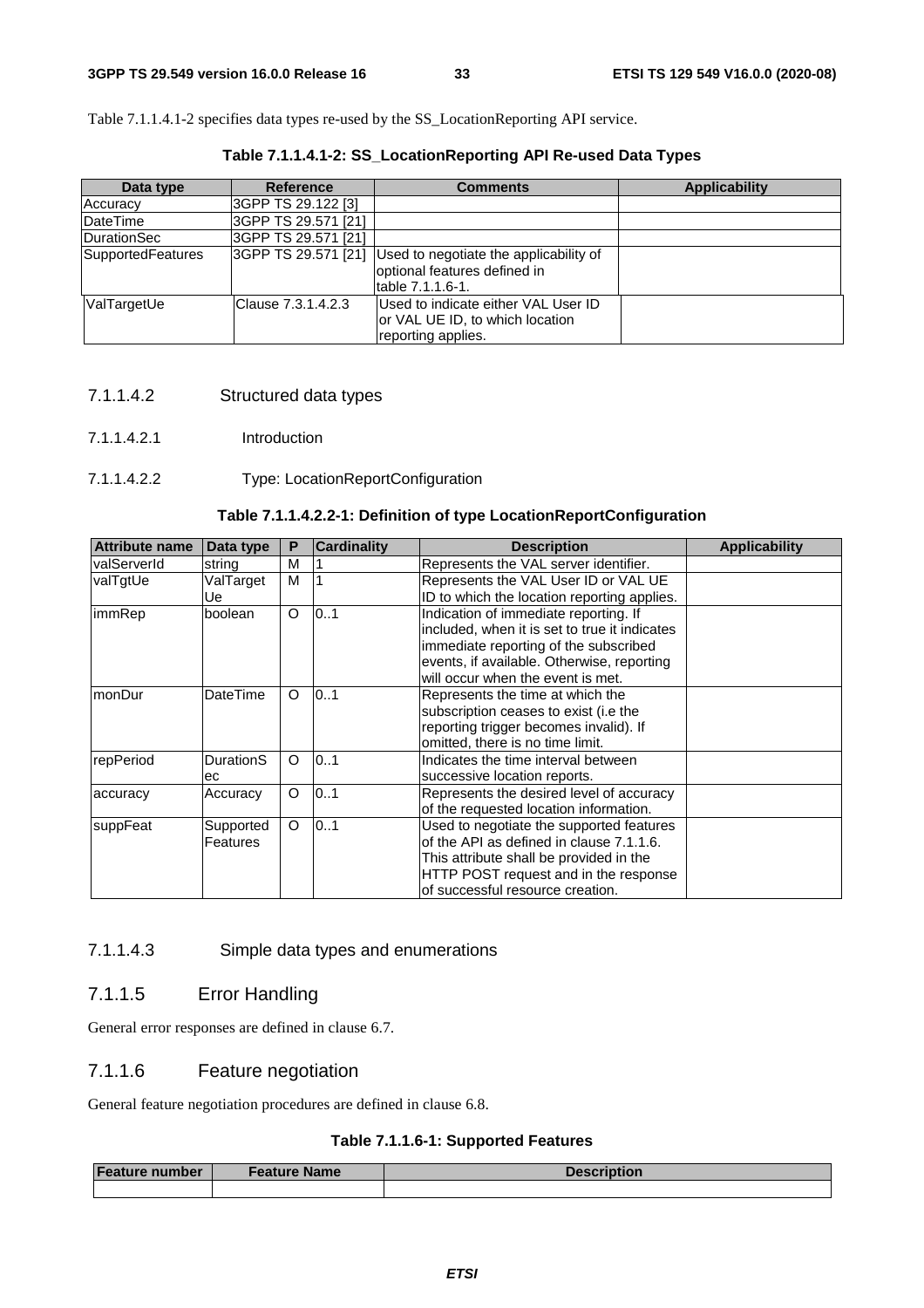# 7.2 Group management APIs

### 7.2.1 SS\_GroupManagement API

#### 7.2.1.1 API URI

The SS\_GroupManagement service shall use the SS\_GroupManagement API.

The request URIs used in HTTP requests from the VAL server towards the Group management server shall have the Resource URI structure as defined in clause 6.5 with the following clarifications:

- The <apiName> shall be "ss-gm".
- The <apiVersion> shall be "v1".
- The <apiSpecificSuffixes> shall be set as described in clause 7.2.1.2
- 7.2.1.2 Resources
- 7.2.1.2.1 Overview





#### **Figure 7.2.1.2.1-1: Resource URI structure of the SS\_GroupManagement API**

Table 7.2.1.2.1-1 provides an overview of the resources and applicable HTTP methods.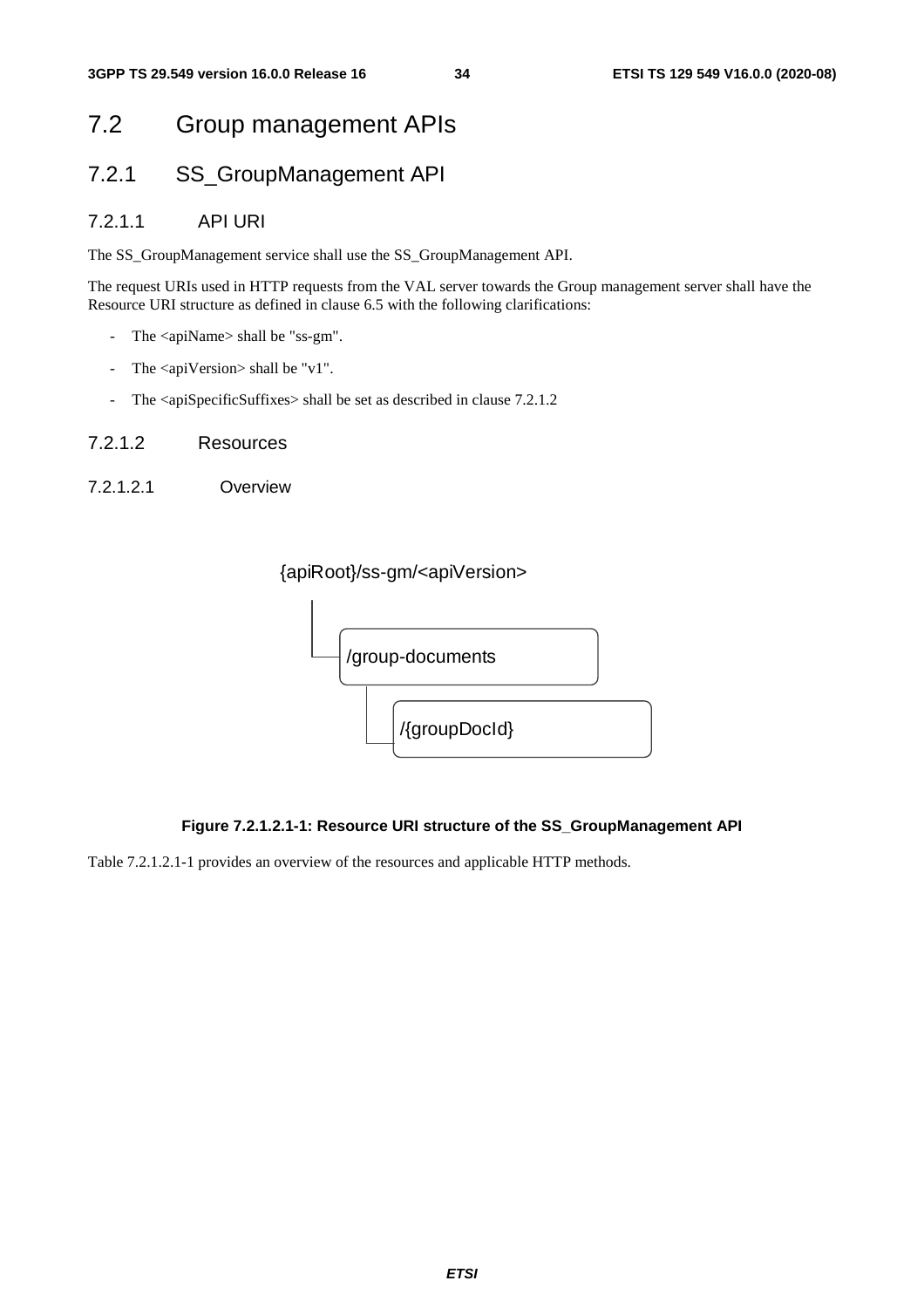| Resource name                    | <b>Resource URI</b>                                                                   | <b>HTTP</b><br>method or<br>custom<br>operation | <b>Description</b>                                                                                                                                                                                                                                                                     |
|----------------------------------|---------------------------------------------------------------------------------------|-------------------------------------------------|----------------------------------------------------------------------------------------------------------------------------------------------------------------------------------------------------------------------------------------------------------------------------------------|
| <b>VAL Group Documents</b>       | {apiRoot}<br>/ss-gm/ <apiversion></apiversion>                                        | <b>POST</b>                                     | Creates a new VAL group<br>document.                                                                                                                                                                                                                                                   |
|                                  | /group-documents                                                                      | <b>GET</b>                                      | Retrieve VAL group documents<br>according to the query<br>parameters. If there are no query<br>parameters, does not fetch any<br>VAL group document.                                                                                                                                   |
| Individual VAL Group<br>Document | {apiRoot}<br>/ss-gm/ <apiversion>/group-<br/>documents<br/>/{groupDocld}</apiversion> | <b>GET</b>                                      | Retrieve an individual VAL<br>group's membership and<br>configuration information<br>according to query parameter on<br>the resource identified by<br>{groupDocld}. If there are no<br>query parameters, fetch the whole<br>VAL group document resource<br>identified by {groupDocId}. |
|                                  |                                                                                       | <b>PUT</b>                                      | Updates an individual VAL<br>group's membership and<br>configuration information<br>identified by {groupDocld}.                                                                                                                                                                        |

#### **Table 7.2.1.2.1-1: Resources and methods overview**

#### 7.2.1.2.2 Resource: VAL Group Documents

#### 7.2.1.2.2.1 Description

The VAL Group Documents resource represents all the VAL group documents that are created at a given group management server.

#### 7.2.1.2.2.2 Resource Definition

#### Resource URI: **{apiRoot}/ss-gm/{apiVersion}/group-documents**

This resource shall support the resource URI variables defined in the table 7.2.1.2.2.2-1.

#### **Table 7.2.1.2.2.2-1: Resource URI variables for this resource**

| <b>Name</b>            | Data Type | <b>Definition</b>          |  |  |
|------------------------|-----------|----------------------------|--|--|
| apiRoot                | Istrina   | clause 6.5<br>See          |  |  |
| $\cdots$<br>apiVersion | string    | 7011<br>See<br>clause<br>. |  |  |

7.2.1.2.2.3 Resource Standard Methods

7.2.1.2.2.3.1 POST

This method shall support the URI query parameters specified in table 7.2.1.2.2.3.1-1.

#### **Table 7.2.1.2.2.3.1-1: URI query parameters supported by the POST method on this resource**

| <b>Name</b> | Data type | <b><i>Cardinality</i></b> | <b>Description</b> |
|-------------|-----------|---------------------------|--------------------|
| n/a         |           |                           |                    |

This method shall support the request data structures specified in table 7.2.1.2.2.3.1-2 and the response data structures and response codes specified in table 7.2.1.2.2.3.1-3.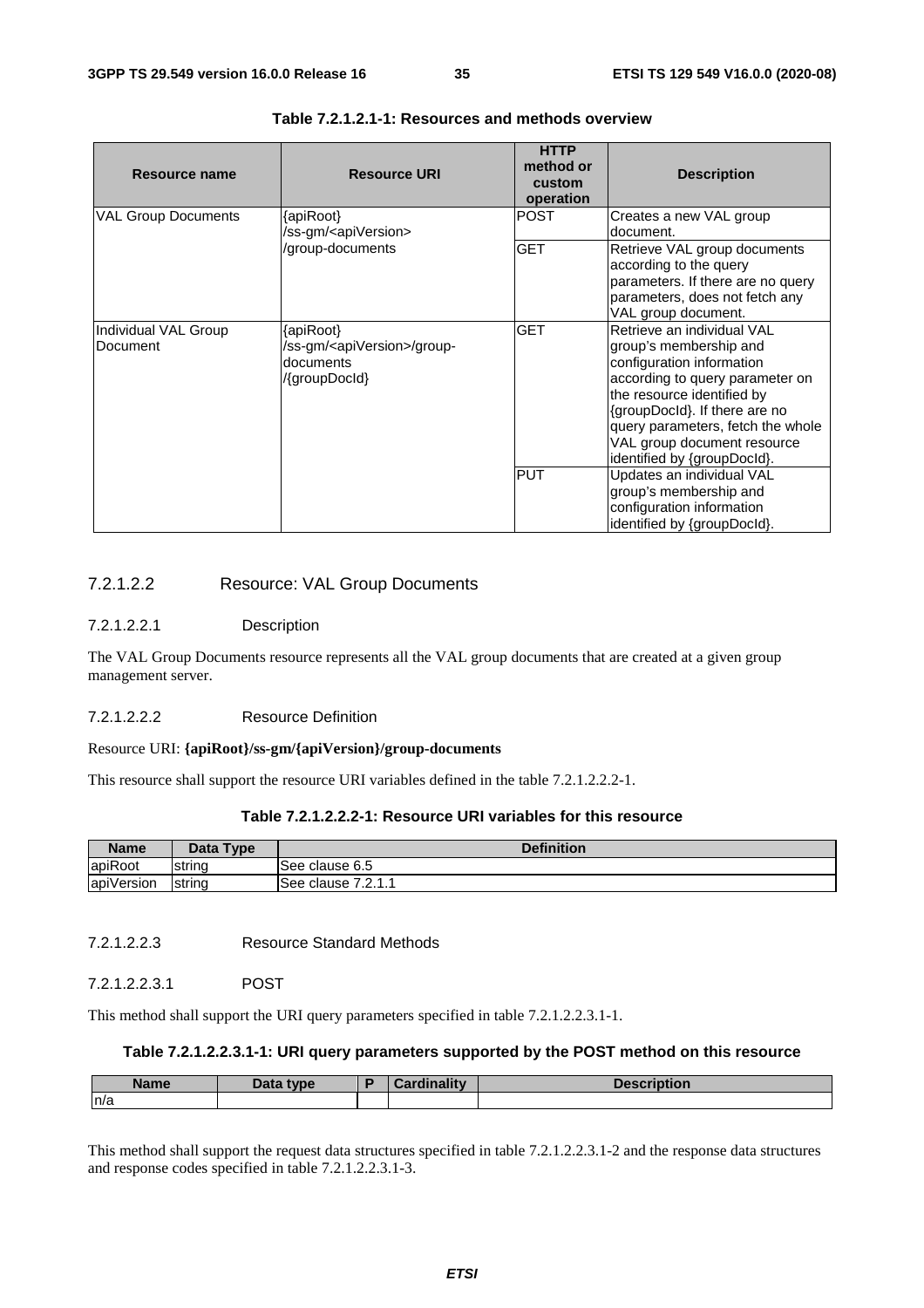#### **Table 7.2.1.2.2.3.1-2: Data structures supported by the POST Request Body on this resource**

| Data type            |   | <b>Cardinality</b> | <b>Description</b>                        |
|----------------------|---|--------------------|-------------------------------------------|
| <b>VALGroupDocum</b> | М |                    | Details of the VAL group that needs to be |
| Tent                 |   |                    | created.                                  |

### **Table 7.2.1.2.2.3.1-3: Data structures supported by the POST Response Body on this resource**

| Data type             | D                                                                                                                      | <b>Cardinality</b> | <b>Response</b><br>codes | <b>Description</b>                                                                                                      |  |  |  |  |  |
|-----------------------|------------------------------------------------------------------------------------------------------------------------|--------------------|--------------------------|-------------------------------------------------------------------------------------------------------------------------|--|--|--|--|--|
| VALGroupDocum<br>lent | м                                                                                                                      |                    | 201 Created              | VAL group created successfully.<br>The URI of the created resource shall be<br>Ireturned in the "Location" HTTP header. |  |  |  |  |  |
| NOTE:                 | The mandatory HTTP error status codes for the POST method listed in table 5.2.6-1 of 3GPP TS 29.122 [3]<br>also apply. |                    |                          |                                                                                                                         |  |  |  |  |  |

### **Table 7.2.1.2.2.3.1-4: Headers supported by the 201 Response Code on this resource**

| <b>Name</b> | Data type |   | <b>Cardinality</b> | <b>Description</b>                                                                                                                                          |
|-------------|-----------|---|--------------------|-------------------------------------------------------------------------------------------------------------------------------------------------------------|
| Location    | string    | M |                    | Contains the URI of the newly created resource, according to<br>the structure: {apiRoot}/ss-gm/ <apiversion>/group-<br/>documents/{groupDocld}</apiversion> |

### 7.2.1.2.2.3.2 GET

This operation retrieves VAL group documents satisfying filter criteria. This method shall support the URI query parameters specified in table 7.2.1.2.2.3.2-1.

#### **Table 7.2.1.2.2.3.2-1: URI query parameters supported by the GET method on this resource**

| <b>Name</b>     | Data type | <b>Cardinality</b> | Description                         |
|-----------------|-----------|--------------------|-------------------------------------|
| val-group-id    | Istring   | 0                  | String identifying the VAL group.   |
| Ival-service-id | string    | 10                 | String identifying the VAL service. |

This method shall support the request data structures specified in table 7.2.1.2.2.3.2-2 and the response data structures and response codes specified in table 7.2.1.2.2.3.2 -3.

#### **Table 7.2.1.2.2.3.2-2: Data structures supported by the GET Request Body on this resource**

| Data type | <b>Pardinality</b> | <b>Description</b> |
|-----------|--------------------|--------------------|
| n/a       |                    |                    |

#### **Table 7.2.1.2.2.3.2-3: Data structures supported by the GET Response Body on this resource**

| Data type                                                                                                                      | D | Cardinality | <b>Response</b><br>codes | <b>Description</b>                                                                                                                        |  |  |  |
|--------------------------------------------------------------------------------------------------------------------------------|---|-------------|--------------------------|-------------------------------------------------------------------------------------------------------------------------------------------|--|--|--|
| array(VALGroupD<br>locument)                                                                                                   | м | 10N         | 200 OK                   | List of VAL group documents. This response<br>shall include VAL group documents matching<br>the query parameters provided in the request. |  |  |  |
| NOTE:<br>The mandatory HTTP error status codes for the GET method listed in table 5.2.6-1 of 3GPP TS 29.122 [3]<br>also apply. |   |             |                          |                                                                                                                                           |  |  |  |

7.2.1.2.2.4 Resource Custom Operations

None.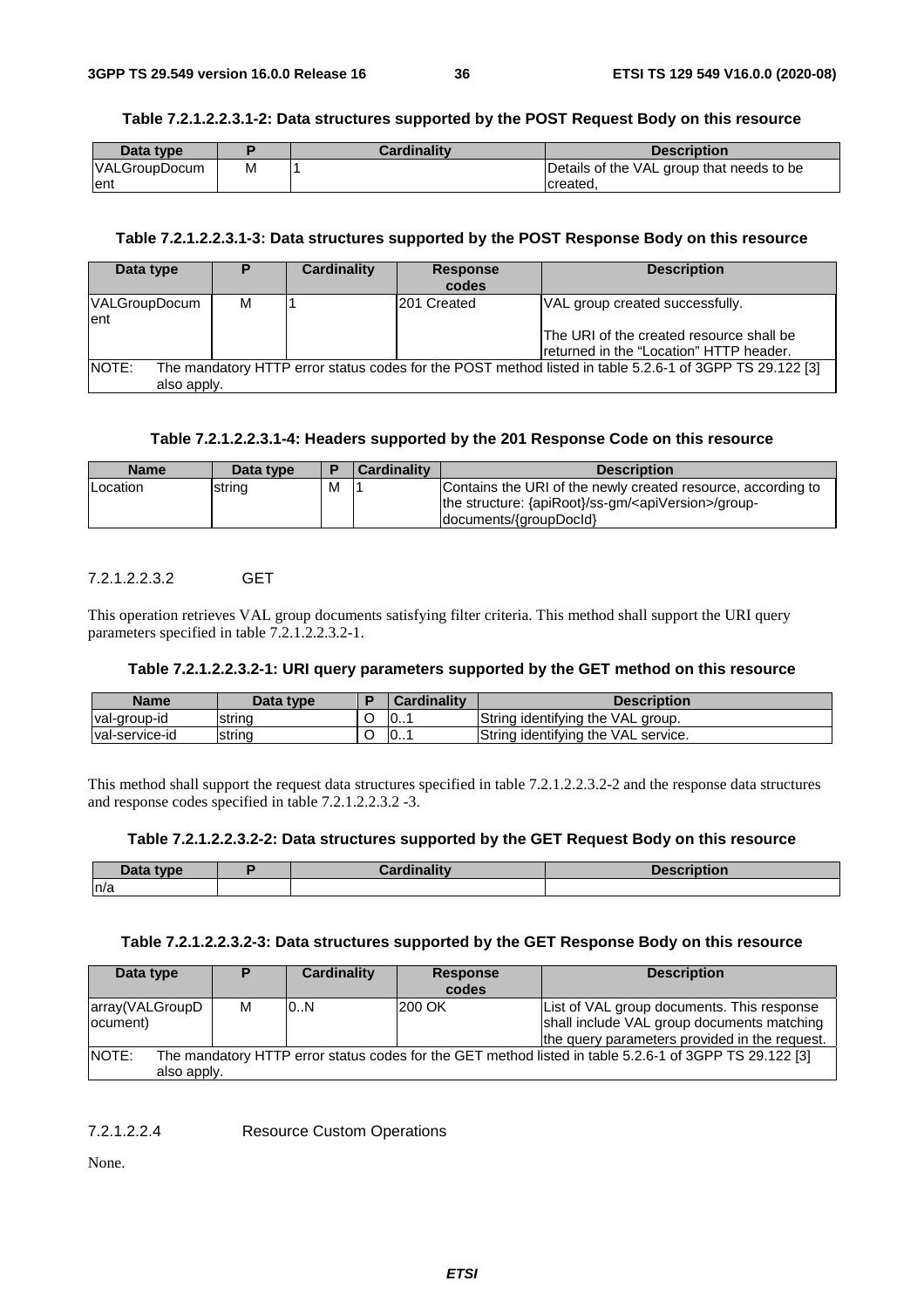### 7.2.1.2.3 Resource: Individual VAL Group Document

### 7.2.1.2.3.1 Description

The Individual VAL Group Document resource represents an individual group document that is created at a given group management server.

### 7.2.1.2.3.2 Resource Definition

#### Resource URI: **{apiRoot}/ss-gm/<apiVersion>/group-documents/{groupDocId}**

This resource shall support the resource URI variables defined in the table 7.2.1.2.3.2-1.

| Table 7.2.1.2.3.2-1: Resource URI variables for this resource |
|---------------------------------------------------------------|
|                                                               |

| <b>Name</b>       | Data Type      | <b>Definition</b>                                 |  |  |  |  |
|-------------------|----------------|---------------------------------------------------|--|--|--|--|
| apiRoot           | string         | ISee clause 6.5                                   |  |  |  |  |
| apiVersion        | <b>Istring</b> | ISee clause 7.2.1.1                               |  |  |  |  |
| groupDocld string |                | Represents an individual group document resource. |  |  |  |  |

7.2.1.2.3.3 Resource Standard Methods

### 7.2.1.2.3.3.1 GET

This operation retrieves VAL group information satisfying filter criteria. This method shall support the URI query parameters specified in table 7.2.1.2.3.3.1-1.

#### **Table 7.2.1.2.3.3.1-1: URI query parameters supported by the GET method on this resource**

| <b>Name</b>             | Data type |   | <b>Cardinality</b> | <b>Description</b>                                                                                                                                            |
|-------------------------|-----------|---|--------------------|---------------------------------------------------------------------------------------------------------------------------------------------------------------|
| group-members           | boolean   | O | 101                | When set to 'true', it indicates the group management<br>Iserver to send the members list information of the VAL                                              |
|                         |           |   |                    | group. Set to false or omitted otherwise.                                                                                                                     |
| group-<br>configuration | Iboolean  | O | 0.1                | When set to 'true', it indicates the group management<br>server to send the configuration information of the VAL<br>group. Set to false or omitted otherwise. |

This method shall support the request data structures specified in table 7.2.1.2.3.3.1-2 and the response data structures and response codes specified in table 7.2.1.2.3.3.1-3.

#### **Table 7.2.1.2.3.3.1-2: Data structures supported by the GET Request Body on this resource**

| $\boldsymbol{\mathsf{Data}}$ type | <b>Cardinality</b> | <b>Description</b> |
|-----------------------------------|--------------------|--------------------|
| n/a                               |                    |                    |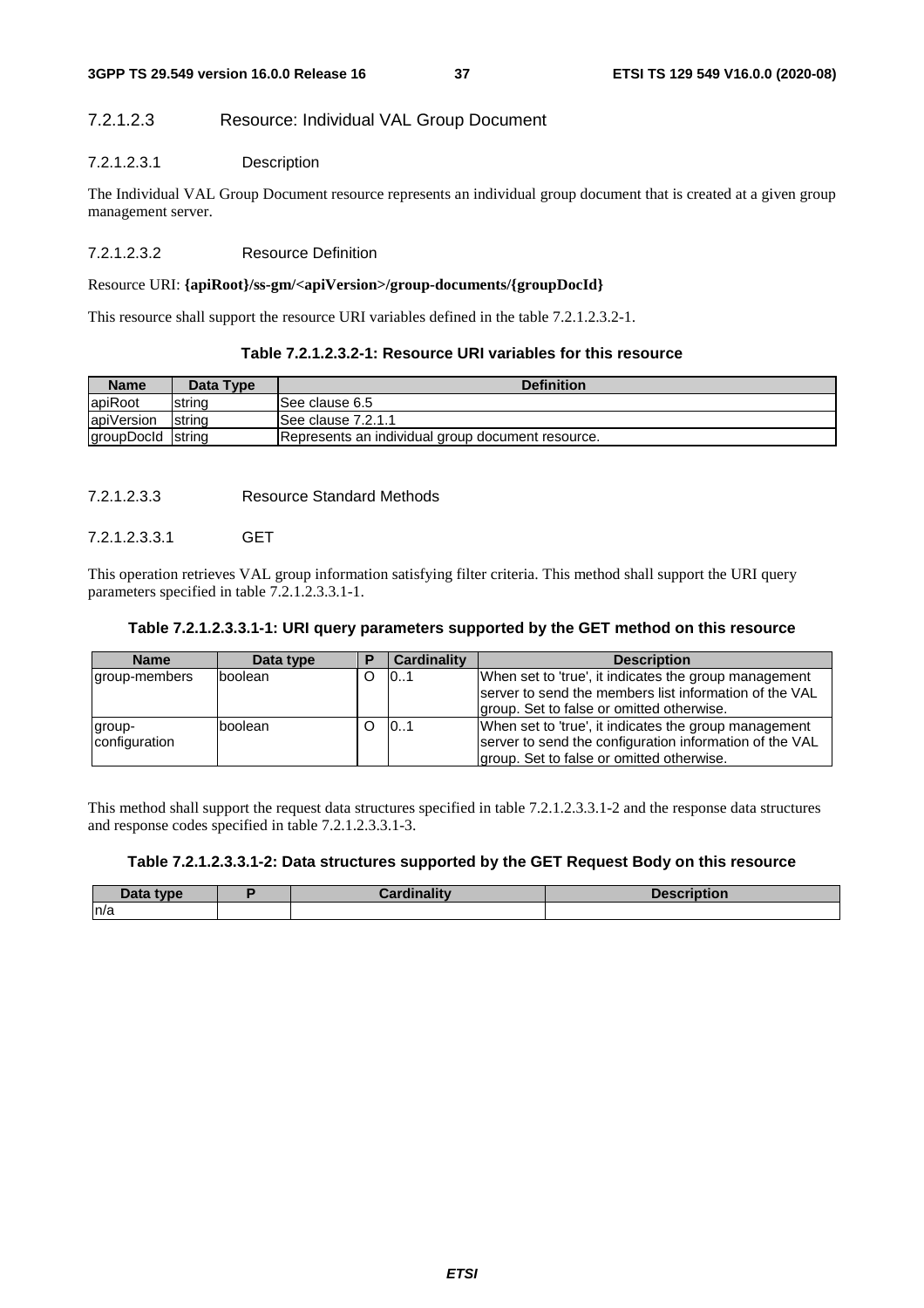### **Table 7.2.1.2.3.3.1-3: Data structures supported by the GET Response Body on this resource**

| Data type            | P | <b>Cardinality</b> | <b>Response</b><br>codes | <b>Description</b>                                                                                                                                                                                                                                                                                                                                                                                                                                                 |
|----------------------|---|--------------------|--------------------------|--------------------------------------------------------------------------------------------------------------------------------------------------------------------------------------------------------------------------------------------------------------------------------------------------------------------------------------------------------------------------------------------------------------------------------------------------------------------|
| VALGroupDocum<br>ent | М |                    | 200 OK                   | The VAL group information based on the<br>request from the VAL server.<br>This response shall include VAL group<br>members list if group-members flag is set to<br>true in the request, VAL group configuration<br>information if the group-configuration flag is<br>set to true in the request, VAL group<br>identifier, whole VAL group document<br>resource if both group-members and group-<br>configuration flags are omitted/set to false in<br>the request. |
| NOTE:<br>also apply. |   |                    |                          | The mandatory HTTP error status codes for the GET method listed in table 5.2.6-1 of 3GPP TS 29.122 [3]                                                                                                                                                                                                                                                                                                                                                             |

### 7.2.1.2.3.3.2 PUT

This operation updates the VAL group document. This method shall support the URI query parameters specified in table 7.2.1.2.3.3.2-1.

#### **Table 7.2.1.2.3.3.2-1: URI query parameters supported by the PUT method on this resource**

| <b>Name</b> | Data type | <b>Cardinality</b> | <b>Description</b> |
|-------------|-----------|--------------------|--------------------|
| n/a         |           |                    |                    |

This method shall support the request data structures specified in table 7.2.1.2.3.3.2-2 and the response data structures and response codes specified in table 7.2.1.2.3.3.2-3.

#### **Table 7.2.1.2.3.3.2-2: Data structures supported by the PUT Request Body on this resource**

| Data type            |   | <b>Cardinality</b> | <b>Description</b>                         |
|----------------------|---|--------------------|--------------------------------------------|
| <b>VALGroupDocum</b> | M |                    | Updated details of the VAL group document. |
| lent                 |   |                    |                                            |

### **Table 7.2.1.2.3.3.2-3: Data structures supported by the PUT Response Body on this resource**

| Data type                                                                                                                      |   | Cardinality | <b>Response</b> | <b>Description</b>                                                       |
|--------------------------------------------------------------------------------------------------------------------------------|---|-------------|-----------------|--------------------------------------------------------------------------|
|                                                                                                                                |   |             | codes           |                                                                          |
| <b>VALGroupDocum</b><br>lent                                                                                                   | м |             | 200 OK          | The VAL group document updated<br>successfully and the updated VAL group |
|                                                                                                                                |   |             |                 | document returned in the response.                                       |
| NOTE:<br>The mandatory HTTP error status codes for the PUT method listed in table 5.2.6-1 of 3GPP TS 29.122 [3]<br>also apply. |   |             |                 |                                                                          |

### 7.2.1.2.3.3.3 DELETE

This operation deletes the VAL group document. This method shall support the URI query parameters specified in table 7.2.1.2.3.3.3-1.

### **Table 7.2.1.2.3.3.3-1: URI query parameters supported by the DELETE method on this resource**

| <b>Name</b> | Data tyne<br>Dala | <b>Hinality</b><br>.71111 | ---<br>-------<br>L = 1 |
|-------------|-------------------|---------------------------|-------------------------|
| ln/a        |                   |                           |                         |

This method shall support the request data structures specified in table 7.2.1.2.3.3.3-2 and the response data structures and response codes specified in table 7.2.1.2.3.3.3-3.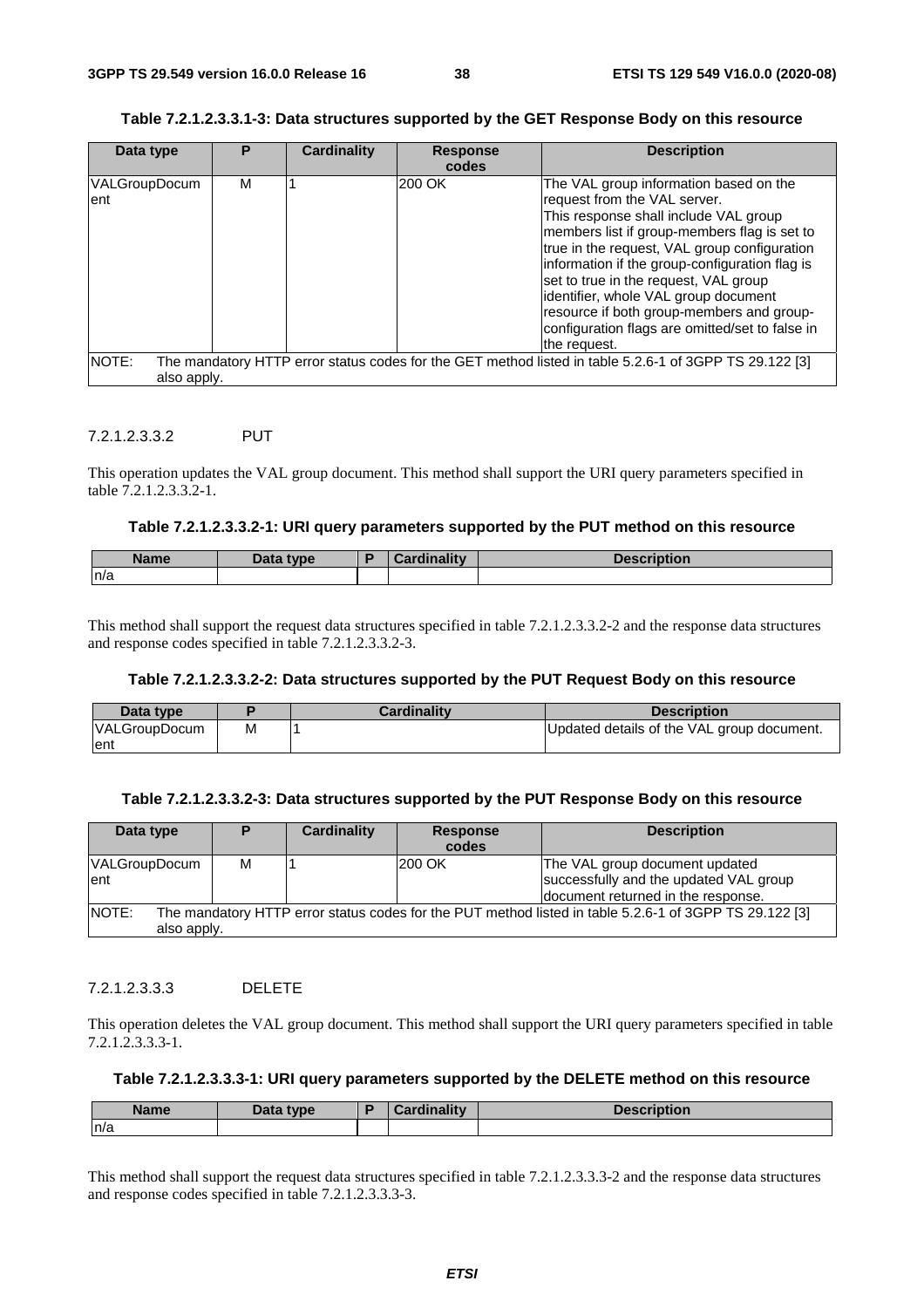#### **Table 7.2.1.2.3.3.3-2: Data structures supported by the DELETE Request Body on this resource**

| Data type | <b>Cardinality</b> | <b>Description</b> |
|-----------|--------------------|--------------------|
| n/a       |                    |                    |

#### **Table 7.2.1.2.3.3.3-3: Data structures supported by the DELETE Response Body on this resource**

| Data type                                                                                              |                                | Cardinality | <b>Response</b> | <b>Description</b>                         |
|--------------------------------------------------------------------------------------------------------|--------------------------------|-------------|-----------------|--------------------------------------------|
|                                                                                                        |                                |             | codes           |                                            |
| ln/a                                                                                                   |                                |             | 204 No Content  | The individual VAL group document matching |
|                                                                                                        |                                |             |                 | the groupDocld is deleted.                 |
| <b>NOTE:</b><br>The mandatory HTTP error status codes for the DELETE method listed in table 5.2.6-1 of |                                |             |                 |                                            |
|                                                                                                        | 3GPP TS 29.122 [3] also apply. |             |                 |                                            |

7.2.1.2.3.4 Resource Custom Operations

None.

7.2.1.3 Notifications

None.

### 7.2.1.4 Data Model

### 7.2.1.4.1 General

This clause specifies the application data model supported by the API. Data types listed in clause 6.2 apply to this API

Table 7.2.1.4.1-1 specifies the data types defined specifically for the SS\_GroupManagement API service.

### **Table 7.2.1.4.1-1: SS\_GroupManagement API specific Data Types**

| Data type              | Section<br>defined | <b>Description</b>          | Applicability |
|------------------------|--------------------|-----------------------------|---------------|
| <b>VALGroupDoument</b> | 7.2.1.4.2.2        | VAL group document details. |               |

Table 7.2.1.4.1-2 specifies data types re-used by the SS\_GroupManagement API service.

### **Table 7.2.1.4.1-2: Re-used Data Types**

| Data type         | <b>Reference</b>   | <b>Comments</b>                                                                                                    | <b>Applicability</b> |
|-------------------|--------------------|--------------------------------------------------------------------------------------------------------------------|----------------------|
| SupportedFeatures |                    | 3GPP TS 29.571 [21] Used to negotiate the applicability of<br>optional features defined in table<br>$7.2.1.6 - 1.$ |                      |
| LocationInfo      | 3GPP TS 29.122 [3] | The location information related to<br>VAL group.                                                                  |                      |
| ValTargetUe       | Clause 7.3.1.4.2.3 | Used to indicate either VAL User ID<br>or VAL UE ID, to which location<br>reporting applies.                       |                      |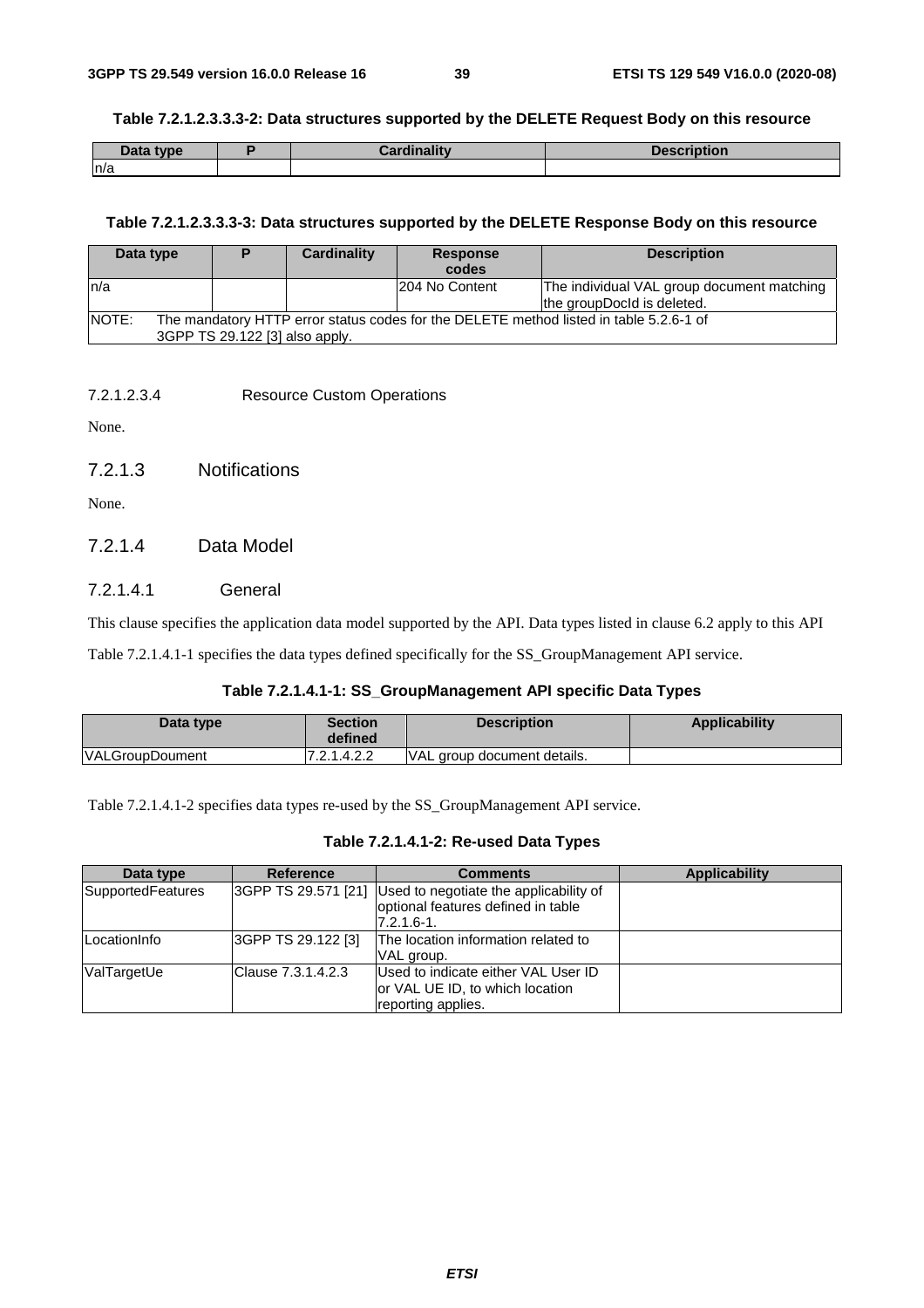- 7.2.1.4.2 Structured data types
- 7.2.1.4.2.1 Introduction
- 7.2.1.4.2.2 Type: VALGroupDocument

### **Table 7.2.1.4.2.2-1: Definition of type VALGroupDocument**

| <b>Attribute name</b> | Data type             | P       | <b>Cardinality</b>                                                 | <b>Description</b>                                                                                                                                                                                                        | <b>Applicability</b> |
|-----------------------|-----------------------|---------|--------------------------------------------------------------------|---------------------------------------------------------------------------------------------------------------------------------------------------------------------------------------------------------------------------|----------------------|
| valGroupId            | string                | M       |                                                                    | This is VAL group identity (VAL group ID)<br>as per TS 23.434 [2], which is a unique<br>identifier within the VAL service that<br>represents a VAL group, set of VAL<br>users or VAL UEs according to the VAL<br>service. |                      |
| grpDesc               | string                | O       | 0.1                                                                | Text description of the VAL group.                                                                                                                                                                                        |                      |
| <b>Imembers</b>       | array(ValT<br>rgetUe) | O       | 1N                                                                 | List of VAL User IDs or VAL UE IDs,<br>which are members of the VAL group.                                                                                                                                                |                      |
| valGrpConf            | string                | O       | 0.1                                                                | Configuration data for the VAL group.<br>Shall be present in HTTP POST request<br>message from VAL server to Group<br>Management server.                                                                                  |                      |
| <b>valServiceIds</b>  | array(strin<br>g)     | O       | 1N                                                                 | List of VAL services whose<br>communications enabled on the group.                                                                                                                                                        |                      |
| suppFeat              | Supported<br>Features | $\circ$ | 01                                                                 | Used to negotiate the supported optional<br>features of the API as described in<br>clause 6.8.<br>This attribute shall be provided in the<br>HTTP POST request and in the response<br>of successful resource creation.    |                      |
| resUri                | Uri                   | O       | 0.1                                                                | The URI for individual VAL group<br>document resource. (NOTE)                                                                                                                                                             |                      |
| locinfo<br>NOTE:      | LocationIn<br>fo      | O       | 0.1<br>The "resUri" attribute is not modifiable by the VAL server. | The location information related to the<br>VAL group. This information is used to<br>determine the members of the group.                                                                                                  |                      |
|                       |                       |         |                                                                    |                                                                                                                                                                                                                           |                      |

### 7.2.1.4.3 Simple data types and enumerations

None.

### 7.2.1.5 Error Handling

General error responses are defined in clause 6.7.

### 7.2.1.6 Feature negotiation

General feature negotiation procedures are defined in clause 6.8.

### **Table 7.2.1.6-1: Supported Features**

| <b>Feature number</b> | Feature Name | <b>Description</b> |
|-----------------------|--------------|--------------------|
|                       |              |                    |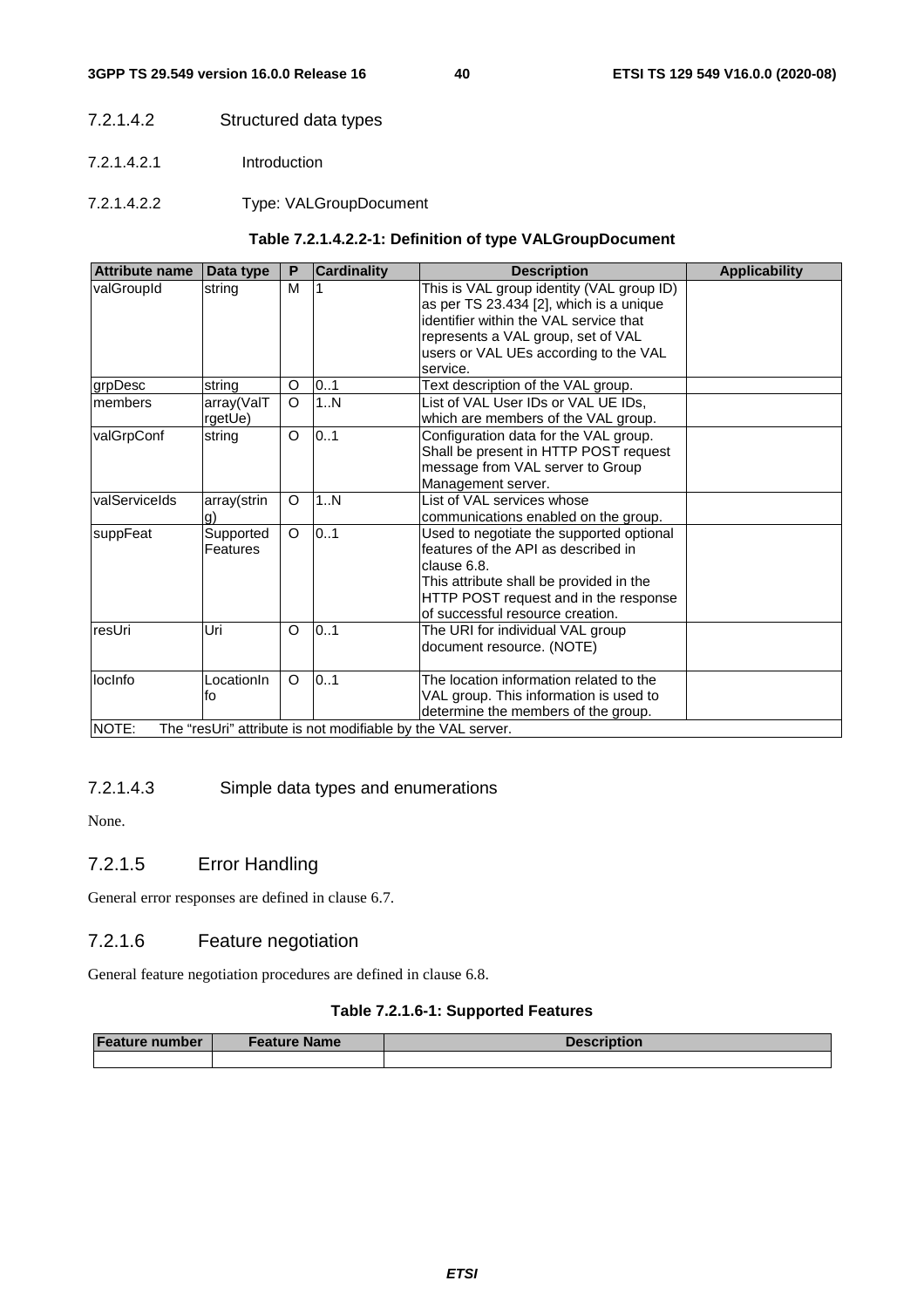# 7.3 Configuration management APIs

## 7.3.1 SS\_UserProfileRetrieval API

### 7.3.1.1 API URI

The SS\_UserProfileRetrieval service shall use the SS\_UserProfileRetrieval API.

The request URIs used in HTTP requests from the VAL server towards the Configuration management server shall have the Resource URI structure as defined in clause 6.5 with the following clarifications:

- The <apiName> shall be "ss-upr".
- The <apiVersion> shall be "v1".
- The <apiSpecificSuffixes> shall be set as described in clause 7.3.1.2.
- 7.3.1.2 Resources
- 7.3.1.2.1 Overview

{apiRoot}/ss-upr/<apiVersion>



### **Figure 7.3.1.2.1-1: Resource URI structure of the SS\_UserProfileRetrieval API**

Table 7.3.1.2.1-1 provides an overview of the resources and applicable HTTP methods.

|  |  | Table 7.3.1.2.1-1: Resources and methods overview |
|--|--|---------------------------------------------------|
|--|--|---------------------------------------------------|

| Resource name       | <b>Resource URI</b>                                               | <b>HTTP</b><br>method or<br>custom<br>operation | <b>Description</b>                                     |
|---------------------|-------------------------------------------------------------------|-------------------------------------------------|--------------------------------------------------------|
| <b>VAL Services</b> | {apiRoot}<br>/ss-upr/ <apiversion><br/>/val-services</apiversion> | <b>GET</b>                                      | lRetrieve VAL User or VAL UE's<br>profile information. |

### 7.3.1.2.2 Resource: VAL Services

#### 7.3.1.2.2.1 Description

The VAL Services resource represents all the VAL services that are created at a given configuration management server.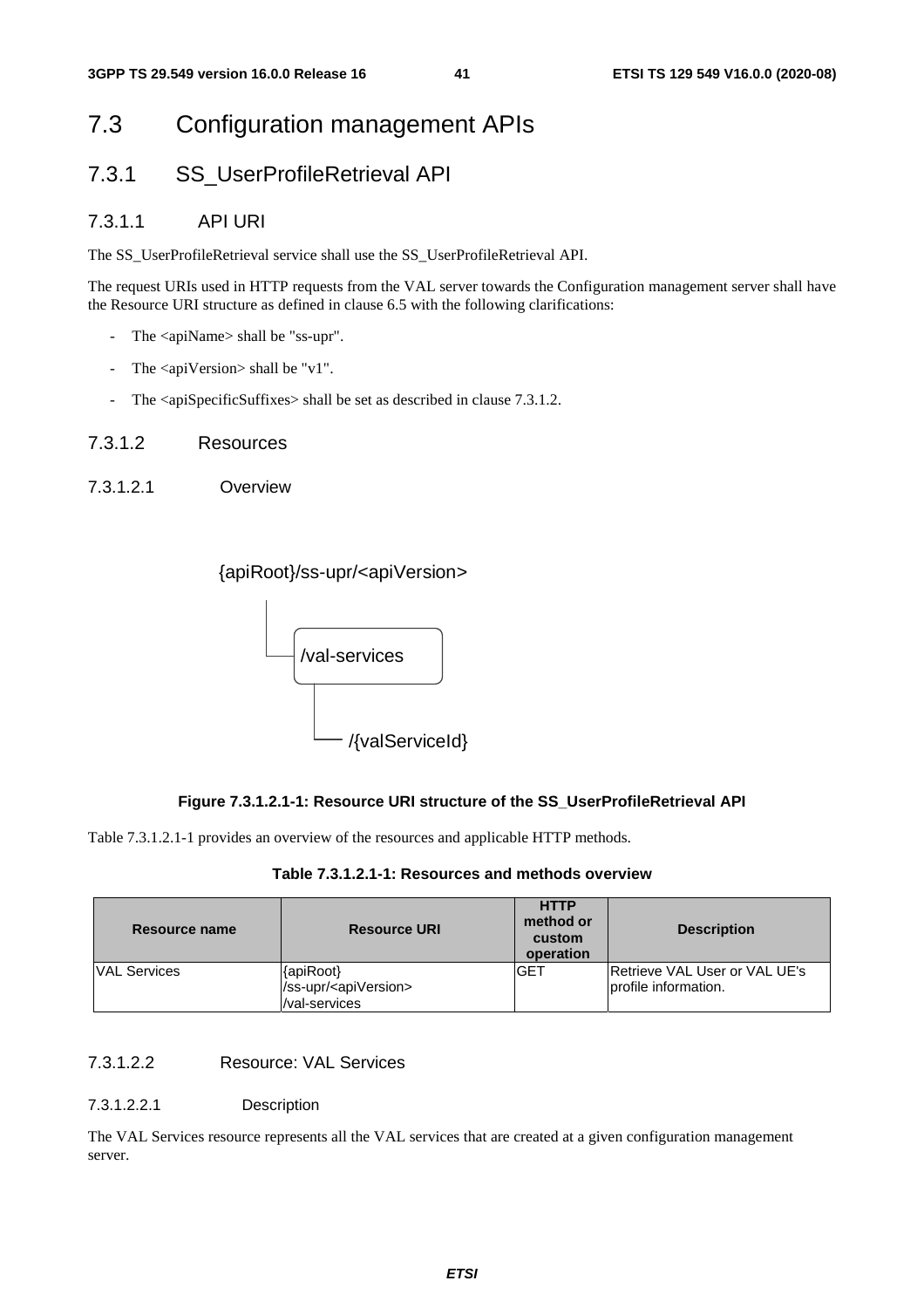#### 7.3.1.2.2.2 Resource Definition

#### Resource URI: **{apiRoot}/ss-upr/<apiVersion>/val-services**

This resource shall support the resource URI variables defined in the table 7.3.1.2.2.2-1.

### **Table 7.3.1.2.2.2-1: Resource URI variables for this resource**

| <b>Name</b> | <b>Type</b><br>Data | <b>Definition</b>        |
|-------------|---------------------|--------------------------|
| apiRoot     | Istring             | See clause 6.5           |
| apiVersion  | <b>Istring</b>      | 7911<br>lSee clause<br>. |

#### 7.3.1.2.2.3 Resource Standard Methods

### 7.3.1.2.2.3.1 GET

This operation retrieves VAL User or VAL UE profile information satisfying the filter criteria. This method shall support the URI query parameters specified in table 7.3.1.2.2.3.1-1.

#### **Table 7.3.1.2.2.3.1-1: URI query parameters supported by the GET method on this resource**

| <b>Name</b>    | Data type   |   | Cardinality               | Description                       |
|----------------|-------------|---|---------------------------|-----------------------------------|
| val-tgt-ue     | ValTargetUe | M |                           | Identifying a VAL target UE.      |
| val-service-id | string      | ◡ | $\overline{\mathbf{0}}$ . | String identifying a VAL service. |

This method shall support the request data structures specified in table 7.3.1.2.2.3.2-2 and the response data structures and response codes specified in table 7.3.1.2.2.3.2 -3.

#### **Table 7.3.1.2.2.3.2-2: Data structures supported by the GET Request Body on this resource**

| Data type | Cardinality | <b>Description</b> |
|-----------|-------------|--------------------|
| ln/a      |             |                    |

#### **Table 7.3.1.2.2.3.2-3: Data structures supported by the GET Response Body on this resource**

| Data type                                                                                                       | D | Cardinality | <b>Response</b><br>codes | <b>Description</b>                           |  |
|-----------------------------------------------------------------------------------------------------------------|---|-------------|--------------------------|----------------------------------------------|--|
|                                                                                                                 |   |             |                          |                                              |  |
| array(ProfileDoc)                                                                                               | м | 0.N         | 200 OK                   | List of VAL User / VAL UE profile documents. |  |
|                                                                                                                 |   |             |                          | This response shall include user profile     |  |
|                                                                                                                 |   |             |                          | information matching the query parameters    |  |
|                                                                                                                 |   |             |                          | provided in the request.                     |  |
| NOTE:<br>The mandatory HTTP error status codes for the GET method listed in table 5.2.6-1 of 3GPP TS 29.122 [3] |   |             |                          |                                              |  |
| also apply.                                                                                                     |   |             |                          |                                              |  |

7.3.1.2.2.4 Resource Custom Operations

None.

7.3.1.3 Notifications

None.

### 7.3.1.4 Data Model

### 7.3.1.4.1 General

This clause specifies the application data model supported by the API. Data types listed in clause 6.2 apply to this API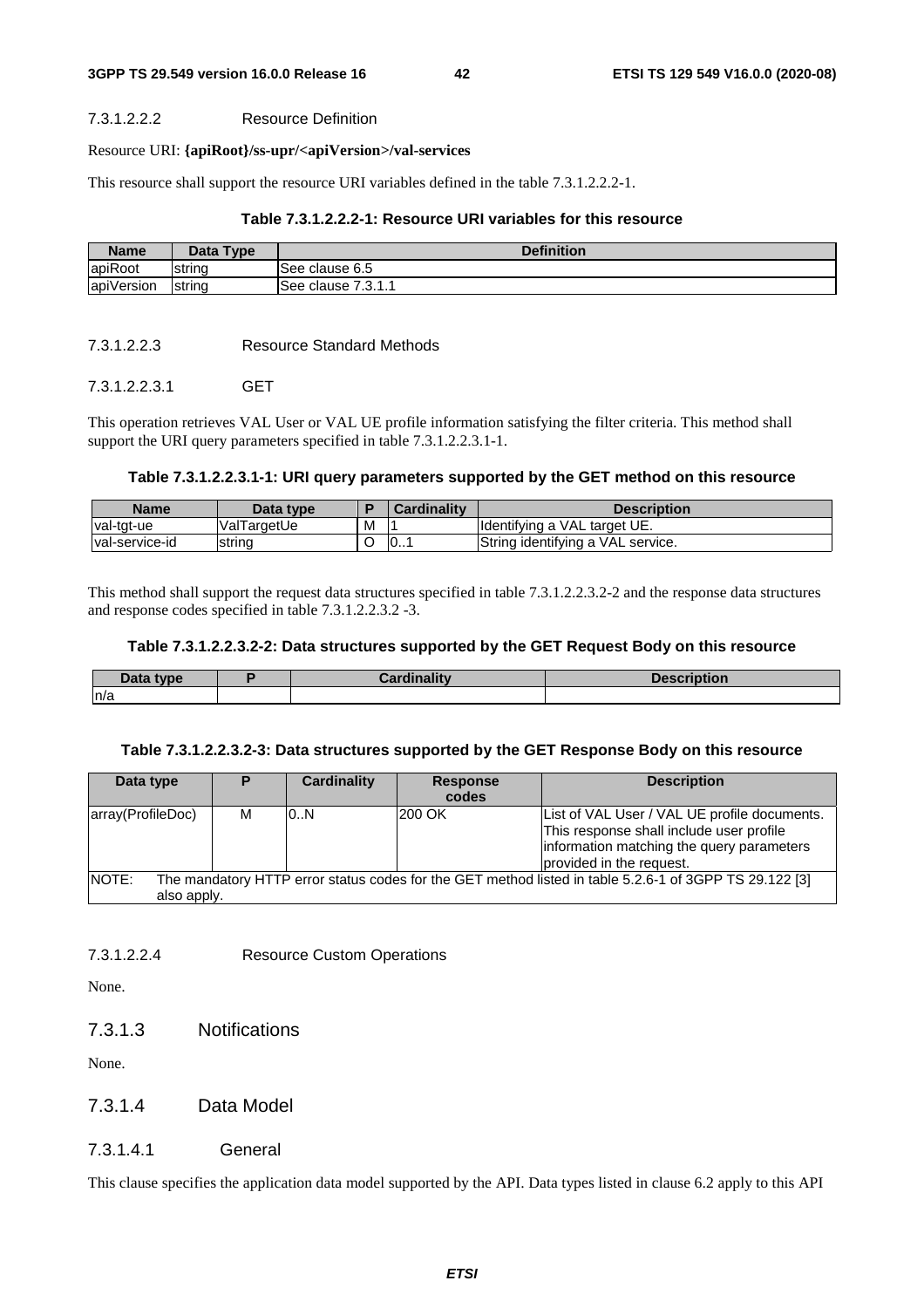Table 7.3.1.4.1-1 specifies the data types defined specifically for the SS\_UserProfileRetrieval API service.

| Data type          | <b>Section</b><br>defined | <b>Description</b>                                                             | Applicability |
|--------------------|---------------------------|--------------------------------------------------------------------------------|---------------|
| <b>IProfileDoc</b> | 7.3.1.4.2.2               | <b>Profile information associated with</b><br><b>VAL user ID or VAL UE ID.</b> |               |
| ValTargetUe        | 7.3.1.4.2.3               | Information identifying a VAL user<br>ID or VAL UE ID.                         |               |

**Table 7.3.1.4.1-1: SS\_UserProfileRetrieval API specific Data Types** 

Table 7.3.1.4.1-2 specifies data types re-used by the SS\_UserProfileRetrieval API service.

### **Table 7.3.1.4.1-2: Re-used Data Types**

| <b>Data</b><br>tvne | Reference | <b>Comments:</b> | <b>The Second</b><br>ability |
|---------------------|-----------|------------------|------------------------------|
| n/a                 |           |                  |                              |

- 7.3.1.4.2 Structured data types
- 7.3.1.4.2.1 Introduction
- 7.3.1.4.2.2 Type: ProfileDoc

### **Table 7.3.1.4.2.2-1: Definition of type ProfileDoc**

| Attribute name Data type  |           |   | <b>Cardinality</b> | <b>Description</b>                         | <b>Applicability</b> |
|---------------------------|-----------|---|--------------------|--------------------------------------------|----------------------|
| profile Informatio string |           | M |                    | <b>Profile information associated with</b> |                      |
| ın                        |           |   |                    | IvalTgtUe.                                 |                      |
| valTgtUe                  | ValTarget | м |                    | Unique identifier of a VAL user or a VAL   |                      |
|                           | Ue        |   |                    | UE.                                        |                      |

### 7.3.1.4.2.3 Type: ValTargetUe

### **Table 7.3.1.4.2.3-1: Definition of type ValTargetUe**

| <b>Attribute name</b>                                               | <b>Data type</b> |  | <b>Cardinality</b> | <b>Description</b>               | <b>Applicability</b> |
|---------------------------------------------------------------------|------------------|--|--------------------|----------------------------------|----------------------|
| <b>valUserId</b>                                                    | string           |  | 10                 | Unique identifier of a VAL user. |                      |
| valUeld                                                             | string           |  | 10                 | Unique identifier of a VAL UE.   |                      |
| <b>INOTE:</b><br>Either "valUserId" or "valUeId" shall be provided. |                  |  |                    |                                  |                      |

### 7.3.1.4.3 Simple data types and enumerations

None.

### 7.3.1.5 Error Handling

General error responses are defined in clause 6.7.

### 7.3.1.6 Feature negotiation

General feature negotiation procedures are defined in clause 6.8.

### **Table 7.3.1.6-1: Supported Features**

| <b>Feature number</b> | Feature Name | <b>Description</b> |
|-----------------------|--------------|--------------------|
|                       |              |                    |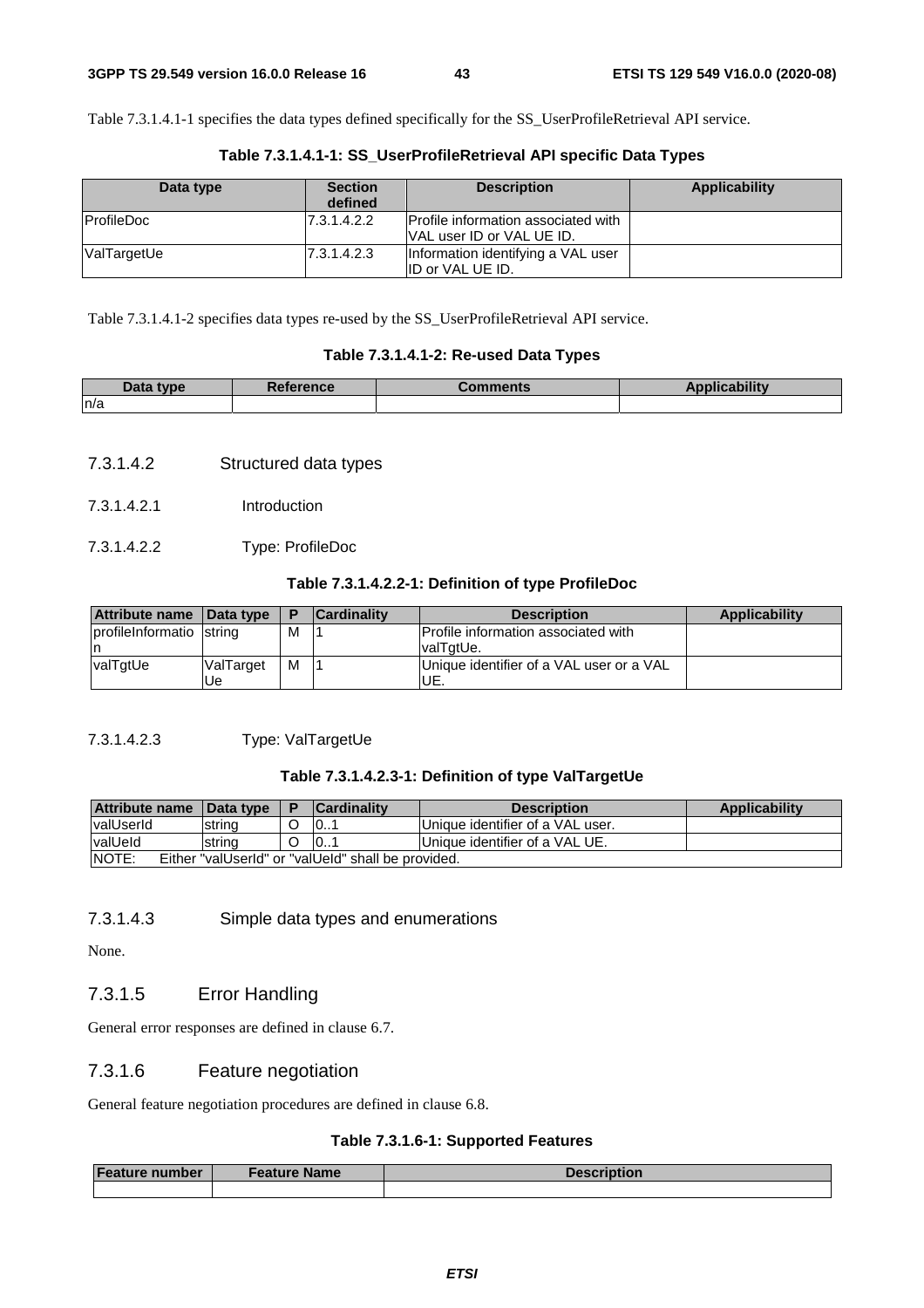# 7.4 Network resource management APIs

## 7.4.1 SS Network Resource Adaptation API

### 7.4.1.1 API URI

The SS\_Network\_Resource\_Adaptation service shall use the SS\_Network\_Resource\_Adaptation API.

The request URIs used in HTTP requests from the VAL server towards the NRM server shall have the Resource URI structure as defined in clause 6.5 with the following clarifications:

- The <apiName> shall be "ss-nra".
- The <apiVersion> shall be "v1".
- The <apiSpecificSuffixes> shall be set as described in clause 7.4.1.2
- 7.4.1.2 Resources
- 7.4.1.2.1 Overview





### **Figure 7.4.1.2.1-1: Resource URI structure of the SS\_NetworkResourceAdaptation API**

Table 7.4.1.2.1-1 provides an overview of the resources and applicable HTTP methods.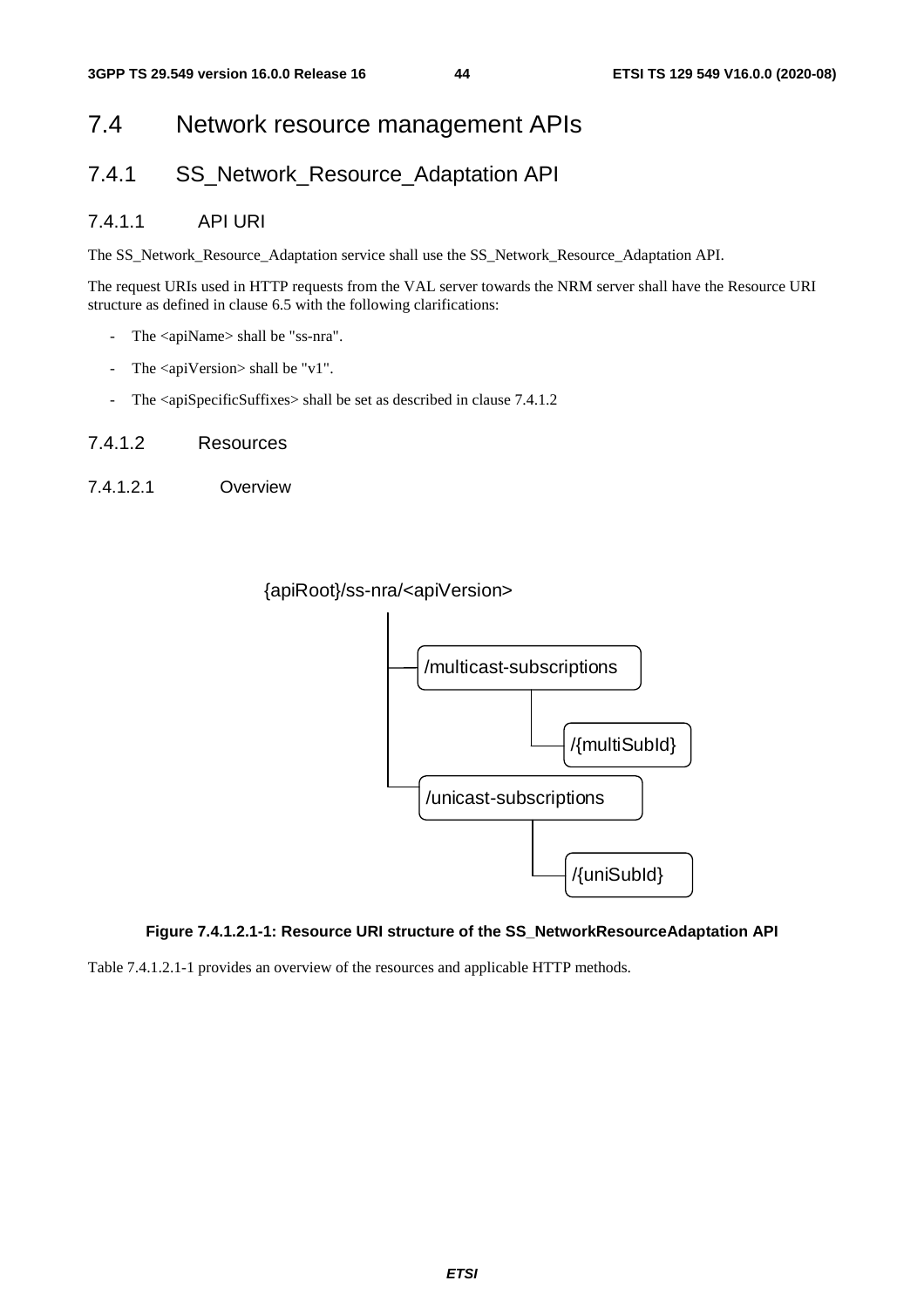| Resource name                        | <b>Resource URI</b>                                                          | <b>HTTP</b><br>method or<br>custom<br>operation | <b>Description</b>                                          |
|--------------------------------------|------------------------------------------------------------------------------|-------------------------------------------------|-------------------------------------------------------------|
| <b>Multicast Subscriptions</b>       | {apiRoot}/<br>ss-nra/ <apiversion><br/>/multicast-subscriptions</apiversion> | <b>POST</b>                                     | Create a new Individual Multicast<br>Subscription resource. |
| Individual Multicast<br>Subscription | {apiRoot}/<br>ss-nra/ <apiversion></apiversion>                              | <b>GET</b>                                      | Read the Individual Multicast<br>Subscription resource.     |
|                                      | /multicast-<br>subscriptions/{multiSubId}                                    | <b>DELETE</b>                                   | Remove a new Individual<br>Multicast Subscription resource. |
| <b>Unicast Subscriptions</b>         | {apiRoot}/<br>ss-nra/ <apiversion><br/>/unicast-subscriptions</apiversion>   | <b>POST</b>                                     | Create a new Individual Unicast<br>Subscription resource.   |
| Individual Unicast<br>Subscription   | {apiRoot}/<br>ss-nra/ <apiversion></apiversion>                              | <b>GET</b>                                      | Read the Individual Unicast<br>Subscription resource.       |
|                                      | /unicast-subscriptions/{uniSubId}                                            | <b>DELETE</b>                                   | Remove a new Individual Unicast<br>Subscription resource.   |

### **Table 7.4.1.2.1-1: Resources and methods overview**

### 7.4.1.2.2 Resource: Multicast Subscriptions

### 7.4.1.2.2.1 Description

#### 7.4.1.2.2.2 Resource Definition

Resource URI: {apiRoot}/ss-nra/<apiVersion>/multicast-subscriptions

This resource shall support the resource URI variables defined in table 7.4.1.2.2.2-1.

### **Table 7.4.1.2.2.2-1: Resource URI variables for this resource**

| <b>Name</b> | Data Type | <b>Definition</b>   |
|-------------|-----------|---------------------|
| apiRoot     | Istring   | ISee clause 7.4.1.1 |
| apiVersion  | string    | ISee clause 7.4.1.1 |

#### 7.4.1.2.2.3 Resource Standard Methods

### 7.4.1.2.2.3.1 POST

#### **Table 7.4.1.2.2.3.1-1: URI query parameters supported by the POST method on this resource**

| <b>Name</b> | <b>Data type</b><br>- Datu | <b>Cardinality</b> | <b>Description</b> |
|-------------|----------------------------|--------------------|--------------------|
|             |                            |                    |                    |

This method shall support the request data structures specified in table 7.4.1.2.2.3.1-2 and the response data structures and response codes specified in table 7.4.1.2.2.3.1-3.

### **Table 7.4.1.2.2.3.1-2: Data structures supported by the POST Request Body on this resource**

| Data type                 |   | <b>Cardinality</b> | <b>Description</b> |
|---------------------------|---|--------------------|--------------------|
| <b>MulticastSubscript</b> | Μ |                    |                    |
| lion                      |   |                    |                    |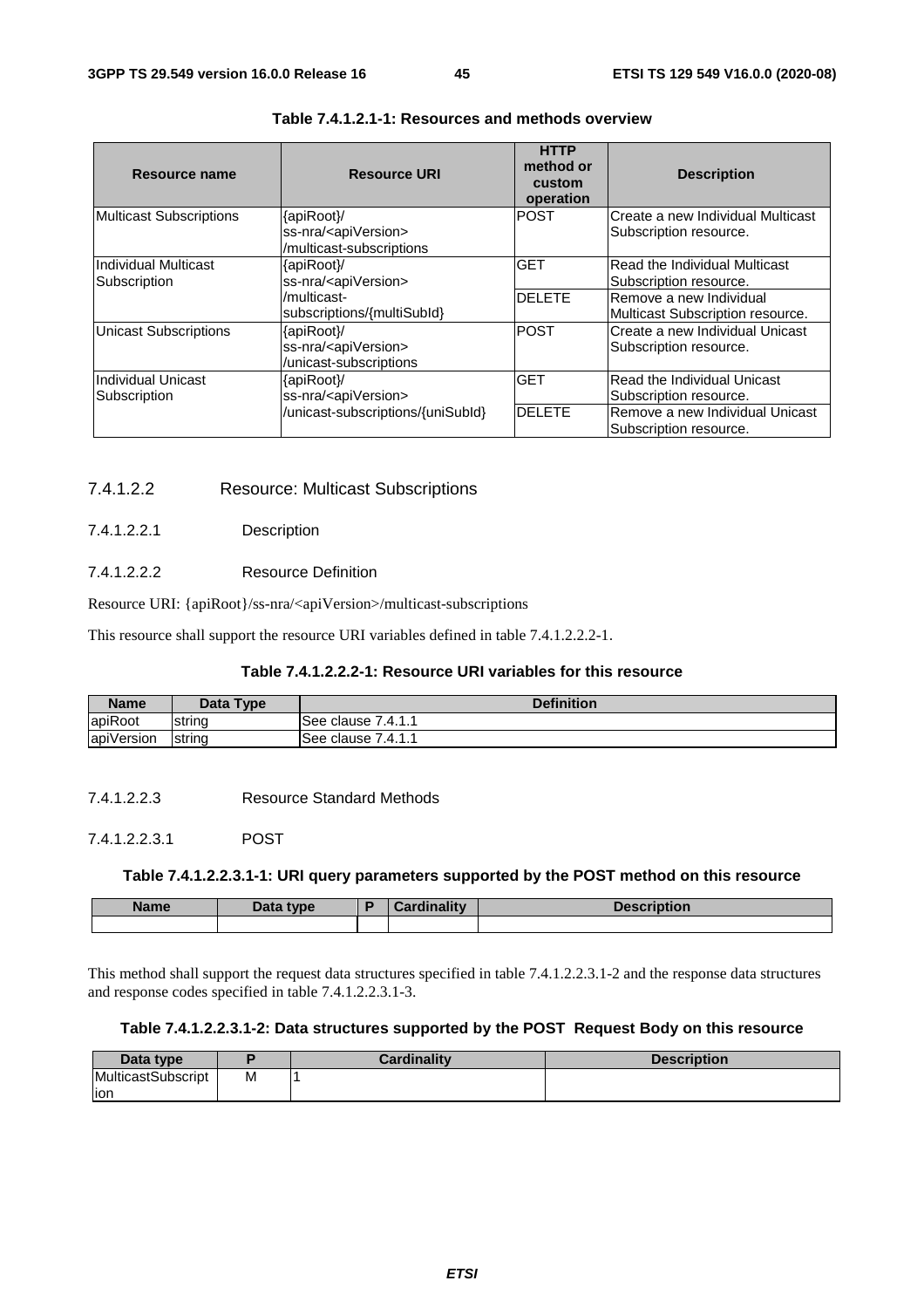### **Table 7.4.1.2.2.3.1-3: Data structures supported by the POST Response Body on this resource**

| Data type                                                                                                                                       | Ð | Cardinality | <b>Response</b><br>codes | <b>Description</b> |  |
|-------------------------------------------------------------------------------------------------------------------------------------------------|---|-------------|--------------------------|--------------------|--|
| MulticastSubscrip<br>tion                                                                                                                       | М |             | 201 Created              |                    |  |
| <b>NOTE:</b><br>The mandatory HTTP error status codes for the POST method listed in table 5.2.7.1-1 of<br>3GPP TS 29.500 [22] shall also apply. |   |             |                          |                    |  |

### **Table 7.4.1.2.2.3.1-4: Headers supported by the 201 Response Code on this resource**

| <b>Name</b>     | Data type |   | <b>Cardinality</b> | <b>Description</b>                                                                                                                                                   |
|-----------------|-----------|---|--------------------|----------------------------------------------------------------------------------------------------------------------------------------------------------------------|
| <b>Location</b> | string    | м |                    | Contains the URI of the newly created resource, according to<br>the structure: {apiRoot}/ss-nra/ <apiversion>/multicast-<br/>subscriptions/{multiSubld}</apiversion> |

### 7.4.1.2.2.4 Resource Custom Operations

None.

- 7.4.1.2.3 Resource: Individual Multicast Subscription
- 7.4.1.2.3.1 Description
- 7.4.1.2.3.2 Resource Definition

Resource URI: {apiRoot}/ss-nra/<apiVersion>/multicast-subscriptions/{multiSubId}

This resource shall support the resource URI variables defined in table 7.4.1.2.3.2-1.

#### **Table 7.4.1.2.3.2-1: Resource URI variables for this resource**

| <b>Name</b>        | Data Type      | <b>Definition</b>                      |
|--------------------|----------------|----------------------------------------|
| apiRoot            | string         | See clause 7.4.1.1.                    |
| apiVersion         | string         | ISee clause 7.4.1.1.                   |
| <i>ImultiSubld</i> | <b>Istring</b> | The multicast subscription identifier. |

7.4.1.2.3.3 Resource Standard Methods

7.4.1.2.3.3.1 GET

#### **Table 7.4.1.2.3.3.1-1: URI query parameters supported by the GET method on this resource**

| <b>Name</b> | <b>Pata type</b><br>Dala | والمقالم وبالمسوء<br><u>anality</u><br>$-1111$ | ription<br><b>1.</b> |
|-------------|--------------------------|------------------------------------------------|----------------------|
| n/a         |                          |                                                |                      |

This method shall support the request data structures specified in table 7.4.1.2.3.3.1-2 and the response data structures and response codes specified in table 7.4.1.2.3.3.1-3.

#### **Table 7.4.1.2.3.3.1-2: Data structures supported by the GET Request Body on this resource**

| <b>1.L.</b><br>tvne<br>$-$ <i>case</i> | .<br><br>`ord<br><b>CONTRACTOR</b> CONTRACTOR | i va ki za va<br>VUVIL |
|----------------------------------------|-----------------------------------------------|------------------------|
| n/a                                    |                                               |                        |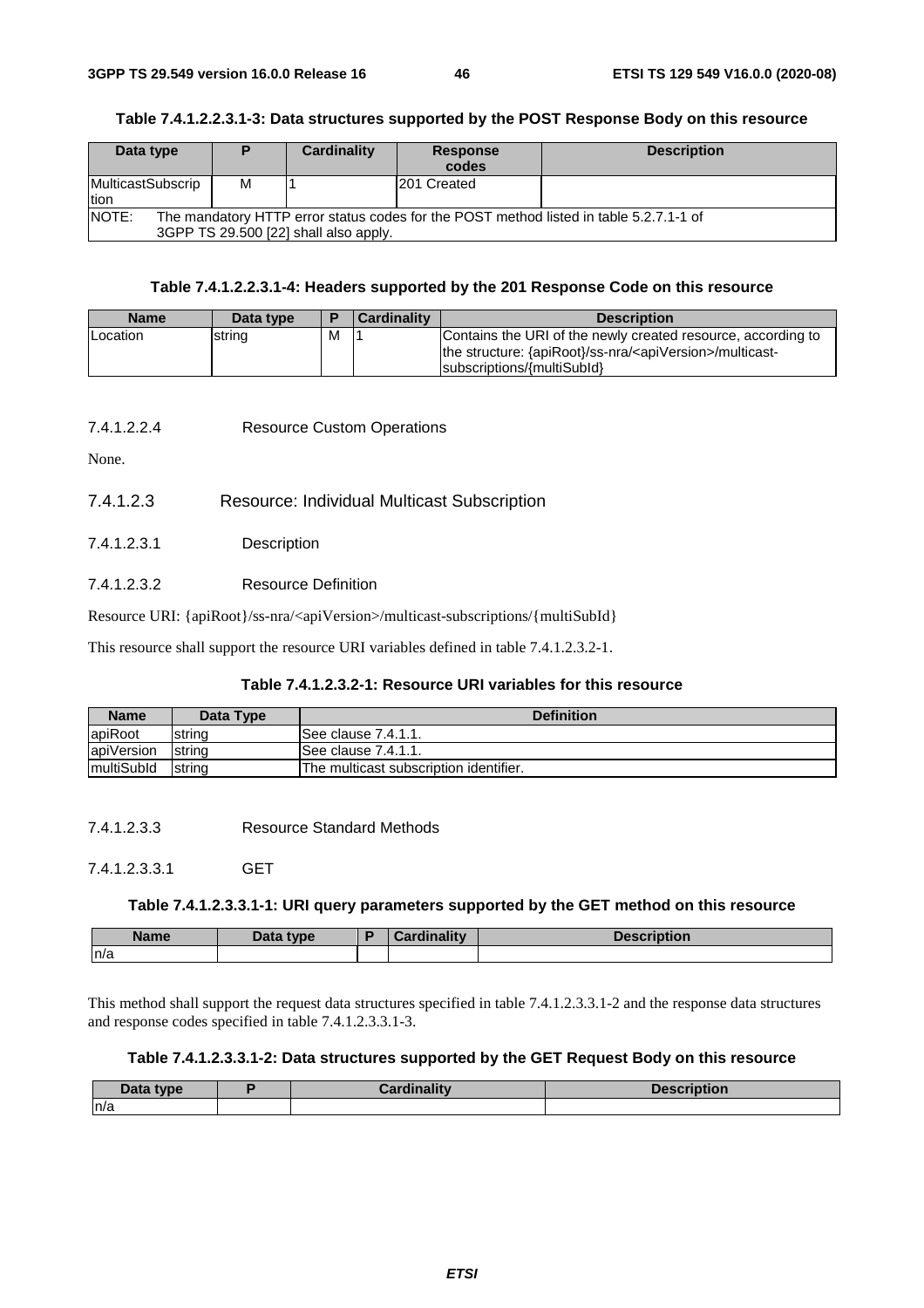### **Table 7.4.1.2.3.3.1-3: Data structures supported by the GET Response Body on this resource**

| Data type                                                                                                                                      |   | Cardinality | <b>Response</b> | <b>Description</b> |  |
|------------------------------------------------------------------------------------------------------------------------------------------------|---|-------------|-----------------|--------------------|--|
|                                                                                                                                                |   |             | codes           |                    |  |
| MulticastSubscrip                                                                                                                              | М |             | 200 OK          |                    |  |
| tion                                                                                                                                           |   |             |                 |                    |  |
| <b>NOTE:</b><br>The mandatory HTTP error status codes for the GET method listed in table 5.2.7.1-1 of<br>3GPP TS 29.500 [22] shall also apply. |   |             |                 |                    |  |

### 7.4.1.2.3.3.2 DELETE

#### **Table 7.4.1.2.3.3.2-1: URI query parameters supported by the DELETE method on this resource**

| <b>Name</b> | <b>Data type</b><br>Dala | ardinalitv | and the first state of the<br>uvn |
|-------------|--------------------------|------------|-----------------------------------|
| ln/a        |                          |            |                                   |

This method shall support the request data structures specified in table 7.4.1.2.3.3.2-2 and the response data structures and response codes specified in table 7.4.1.2.3.3.2-3.

#### **Table 7.4.1.2.3.3.2-2: Data structures supported by the DELETE Request Body on this resource**

| Jata tynr<br><b>Putu</b> | . | DESCI<br>TIPUUI |
|--------------------------|---|-----------------|
| n/a                      |   |                 |

#### **Table 7.4.1.2.3.3.2-3: Data structures supported by the DELETE Response Body on this resource**

| Data type | D | Cardinality                           | <b>Response</b> | <b>Description</b>                                                                    |
|-----------|---|---------------------------------------|-----------------|---------------------------------------------------------------------------------------|
|           |   |                                       | codes           |                                                                                       |
| ln/a      |   |                                       | 204 No Content  | Successful case. The Individual Multicast                                             |
|           |   |                                       |                 | Subscription resource was deleted.                                                    |
| NOTE:     |   |                                       |                 | The mandatory HTTP error status codes for the GET method listed in table 5.2.7.1-1 of |
|           |   | 3GPP TS 29.500 [22] shall also apply. |                 |                                                                                       |

#### 7.4.1.2.3.4 Resource Custom Operations

None.

- 7.4.1.2.4 Resource: Unicast Subscriptions
- 7.4.1.2.4.1 Description
- 7.4.1.2.4.2 Resource Definition

Resource URI: {apiRoot}/ss-nra/<apiVersion>/unicast-subscriptions

This resource shall support the resource URI variables defined in table 7.4.1.2.4.2-1.

### **Table 7.4.1.2.4.2-1: Resource URI variables for this resource**

| <b>Name</b>            | Data Type | <b>Definition</b>        |
|------------------------|-----------|--------------------------|
| apiRoot                | Istrina   | 7.4.1.1<br>clause<br>See |
| $\cdots$<br>apiVersion | string    | 7.4.1.1<br>See<br>clause |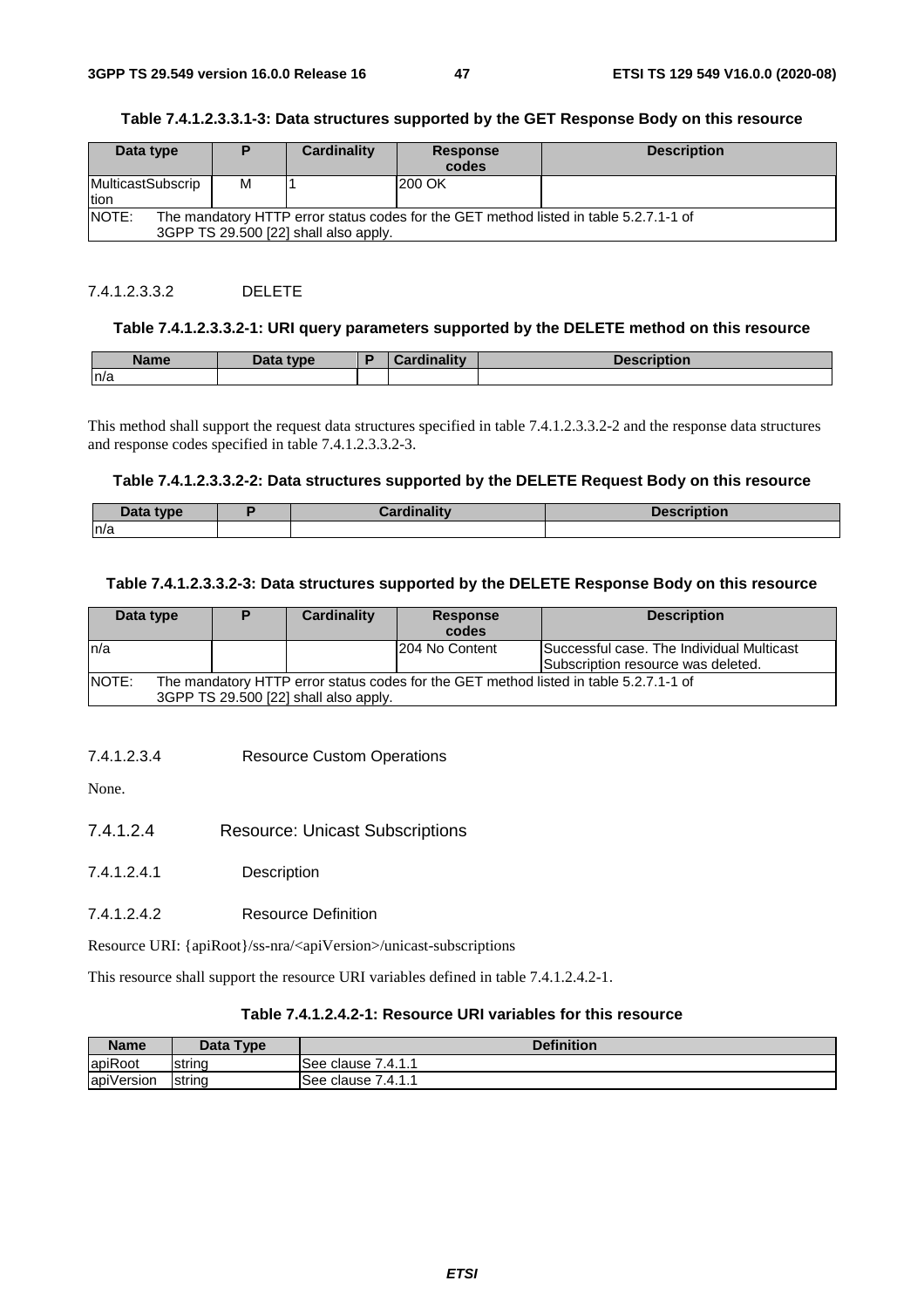#### 7.4.1.2.4.3 Resource Standard Methods

### 7.4.1.2.4.3.1 POST

### **Table 7.4.1.2.4.3.1-1: URI query parameters supported by the POST method on this resource**

| <b>Name</b> | Data type | Cardinality | Description |
|-------------|-----------|-------------|-------------|
|             |           |             |             |

This method shall support the request data structures specified in table 7.4.1.2.4.3.1-2 and the response data structures and response codes specified in table 7.4.1.2.4.3.1-3.

### **Table 7.4.1.2.4.3.1-2: Data structures supported by the POST Request Body on this resource**

| Data type                 |   | Cardinalitv | <b>Description</b> |
|---------------------------|---|-------------|--------------------|
| <b>IUnicastSubscripti</b> | М |             |                    |
| on                        |   |             |                    |

### **Table 7.4.1.2.4.3.1-3: Data structures supported by the POST Response Body on this resource**

| Data type                |                                                                                                                                 | Cardinality | <b>Response</b><br>codes | <b>Description</b> |  |  |
|--------------------------|---------------------------------------------------------------------------------------------------------------------------------|-------------|--------------------------|--------------------|--|--|
| UnicastSubscripti<br>lon | м                                                                                                                               |             | 201 Created              |                    |  |  |
| <b>NOTE:</b>             | The mandatory HTTP error status codes for the POST method listed in table 5.2.7.1-1 of<br>3GPP TS 29.500 [22] shall also apply. |             |                          |                    |  |  |

### **Table 7.4.1.2.4.3.1-4: Headers supported by the 201 Response Code on this resource**

| <b>Name</b> | Data type |   | <b>Cardinality</b> | <b>Description</b>                                                                                                                                               |
|-------------|-----------|---|--------------------|------------------------------------------------------------------------------------------------------------------------------------------------------------------|
| Location    | string    | м |                    | Contains the URI of the newly created resource, according to<br>the structure: {apiRoot}/ss-nra/ <apiversion>/unicast-<br/>subscriptions/{uniSubId}</apiversion> |

7.4.1.2.4.4 Resource Custom Operations

None.

- 7.4.1.2.5 Resource: Individual Unicast Subscription
- 7.4.1.2.5.1 Description
- 7.4.1.2.5.2 Resource Definition

Resource URI: {apiRoot}/ss-nra/<apiVersion>/unicast-subscriptions/{uniSubId}

This resource shall support the resource URI variables defined in table 7.4.1.2.5.2-1.

### **Table 7.4.1.2.5.2-1: Resource URI variables for this resource**

| <b>Name</b>      | Data Type      | <b>Definition</b>                    |
|------------------|----------------|--------------------------------------|
| apiRoot          | <b>Istring</b> | ISee clause 7.4.1.1.                 |
| apiVersion       | <b>Istring</b> | ISee clause 7.4.1.1.                 |
| <b>luniSubld</b> | string         | The unicast subscription identifier. |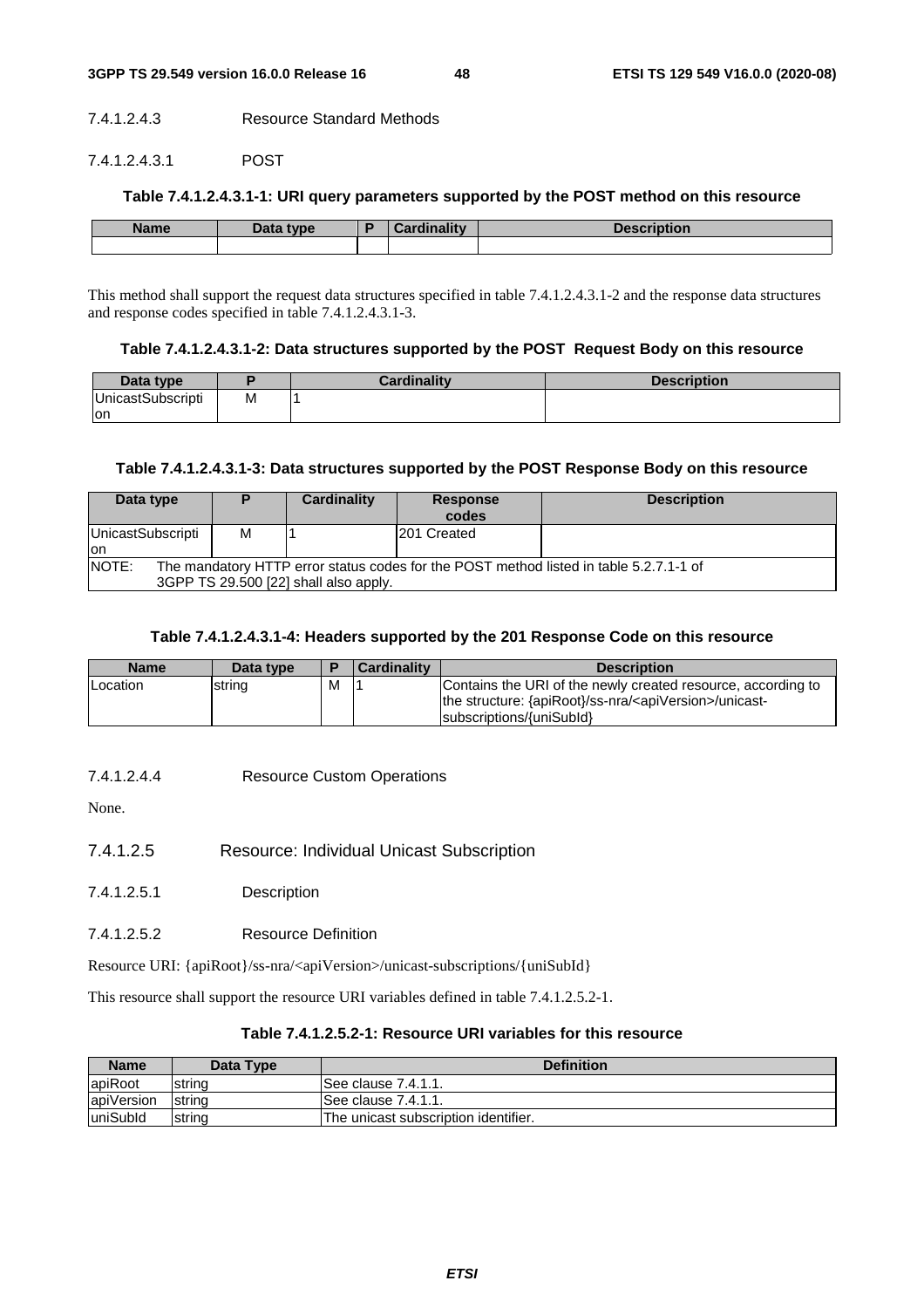#### 7.4.1.2.5.3 Resource Standard Methods

#### 7.4.1.2.5.3.1 GET

### **Table 7.4.1.2.5.3.1-1: URI query parameters supported by the GET method on this resource**

| <b>Name</b> | Data type | <b>Cardinality</b> | <b>Description</b> |
|-------------|-----------|--------------------|--------------------|
| n/a         |           |                    |                    |

This method shall support the request data structures specified in table 7.4.1.2.5.3.1-2 and the response data structures and response codes specified in table 7.4.1.2.5.3.1-3.

#### **Table 7.4.1.2.5.3.1-2: Data structures supported by the GET Request Body on this resource**

| ata type<br>Dala . | .<br><b>CONTRACTOR</b> | <b>DESCRIPTION</b> |
|--------------------|------------------------|--------------------|
| ln/a               |                        |                    |

### **Table 7.4.1.2.5.3.1-3: Data structures supported by the GET Response Body on this resource**

| Data type                                                                                                                      |   | Cardinality | <b>Response</b><br>codes | <b>Description</b> |  |
|--------------------------------------------------------------------------------------------------------------------------------|---|-------------|--------------------------|--------------------|--|
| UnicastSubscripti<br>lon                                                                                                       | м |             | 200 OK                   |                    |  |
| NOTE:                                                                                                                          |   |             |                          |                    |  |
| The mandatory HTTP error status codes for the GET method listed in table 5.2.7.1-1 of<br>3GPP TS 29.500 [22] shall also apply. |   |             |                          |                    |  |
|                                                                                                                                |   |             |                          |                    |  |

### 7412532 DELETE

### **Table 7.4.1.2.5.3.2-1: URI query parameters supported by the DELETE method on this resource**

| <b>Name</b> | Data type<br>Data | والمتفاقية والمسار<br><b>Contract Contract Contract</b> | ntion |
|-------------|-------------------|---------------------------------------------------------|-------|
| n/a         |                   |                                                         |       |

This method shall support the request data structures specified in table 7.4.1.2.5.3.2-2 and the response data structures and response codes specified in table 7.4.1.2.5.3.2-3.

### **Table 7.4.1.2.5.3.2-2: Data structures supported by the DELETE Request Body on this resource**

| Data type | -- | <b>Joecr</b> |
|-----------|----|--------------|
| n/a       |    |              |

### **Table 7.4.1.2.5.3.2-3: Data structures supported by the DELETE Response Body on this resource**

| Data type |                                                                                                                                | Cardinality | <b>Response</b><br>codes | <b>Description</b>                                                            |  |
|-----------|--------------------------------------------------------------------------------------------------------------------------------|-------------|--------------------------|-------------------------------------------------------------------------------|--|
| ln/a      |                                                                                                                                |             | 204 No Content           | Successful case. The Individual Unicast<br>Subscription resource was deleted. |  |
| NOTE:     | The mandatory HTTP error status codes for the GET method listed in table 5.2.7.1-1 of<br>3GPP TS 29.500 [22] shall also apply. |             |                          |                                                                               |  |

7.4.1.2.5.4 Resource Custom Operations

None.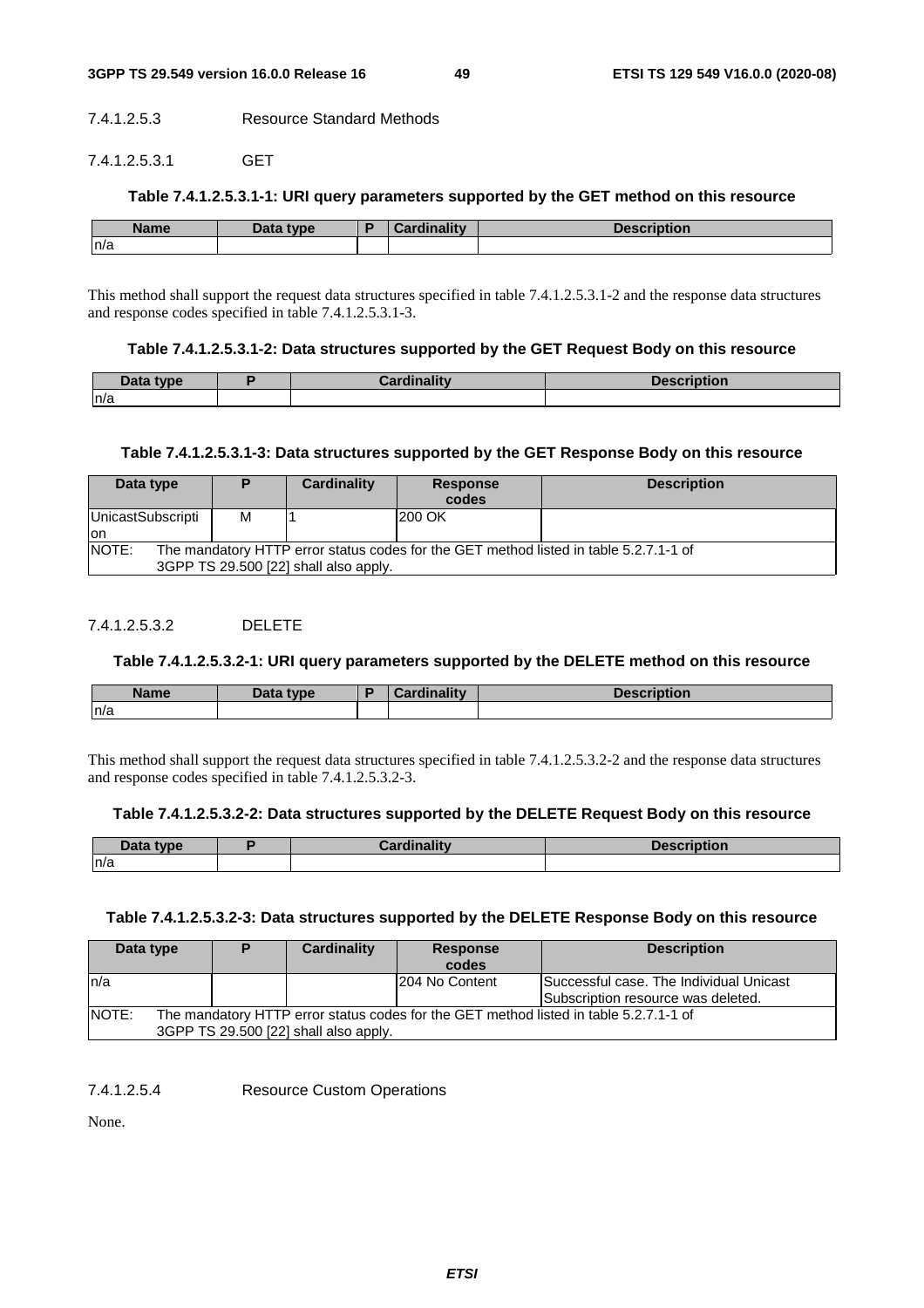### 7.4.1.3 Notifications

### 7.4.1.3.1 General

### **Table 7.4.1.3.1-1: Notifications overview**

| <b>Notification</b>                        | <b>Resource URI</b> | <b>HTTP</b><br>method<br>or<br>custom<br><b>loperation</b> | <b>Description</b><br>(service)<br>operation) |
|--------------------------------------------|---------------------|------------------------------------------------------------|-----------------------------------------------|
| Notify_UP_Delivery_Mode {\motificationURI} |                     | <b>POST</b>                                                | <b>Report User</b><br>Plane notification      |

- 7.4.1.3.2 Notify\_UP\_Delivery\_Mode
- 7.4.1.3.2.1 Description

### 7.4.1.3.2.2 Notification definition

### Resource URI: {**notificationURI**}

This method shall support the URI query parameters specified in table 7.4.1.3.2.2-1.

### **Table 7.4.1.3.2.2-1: URI query parameters supported by the POST method on this resource**

| Name | <b>Data type</b> | $1 - 11$<br>$\blacksquare$ | <b>Description</b> |
|------|------------------|----------------------------|--------------------|
| n/a  |                  |                            |                    |

This method shall support the request data structures specified in table 7.4.1.3.2.2-2 and the response data structures and response codes specified in table 7.4.1.3.2.2-3.

### **Table 7.4.1.3.2.2-2: Data structures supported by the POST Request Body on this resource**

| Data type                                     |   | $1 - 111$<br>rainality<br><b>272 L</b> | <b>Description</b> |
|-----------------------------------------------|---|----------------------------------------|--------------------|
| $\cdots$<br><b>UserP</b><br>hanenic<br>cation | M | . .                                    |                    |

### **Table 7.4.1.3.2.2-3: Data structures supported by the POST Response Body on this resource**

| Data type                                                                                                                          | n | Cardinality<br><b>Response</b><br>codes |                 | <b>Description</b>                               |
|------------------------------------------------------------------------------------------------------------------------------------|---|-----------------------------------------|-----------------|--------------------------------------------------|
| In/a                                                                                                                               |   |                                         | 1204 No Content | The receipt of the Notification is acknowledged. |
| NOTE:<br>The mandatory HTTP error status codes for the POST method listed in table 5.2.7.1-1 of<br>3GPP TS 29.500 [22] also apply. |   |                                         |                 |                                                  |

### 7.4.1.4 Data Model

### 7.4.1.4.1 General

This clause specifies the application data model supported by the API. Data types listed in clause 6.2 apply to this API

Table 7.4.1.4.1-1 specifies the data types defined specifically for the SS\_NetworkResourceAdaptation API service.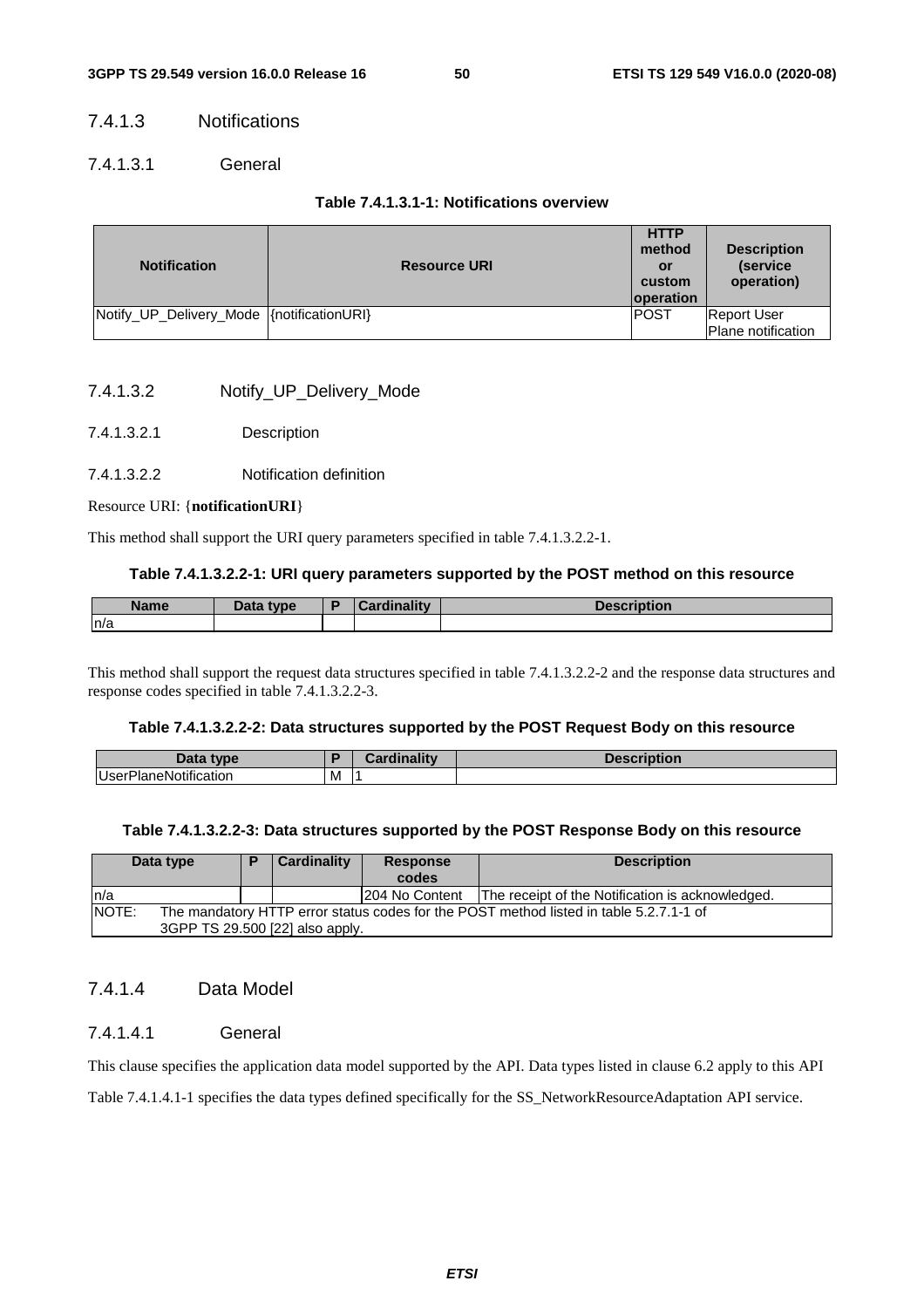| Data type                    | <b>Section</b> | <b>Description</b> | <b>Applicability</b> |
|------------------------------|----------------|--------------------|----------------------|
|                              | defined        |                    |                      |
| DeliveryMode                 | 7.4.1.4.3.2    |                    |                      |
| <b>MulticastSubscription</b> | 7.4.1.4.2.2    |                    |                      |
| <b>NrmEvent</b>              | 7.4.1.4.3.3    |                    |                      |
| <b>NrmEventNotification</b>  | 7.4.1.4.2.5    |                    |                      |
| ServiceAnnoucementMode       | 7.4.1.4.3.1    |                    |                      |
| <b>UserPlaneNotification</b> | 7.4.1.4.2.4    |                    |                      |
| <b>UnicastSubscription</b>   | 7.4.1.4.2.3    |                    |                      |

**Table 7.4.1.4.1-1: SS\_NetworkResourceAdaptation API specific Data Types** 

Table 7.4.1.4.1-2 specifies data types re-used by the SS\_NetworkResourceAdaptation API service.

| Data type          | <b>Reference</b>    | <b>Comments</b>                       | <b>Applicability</b> |
|--------------------|---------------------|---------------------------------------|----------------------|
| DateTime           | 3GPP TS 29.571 [21] |                                       |                      |
| MbmsLocArea        | 3GPP TS 29.122 [3]  |                                       |                      |
| SupportedFeatures  | 3GPP TS 29.571 [21] |                                       |                      |
| Uint32             | 3GPP TS 29.571 [21] |                                       |                      |
| Uri                | 3GPP TS 29.571 [21] |                                       |                      |
| WebsockNotifConfig | 3GPP TS 29.122 [3]  |                                       |                      |
| ValTargetUe        | 7.3.1.4.2.3         | Used to identify either a VAL User ID |                      |
|                    |                     | lor a VAL UE ID.                      |                      |
| Ipv4Addr           | 3GPP TS 29.571 [21] |                                       |                      |
| Ipv6Addr           | 3GPP TS 29.571 [21] |                                       |                      |
| Port               | 3GPP TS 29.122 [3]  |                                       |                      |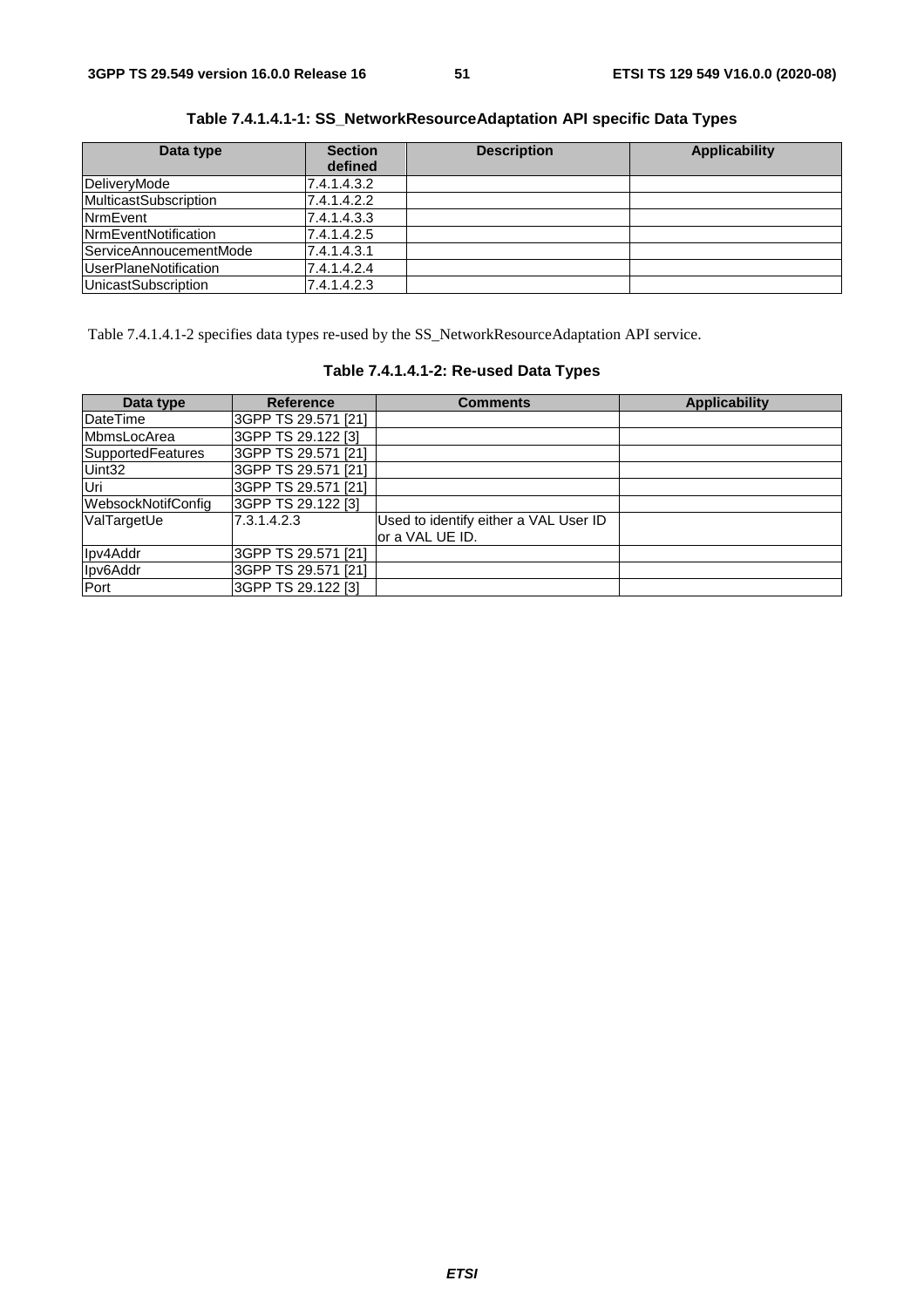### 7.4.1.4.2 Structured data types

- 7.4.1.4.2.1 Introduction
- 7.4.1.4.2.2 Type: MulticastSubscription

### **Table 7.4.1.4.2.2-1: Definition of type MulticastSubscription**

| <b>Attribute name</b> | Data type         | P        | <b>Cardinality</b> | <b>Description</b>                                                            | <b>Applicability</b>    |
|-----------------------|-------------------|----------|--------------------|-------------------------------------------------------------------------------|-------------------------|
| valGroupId            | string            | M        |                    | The identity of the group that the MBMS                                       |                         |
|                       |                   |          |                    | bearer is requested for.                                                      |                         |
| anncMode              | ServiceAn         | M        | 1                  | Indicates whether the service                                                 |                         |
|                       | noucemen          |          |                    | announcement is sent by NRM server or                                         |                         |
|                       | tMode             |          |                    | by the VAL server.                                                            |                         |
| multiQosReq           | string            | M        |                    | The QoS requirement for the multicast.                                        |                         |
| locArea               | MbmsLoc           | $\circ$  | 0.1                | Indicate the area where the MBMS                                              |                         |
|                       | Area              |          |                    | bearer is requested for.                                                      |                         |
| duration              | <b>DateTime</b>   | $\circ$  | 0.1                | Identifies the absolute time at which the                                     |                         |
|                       |                   |          |                    | subscription resource is considered to                                        |                         |
|                       |                   |          |                    | expire. When omitted in the request, it                                       |                         |
|                       |                   |          |                    | indicates the resource is requested to be                                     |                         |
|                       |                   |          |                    | valid forever by the VAL server. When                                         |                         |
|                       |                   |          |                    | omitted in the response, it indicates the                                     |                         |
|                       |                   |          |                    | resource is set to valid forever by the                                       |                         |
|                       |                   |          |                    | VAL server.                                                                   |                         |
| tmgi                  | Uint32            | $\Omega$ | 0.1                | TMGI.                                                                         |                         |
|                       |                   |          |                    | Shall be provided by the NRM server if                                        |                         |
|                       |                   |          |                    | announcement mode is set to VAL.                                              |                         |
| notifUri              | Uri               | M        | $\overline{1}$     | Identifies the notification URI where the                                     |                         |
|                       |                   |          |                    | NRM notification shall be sent to.                                            |                         |
| reqTestNotif          | boolean           | $\circ$  | 0.1                | Set to true by the NF service consumer                                        | Notification_test_event |
|                       |                   |          |                    | to request the VAE server to send a test                                      |                         |
|                       |                   |          |                    | notification as defined in clause 6.3.5.3.                                    |                         |
|                       |                   |          |                    | Set to false or omitted otherwise.                                            |                         |
| wsNotifCfg            | Websock           | $\Omega$ | 0.1                | Configuration parameters to set up                                            | Notification_websocket  |
|                       | <b>NotifConfi</b> |          |                    | notification delivery over Websocket                                          |                         |
|                       | g                 |          |                    | protocol as defined in clause 6.3.5.4.                                        |                         |
| suppFeat              | Supported         | M        | $\overline{1}$     | This parameter shall be supplied by VAL                                       |                         |
|                       | Features          |          |                    | server in the POST request that request                                       |                         |
|                       |                   |          |                    | the creation of a Multicast Subscription                                      |                         |
|                       |                   |          |                    | resource and shall be supplied in the                                         |                         |
|                       |                   |          |                    | reply of corresponding request.                                               |                         |
| uplpv4Addr            | Ipv4Addr          | O        | 0.1                | Ipv4address of the user plane. (NOTE)                                         |                         |
| uplpv6Addr            | Ipv6Addr          | $\circ$  | 0.1                | Ipv6address of the user plane. (NOTE)                                         |                         |
| upPortNum             | Port              | O        | 01                 | UDP port number of the user plane.                                            |                         |
| radioFregs            | array(Uint        | $\circ$  | 1N                 | The radio frequencies which may be                                            |                         |
|                       | 32)               |          |                    | provided by the NRM server.                                                   |                         |
| NOTE:                 |                   |          |                    | At least one of uplpv4Addr or uplpv6Addr shall be provided by the NRM server. |                         |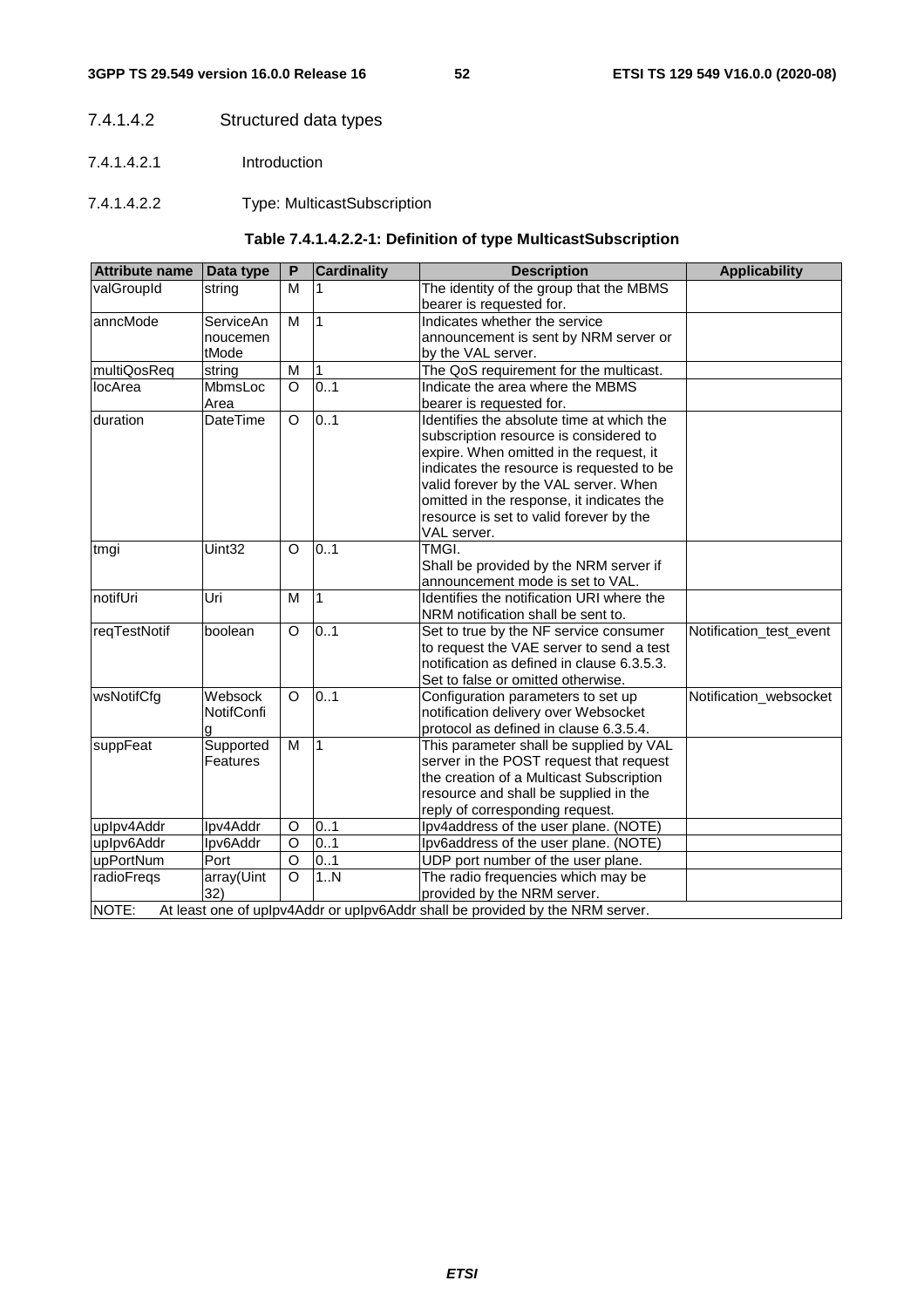### 7.4.1.4.2.3 Type: UnicastSubscription

| <b>Attribute name</b> | Data type         | P        | <b>Cardinality</b> | <b>Description</b>                         | <b>Applicability</b>    |
|-----------------------|-------------------|----------|--------------------|--------------------------------------------|-------------------------|
| valTgtUe              | ValTarget         | м        |                    | The identity of the VAL user or VAL UE     |                         |
|                       | Ue                |          |                    | that the unicast bearer is requested for.  |                         |
| uniQosReq             | string            | O        | 01                 | The QoS requirement for the unicast.       |                         |
| duration              | <b>DateTime</b>   | O        | 01                 | Identifies the absolute time at which the  |                         |
|                       |                   |          |                    | subscription resource is considered to     |                         |
|                       |                   |          |                    | expire. When omitted in the request, it    |                         |
|                       |                   |          |                    | indicates the resource is requested to be  |                         |
|                       |                   |          |                    | valid forever by the VAL server. When      |                         |
|                       |                   |          |                    | omitted in the response, it indicates the  |                         |
|                       |                   |          |                    | resource is set to valid forever by the    |                         |
|                       |                   |          |                    | VAL server.                                |                         |
| notifUri              | Uri               | м        | $\overline{1}$     | Identifies the notification URI where the  |                         |
|                       |                   |          |                    | NRM notification shall be sent to.         |                         |
| regTestNotif          | <b>Boolean</b>    | O        | 0.1                | Set to true by the NF service consumer     | Notification_test_event |
|                       |                   |          |                    | to request the VAE server to send a test   |                         |
|                       |                   |          |                    | notification as defined in clause 6.3.5.3. |                         |
|                       |                   |          |                    | Set to false or omitted otherwise.         |                         |
| wsNotifCfg            | Websock           | $\Omega$ | 0.1                | Configuration parameters to set up         | Notification_websocket  |
|                       | <b>NotifConfi</b> |          |                    | notification delivery over Websocket       |                         |
|                       |                   |          |                    | protocol as defined in clause 6.3.5.4.     |                         |
| suppFeat              | Supported         | O        |                    | This parameter may be supplied by VAL      |                         |
|                       | Features          |          |                    | server in the POST request that request    |                         |
|                       |                   |          |                    | the creation of a Unicast Subscription     |                         |
|                       |                   |          |                    | resource and may be supplied in the        |                         |
|                       |                   |          |                    | reply of corresponding request.            |                         |

### **Table 7.4.1.4.2.3-1: Definition of type UnicastSubscription**

### 7.4.1.4.2.4 Type: UserPlaneNotification

### **Table 7.4.1.4.2.4-1: Definition of type UserPlaneNotification**

| <b>Attribute name</b> | Data type             |   | Cardinality | <b>Description</b>                  | Applicability |
|-----------------------|-----------------------|---|-------------|-------------------------------------|---------------|
| Inotifid              | Uri                   | M |             | The subscription resource Uri to    |               |
|                       |                       |   |             | which this notification is related. |               |
| <b>leventNotifs</b>   | larray(NrmEventNotifi | M | 11N         | Notifications about Individual      |               |
|                       | cation)               |   |             | Events                              |               |

### 7.4.1.4.2.5 Type: NrmEventNotification

### **Table 7.4.1.4.2.5-1: Definition of type NrmEventNotification**

| <b>Attribute name</b> | Data type       | P | <b>Cardinality</b> | <b>Description</b>                                                                                                                                                | <b>Applicability</b> |
|-----------------------|-----------------|---|--------------------|-------------------------------------------------------------------------------------------------------------------------------------------------------------------|----------------------|
| event                 | NrmEvent        | м |                    | Event that is notified.                                                                                                                                           |                      |
| Its                   | <b>DateTime</b> | М |                    | Time at which the event is<br>observed.                                                                                                                           |                      |
| deliveryMode          | DeliveryMode    | C | 101                | Indicates delivery of the user data<br>to the UE(s) via unicast mode or<br>multicast mode.<br>Shall be present if event is<br>UP_DELIVERY_MODE.                   |                      |
| streamids             | array(string)   | O | 11N                | Indicates the media streams<br>(unicast or multicast) to be used.<br>May be present if event is<br>UP_DELIVERY_MODE and NRM<br>already has the streams available. |                      |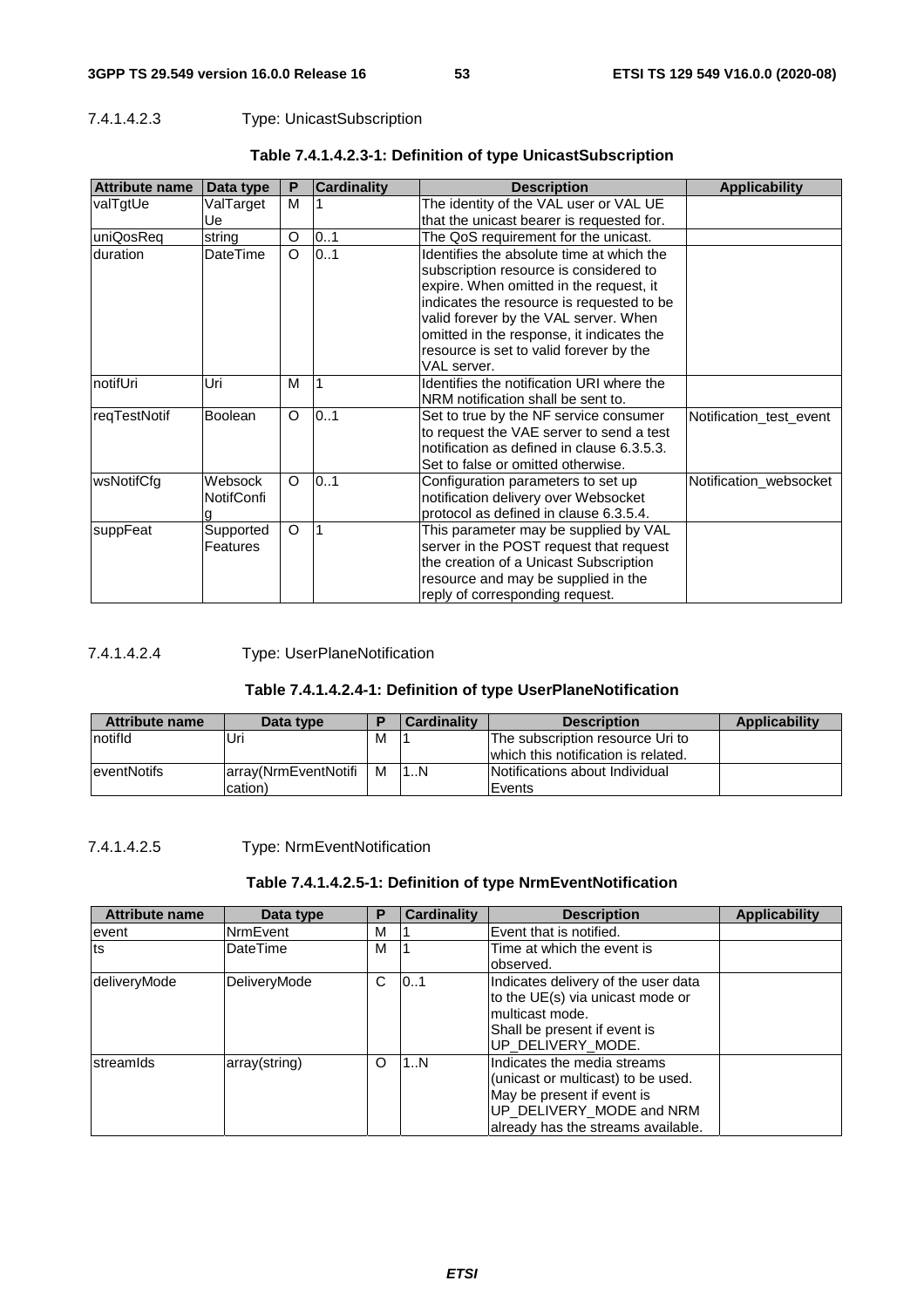### 7.4.1.4.3 Simple data types and enumerations

### 7.4.1.4.3.1 Enumeration: ServiceAnnoucementMode

### **Table 7.4.1.4.3.1-1: Enumeration ServiceAnnoucementMode**

| <b>Enumeration value</b> | <b>Description</b>              | Applicability |
|--------------------------|---------------------------------|---------------|
| <b>NRM</b>               | NRM server performs the service |               |
|                          | announcement.                   |               |
| VAL                      | VAL server performs the service |               |
|                          | announcement.                   |               |

7.4.1.4.3.2 Enumeration: DeliveryMode

### **Table 7.4.1.4.3.2-1: Enumeration DeliveryMode**

| <b>Enumeration value</b> | <b>Description</b> | <b>Applicability</b> |
|--------------------------|--------------------|----------------------|
| <b>UNICAST</b>           | Unicast delivery   |                      |
| MULTICAST                | Multicast delivery |                      |

### 7.4.1.4.3.3 Enumeration: NrmEvent

### **Table 7.4.1.4.3.3-1: Enumeration NrmEvent**

| <i>≣</i> numeration value           | Description                               | <b>Applicability</b> |
|-------------------------------------|-------------------------------------------|----------------------|
| <b>MODE</b><br>UP<br>. IVERY<br>DEL | <sup>.</sup> Plane deliverv mode.<br>Jser |                      |

### 7.4.1.5 Error Handling

### 7.4.1.6 Feature negotiation

### **Table 7.4.1.6-1: Supported Features**

| Feature number | <b>Feature Name</b>     | <b>Description</b>                                                                                                                                                         |
|----------------|-------------------------|----------------------------------------------------------------------------------------------------------------------------------------------------------------------------|
|                | Notification test event | The testing of notification connection is supported according to<br>clause 6.6.                                                                                            |
| 12             | Notification websocket  | The delivery of notifications over Websocket is supported according to<br>clause 6.6. This feature requires that the Notification test event<br>feature is also supported. |

# 7.5 Event APIs

## 7.5.1 SS\_Events API

### 7.5.1.1 API URI

The SS\_Events service shall use the SS\_Events API.

The request URIs use in HTTP requests from the VAL server towards the SEAL server shall have the Resource URI structure as defined in clause 6.5 with the following clarifications:

- The <apiName> shall be "ss-events".
- The <apiVersion> shall be "v1".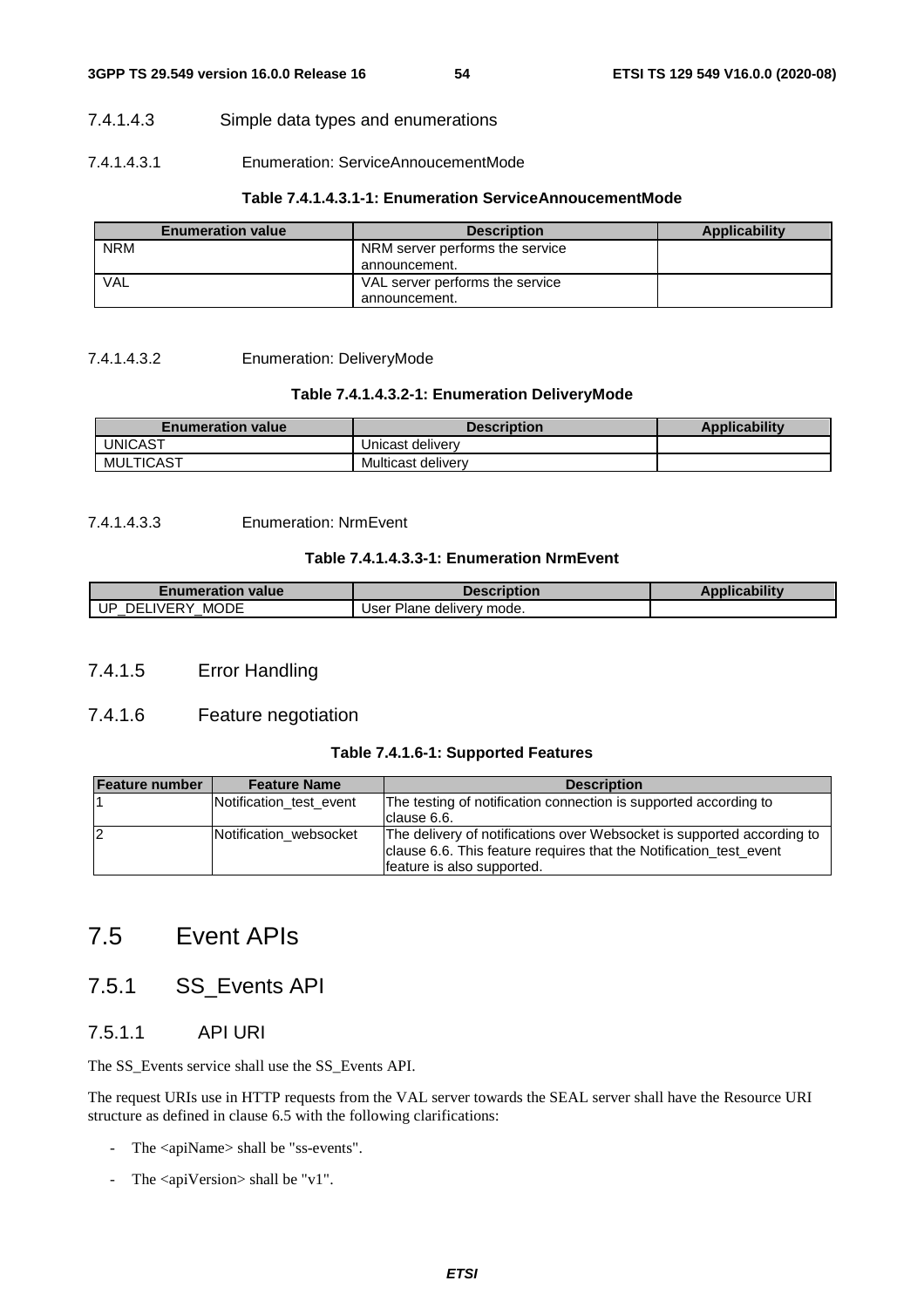- The <apiSpecificSuffixes> shall be set as described in clause 7.5.1.2.
- 7.5.1.2 Resources
- 7.5.1.2.1 Overview

{apiRoot}/ss-events/<apiVersion>



### **Figure 7.5.1.2.1-1: Resource URI structure of the SS\_Events API**

Table 7.5.1.2.1-1 provides an overview of the resources and applicable HTTP methods.

| Resource name                 | <b>Resource URI</b>                   | <b>HTTP</b><br>method or<br>custom<br>operation | <b>Description</b>               |
|-------------------------------|---------------------------------------|-------------------------------------------------|----------------------------------|
| <b>ISEAL Events</b>           | {apiRoot}                             | <b>POST</b>                                     | Creates a new individual SEAL    |
| Subscriptions                 | /ss-events/ <apiversion></apiversion> |                                                 | Event Subscription.              |
|                               | /subscriptions                        |                                                 |                                  |
| <b>Individual SEAL Events</b> | {apiRoot}                             | <b>DELETE</b>                                   | Deletes an individual SEAL       |
| Subscription                  | /ss-events/ <apiversion></apiversion> |                                                 | Event Subscription identified by |
|                               | /subscriptions/{subscriptionId}       |                                                 | the subscriptionId.              |

### 7.5.1.2.2 Resource: SEAL Events Subscriptions

7.5.1.2.2.1 Description

The SEAL Events Subscriptions represents all event subscriptions on the SEAL server.

7.5.1.2.2.2 Resource Definition

### Resource URI: **{apiRoot}/ss-events/<apiVersion>/subscriptions**

This resource shall support the resource URI variables defined in the table 7.5.1.2.2.2-1.

### **Table 7.5.1.2.2.2-1: Resource URI variables for this resource**

| <b>Name</b> | Data Type | <b>Definition</b>                |
|-------------|-----------|----------------------------------|
| apiRoot     | string    | lSee clause 6.5                  |
| apiVersion  | string    | 7511<br>lSee clause 7<br>ا الربي |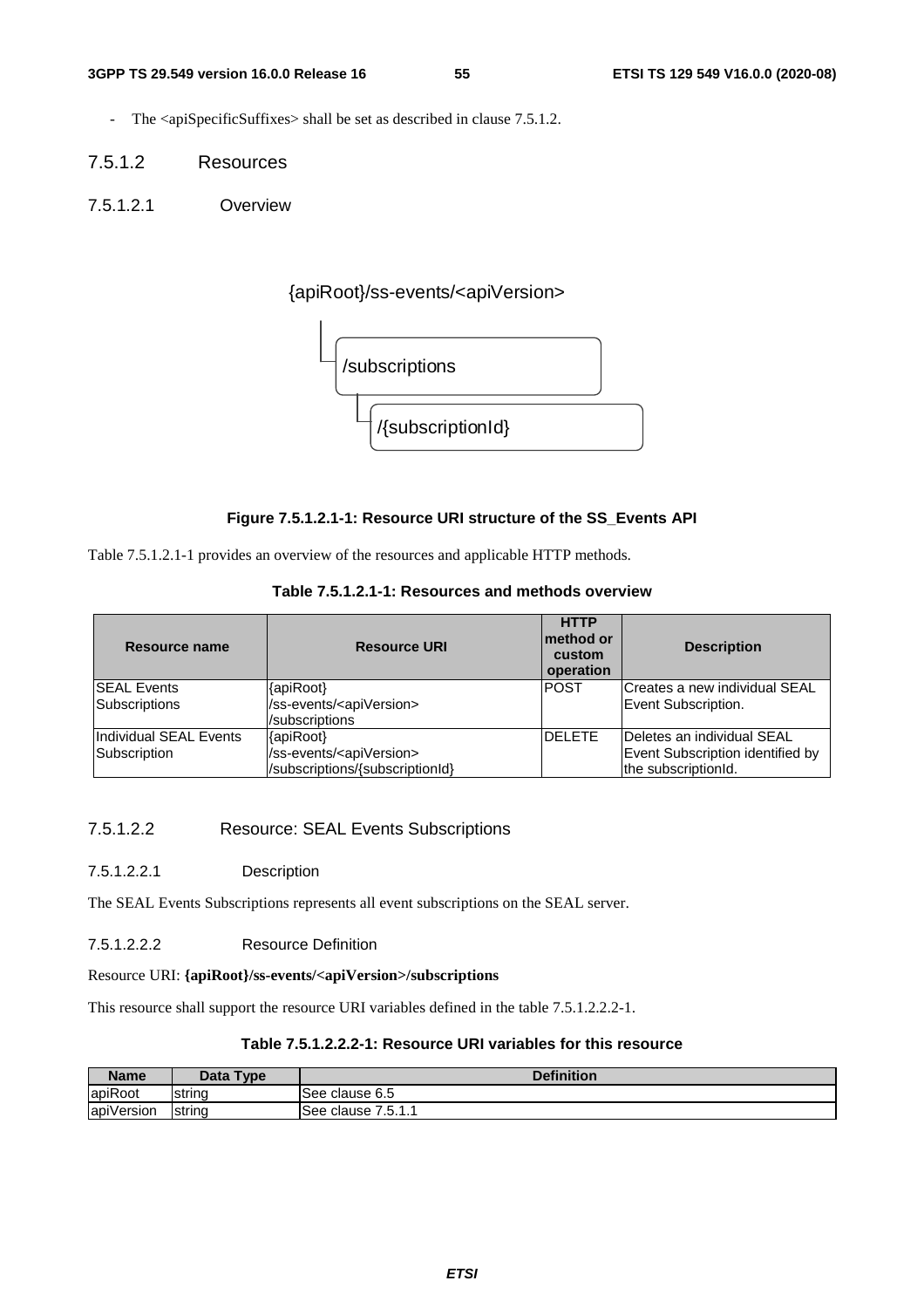### 7.5.1.2.2.3 Resource Standard Methods

#### 7.5.1.2.2.3.1 POST

This method shall support the URI query parameters specified in the table 7.5.1.2.2.3.1-1.

### **Table 7.5.1.2.2.3.1-1: URI query parameters supported by the POST method on this resource**

| <b>Name</b> | <b>Pata type</b> | Napolitana Bisan | <b>Description</b> |
|-------------|------------------|------------------|--------------------|
| n/a         |                  |                  |                    |

This method shall support the request data structures specified in table 7.5.1.2.2.3.1-2 and the response data structures and response codes specified in table 7.5.1.2.2.3.1-3.

### **Table 7.5.1.2.2.3.1-2: Data structures supported by the POST Request Body on this resource**

| Data type              |   | <b>Cardinality</b> | <b>Description</b>                                         |
|------------------------|---|--------------------|------------------------------------------------------------|
| <b>ISEALEventSubsc</b> | м |                    | Create a new individual SEAL Events Subscription resource. |
| ription                |   |                    |                                                            |

#### **Table 7.5.1.2.2.3.1-3: Data structures supported by the POST Response Body on this resource**

| Data type                                                                                                        | E | <b>Cardinality</b> | Response<br>codes | <b>Description</b>                                       |
|------------------------------------------------------------------------------------------------------------------|---|--------------------|-------------------|----------------------------------------------------------|
|                                                                                                                  |   |                    |                   |                                                          |
| SEALEventSubscription   M                                                                                        |   |                    | l201              | SEAL Events Subscription resource created successfully.  |
|                                                                                                                  |   |                    | Created           |                                                          |
|                                                                                                                  |   |                    |                   | The URI of the created resource shall be returned in the |
|                                                                                                                  |   |                    |                   | l"Location" HTTP header                                  |
| NOTE:<br>The mandatory HTTP error status codes for the POST method listed in table 5.2.6-1 of 3GPP TS 29.122 [3] |   |                    |                   |                                                          |
| also apply.                                                                                                      |   |                    |                   |                                                          |

#### **Table 7.5.1.2.2.3.1-4: Headers supported by the 201 Response Code on this resource**

| <b>Name</b>     | Data type |   | <b>Cardinality</b> | <b>Description</b>                                                                                                                                                |
|-----------------|-----------|---|--------------------|-------------------------------------------------------------------------------------------------------------------------------------------------------------------|
| <b>Location</b> | string    | M |                    | Contains the URI of the newly created resource, according to<br>the structure: {apiRoot}/ss-<br> events/ <apiversion>/subscriptions/{subscriptionId}</apiversion> |

7.5.1.2.2.4 Resource Custom Operations

None.

7.5.1.2.3 Resource: Individual SEAL Events Subscription

7.5.1.2.3.1 Description

The Individual SEAL Events Subscription resource represents an individual event subscription of a VAL server.

### 7.5.1.2.3.2 Resource Definition

#### Resource URI: **{apiRoot}/ss-events/<apiVersion>/subscriptions/{subscriptionId}**

This resource shall support the resource URI variables defined in the table 7.5.1.2.3.2-1.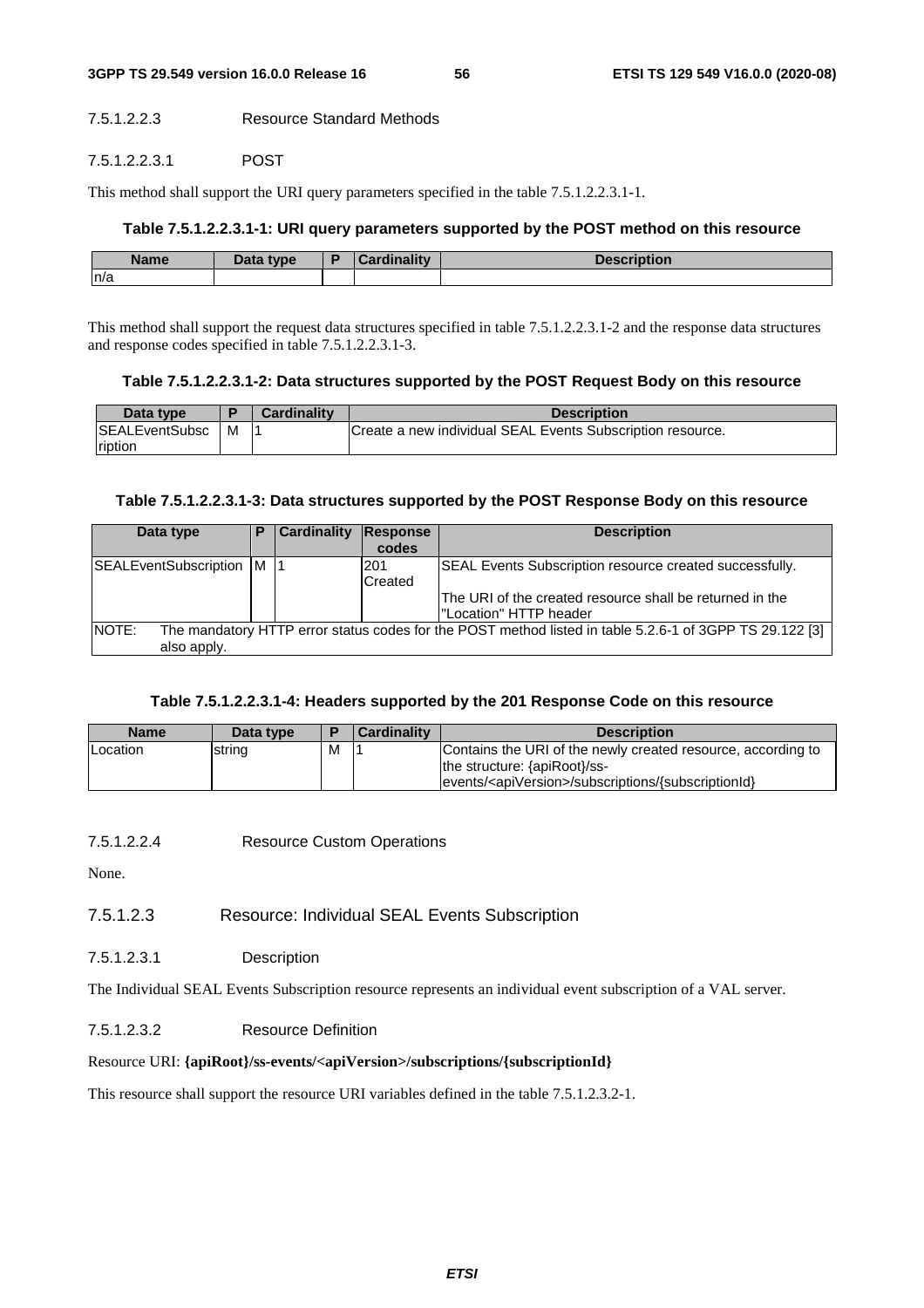| <b>Name</b>           | Data Type | <b>Definition</b>                             |
|-----------------------|-----------|-----------------------------------------------|
| apiRoot               | string    | ISee clause 6.5                               |
| apiVersion            | string    | See clause 7.5.1.1                            |
| SubscriptionId string |           | Ildentifies an Individual Events Subscription |

### **Table 7.5.1.2.3.2-1: Resource URI variables for this resource**

### 7.5.1.2.3.3 Resource Standard Methods

### 7.5.1.2.3.3.1 DELETE

This method shall support the URI query parameters specified in table 7.5.1.2.3.3.1-1.

### **Table 7.5.1.2.3.3.1-1: URI query parameters supported by the DELETE method on this resource**

| <b>Name</b> | Data type | Cardinalitv | <b>Description</b> |
|-------------|-----------|-------------|--------------------|
| n/a         |           |             |                    |

This method shall support the request data structures specified in table 7.5.1.2.3.3.1-2 and the response data structures and response codes specified in table 7.5.1.2.3.3.1-3.

#### **Table 7.5.1.2.3.3.1-2: Data structures supported by the DELETE Request Body on this resource**

| <b>Saft of the Careford Track</b> | $T$ ardinality<br>. | <b>CONTRACTOR</b><br>.<br>ווטו |
|-----------------------------------|---------------------|--------------------------------|
| ln/a                              |                     |                                |

### **Table 7.5.1.2.3.3.1-3: Data structures supported by the DELETE Response Body on this resource**

| Data type                                                                                                                                | D | Cardinality | <b>Response</b><br>codes | <b>Description</b>                                                                 |
|------------------------------------------------------------------------------------------------------------------------------------------|---|-------------|--------------------------|------------------------------------------------------------------------------------|
| ln/a                                                                                                                                     |   |             | 204 No<br><b>Content</b> | The individual SEAL Events Subscription matching the<br>subscription d is deleted. |
| <b>NOTE:</b><br>The mandatory HTTP error status codes for the DELETE method listed in table 5.2.6-1 of<br>3GPP TS 29.122 [3] also apply. |   |             |                          |                                                                                    |

7.5.1.2.3.4 Resource Custom Operations

None.

- 7.5.1.3 Notifications
- 7.5.1.3.1 General

The delivery of notifications shall conform to clause 6.6.

### **Table 7.5.1.3.1-1: Notifications overview**

| <b>Notification</b>                | <b>Resource URI</b>       | <b>HTTP</b><br>method<br>or<br>custom<br><b>loperation</b> | <b>Description</b><br>(service operation) |
|------------------------------------|---------------------------|------------------------------------------------------------|-------------------------------------------|
| <b>ISEAL Event</b><br>Notification | {notificationDestination} | <b>IPOST</b>                                               | Notifies subscriber<br>of a SEAL Event    |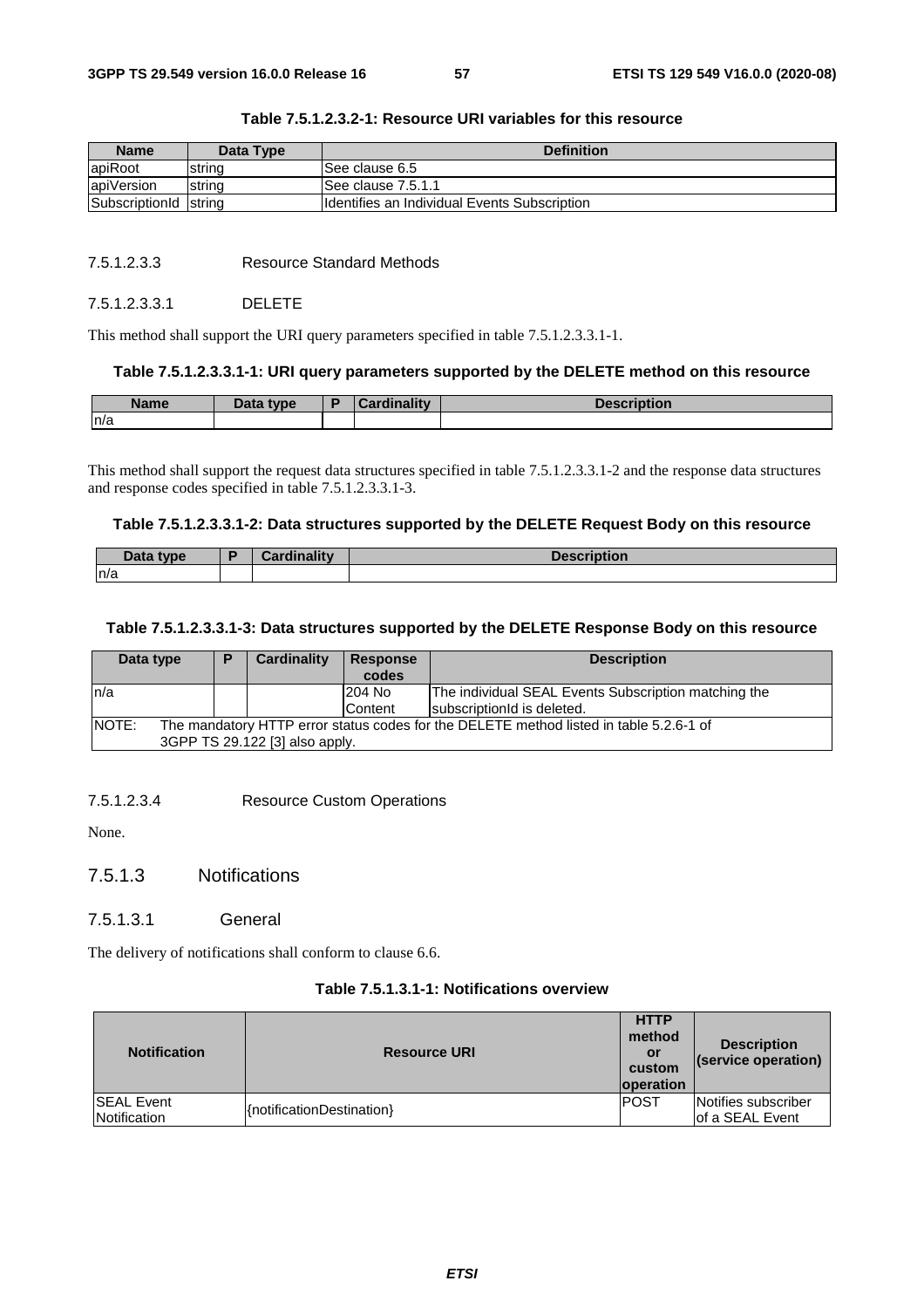### 7.5.1.3.2 SEAL Event Notification

### 7.5.1.3.2.1 Description

SEAL Event Notification is used by the SEAL server notify a VAL server of an Event. The VAL server shall be subscribed to such SEAL Event Notifications via the Individual SEAL Events Subscription Resource.

#### 7.5.1.3.2.2 Notification definition

The POST method shall be used for the event notification and the URI shall be the one provided by the VAL server during the subscription to the event.

#### Resource URI: **{notificationDestination}**

This method shall support the URI query parameters specified in table 7.5.1.3.2.2-1.

### **Table 7.5.1.3.2.2-1: URI query parameters supported by the POST method on this resource**

| <b>Name</b> | Data tyne<br>Putu |  | .<br><b>DESCRIPTION</b> |
|-------------|-------------------|--|-------------------------|
| ln/a        |                   |  |                         |

This method shall support the request data structures specified in table 7.5.1.3.2.2-2 and the response data structures and response codes specified in table 7.5.1.3.2.2-3.

### **Table 7.5.1.3.2.2-2: Data structures supported by the POST Request Body on this resource**

| Data<br>tvne                      |   | <b>dinality</b><br>nard. | <b>Description</b>                          |
|-----------------------------------|---|--------------------------|---------------------------------------------|
| <b>SEAL</b><br>.EventNotification | M |                          | Notification information of a SEAL<br>Event |

### **Table 7.5.1.3.2.2-3: Data structures supported by the POST Response Body on this resource**

| Data type |             | <b>Cardinality</b> | <b>Response</b><br>codes | <b>Description</b>                                                                                      |  |
|-----------|-------------|--------------------|--------------------------|---------------------------------------------------------------------------------------------------------|--|
| ln/a      |             |                    | 1204 No Content          | The receipt of the Notification is acknowledged.                                                        |  |
| NOTE:     | also apply. |                    |                          | The mandatory HTTP error status codes for the POST method listed in table 5.2.6-1 of 3GPP TS 29.122 [3] |  |

### 7.5.1.4 Data Model

### 7.5.1.4.1 General

This clause specifies the application data model supported by the API. Data types listed in clause 6.2 apply to this API.

Table 7.5.1.4.1-1 specifies the data types defined specifically for the SS\_Events API service.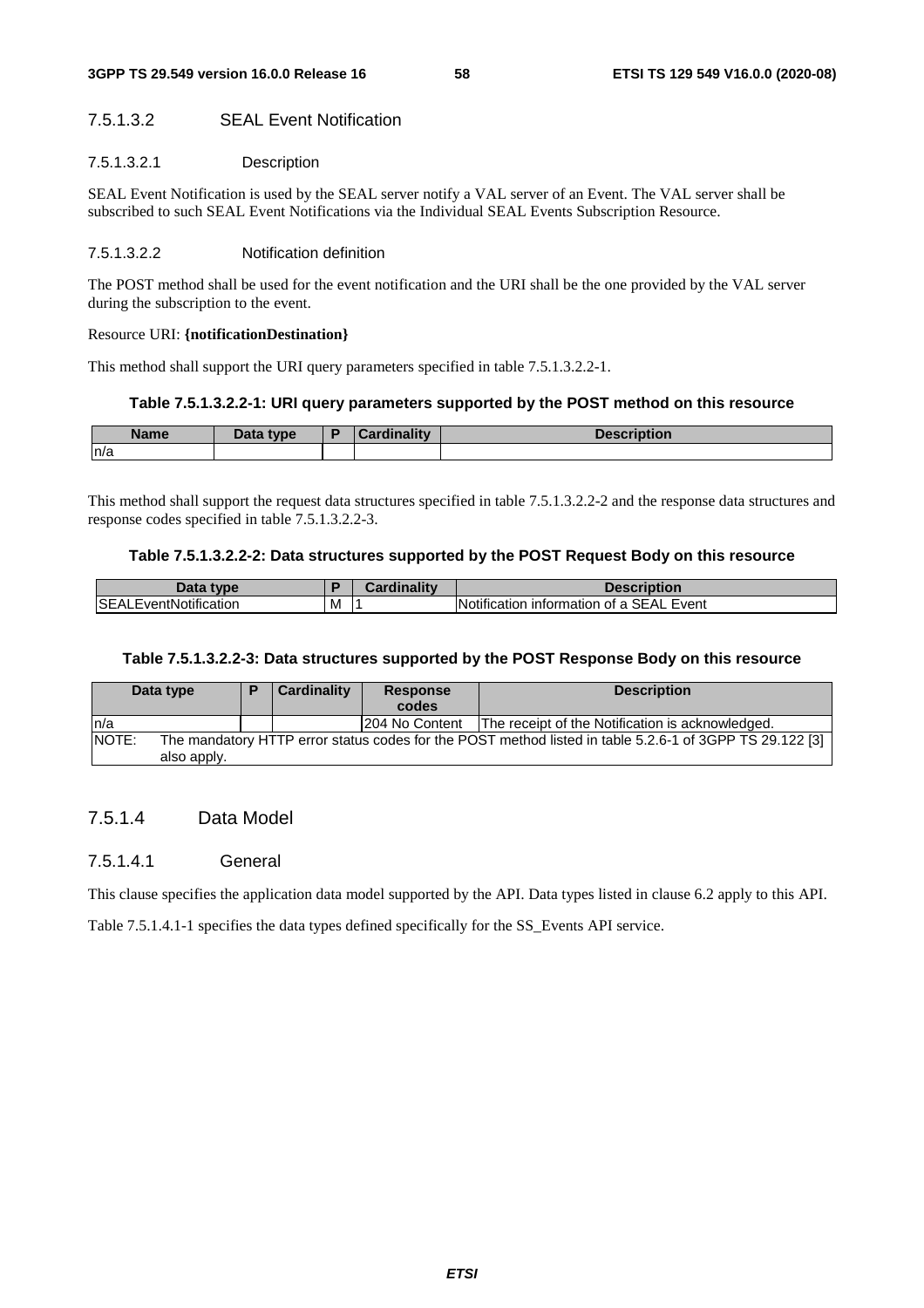| Data type                    | <b>Section</b><br>defined | <b>Description</b>                                                             | <b>Applicability</b> |
|------------------------------|---------------------------|--------------------------------------------------------------------------------|----------------------|
| <b>SEALEventSubscription</b> | 7.5.1.4.2.2               | Represents an individual SEAL Event<br>Subscription resource                   |                      |
| <b>SEALEventNotification</b> | 7.5.1.4.2.3               | Represents an individual SEAL Event<br><b>Subscription Notification</b>        |                      |
| EventSubscription            | 7.5.1.4.2.4               | Represents the subscription to a<br>single SEAL event.                         |                      |
| <b>ISEALEventDetail</b>      | 7.5.1.4.2.5               | Represents the SEAL event detail                                               |                      |
| <b>VALGroupFilter</b>        | 7.5.1.4.2.6               | Represents a filter of VAL group<br>identifiers belonging to a VAL<br>service. |                      |
| IdentityFilter               | 7.5.1.4.2.7               | Represents a filter of VAL User / UE<br>identities belonging to a VAL service. |                      |
| <b>SEALEvent</b>             | 7.5.1.4.3.3               | Represents the type of SEAL events<br>that can be subscribed.                  |                      |
| <b>LMInformation</b>         | 7.5.1.4.2.8               | The location information for a VAL<br>User ID or a VAL UE ID.                  |                      |

**Table 7.5.1.4.1-1: SS\_Events API specific Data Types** 

Table 7.5.1.4.1-2 specifies data types re-used by the SS\_Events API service:

|  |  |  | Table 7.5.1.4.1-2: Re-used Data Types |  |  |
|--|--|--|---------------------------------------|--|--|
|--|--|--|---------------------------------------|--|--|

| Data type                           | <b>Reference</b>                         | <b>Comments</b>                                                                                                                                                           | <b>Applicability</b> |
|-------------------------------------|------------------------------------------|---------------------------------------------------------------------------------------------------------------------------------------------------------------------------|----------------------|
|                                     | ReportingInformation 3GPP TS 29.523 [20] | Used to indicate the reporting<br>requirement, only the following<br>information are applicable for SEAL:<br>immRep<br>notifMethod<br>maxReportNbr<br>monDur<br>repPeriod |                      |
| <b>SupportedFeatures</b>            | 3GPP TS 29.571 [21]                      | Used to negotiate the applicability of<br>optional features defined in<br>table 7.5.1.6-1.                                                                                |                      |
| <b>TestNotification</b>             | 3GPP TS 29.122 [3]                       | Following differences apply:<br>The SCEF is the SEAL server:<br>land<br>The SCS/AS is the subscribing<br>VAL server.                                                      |                      |
| Uri                                 | 3GPP TS 29.122 [3]                       |                                                                                                                                                                           |                      |
| WebsockNotifConfig                  | 3GPP TS 29.122 [3]                       | Following differences apply:<br>The SCEF is the CAPIF core<br>function; and<br>The SCS/AS is the Subscribing<br>functional entity.                                        |                      |
| VALGroupDocument Clause 7.2.1.4.2.2 |                                          | Used to send VAL group document as<br>part of event detail in the event<br>notification.                                                                                  |                      |
| <b>ProfileDoc</b>                   | Clause 7.3.1.4.2.2                       | Used to send VAL User or VAL UE<br>profile information as part of event<br>detail in the event notification.                                                              |                      |
| LocationInfo                        | 3GPP TS 29.122 [3]                       | Location information                                                                                                                                                      |                      |
| ValTargetUe                         | 7.3.1.4.2.3                              | Used to identify a VAL user ID or a<br>VAL UE ID.                                                                                                                         |                      |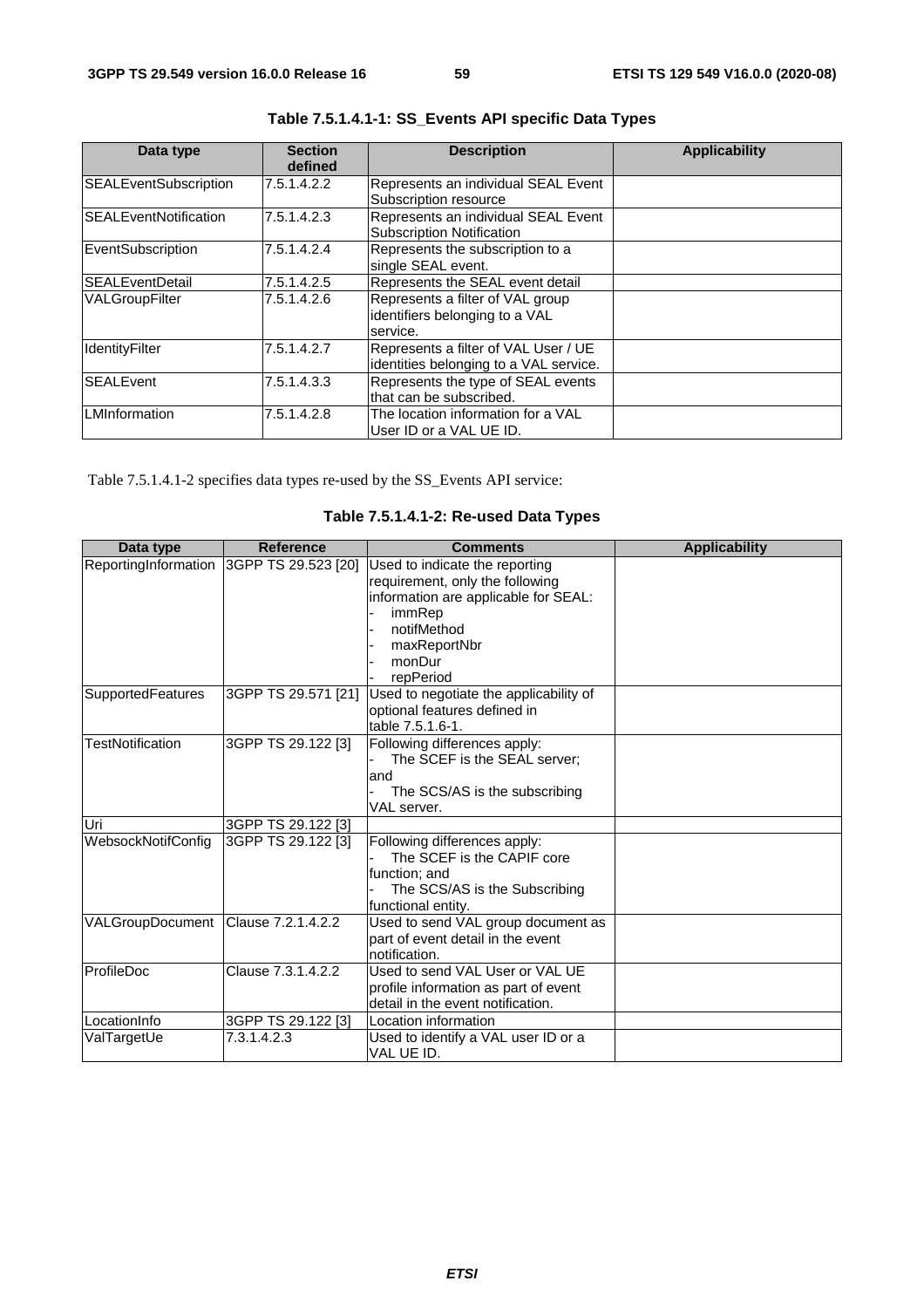### 7.5.1.4.2 Structured data types

- 7.5.1.4.2.1 Introduction
- 7.5.1.4.2.2 SEALEventSubscription

### **Table 7.5.1.4.2.2-1: Definition of type SEALEventSubscription**

| <b>Attribute name</b>        | Data type                        | P       | <b>Cardinality</b> | <b>Description</b>                                                                                                                                                                                                      | <b>Applicability</b>    |
|------------------------------|----------------------------------|---------|--------------------|-------------------------------------------------------------------------------------------------------------------------------------------------------------------------------------------------------------------------|-------------------------|
| <b>IsubscriberId</b>         | string                           | М       |                    | String identifying the subscriber of the<br>event.                                                                                                                                                                      |                         |
| eventSubs                    | array(Eve<br>ntSubscrip<br>tion) | M       | 1N                 | Subscribed events.                                                                                                                                                                                                      |                         |
| leventReg                    | Reportingl<br>nformation         | M       |                    | Represents the reporting requirements of<br>the event subscription.                                                                                                                                                     |                         |
| InotificationDesti<br>nation | Uri                              | M       |                    | URI where the notification should be<br>delivered to.                                                                                                                                                                   |                         |
| requestTestNoti<br>fication  | <b>boolean</b>                   | $\circ$ | 0.1                | Set to true by Subscriber to request the<br>SEAL server to send a test notification as<br>defined in clause 6.6. Set to false or<br>omitted otherwise.                                                                  | Notification test event |
| websockNotifC<br>onfig       | Websock<br><b>NotifConfi</b>     | O       | 0.1                | Configuration parameters to set up<br>notification delivery over Websocket<br>protocol as defined in clause 6.6.                                                                                                        | Notification websocket  |
| suppFeat                     | Supported<br>Features            | $\circ$ | 01                 | Used to negotiate the supported optional<br>features of the API as described in<br>clause 6.8.<br>This attribute shall be provided in the<br>HTTP POST request and in the response<br>lof successful resource creation. |                         |

### 7.5.1.4.2.3 SEALEventNotification

### **Table 7.5.1.4.2.3-1: Definition of type SEALEventNotification**

| <b>Attribute name</b> | Data type | P | <b>Cardinality</b> | <b>Description</b>                         | <b>Applicability</b> |
|-----------------------|-----------|---|--------------------|--------------------------------------------|----------------------|
| subscriptionId        | string    | M |                    | Identifier of the subscription resource to |                      |
|                       |           |   |                    | which the notification is related - SEAL   |                      |
|                       |           |   |                    | resource identifier                        |                      |
| <b>eventDetails</b>   | array(SEA | M | 11N                | Detailed notifications of individual       |                      |
|                       | LEventDet |   |                    | Events.                                    |                      |
|                       | lail)     |   |                    |                                            |                      |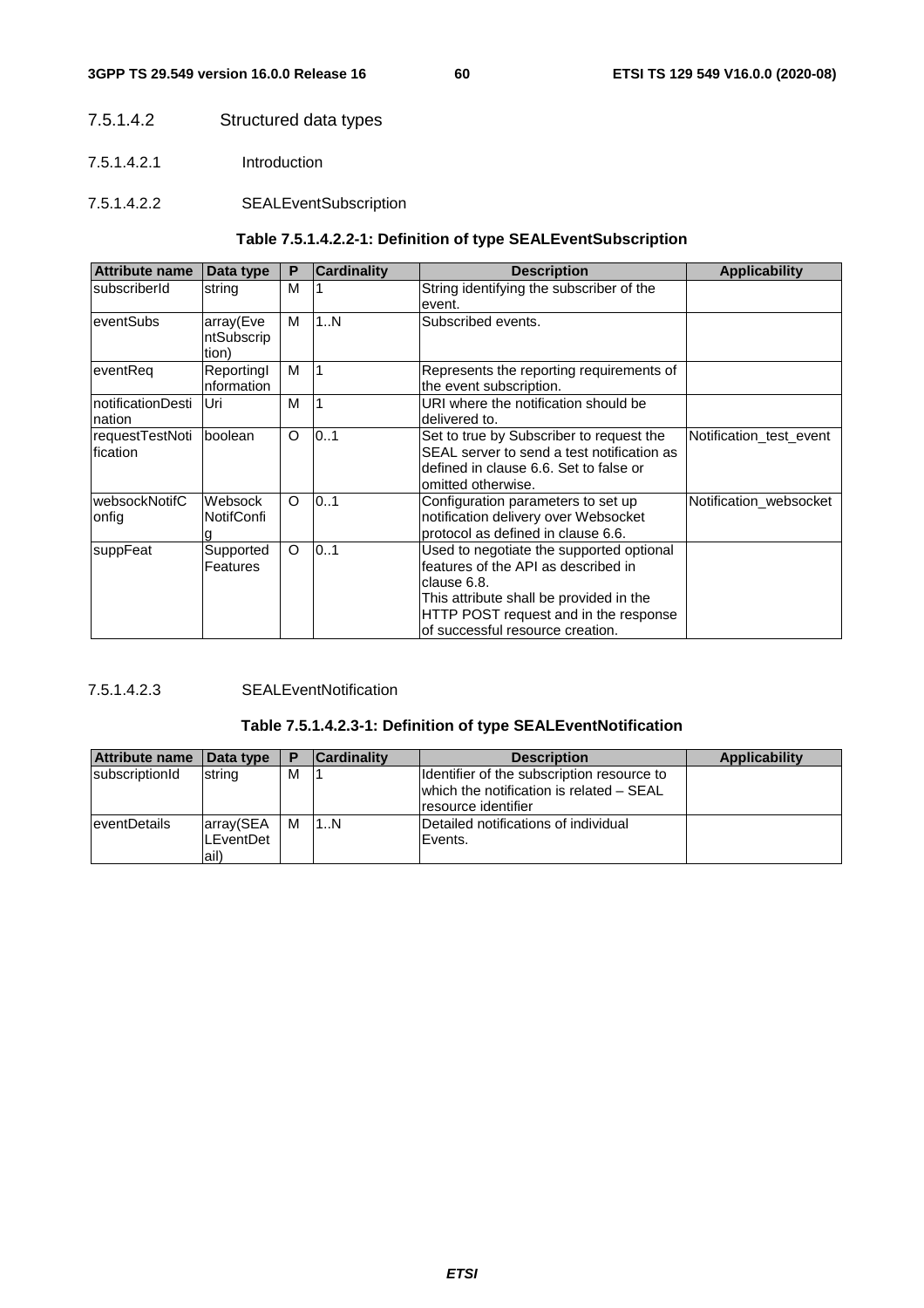### 7.5.1.4.2.4 EventSubscription

| <b>Attribute name</b>                                                                                                  | Data type                 | P | <b>Cardinality</b> | <b>Description</b>                                                                                                                                                                                                                                                                                 | <b>Applicability</b>                                          |  |
|------------------------------------------------------------------------------------------------------------------------|---------------------------|---|--------------------|----------------------------------------------------------------------------------------------------------------------------------------------------------------------------------------------------------------------------------------------------------------------------------------------------|---------------------------------------------------------------|--|
| eventid                                                                                                                | <b>SEALEve</b><br>nt      | M |                    | Subscribed event                                                                                                                                                                                                                                                                                   |                                                               |  |
| valGroups                                                                                                              | array(VAL<br>GroupFilte   | C | 1N                 | Each element of the array represents the<br>VAL group identifier(s) of a VAL service<br>that the subscriber wants to know in the<br>interested event.<br>This parameter shall be present only if<br>the event subscribed is<br>"GM GROUP INFO CHANGE".                                             | GM_GroupInfoChange                                            |  |
| <b>Identities</b>                                                                                                      | array(Iden<br>tityFilter) | C | 1N                 | Each element of the array represents the<br>VAL User / UE IDs of a VAL service that<br>the event subscriber wants to know in the<br>interested event.<br>This parameter shall be present only if<br>the event subscribed is<br>"CM USER PROFILE CHANGE" or<br>"LM LOCATION INFO CHANGE".<br>(NOTE) | <b>CM UserProfileChang</b><br>е.<br>LM LocationInfoChang<br>e |  |
| NOTE:<br>The "valSvcId" attribute within Identity Filter is not applicable for the event<br>"LM LOCATION INFO CHANGE". |                           |   |                    |                                                                                                                                                                                                                                                                                                    |                                                               |  |

### **Table 7.5.1.4.2.4-1: Definition of type EventSubscription**

7.5.1.4.2.5 SEALEventDetail

### **Table 7.5.1.4.2.5-1: Definition of type SEALEventDetail**

| <b>Attribute name</b>  | Data type                       | P | <b>Cardinality</b> | <b>Description</b>                                                                                                                                                                                                                                                 | <b>Applicability</b>                 |
|------------------------|---------------------------------|---|--------------------|--------------------------------------------------------------------------------------------------------------------------------------------------------------------------------------------------------------------------------------------------------------------|--------------------------------------|
| eventid                | <b>SEALEve</b><br>nt            | M |                    | Event that is notified                                                                                                                                                                                                                                             |                                      |
| Iminfos                | array(LMI<br>nformation         | C | 1N                 | The location information for the<br>interested VAL User IDs or VAL UE IDs.<br>This parameter shall be present only if<br>the event in event notification is<br>"LM LOCATION INFO CHANGE".                                                                          | LM LocationInfoChang<br>e            |
| valGroupDocu<br>Iments | array(VAL<br>GroupDoc<br>ument) | C | 1N                 | Newly created VAL group documents or<br>the VAL groups documents with modified<br>membership and configuration<br>information. This parameter shall be<br>present only if the event in event<br>notification is<br>"GM GROUP INFO CHANGE" or<br>"GM GROUP CREATE". | GM_GroupInfoChange<br>GM_GroupCreate |
| profileDocs            | array(Profi<br>leDoc)           | C | 1N                 | Updated profile information associated<br>with VAL Users or VAL UEs.<br>This parameter shall be present only if<br>the event in event notification is<br>"CM USER PROFILE CHANGE".                                                                                 | CM_UserProfileChang<br>е             |

7.5.1.4.2.6 VALGroupFilter

### **Table 7.5.1.4.2.6-1: Definition of type VALGroupFilter**

| Attribute name | $\vert$ Data type | D | <b>Cardinality</b> | <b>Description</b>                                                                                   | <b>Applicability</b> |
|----------------|-------------------|---|--------------------|------------------------------------------------------------------------------------------------------|----------------------|
| valSvcld       | string            | O | 101                | Identity of the VAL Service that the<br>subscriber is interested in.                                 |                      |
| valGrplds      | array(strin<br>g) | м | 1N                 | <b>VAL Group identifiers that the event</b><br>subscriber wants to know in the<br>linterested event. |                      |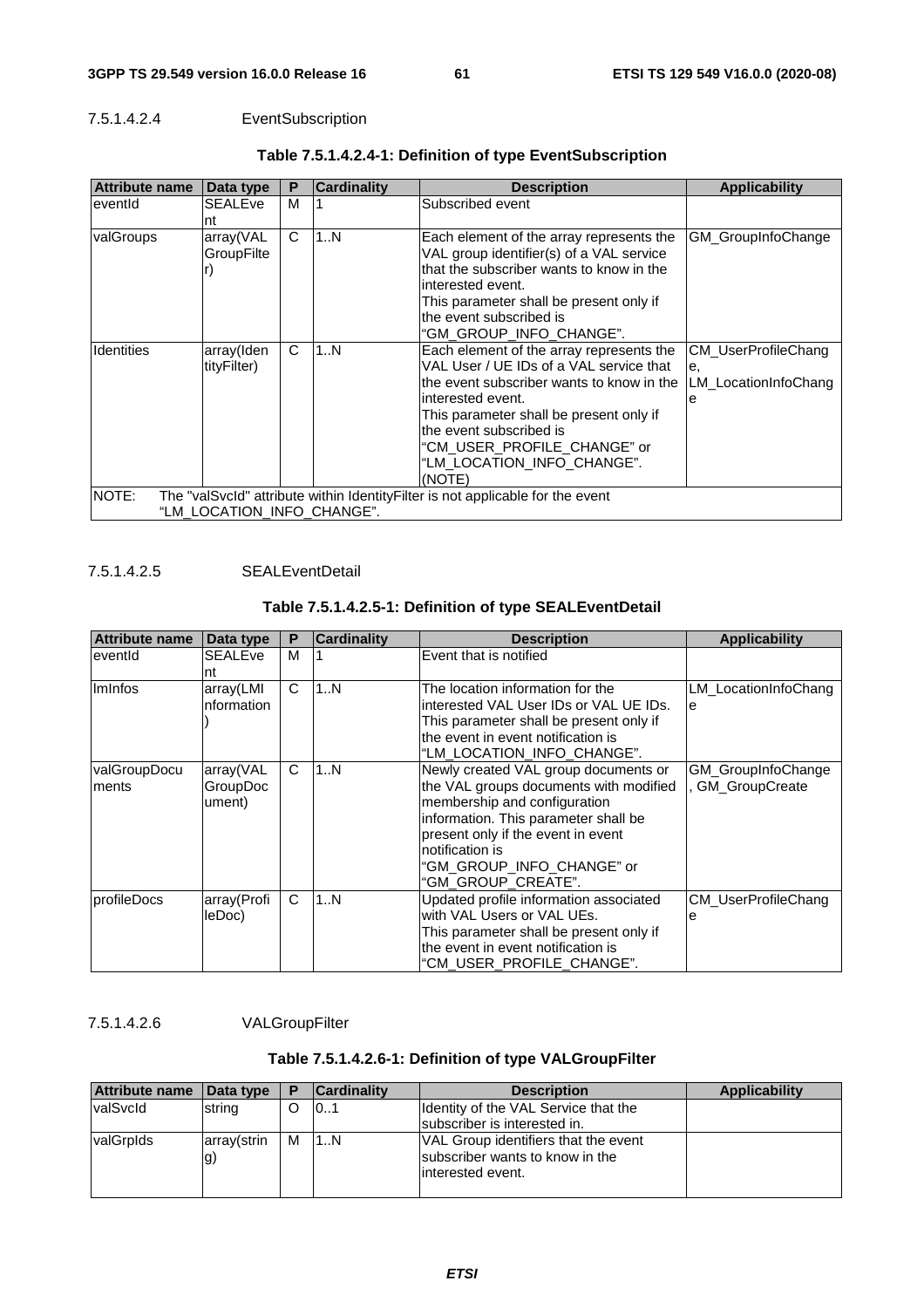### 7.5.1.4.2.7 IdentityFilter

| Attribute name Data type |            | D | <b>Cardinality</b> | <b>Description</b>                    | Applicability |
|--------------------------|------------|---|--------------------|---------------------------------------|---------------|
| <b>valSvcld</b>          | string     |   | 101                | Identity of the VAL Service that the  |               |
|                          |            |   |                    | subscriber is interested in.          |               |
| valTgtUes                | array(ValT | C | 1.1N               | VAL User IDs or VAL UE IDs that the   |               |
|                          | argetUe)   |   |                    | event subscriber wants to know in the |               |
|                          |            |   |                    | linterested event.                    |               |

### **Table 7.5.1.4.2.7-1: Definition of type IdentityFilter**

#### 7.5.1.4.2.8 LMInformation

### **Table 7.5.1.4.2.8-1: Definition of type LMInformation**

| Attribute name Data type |            | P | <b>Cardinality</b> | <b>Description</b>                       | <b>Applicability</b> |
|--------------------------|------------|---|--------------------|------------------------------------------|----------------------|
| valTgtUe                 | ValTarget  | M |                    | VAL User ID or UE ID that the event      |                      |
|                          | Ue         |   |                    | subscriber wants to know in the          |                      |
|                          |            |   |                    | linterested event.                       |                      |
| llocinfo                 | LocationIn | M |                    | The location information associated with |                      |
|                          | ΙO         |   |                    | the valTgtUe.                            |                      |

### 7.5.1.4.3 Simple data types and enumerations

### 7.5.1.4.3.1 Introduction

This clause defines simple data types and enumerations that can be referenced from data structures defined in the previous clauses.

### 7.5.1.4.3.2 Simple data types

None.

### 7.5.1.4.3.3 Enumeration: SEALEvent

### **Table 7.5.1.4.3.3-1: Enumeration SEALEvent**

| <b>Enumeration value</b> | <b>Description</b>                                                                                                                  | <b>Applicability</b>        |
|--------------------------|-------------------------------------------------------------------------------------------------------------------------------------|-----------------------------|
| LM LOCATION INFO CHANGE  | Events related to the location information<br>of VAL Users or VAL UEs from the<br>Location Management Server.                       | LM LocationInfoChange       |
| GM_GROUP_INFO_CHANGE     | Events related to the modification of VAL<br>group membership and configuration<br>information from the Group Management<br>Server. | GM_GroupInfoChange          |
| CM_USER_PROFILE_CHANGE   | Events related to update of user profile<br>information from the Configuration<br>Management Server.                                | <b>CM UserProfileChange</b> |
| GM_GROUP_CREATE          | Events related to creation of new VAL<br>groups from the Group Management<br>Server.                                                | <b>GM_GroupCreate</b>       |

### 7.5.1.5 Error Handling

General error responses are defined in clause 6.7.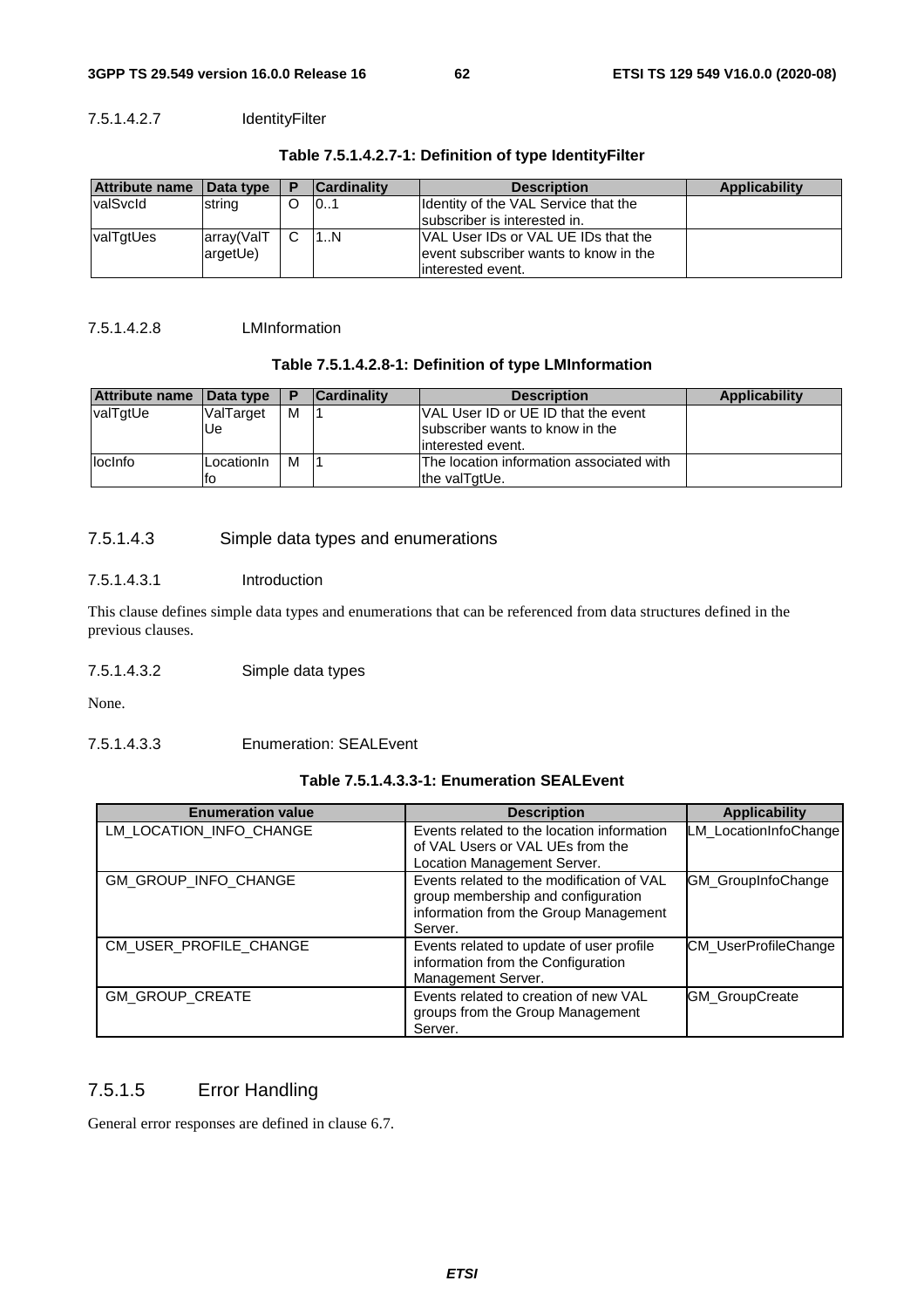### 7.5.1.6 Feature Negotiation

General feature negotiation procedures are defined in clause 6.8. Table 7.5.1.6-1 lists the supported features for SS\_Events API.

| <b>Feature number</b> | <b>Feature Name</b>         | <b>Description</b>                                                       |
|-----------------------|-----------------------------|--------------------------------------------------------------------------|
|                       | Notification test event     | Testing of notification connection is supported according to clause 6.6. |
|                       | Notification websocket      | The delivery of notifications over Websocket is supported according to   |
|                       |                             | clause 6.6. This feature requires that the Notification_test_event       |
|                       |                             | feature is also supported.                                               |
| 3                     | LM LocationInfoChange       | This feature supports the location information change event.             |
| 4                     | <b>GM GroupInfoChange</b>   | This feature supports the group information change event.                |
| 5                     | <b>CM UserProfileChange</b> | This feature supports the user profile change event.                     |
| 6                     | <b>GM GroupCreate</b>       | This feature supports the group creation event.                          |

**Table 7.5.1.6-1: Supported Features** 

# 7.6 Key management APIs

# 7.6.1 SS\_KeyInfoRetrieval API

### 7.6.1.1 API URI

The request URI used in each HTTP request from the VAL server towards the Key management server shall have the structure as defined in clause 6.5 with the following clarifications:

- The <apiName> shall be "ss-kir".
- The  $\langle$ apiVersion $>$ shall be "v1".
- The <apiSpecificSuffixes> shall be set as described in clause 7.6.1.2.

### 7.6.1.2 Resources

7.6.1.2.1 Overview





### **Figure 7.6.1.2.1-1: Resource URI structure of the SS\_KeyInfoRetrieval API**

Table 7.6.1.2.1-1 provides an overview of the resources and applicable HTTP methods.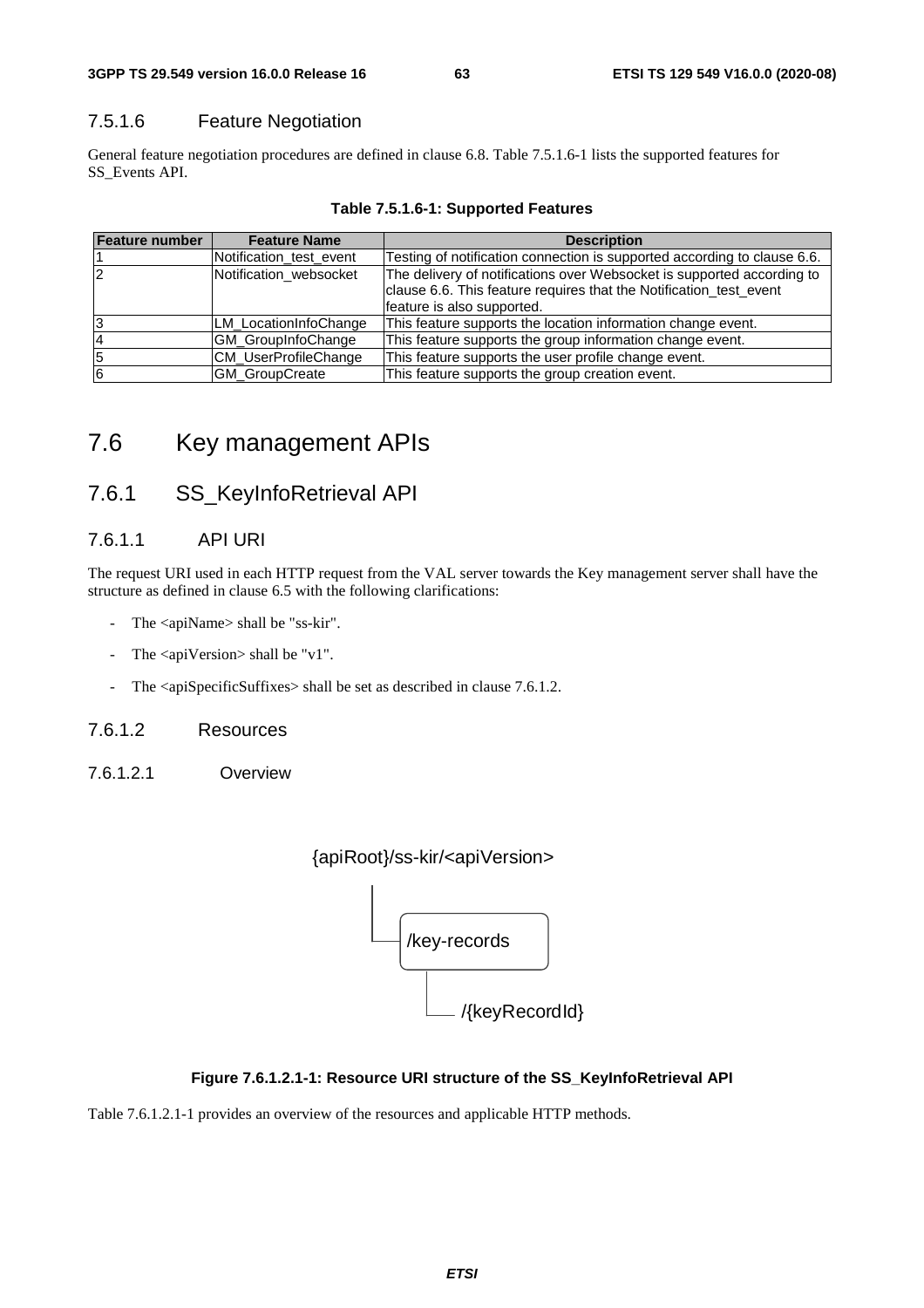| Resource name | <b>Resource URI</b>                                              | <b>HTTP</b><br>method or<br>custom<br>operation | <b>Description</b>                                                                                   |  |
|---------------|------------------------------------------------------------------|-------------------------------------------------|------------------------------------------------------------------------------------------------------|--|
| Key records   | {apiRoot}<br>/ss-kir/ <apiversion><br/>/key-records</apiversion> | <b>GET</b>                                      | Retrieve key management<br>information uniquely applicable to<br>VAL service, VAL user or VAL<br>UE. |  |

**Table 7.6.1.2.1-1: Resources and methods overview** 

### 7.6.1.2.2 Resource: Key Records

### 7.6.1.2.2.1 Description

The Key Records resource represents the key management information of all VAL services that are created at a given key management server.

#### 7.6.1.2.2.2 Resource Definition

#### Resource URI: **{apiRoot}/ss-kir/<apiVersion>/key-records**

This resource shall support the resource URI variables defined in the table 7.6.1.2.2.2-1.

### **Table 7.6.1.2.2.2-1: Resource URI variables for this resource**

| <b>Name</b> | Data Type | <b>Definition</b>       |
|-------------|-----------|-------------------------|
| apiRoot     | Istrina   | See clause 6.5          |
| apiVersion  | string    | 7.6.1.1<br>See clause i |

7.6.1.2.2.3 Resource Standard Methods

7.6.1.2.2.3.1 GET

This operation retrieves VAL service key management information satisfying the filter criteria. This method shall support the URI query parameters specified in table 7.6.1.2.2.3.1-1.

#### **Table 7.6.1.2.2.3.1-1: URI query parameters supported by the GET method on this resource**

| <b>Name</b>            | Data type   |   | Cardinalitv | Description                         |
|------------------------|-------------|---|-------------|-------------------------------------|
| val-tgt-ue             | ValTargetUe |   | 0           | Identifying a VAL user or a VAL UE. |
| <b>Ival-service-id</b> | string      | М |             | String identifying a VAL service.   |

This method shall support the request data structures specified in table 7.6.1.2.2.3.2-2 and the response data structures and response codes specified in table 7.6.1.2.2.3.2 -3.

#### **Table 7.6.1.2.2.3.2-2: Data structures supported by the GET Request Body on this resource**

| Data type | <b>Cordinality</b> | <b>Description</b> |
|-----------|--------------------|--------------------|
| n/a       |                    |                    |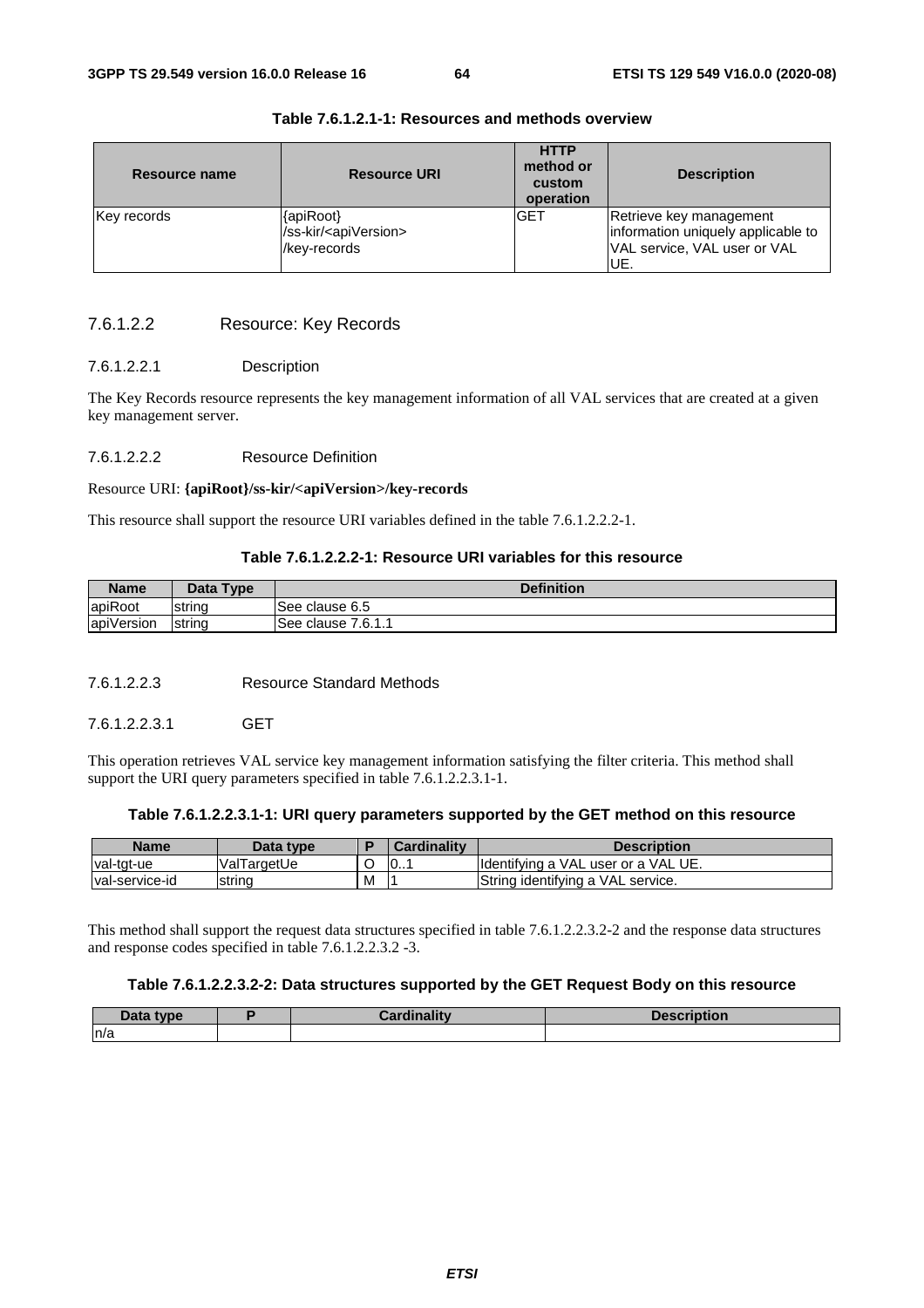| Data type            | Þ | Cardinality | <b>Response</b><br>codes | <b>Description</b>                                                                                                                                                                                |
|----------------------|---|-------------|--------------------------|---------------------------------------------------------------------------------------------------------------------------------------------------------------------------------------------------|
| ValKeyInfo           | м |             | <b>200 OK</b>            | Key management information specific to VAL<br>service, VAL user or VAL UE. This response<br>shall include key management information<br>matching the query parameters provided in<br>the request. |
| NOTE:<br>also apply. |   |             |                          | The mandatory HTTP error status codes for the GET method listed in table 5.2.6-1 of 3GPP TS 29.122 [3]                                                                                            |

| Table 7.6.1.2.2.3.2-3: Data structures supported by the GET Response Body on this resource |  |  |
|--------------------------------------------------------------------------------------------|--|--|
|                                                                                            |  |  |

### 7.6.1.2.2.4 Resource Custom Operations

None.

7.6.1.3 Notifications

None.

7.6.1.4 Data Model

### 7.6.1.4.1 General

This clause specifies the application data model supported by the API. Data types listed in clause 6.2 apply to this API.

Table 7.6.1.4.1-1 specifies the data types defined specifically for the SS\_KeyInfoRetrieval API service.

| Data type   | <b>Section</b><br>defined | <b>Description</b>                                                                | Applicability |
|-------------|---------------------------|-----------------------------------------------------------------------------------|---------------|
| lValKevInfo | 17.6.1.4.2.3              | Key management information<br>associated with VAL server, VAL<br>luser or VAL UE. |               |

Table 7.6.1.4.1-2 specifies data types re-used by the SS\_KeyInfoRetrieval API service.

|  |  |  | Table 7.6.1.4.1-2: Re-used Data Types |  |  |
|--|--|--|---------------------------------------|--|--|
|--|--|--|---------------------------------------|--|--|

| Data type   | Reference           | <b>Comments</b>                                                                              | <b>Applicability</b> |
|-------------|---------------------|----------------------------------------------------------------------------------------------|----------------------|
| ValTargetUe | IClause 7.3.1.4.2.3 | Used to identify a VAL User ID or<br>VAL UE ID applicable to key<br>Imanagement information. |                      |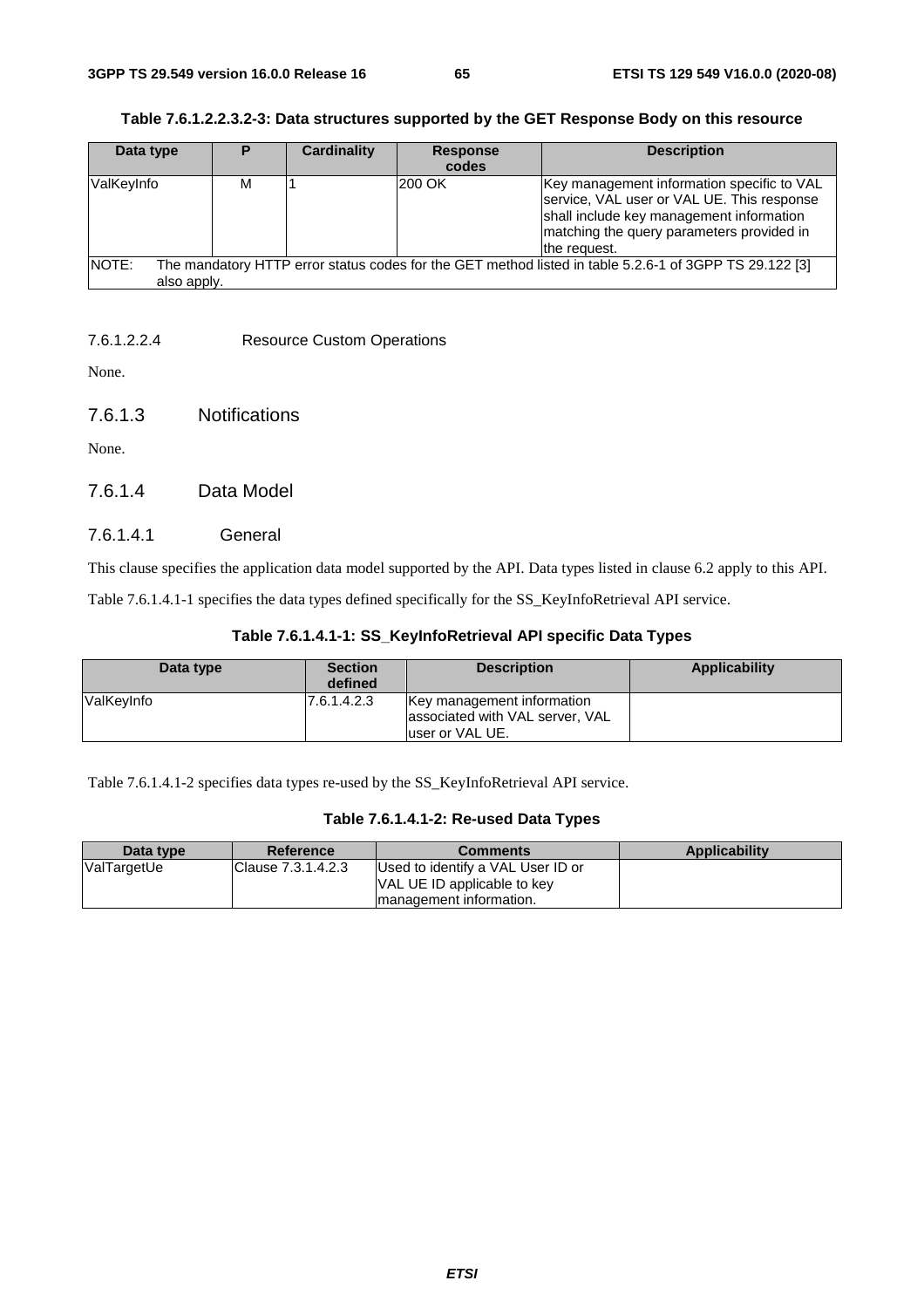### 7.6.1.4.2 Structured Data Types

- 7.6.1.4.2.1 Introduction
- 7.6.1.4.2.2 ValKeyInfo

#### **Table 7.6.1.4.2.3-1: Definition of type ValKeyInfo**

| <b>Attribute name</b> | Data type       | Р        | <b>Cardinality</b> | <b>Description</b>                                                                                                   | <b>Applicability</b> |
|-----------------------|-----------------|----------|--------------------|----------------------------------------------------------------------------------------------------------------------|----------------------|
| luserUri              | Uri             | M        |                    | URI of the user for which the response is<br>lintended.                                                              |                      |
| skmsld                | string          | O        | 10.1               | String identifying the SEAL key<br>management server, sending the<br>response.                                       |                      |
| valService            | string          | M        |                    | String identifying the VAL service. This<br>lattribute shall be same as in the HTTP<br><b>GET</b> request.           |                      |
| valTgtUe              | ValTarget<br>Ue | $\Omega$ | 101                | String identifying a VAL user or VAL UE.<br>This value depends on the value that<br>was in the HTTP GET request.     |                      |
| keyInfo               | string          | $\circ$  | 0.1                | Key management information uniquely<br>applicable to the requested VAL service,<br>VAL user or VAL UE or VAL client. |                      |

### 7.6.1.4.3 Simple data types and enumerations

None.

### 7.6.1.5 Error Handling

General error responses are defined in clause 6.7.

### 7.6.1.6 Feature Negotiation

General feature negotiation procedures are defined in clause 6.8.

#### **Table 7.6.1.6-1: Supported Features**

| <b>Feature number</b> | <b>Feature Name</b> | <b>Description</b> |  |
|-----------------------|---------------------|--------------------|--|
|                       |                     |                    |  |

# 8 Using Common API Framework

## 8.1 General

When CAPIF is used with a SEAL service, the SEAL server shall support the following as defined in 3GPP TS 29.222 [16]:

- the API exposing function and related APIs over CAPIF-2/2e and CAPIF-3/3e reference points;
- the API publishing function and related APIs over CAPIF-4/4e reference point;
- the API management function and related APIs over CAPIF-5/5e reference point; and
- at least one of the security methods for authentication and authorization, and related security mechanisms.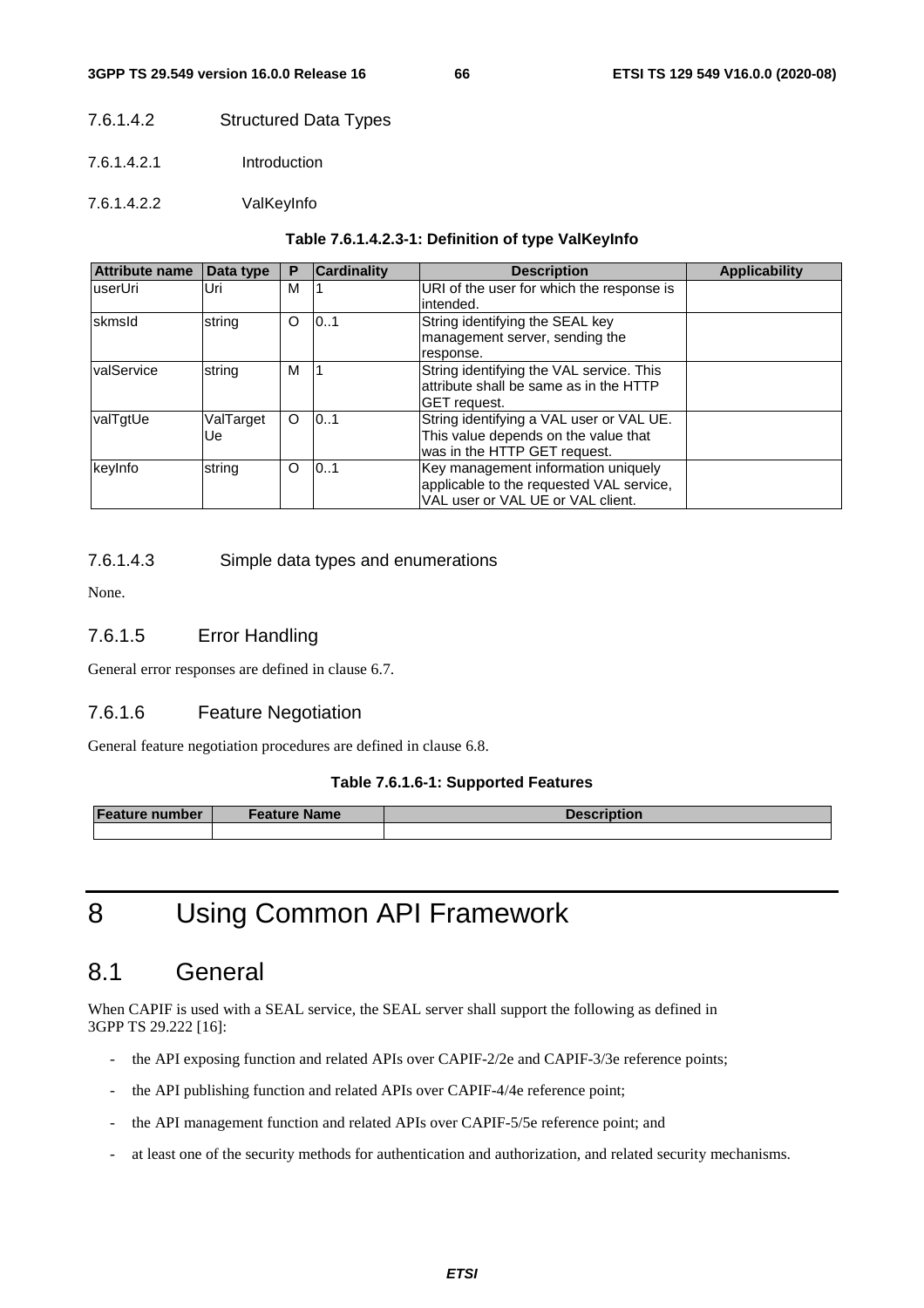In a centralized deployment as defined in 3GPP TS 23.222 [17], where the CAPIF core function and API provider domain functions are co-located, the interactions between the CAPIF core function and API provider domain functions may be independent of CAPIF-3/3e, CAPIF-4/4e and CAPIF-5/5e reference points.

When CAPIF is used with a SEAL service, the SEAL server shall register all the features for northbound APIs in the CAPIF Core Function.

# 8.2 Security

When CAPIF is used for external exposure, before invoking the API exposed by the SEAL server, the VAL server as API invoker shall negotiate the security method (PKI, TLS-PSK or OAUTH2) with CAPIF core function and ensure the SEAL server has enough credential to authenticate the VAL server (see 3GPP TS 29.222 [16], clause 5.6.2.2 and clause 6.2.2.2).

If PKI or TLS-PSK is used as the selected security method between the VAL server and the SEAL server, upon API invocation, the SEAL server shall retrieve the authorization information from the CAPIF core function as described in 3GPP TS 29.222 [16], clause 5.6.2.4.

As indicated in 3GPP TS 33.122 [18], the access to the SEAL APIs may be authorized by means of the OAuth2 protocol (see IETF RFC 6749 [19]), using the "Client Credentials" authorization grant, where the CAPIF core function (see 3GPP TS 29.222 [16]) plays the role of the authorization server.

NOTE 1: In this release, only "Client Credentials" authorization grant is supported.

If OAuth2 is used as the selected security method between the VAL server and the SEAL server, the VAL server, prior to consuming services offered by the SEAL APIs, shall obtain a "token" from the authorization server, by invoking the Obtain\_Authorization service, as described in 3GPP TS 29.222 [16], clause 5.6.2.3.2.

The SEAL APIs do not define any scopes for OAuth2 authorization. It is the SEAL server responsibility to check whether the VAL server is authorized to use an API based on the "token". Once the SEAL server verifies the "token", it shall check whether the SEAL server identifier in the "token" matches its own published identifier, and whether the API name in the "token" matches its own published API name. If those checks are passed, the VAL server has full authority to access any resource or operation for the invoked API

NOTE 2: For aforementioned security methods, the SEAL server needs to apply admission control according to access control policies after performing the authorization checks.

# 9 Security

# 9.1 General

The security aspects of SEAL reference points are specified in 3GPP TS 33.434 [26].

# 9.2 SEAL-S security

As specified in clause 5.1.1.8 of 3GPP TS 33.434 [26], the protection of SEAL-S reference point shall be supported according to NDS/IP as specified in 3GPP TS 33.210 [25].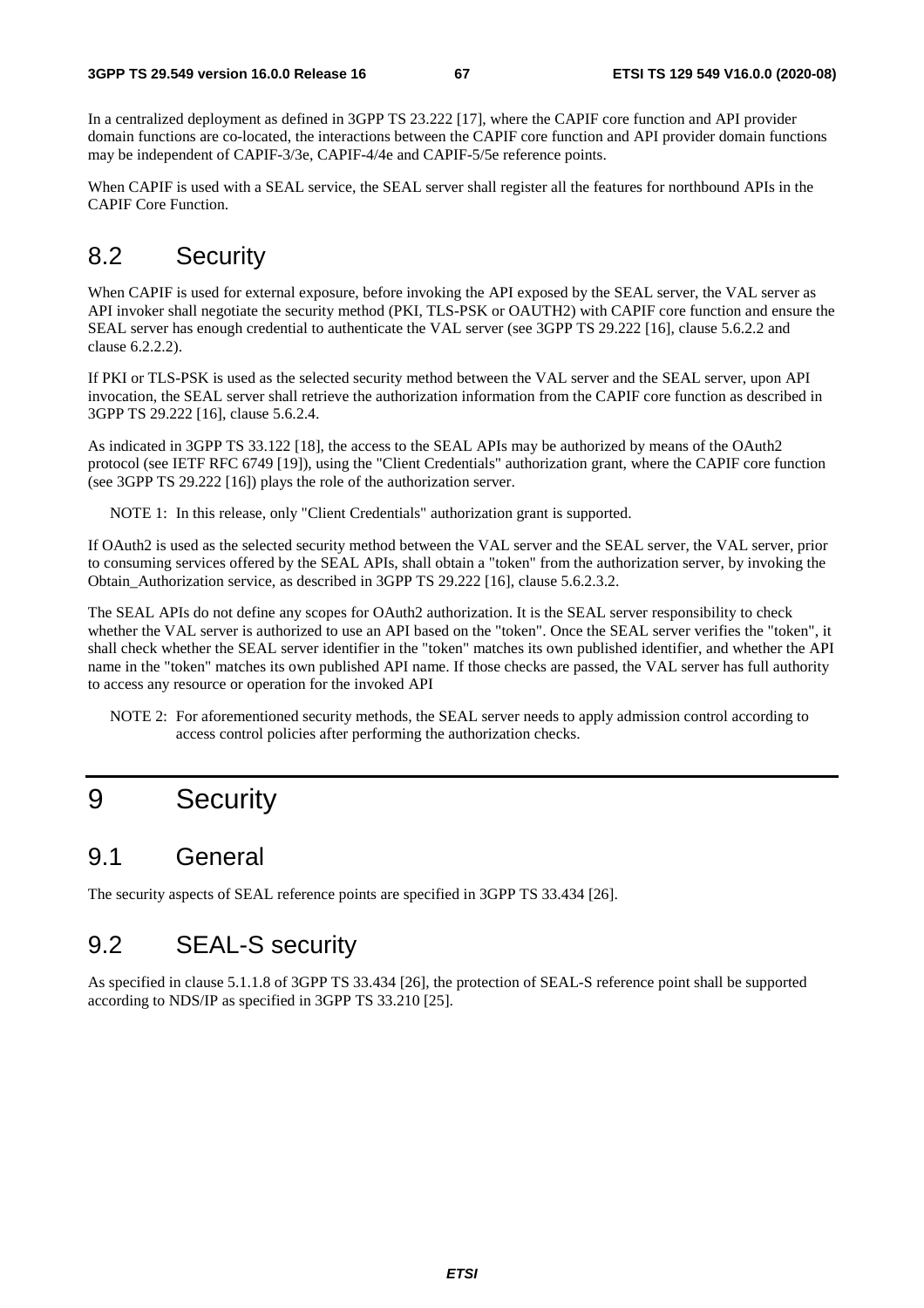# Annex A (normative): OpenAPI specification

## A.1 General

This annex is based on the OpenAPI 3.0.0 specification [15] and provides corresponding representations of all APIs defined in the present specification in YAML format.

This Annex shall take precedence when being discrepant to other parts of the specification with respect to the encoding of information elements and methods within the API.

NOTE: The semantics and procedures, as well as conditions, e.g. for the applicability and allowed combinations of attributes or values, not expressed in the OpenAPI definitions but defined in other parts of the specification also apply.

Informative copies of the OpenAPI specification file contained in this 3GPP Technical Specification are available on a Git-based repository hosted in ETSI Forge, that uses the GitLab software version control system (see clause 5B of the 3GPP TR 21.900 [24] and clause 5.3.1 of the 3GPP TS 29.501 [14] for further information).

# A.2 SS\_LocationReporting API

```
openapi: 3.0.0 
info: 
   title: SS_LocationReporting 
   description: | 
     API for SEAL Location Reporting Configuration. 
     © 2020, 3GPP Organizational Partners (ARIB, ATIS, CCSA, ETSI, TSDSI, TTA, TTC). 
     All rights reserved. 
   version: "1.0.0" 
externalDocs: 
   description: 3GPP TS 29.549 V16.0.0 Service Enabler Architecture Layer for Verticals (SEAL); 
Application Programming Interface (API) specification; Stage 3. 
   url: http://www.3gpp.org/ftp/Specs/archive/29_series/29.549/ 
security: 
   - {} 
   - oAuth2ClientCredentials: [] 
servers: 
    - url: '{apiRoot}/ss-lr/v1' 
     variables: 
       apiRoot: 
         default: https://example.com 
         description: apiRoot as defined in clause 6.5 of 3GPP TS 29.549 
paths: 
   /trigger-configurations: 
     post: 
       description: Creates a new location reporting configuration. 
       requestBody: 
         required: true 
         content: 
           application/json: 
              schema: 
               $ref: '#/components/schemas/LocationReportConfiguration' 
       responses: 
          '201': 
           description: location reporting confirguation resource is created sucessfully. 
           content: 
              application/json: 
                schema: 
                  $ref: '#/components/schemas/LocationReportConfiguration' 
           headers: 
              Location: 
                description: 'Contains the URI of the newly created resource' 
                required: true 
                schema: 
                  type: string 
          '400': 
           $ref: 'TS29122_CommonData.yaml#/components/responses/400' 
          '401': 
            $ref: 'TS29122_CommonData.yaml#/components/responses/401'
```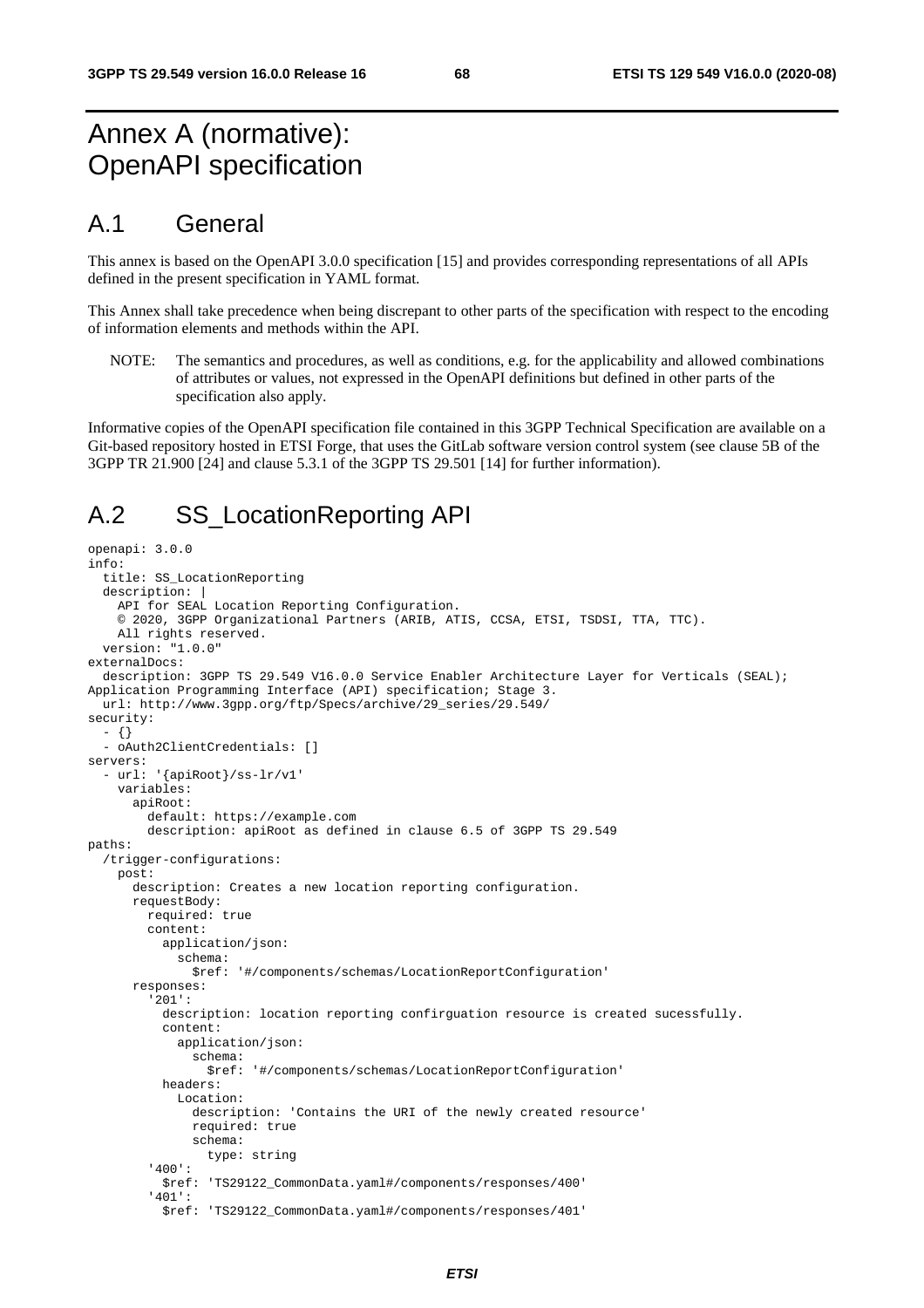'403': \$ref: 'TS29122\_CommonData.yaml#/components/responses/403' '404': \$ref: 'TS29122\_CommonData.yaml#/components/responses/404' '411': \$ref: 'TS29122\_CommonData.yaml#/components/responses/411' '413': \$ref: 'TS29122\_CommonData.yaml#/components/responses/413' '415': \$ref: 'TS29122\_CommonData.yaml#/components/responses/415' '429': \$ref: 'TS29122\_CommonData.yaml#/components/responses/429' '500': \$ref: 'TS29122\_CommonData.yaml#/components/responses/500' '503': \$ref: 'TS29122\_CommonData.yaml#/components/responses/503' default: \$ref: 'TS29122\_CommonData.yaml#/components/responses/default' /trigger-configurations/{configurationId}: get: description: Retrieves an individual SEAL location reporting configuration information parameters: - name: configurationId in: path description: String identifying an individual configuration resource required: true schema: type: string responses: '200': description: The location reporting configuration information. content: application/json: schema: \$ref: '#/components/schemas/LocationReportConfiguration' '400': \$ref: 'TS29122\_CommonData.yaml#/components/responses/400' '401': \$ref: 'TS29122\_CommonData.yaml#/components/responses/401' '403': \$ref: 'TS29122\_CommonData.yaml#/components/responses/403' '404': \$ref: 'TS29122\_CommonData.yaml#/components/responses/404' '406': \$ref: 'TS29122\_CommonData.yaml#/components/responses/404' '429': \$ref: 'TS29122\_CommonData.yaml#/components/responses/429' '500': \$ref: 'TS29122\_CommonData.yaml#/components/responses/500' '503': \$ref: 'TS29122\_CommonData.yaml#/components/responses/503' default: \$ref: 'TS29122\_CommonData.yaml#/components/responses/default' put: description: Updates an individual SEAL location reporting configuration. parameters: - name: configurationId in: path description: String identifying an individual configuration resource required: true schema: type: string requestBody: description: configuration information to be updated in location management server. required: true content: application/json: schema: \$ref: '#/components/schemas/LocationReportConfiguration' responses: '200': description: the configuration is updated successfully content: application/json: schema: \$ref: '#/components/schemas/LocationReportConfiguration' '400':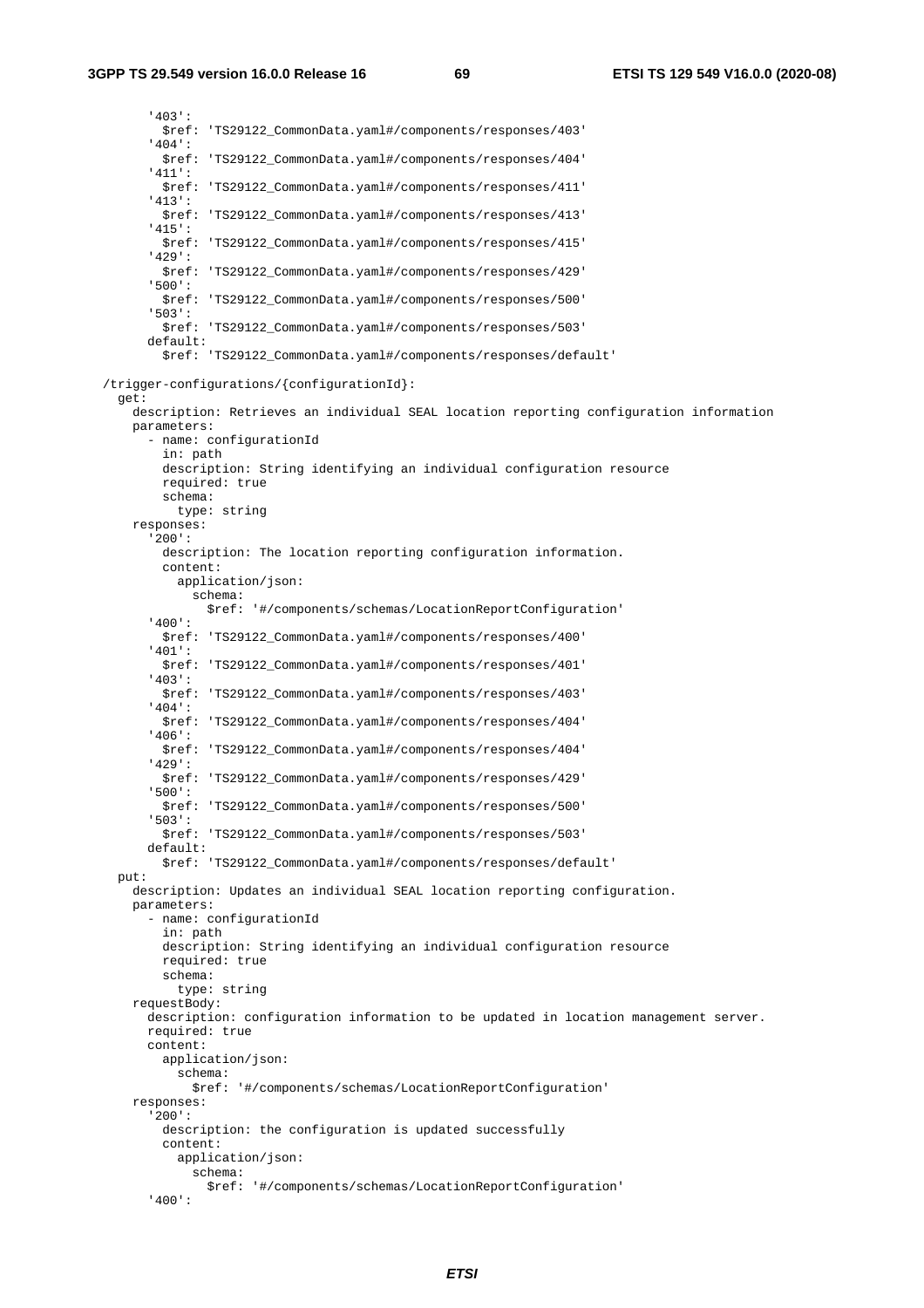**3GPP TS 29.549 version 16.0.0 Release 16 70 ETSI TS 129 549 V16.0.0 (2020-08)**

 \$ref: 'TS29122\_CommonData.yaml#/components/responses/400' '401': \$ref: 'TS29122\_CommonData.yaml#/components/responses/401' '403': \$ref: 'TS29122\_CommonData.yaml#/components/responses/403' '404': \$ref: 'TS29122\_CommonData.yaml#/components/responses/404' '411': \$ref: 'TS29122\_CommonData.yaml#/components/responses/411' '413': \$ref: 'TS29122\_CommonData.yaml#/components/responses/413' '415': \$ref: 'TS29122\_CommonData.yaml#/components/responses/415' '429': \$ref: 'TS29122\_CommonData.yaml#/components/responses/429' '500': \$ref: 'TS29122\_CommonData.yaml#/components/responses/500' '503': \$ref: 'TS29122\_CommonData.yaml#/components/responses/503' default: \$ref: 'TS29122\_CommonData.yaml#/components/responses/default' delete: description: Deletes an individual SEAL location reporting configuration. parameters: - name: configurationId in: path description: String identifying an individual configuration resource required: true schema: type: string responses: '204': description: The individual configuration matching configurationId is deleted. '400': \$ref: 'TS29122\_CommonData.yaml#/components/responses/400' '401': \$ref: 'TS29122\_CommonData.yaml#/components/responses/401' '403': \$ref: 'TS29122\_CommonData.yaml#/components/responses/403' '404': \$ref: 'TS29122\_CommonData.yaml#/components/responses/404' '429': \$ref: 'TS29122\_CommonData.yaml#/components/responses/429' '500': \$ref: 'TS29122\_CommonData.yaml#/components/responses/500' '503': \$ref: 'TS29122\_CommonData.yaml#/components/responses/503' default: \$ref: 'TS29122\_CommonData.yaml#/components/responses/default' components: securitySchemes: oAuth2ClientCredentials: type: oauth2 flows: clientCredentials: tokenUrl: '{tokenUrl}' scopes: {} schemas: LocationReportConfiguration: type: object properties: valServerId: type: string valTgtUe: \$ref: 'TS29549\_SS\_UserProfileRetrieval.yaml#/components/schemas/ValTargetUe' immRep: type: boolean monDur: \$ref: 'TS29571\_CommonData.yaml#/components/schemas/DateTime' repPeriod: \$ref: 'TS29571\_CommonData.yaml#/components/schemas/DurationSec' accuracy: \$ref: 'TS29122\_MonitoringEvent.yaml#/components/schemas/Accuracy' suppFeat: \$ref: 'TS29571\_CommonData.yaml#/components/schemas/SupportedFeatures' required: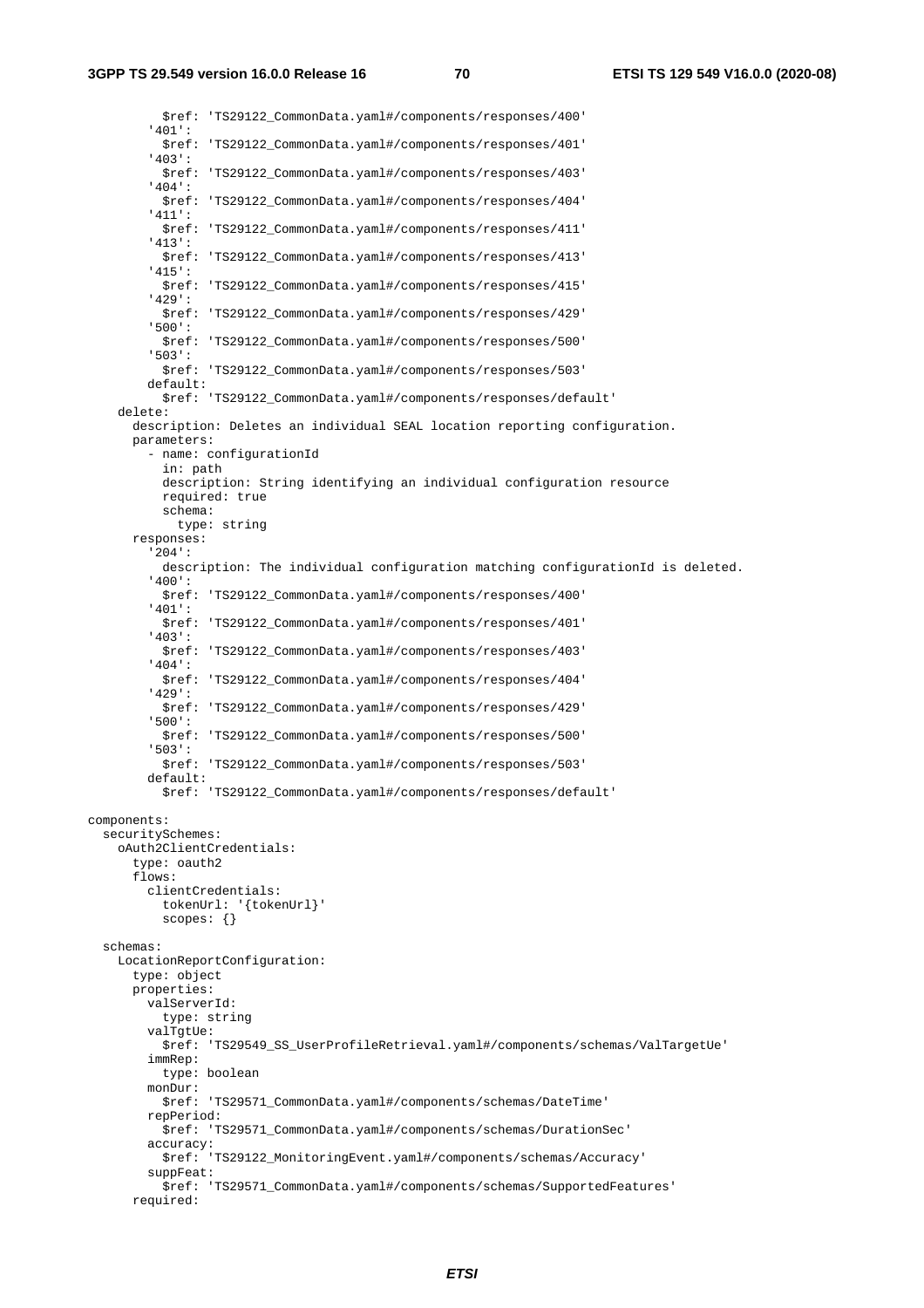- valServerId

- valTgtUe

# A.3 SS\_GroupManagement API

```
openapi: 3.0.0 
info: 
   title: SS_GroupManagement 
   description: | 
     API for SEAL Group management. 
     © 2020, 3GPP Organizational Partners (ARIB, ATIS, CCSA, ETSI, TSDSI, TTA, TTC). 
     All rights reserved. 
   version: "1.0.0" 
externalDocs: 
   description: 3GPP TS 29.549 V16.0.0 Service Enabler Architecture Layer for Verticals (SEAL); 
Application Programming Interface (API) specification; Stage 3. 
  url: http://www.3gpp.org/ftp/Specs/archive/29_series/29.549/ 
security: 
   - {} 
   - oAuth2ClientCredentials: [] 
servers: 
   - url: '{apiRoot}/ss-gm/v1' 
     variables: 
       apiRoot: 
         default: https://example.com 
         description: apiRoot as defined in clause 6.5 of 3GPP TS 29.549 
paths: 
   /group-documents: 
     post: 
       description: Creates a new VAL group document. 
       requestBody: 
         required: true 
         content: 
           application/json: 
             schema: 
                $ref: '#/components/schemas/VALGroupDocument' 
       responses: 
          '201': 
           description: VAL group created sucessfully. 
           content: 
             application/json: 
                schema: 
                 $ref: '#/components/schemas/VALGroupDocument' 
           headers: 
              Location: 
                description: 'Contains the URI of the newly created resource' 
                required: true 
               schema: 
                  type: string 
          '400': 
            $ref: 'TS29122_CommonData.yaml#/components/responses/400' 
          '401': 
           $ref: 'TS29122_CommonData.yaml#/components/responses/401' 
          '403': 
           $ref: 'TS29122_CommonData.yaml#/components/responses/403' 
          '404': 
           $ref: 'TS29122_CommonData.yaml#/components/responses/404' 
          '411': 
           $ref: 'TS29122_CommonData.yaml#/components/responses/411' 
          '413': 
           $ref: 'TS29122_CommonData.yaml#/components/responses/413' 
          '415': 
           $ref: 'TS29122_CommonData.yaml#/components/responses/415' 
          '429': 
           $ref: 'TS29122_CommonData.yaml#/components/responses/429' 
          '500': 
           $ref: 'TS29122_CommonData.yaml#/components/responses/500' 
          '503': 
           $ref: 'TS29122_CommonData.yaml#/components/responses/503' 
         default: 
           $ref: 'TS29122_CommonData.yaml#/components/responses/default' 
     get: 
       description: Retrieves VAL group documents satisfying filter criteria 
       parameters: 
         - name: val-group-id
```
in: query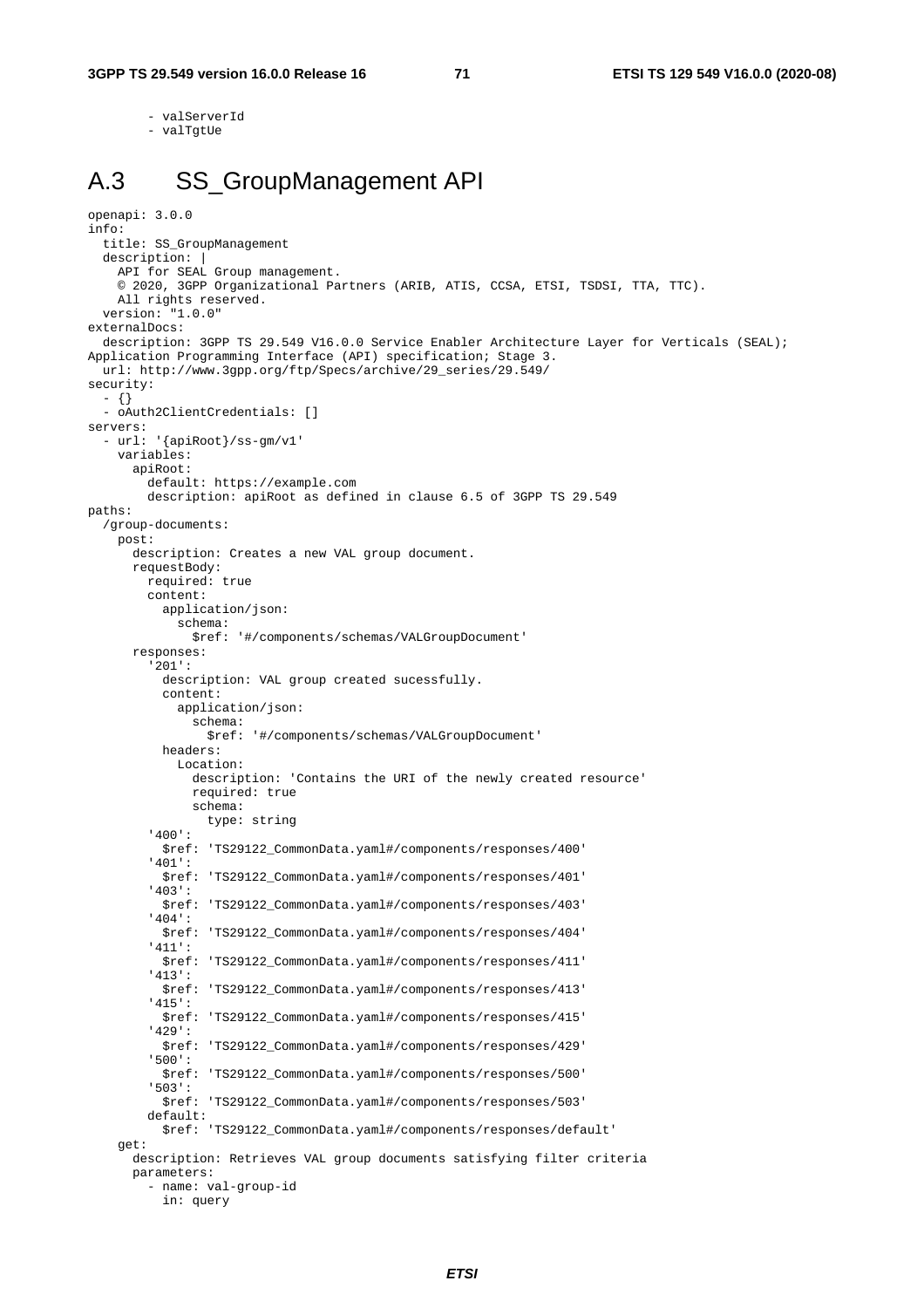description: String identifying the VAL group. schema: type: string - name: val-service-id in: query description: String identifying the Val service. schema: type: string responses: '200': description: List of VAL group documents matching the query parameters in the request. content: application/json: schema: type: array items: \$ref: '#/components/schemas/VALGroupDocument' minItems: 0 '400': \$ref: 'TS29122\_CommonData.yaml#/components/responses/400' '401': \$ref: 'TS29122\_CommonData.yaml#/components/responses/401' '403': \$ref: 'TS29122\_CommonData.yaml#/components/responses/403' '404': \$ref: 'TS29122\_CommonData.yaml#/components/responses/404' '406': \$ref: 'TS29122\_CommonData.yaml#/components/responses/404' '429': \$ref: 'TS29122\_CommonData.yaml#/components/responses/429' '500': \$ref: 'TS29122\_CommonData.yaml#/components/responses/500' '503': \$ref: 'TS29122\_CommonData.yaml#/components/responses/503' default: \$ref: 'TS29122\_CommonData.yaml#/components/responses/default' /group-documents/{groupDocId}: get: description: Retrieves VAL group information satisfying filter criteria parameters: - name: groupDocId in: path description: String identifying an individual VAL group document resource required: true schema: type: string - name: group-members in: query description: When set to true indicates the group management server to send the members list information of the VAL group. schema: type: boolean - name: group-configuration in: query description: When set to true indicates the group management server to send the group configuration information of the VAL group. schema: type: boolean responses: '200': description: The VAL group information based on the request from the VAL server. Includes VAL group members list if group-members flag is set to true in the request, VAL group configuration information if the group-configuration flag is set to true in the request, VAL group identifier, whole VAL group document resource if both group-members and group-configuration flags are omitted/set to false in the request. content: application/json: schema: \$ref: '#/components/schemas/VALGroupDocument' '400': \$ref: 'TS29122\_CommonData.yaml#/components/responses/400' '401': \$ref: 'TS29122\_CommonData.yaml#/components/responses/401' '403': \$ref: 'TS29122\_CommonData.yaml#/components/responses/403' '404': \$ref: 'TS29122\_CommonData.yaml#/components/responses/404'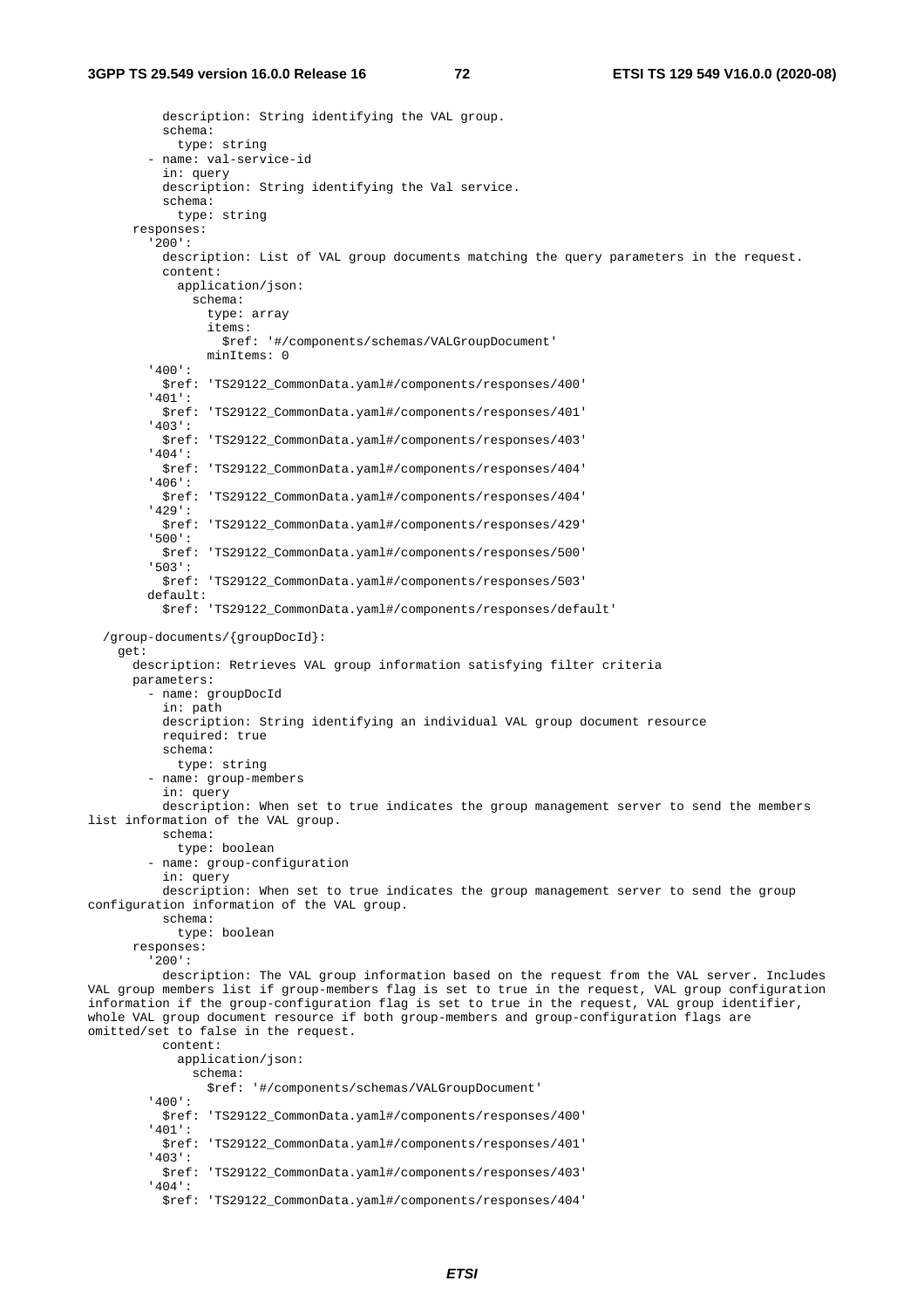'406': \$ref: 'TS29122\_CommonData.yaml#/components/responses/404' '429': \$ref: 'TS29122\_CommonData.yaml#/components/responses/429' '500': \$ref: 'TS29122\_CommonData.yaml#/components/responses/500' '503': \$ref: 'TS29122\_CommonData.yaml#/components/responses/503' default: \$ref: 'TS29122\_CommonData.yaml#/components/responses/default' put: description: Updates an individual VAL group document. parameters: - name: groupDocId in: path description: String identifying an individual VAL group document resource required: true schema: type: string requestBody: description: VAL group document to be updated in Group management server. required: true content: application/json: schema: \$ref: '#/components/schemas/VALGroupDocument' responses: '200': description: VAL group document updated successfully content: application/json: schema: \$ref: '#/components/schemas/VALGroupDocument' '400': \$ref: 'TS29122\_CommonData.yaml#/components/responses/400' '401': \$ref: 'TS29122\_CommonData.yaml#/components/responses/401' '403': \$ref: 'TS29122\_CommonData.yaml#/components/responses/403' '404': \$ref: 'TS29122\_CommonData.yaml#/components/responses/404' '411': \$ref: 'TS29122\_CommonData.yaml#/components/responses/411' '413': \$ref: 'TS29122\_CommonData.yaml#/components/responses/413' '415': \$ref: 'TS29122\_CommonData.yaml#/components/responses/415' '429': \$ref: 'TS29122\_CommonData.yaml#/components/responses/429' '500': \$ref: 'TS29122\_CommonData.yaml#/components/responses/500' '503': \$ref: 'TS29122\_CommonData.yaml#/components/responses/503' default: \$ref: 'TS29122\_CommonData.yaml#/components/responses/default' delete: description: Deletes a VAL Group. parameters: - name: groupDocId in: path description: String identifying an individual VAL group document resource required: true schema: type: string responses: '204': description: The individual VAL group matching groupDocId was deleted. '400': \$ref: 'TS29122\_CommonData.yaml#/components/responses/400' '401': \$ref: 'TS29122\_CommonData.yaml#/components/responses/401' '403': \$ref: 'TS29122\_CommonData.yaml#/components/responses/403' '404': \$ref: 'TS29122\_CommonData.yaml#/components/responses/404' '429': \$ref: 'TS29122\_CommonData.yaml#/components/responses/429'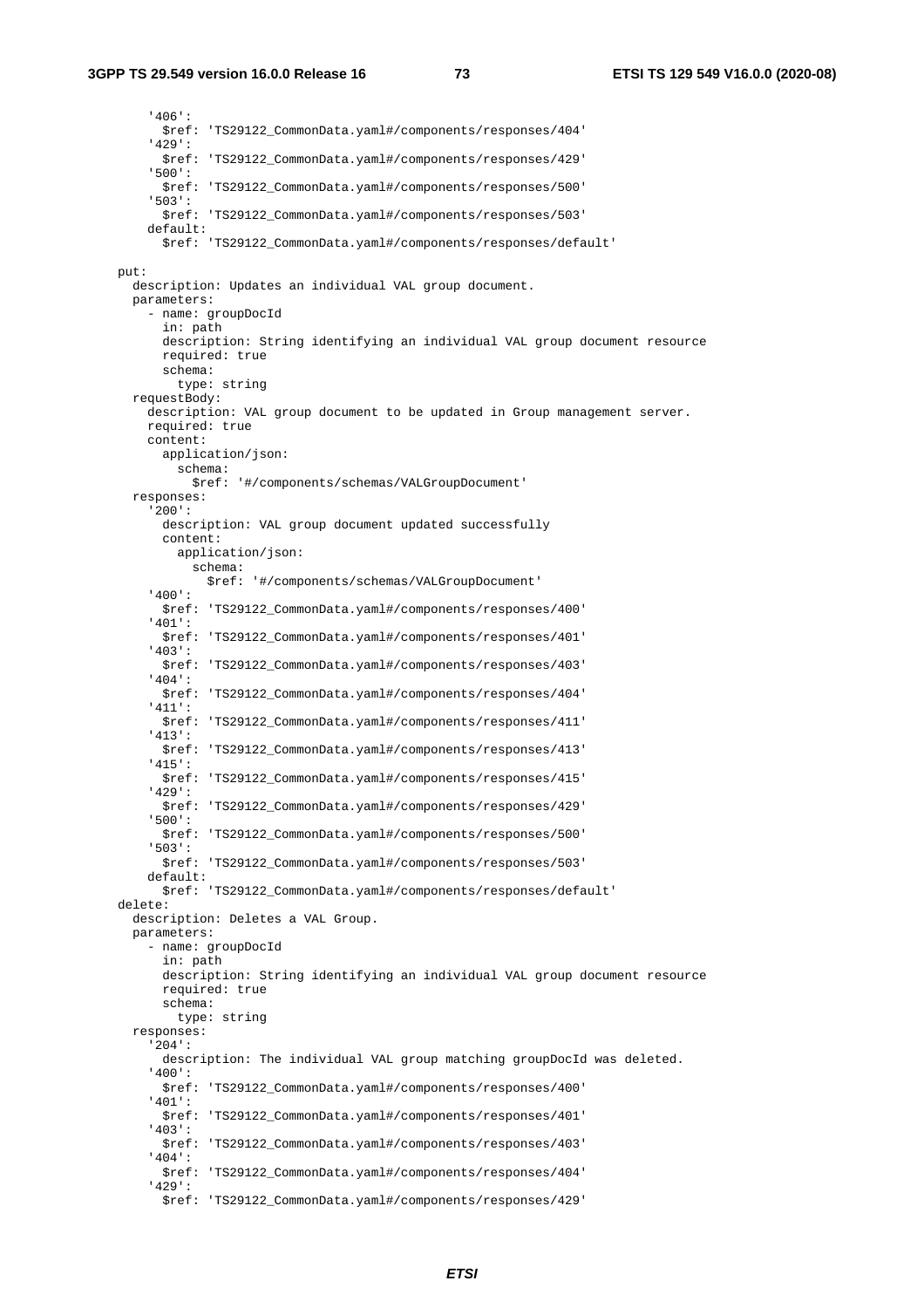```
 '500': 
            $ref: 'TS29122_CommonData.yaml#/components/responses/500' 
          '503': 
           $ref: 'TS29122_CommonData.yaml#/components/responses/503' 
         default: 
           $ref: 'TS29122_CommonData.yaml#/components/responses/default' 
components: 
   securitySchemes: 
     oAuth2ClientCredentials: 
       type: oauth2 
       flows: 
         clientCredentials: 
           tokenUrl: '{tokenUrl}' 
           scopes: {} 
   schemas: 
     VALGroupDocument: 
       type: object 
       properties: 
         valGroupId: 
           type: string 
           description: The VAL group idenitity. 
         grpDesc: 
           type: string 
           description: The text description of the VAL group. 
         members: 
           type: array 
            description: The list of VAL User IDs or VAL UE IDs, which are members of the VAL group. 
            items: 
              $ref: 'TS29549_SS_UserProfileRetrieval.yaml#/components/schemas/ValTargetUe' 
           minItems: 1 
         valGrpConf: 
           type: string 
           description: Configuration data for the VAL group. 
         valServiceIds: 
           type: array 
            description: The list of VAL services enabled on the group. 
           items: 
              type: string 
           minItems: 1 
         suppFeat: 
           $ref: 'TS29571_CommonData.yaml#/components/schemas/SupportedFeatures' 
         resUri: 
            $ref: 'TS29122_CommonData.yaml#/components/schemas/Uri' 
         locInfo: 
           $ref: 'TS29122_MonitoringEvent.yaml#/components/schemas/LocationInfo' 
       required: 
          - valGroupId
```
#### A.4 SS\_UserProfileRetrieval API

```
openapi: 3.0.0 
info: 
   title: SS_UserProfileRetrieval 
   description: | 
     API for SEAL User Profile Retrieval. 
     © 2020, 3GPP Organizational Partners (ARIB, ATIS, CCSA, ETSI, TSDSI, TTA, TTC). 
     All rights reserved. 
   version: "1.0.0" 
externalDocs: 
   description: 3GPP TS 29.549 V16.0.0 Service Enabler Architecture Layer for Verticals (SEAL); 
Application Programming Interface (API) specification; Stage 3. 
   url: http://www.3gpp.org/ftp/Specs/archive/29_series/29.549/ 
security: 
   - {} 
   - oAuth2ClientCredentials: [] 
servers: 
   - url: '{apiRoot}/ss-upr/v1' 
     variables: 
       apiRoot: 
         default: https://example.com 
         description: apiRoot as defined in clause 6.5 of 3GPP TS 29.549 
paths: 
   /val-services: 
     get: 
       description: Retrieve VAL User or VAL UE profile information. 
       parameters:
```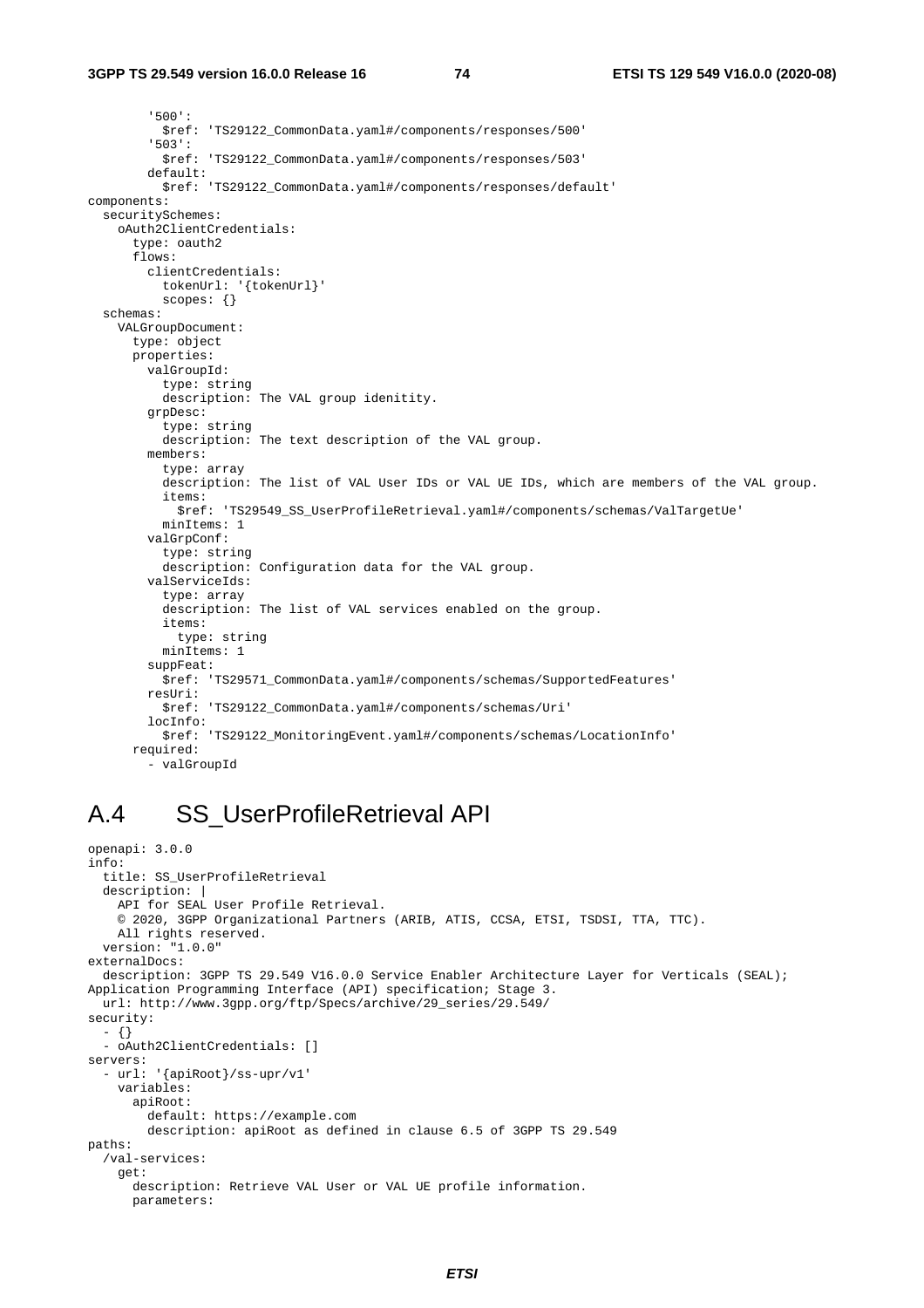- name: val-service-id in: query description: String identifying an individual VAL service required: false schema: type: string - name: val-tgt-ue in: query description: Identifying a VAL target UE. required: true schema: \$ref: '#/components/schemas/ValTargetUe' responses: '200': description: The Profile information of the VAL User or VAL UE. content: application/json: schema: type: array items: \$ref: '#/components/schemas/ProfileDoc' minItems: 0 '400': \$ref: 'TS29122\_CommonData.yaml#/components/responses/400' '401': \$ref: 'TS29122\_CommonData.yaml#/components/responses/401' '403': \$ref: 'TS29122\_CommonData.yaml#/components/responses/403' '404': \$ref: 'TS29122\_CommonData.yaml#/components/responses/404' '406': \$ref: 'TS29122\_CommonData.yaml#/components/responses/404' '429': \$ref: 'TS29122\_CommonData.yaml#/components/responses/429' '500': \$ref: 'TS29122\_CommonData.yaml#/components/responses/500' '503': \$ref: 'TS29122\_CommonData.yaml#/components/responses/503' default: \$ref: 'TS29122\_CommonData.yaml#/components/responses/default' components: securitySchemes: oAuth2ClientCredentials: type: oauth2 flows: clientCredentials: tokenUrl: '{tokenUrl}' scopes: {} schemas: ProfileDoc: type: object properties: profileInformation: type: string description: Profile information associated with the valUserId or valUeId. valTgtUe: \$ref: '#/components/schemas/ValTargetUe' required: - profileInformation - valTgtUe ValTargetUe: type: object properties: valUserId: type: string description: Unique identifier of a VAL user. valUeId: type: string description: Unique identifier of a VAL UE. oneOf: - required: [valUserId] - required: [valUeId]

## A.5 SS\_NetworkResourceAdaptation API

openapi: 3.0.0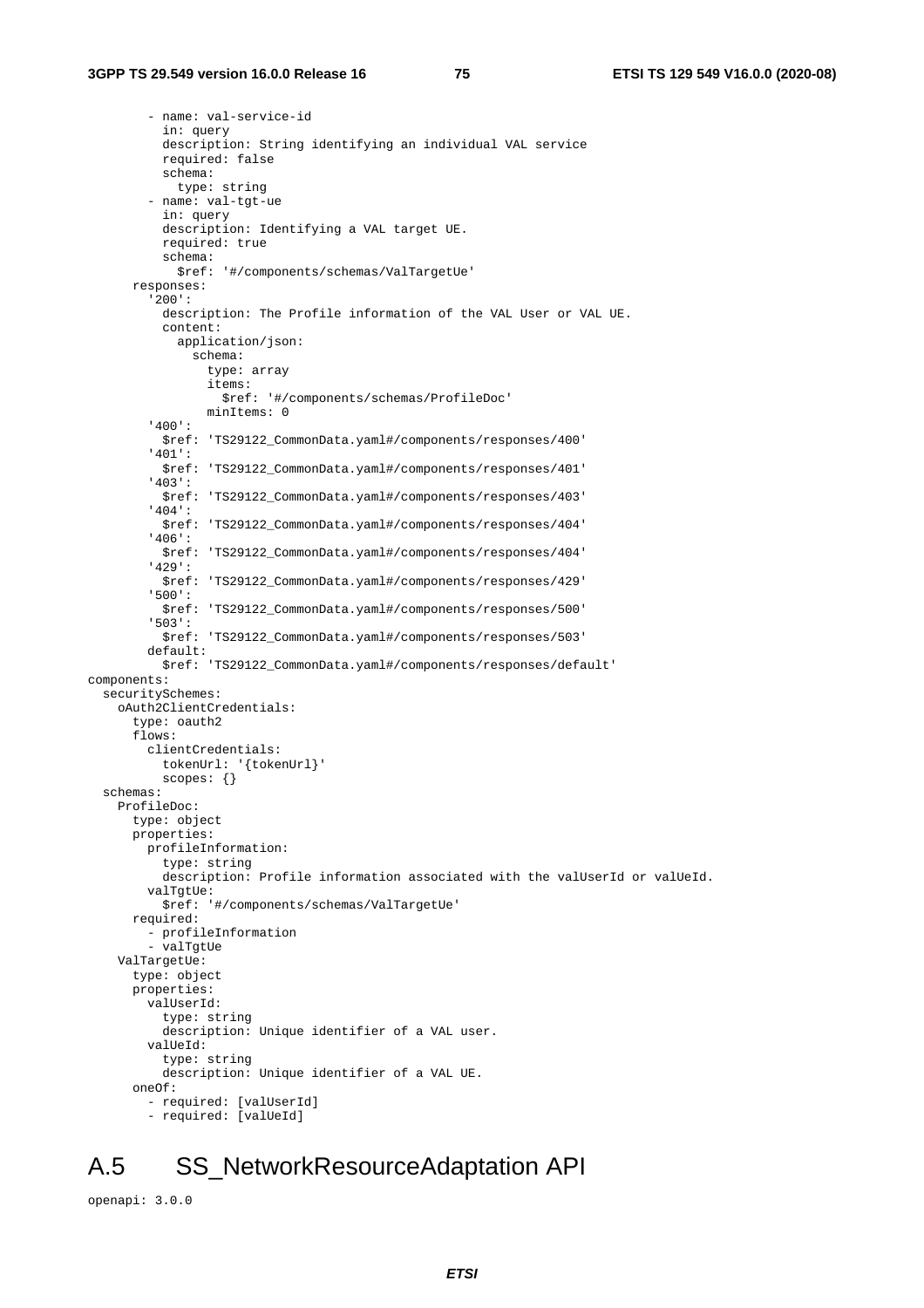info: version: 1.0.0 title: SS\_NetworkResourceAdaptation description: | SS Network Resource Adaptation Service. © 2020, 3GPP Organizational Partners (ARIB, ATIS, CCSA, ETSI, TSDSI, TTA, TTC). All rights reserved. externalDocs: description: 3GPP TS 29.549 V16.0.0; Service Enabler Architecture Layer for Verticals (SEAL); Application Programming Interface (API) specification; Stage 3. url: http://www.3gpp.org/ftp/Specs/archive/29\_series/29.549/ security: - {} - oAuth2ClientCredentials: [] servers: - url: '{apiRoot}/ss-nra/v1' variables: apiRoot: default: https://example.com description: apiRoot as defined in clause 4.4 of 3GPP TS 29.501 paths: /multicast-subscriptions: post: summary: Creates a new Individual Multicast Subscription resource operationId: CreateMulticastSubscription tags: - Multicast Subscriptions (Collection) requestBody: required: true content: application/json: schema: \$ref: '#/components/schemas/MulticastSubscription' responses: '201': description: Success content: application/json: schema: \$ref: '#/components/schemas/MulticastSubscription' headers: Location: description: 'Contains the URI of the created individual multicast subscription resource' required: true schema: type: string '400': \$ref: 'TS29122\_CommonData.yaml#/components/responses/400' '401': \$ref: 'TS29122\_CommonData.yaml#/components/responses/401' '403': \$ref: 'TS29122\_CommonData.yaml#/components/responses/403' '404': \$ref: 'TS29122\_CommonData.yaml#/components/responses/404' '411': \$ref: 'TS29122\_CommonData.yaml#/components/responses/411' '413': \$ref: 'TS29122\_CommonData.yaml#/components/responses/413' '415': \$ref: 'TS29122\_CommonData.yaml#/components/responses/415' '429': \$ref: 'TS29122\_CommonData.yaml#/components/responses/429' '500': \$ref: 'TS29122\_CommonData.yaml#/components/responses/500' '503': \$ref: 'TS29122\_CommonData.yaml#/components/responses/503' default: \$ref: 'TS29122\_CommonData.yaml#/components/responses/default' callbacks: UserPlaneNotification: '{\$request.body#/notifUri}': post: requestBody: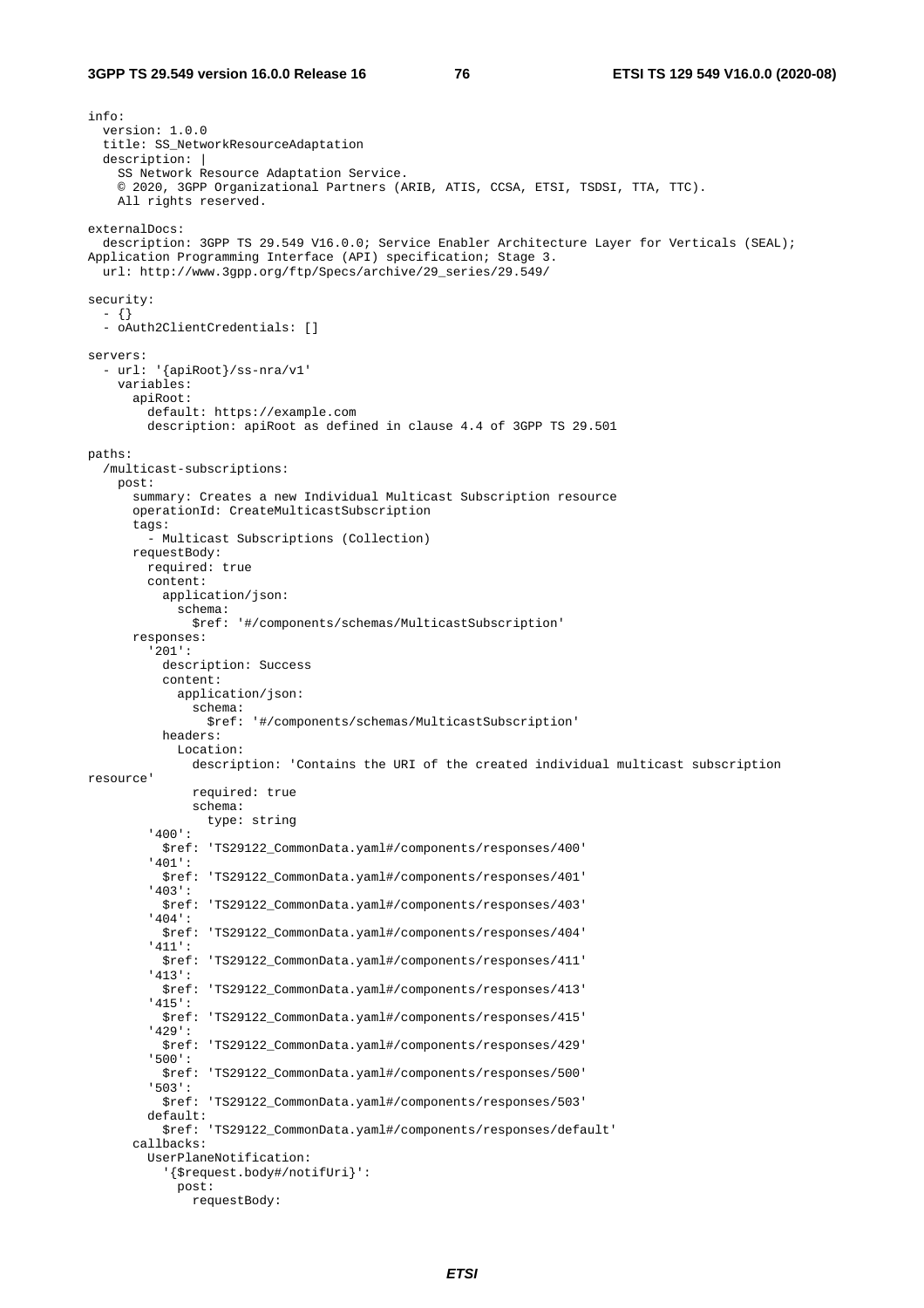required: true content: application/json: schema: \$ref: '#/components/schemas/UserPlaneNotification' responses: '204': description: No Content, Notification was succesfull '400': \$ref: 'TS29122\_CommonData.yaml#/components/responses/400' '401': \$ref: 'TS29122\_CommonData.yaml#/components/responses/401' '403': \$ref: 'TS29122\_CommonData.yaml#/components/responses/403' '404': \$ref: 'TS29122\_CommonData.yaml#/components/responses/404' '411': \$ref: 'TS29122\_CommonData.yaml#/components/responses/411' '413': \$ref: 'TS29122\_CommonData.yaml#/components/responses/413' '415': \$ref: 'TS29122\_CommonData.yaml#/components/responses/415' '429': \$ref: 'TS29122\_CommonData.yaml#/components/responses/429' '500': \$ref: 'TS29122\_CommonData.yaml#/components/responses/500' '503': \$ref: 'TS29122\_CommonData.yaml#/components/responses/503' default: \$ref: 'TS29122\_CommonData.yaml#/components/responses/default' /multicast-subscriptions/{multiSubId}: get: summary: "Reads an existing Individual Multicast Subscription" operationId: GetMulticastSubscription tags: - Individual Multicast Subscription (Document) parameters: - name: multiSubId in: path description: Multicast Subscription ID required: true schema: type: string responses: '200': description: OK. Resource representation is returned content: application/json: schema: \$ref: '#/components/schemas/MulticastSubscription' '400': \$ref: 'TS29122\_CommonData.yaml#/components/responses/400' '401': \$ref: 'TS29122\_CommonData.yaml#/components/responses/401' '403': \$ref: 'TS29122\_CommonData.yaml#/components/responses/403' '404': \$ref: 'TS29122\_CommonData.yaml#/components/responses/404' '406': \$ref: 'TS29122\_CommonData.yaml#/components/responses/406' '429': \$ref: 'TS29122\_CommonData.yaml#/components/responses/429' '500': \$ref: 'TS29122\_CommonData.yaml#/components/responses/500' '503': \$ref: 'TS29122\_CommonData.yaml#/components/responses/503' default: \$ref: 'TS29122\_CommonData.yaml#/components/responses/default' delete: summary: "Delete an existing Individual Multicast Subscription" operationId: DeleteMulticastSubscription tags: - Individual Multicast Subscription (Document) parameters: - name: multiSubId in: path description: Multicast Subscription ID

```
 required: true
```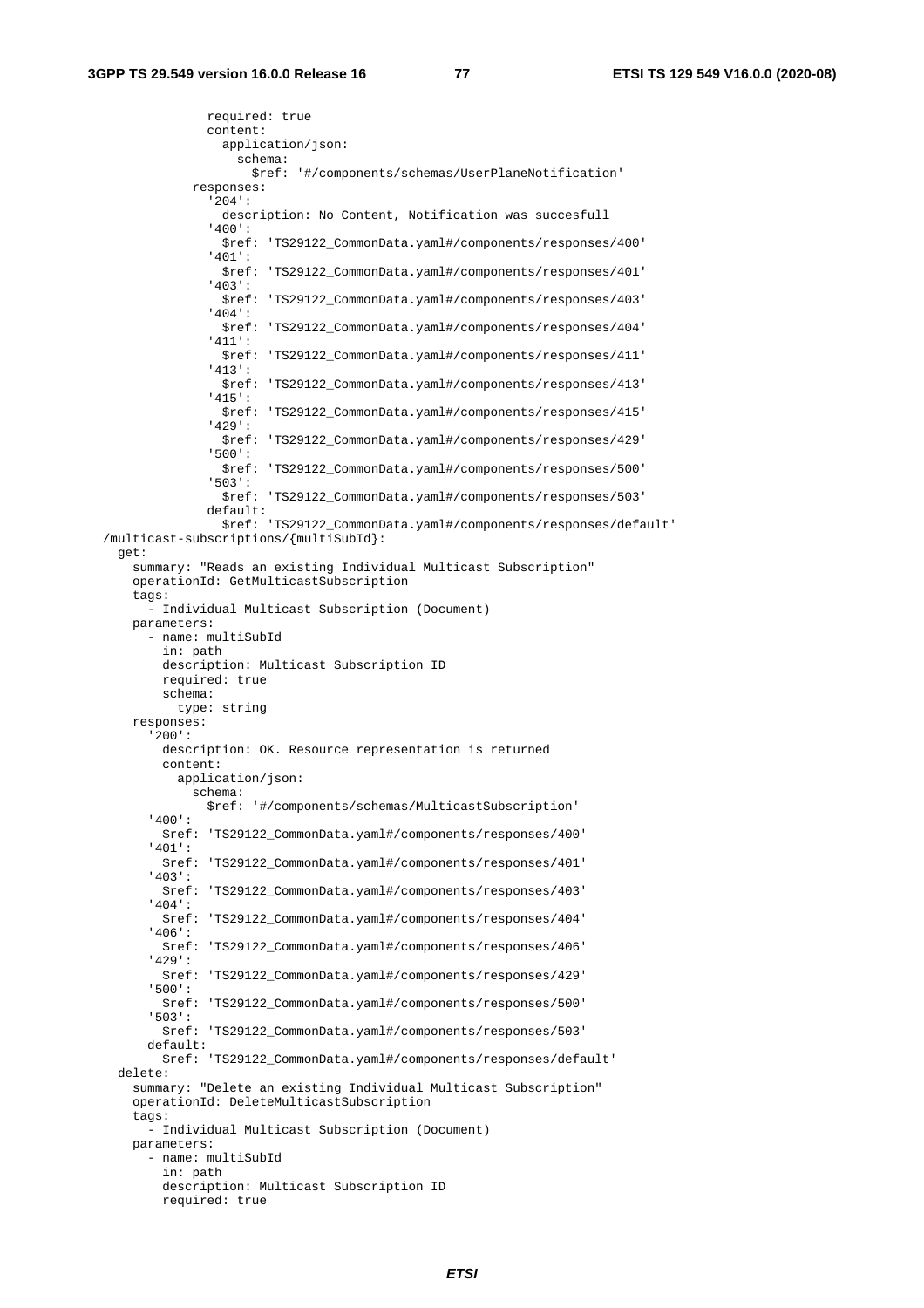schema: type: string responses: '204': description: No Content. Resource was succesfully deleted '400': \$ref: 'TS29122\_CommonData.yaml#/components/responses/400' '401': \$ref: 'TS29122\_CommonData.yaml#/components/responses/401' '403': \$ref: 'TS29122\_CommonData.yaml#/components/responses/403' '404': \$ref: 'TS29122\_CommonData.yaml#/components/responses/404' '429': \$ref: 'TS29122\_CommonData.yaml#/components/responses/429' '500': \$ref: 'TS29122\_CommonData.yaml#/components/responses/500' '503': \$ref: 'TS29122\_CommonData.yaml#/components/responses/503' default: \$ref: 'TS29122\_CommonData.yaml#/components/responses/default' /unicast-subscriptions: post: summary: Creates a new Individual Unicast Subscription resource operationId: CreateUnicastSubscription tags: - Unicast Subscriptions (Collection) requestBody: required: true content: application/json: schema: \$ref: '#/components/schemas/UnicastSubscription' responses: '201': description: Success content: application/json: schema: \$ref: '#/components/schemas/UnicastSubscription' headers: Location: description: 'Contains the URI of the created individual unicast subscription resource' required: true schema: type: string '400': \$ref: 'TS29122\_CommonData.yaml#/components/responses/400' '401': \$ref: 'TS29122\_CommonData.yaml#/components/responses/401' '403': \$ref: 'TS29122\_CommonData.yaml#/components/responses/403' '404': \$ref: 'TS29122\_CommonData.yaml#/components/responses/404' '411': \$ref: 'TS29122\_CommonData.yaml#/components/responses/411' '413': \$ref: 'TS29122\_CommonData.yaml#/components/responses/413' '415': \$ref: 'TS29122\_CommonData.yaml#/components/responses/415' '429': \$ref: 'TS29122\_CommonData.yaml#/components/responses/429' '500': \$ref: 'TS29122\_CommonData.yaml#/components/responses/500' '503': \$ref: 'TS29122\_CommonData.yaml#/components/responses/503' default: \$ref: 'TS29122\_CommonData.yaml#/components/responses/default' callbacks: UserPlaneNotification: '{\$request.body#/notifUri}': post: requestBody: required: true content: application/json: schema: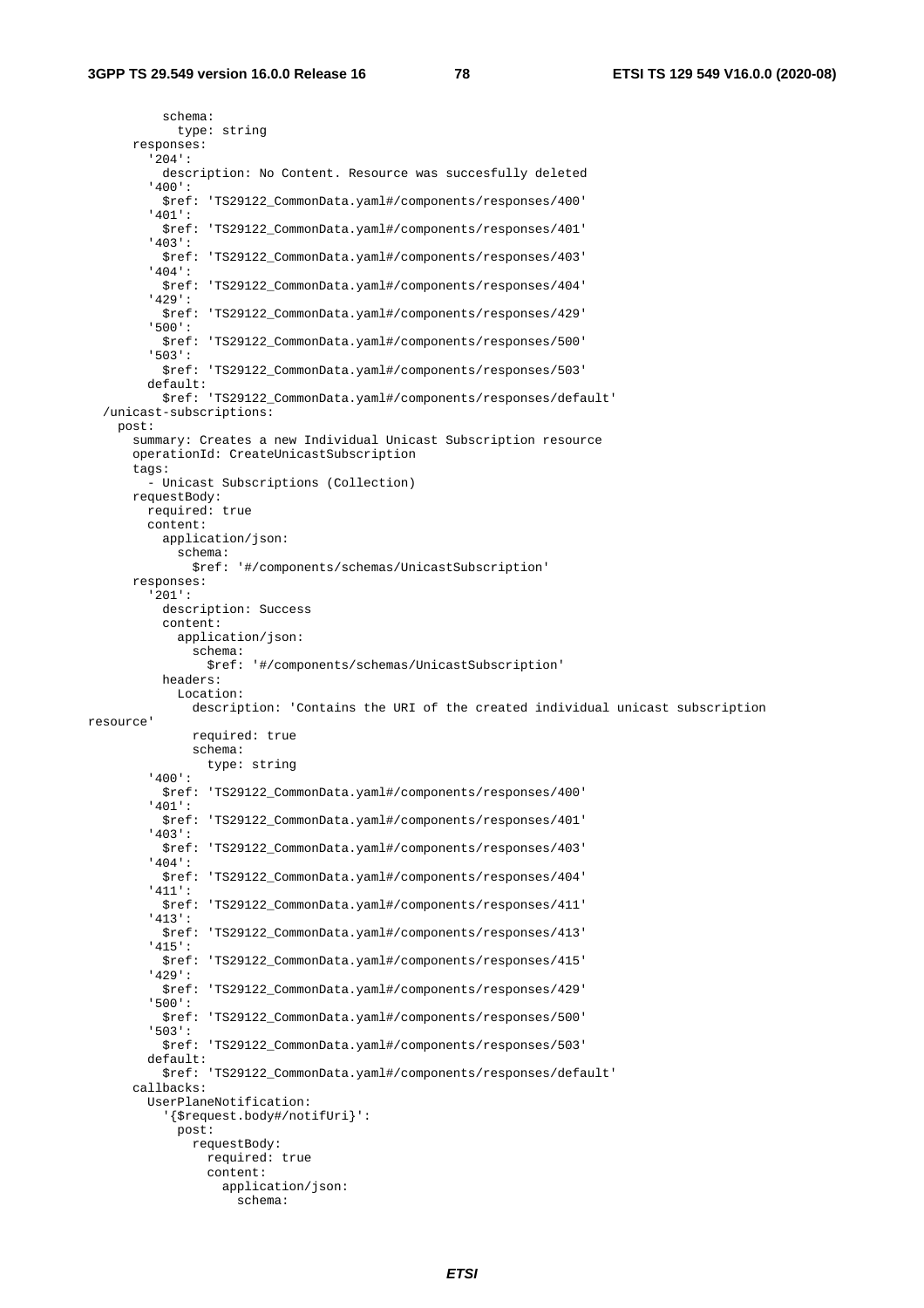\$ref: '#/components/schemas/UserPlaneNotification' responses: '204': description: No Content, Notification was succesfull '400': \$ref: 'TS29122\_CommonData.yaml#/components/responses/400' '401': \$ref: 'TS29122\_CommonData.yaml#/components/responses/401' '403': \$ref: 'TS29122\_CommonData.yaml#/components/responses/403' '404': \$ref: 'TS29122\_CommonData.yaml#/components/responses/404' '411': \$ref: 'TS29122\_CommonData.yaml#/components/responses/411' '413': \$ref: 'TS29122\_CommonData.yaml#/components/responses/413' '415': \$ref: 'TS29122\_CommonData.yaml#/components/responses/415' '429': \$ref: 'TS29122\_CommonData.yaml#/components/responses/429' '500': \$ref: 'TS29122\_CommonData.yaml#/components/responses/500' '503': \$ref: 'TS29122\_CommonData.yaml#/components/responses/503' default: \$ref: 'TS29122\_CommonData.yaml#/components/responses/default' /unicast-subscriptions/{uniSubId}: get: summary: "Reads an existing Individual Unicast Subscription" operationId: GetUnicastSubscription tags: - Individual Unicast Subscription (Document) parameters: - name: uniSubId in: path description: Unicast Subscription ID required: true schema: type: string responses: '200': description: OK. Resource representation is returned content: application/json: schema: \$ref: '#/components/schemas/UnicastSubscription' '400': \$ref: 'TS29122\_CommonData.yaml#/components/responses/400' '401': \$ref: 'TS29122\_CommonData.yaml#/components/responses/401' '403': \$ref: 'TS29122\_CommonData.yaml#/components/responses/403' '404': \$ref: 'TS29122\_CommonData.yaml#/components/responses/404' '406': \$ref: 'TS29122\_CommonData.yaml#/components/responses/406' '429': \$ref: 'TS29122\_CommonData.yaml#/components/responses/429' '500': \$ref: 'TS29122\_CommonData.yaml#/components/responses/500' '503': \$ref: 'TS29122\_CommonData.yaml#/components/responses/503' default: \$ref: 'TS29122\_CommonData.yaml#/components/responses/default' delete: summary: "Delete an existing Individual Unicast Subscription" operationId: DeleteUnicastSubscription tags: - Individual Unicast Subscription (Document) parameters: - name: uniSubId in: path description: Unicast Subscription ID required: true schema: type: string responses: '204':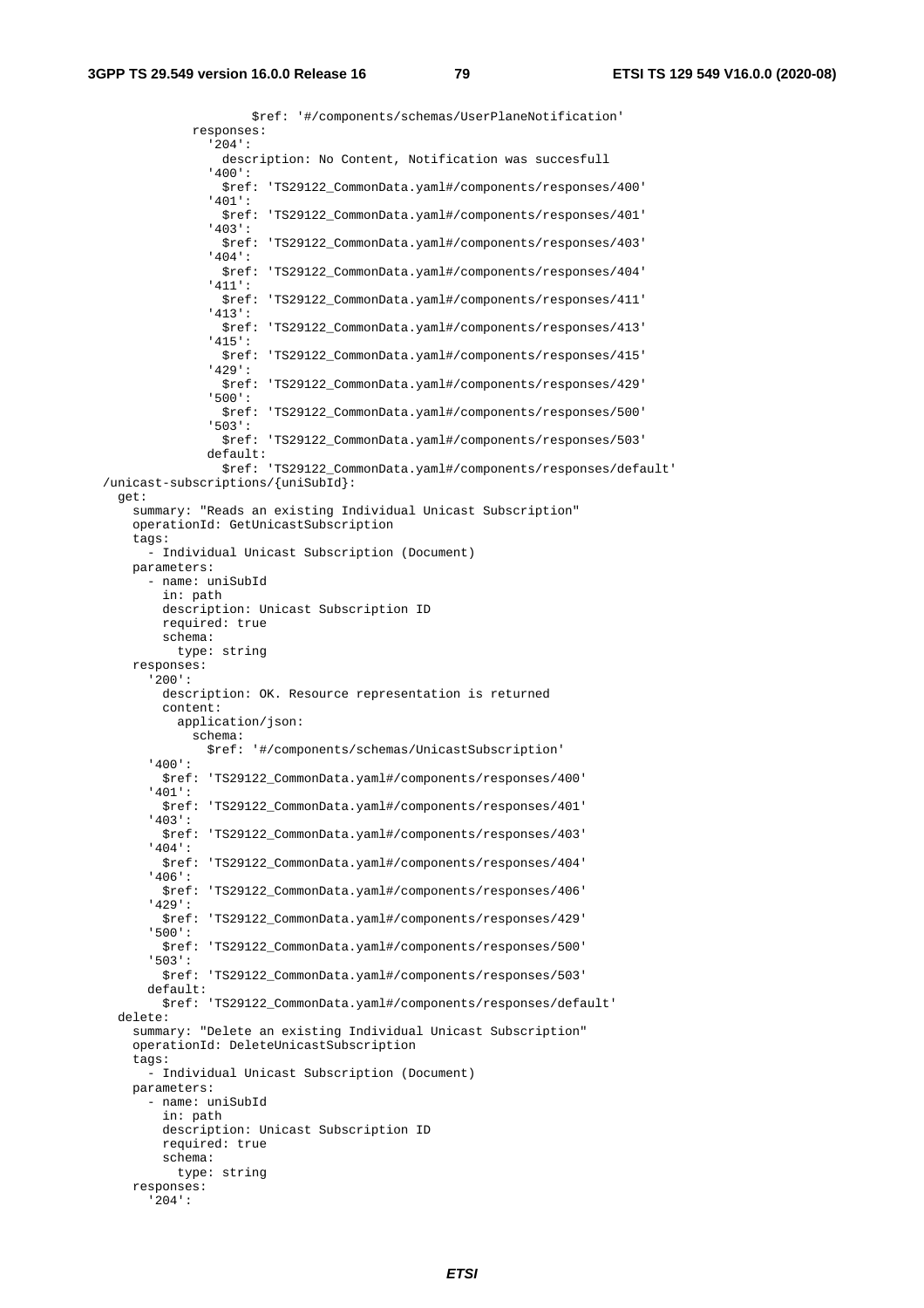description: No Content. Resource was succesfully deleted '400': \$ref: 'TS29122\_CommonData.yaml#/components/responses/400' '401': \$ref: 'TS29122\_CommonData.yaml#/components/responses/401' '403': \$ref: 'TS29122\_CommonData.yaml#/components/responses/403' '404': \$ref: 'TS29122\_CommonData.yaml#/components/responses/404' '429': \$ref: 'TS29122\_CommonData.yaml#/components/responses/429' '500': \$ref: 'TS29122\_CommonData.yaml#/components/responses/500' '503': \$ref: 'TS29122\_CommonData.yaml#/components/responses/503' default: \$ref: 'TS29122\_CommonData.yaml#/components/responses/default' components: securitySchemes: oAuth2ClientCredentials: type: oauth2 flows: clientCredentials: tokenUrl: '{tokenUrl}' scopes: {} schemas: MulticastSubscription: type: object properties: valGroupId: type: string anncMode: \$ref: '#/components/schemas/ServiceAnnoucementMode' multiQosReq: type: string locArea: \$ref: 'TS29122\_GMDviaMBMSbyMB2.yaml#/components/schemas/MbmsLocArea' duration: \$ref: 'TS29571\_CommonData.yaml#/components/schemas/DateTime' tmgi: \$ref: 'TS29571\_CommonData.yaml#/components/schemas/Uint32' notifUri: \$ref: 'TS29571\_CommonData.yaml#/components/schemas/Uri' reqTestNotif: type: boolean wsNotifCfg: \$ref: 'TS29122\_CommonData.yaml#/components/schemas/WebsockNotifConfig' suppFeat: \$ref: 'TS29571\_CommonData.yaml#/components/schemas/SupportedFeatures' upIpv4Addr: \$ref: 'TS29571\_CommonData.yaml#/components/schemas/Ipv4Addr' upIpv6Addr: \$ref: 'TS29571\_CommonData.yaml#/components/schemas/Ipv6Addr' upPortNum: \$ref: 'TS29122\_CommonData.yaml#/components/schemas/Port' radioFreqs: type: array items: \$ref: 'TS29571\_CommonData.yaml#/components/schemas/Uint32' minItems: 1 required: - valGroupId - anncMode - multiQosReq - notifUri UnicastSubscription: type: object properties: valTgtUe: \$ref: 'TS29549\_SS\_UserProfileRetrieval.yaml#/components/schemas/ValTargetUe' uniQosReq: type: string duration: \$ref: 'TS29571\_CommonData.yaml#/components/schemas/DateTime' notifUri: \$ref: 'TS29571\_CommonData.yaml#/components/schemas/Uri' reqTestNotif: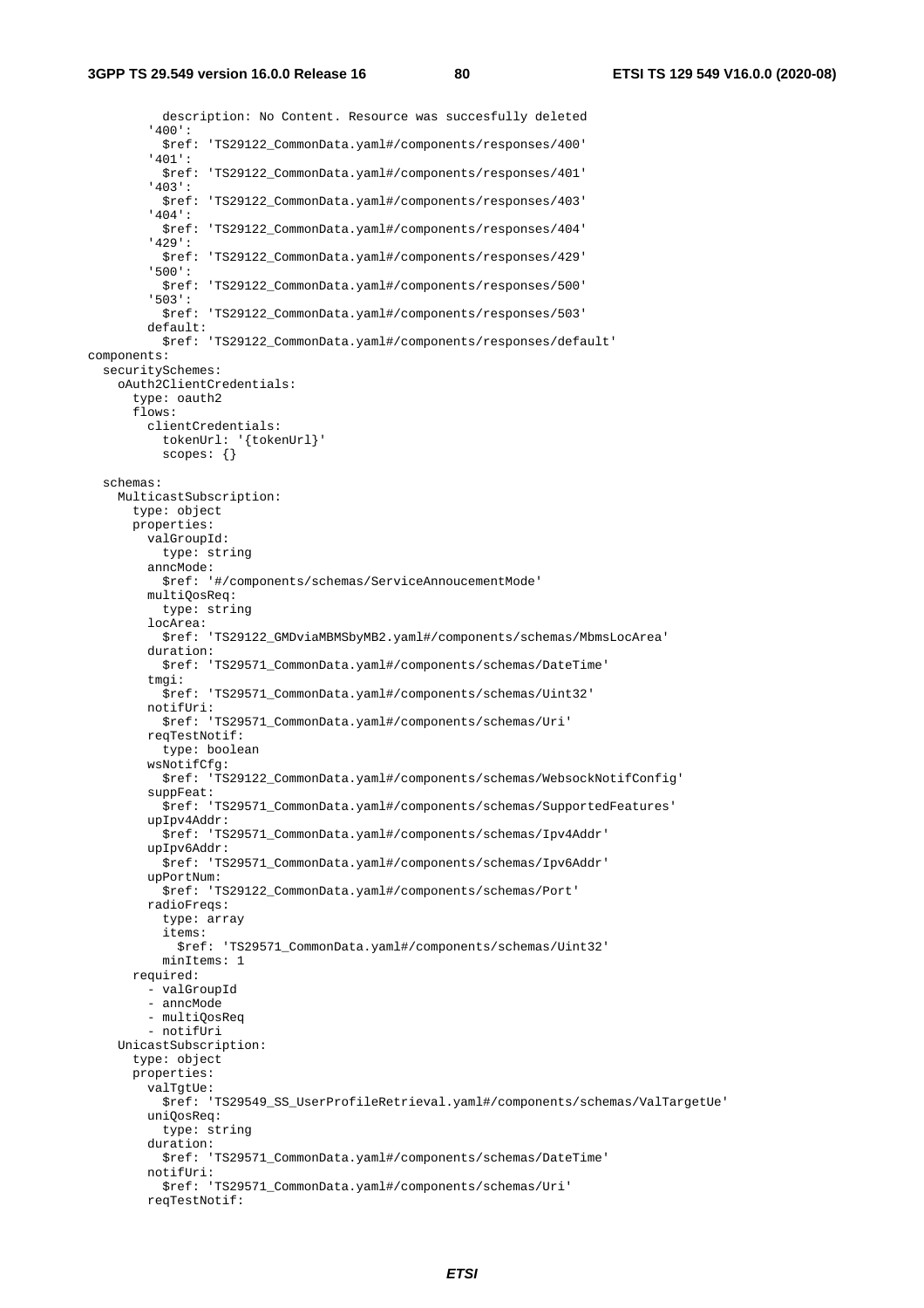```
 type: boolean 
         wsNotifCfg: 
           $ref: 'TS29122_CommonData.yaml#/components/schemas/WebsockNotifConfig' 
         suppFeat: 
           $ref: 'TS29571_CommonData.yaml#/components/schemas/SupportedFeatures' 
       required: 
         - valTgt 
         - notifUri 
     UserPlaneNotification: 
       type: object 
       properties: 
         notifId: 
           $ref: 'TS29571_CommonData.yaml#/components/schemas/Uri' 
         eventNotifs: 
           type: array 
            items: 
              $ref: '#/components/schemas/NrmEventNotification' 
           minItems: 1 
       required: 
         - notifId 
         - eventNotifs 
     NrmEventNotification: 
       type: object 
       properties: 
         event: 
           $ref: '#/components/schemas/NrmEvent' 
         ts: 
           $ref: 'TS29571_CommonData.yaml#/components/schemas/DateTime' 
         deliveryMode: 
           $ref: '#/components/schemas/DeliveryMode' 
         streamIds: 
           type: array 
            items: 
             type: string 
           minItems: 1 
       required: 
         - event 
         - ts 
# Simple data types and Enumerations 
     ServiceAnnoucementMode: 
       anyOf: 
       - type: string 
         enum: 
           - NRM 
           - VAL 
       - type: string 
         description: > 
           This string provides forward-compatibility with future 
            extensions to the enumeration but is not used to encode 
           content defined in the present version of this API. 
       description: > 
         Possible values are 
         - NRM: NRM server performs the service announcement. 
         - VAL: VAL server performs the service announcement. 
     DeliveryMode: 
       anyOf: 
       - type: string 
         enum: 
           - UNICAST 
            - MULTICAST 
       - type: string 
         description: > 
           This string provides forward-compatibility with future 
            extensions to the enumeration but is not used to encode 
           content defined in the present version of this API. 
       description: > 
         Possible values are 
          - UNICAST: Unicast delivery. 
          - MULTICAST: Multicast delivery. 
     NrmEvent: 
       anyOf: 
       - type: string 
         enum: 
          - UP DELIVERY MODE
       - type: string
```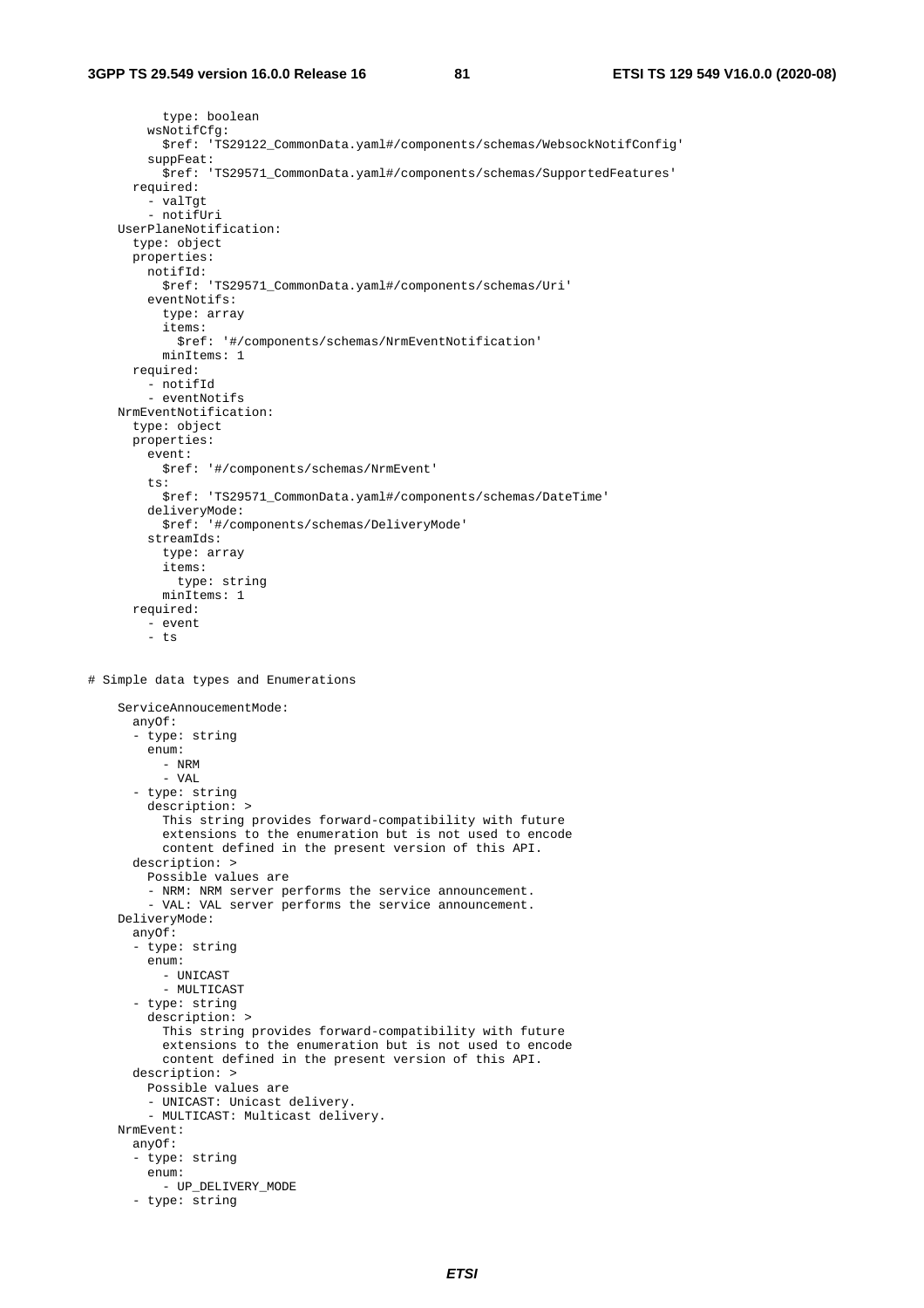description: > This string provides forward-compatibility with future extensions to the enumeration but is not used to encode content defined in the present version of this API. description: > Possible values are - UP DELIVERY MODE: User Plane delivery mode.

#### A.6 SS\_Events API

```
openapi: 3.0.0 
info: 
   title: SS_Events 
   description: | 
     API for SEAL Events management. 
     © 2020, 3GPP Organizational Partners (ARIB, ATIS, CCSA, ETSI, TSDSI, TTA, TTC). 
     All rights reserved. 
   version: "1.0.0" 
externalDocs: 
   description: 3GPP TS 29.549 V16.0.0 Service Enabler Architecture Layer for Verticals (SEAL); 
Application Programming Interface (API) specification; Stage 3. 
  url: http://www.3gpp.org/ftp/Specs/archive/29_series/29.549/ 
security: 
   - {} 
   - oAuth2ClientCredentials: [] 
servers: 
   - url: '{apiRoot}/ss-events/v1' 
     variables: 
       apiRoot: 
         default: https://example.com 
         description: apiRoot as defined in clause 6.5 of 3GPP TS 29.549 
paths: 
   /subscriptions: 
     post: 
       description: Creates a new individual SEAL Event Subscription. 
       requestBody: 
         required: true 
         content: 
           application/json: 
             schema: 
                $ref: '#/components/schemas/SEALEventSubscription' 
       callbacks: 
         notificationDestination: 
            '{request.body#/notificationDestination}': 
             post: 
                requestBody: # contents of the callback message 
                  required: true 
                  content: 
                    application/json: 
                      schema: 
                         $ref: '#/components/schemas/SEALEventNotification' 
                responses: 
                   '204': 
                    description: No Content (successful notification) 
                   '400': 
                    $ref: 'TS29122_CommonData.yaml#/components/responses/400' 
                  '401': 
                    $ref: 'TS29122_CommonData.yaml#/components/responses/401' 
                  '403': 
                    $ref: 'TS29122_CommonData.yaml#/components/responses/403' 
                  '404': 
                    $ref: 'TS29122_CommonData.yaml#/components/responses/404' 
                   '411': 
                    $ref: 'TS29122_CommonData.yaml#/components/responses/411' 
                   '413': 
                    $ref: 'TS29122_CommonData.yaml#/components/responses/413' 
                  '415': 
                    $ref: 'TS29122_CommonData.yaml#/components/responses/415' 
                  '429': 
                    $ref: 'TS29122_CommonData.yaml#/components/responses/429' 
                   '500': 
                    $ref: 'TS29122_CommonData.yaml#/components/responses/500' 
                  '503': 
                    $ref: 'TS29122_CommonData.yaml#/components/responses/503' 
                  default: 
                    $ref: 'TS29122_CommonData.yaml#/components/responses/default'
```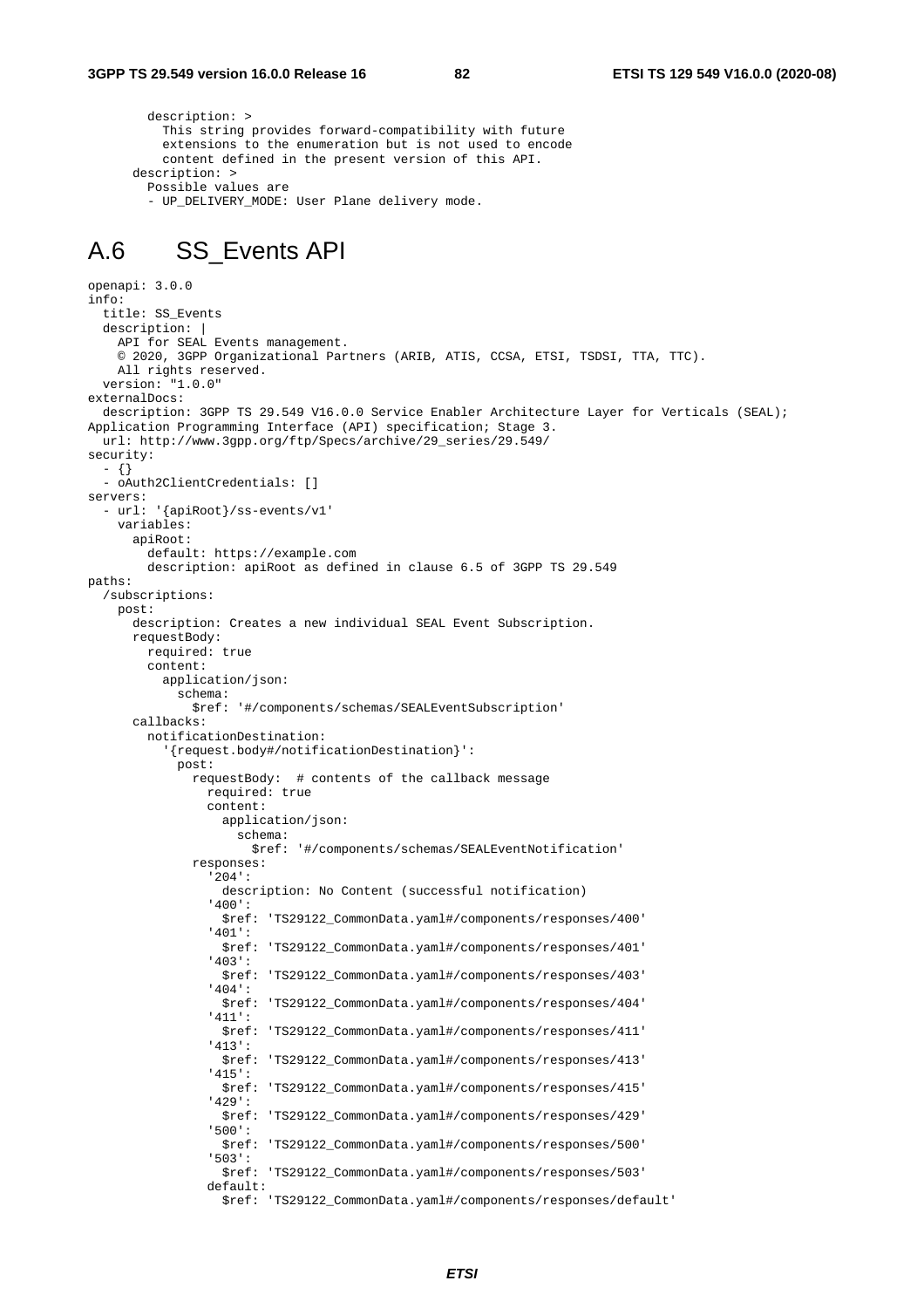responses: '201': description: SEAL Events subscription resource created successfully. content: application/json: schema: \$ref: '#/components/schemas/SEALEventSubscription' headers: Location: description: 'Contains the URI of the newly created resource' required: true schema: type: string '400': \$ref: 'TS29122\_CommonData.yaml#/components/responses/400' '401': \$ref: 'TS29122\_CommonData.yaml#/components/responses/401' '403': \$ref: 'TS29122\_CommonData.yaml#/components/responses/403' '404': \$ref: 'TS29122\_CommonData.yaml#/components/responses/404' '411': \$ref: 'TS29122\_CommonData.yaml#/components/responses/411' '413': \$ref: 'TS29122\_CommonData.yaml#/components/responses/413' '415': \$ref: 'TS29122\_CommonData.yaml#/components/responses/415' '429': \$ref: 'TS29122\_CommonData.yaml#/components/responses/429' '500': \$ref: 'TS29122\_CommonData.yaml#/components/responses/500' '503': \$ref: 'TS29122\_CommonData.yaml#/components/responses/503' default: \$ref: 'TS29122\_CommonData.yaml#/components/responses/default' /subscriptions/{subscriptionId}: delete: description: Deletes an individual SEAL Event Subscription. parameters: - name: subscriptionId in: path description: Identifier of an individual Events Subscription required: true schema: type: string responses: '204': description: The individual SEAL Events Subscription matching the subscriptionId is deleted. '400': \$ref: 'TS29122\_CommonData.yaml#/components/responses/400' '401': \$ref: 'TS29122\_CommonData.yaml#/components/responses/401' '403': \$ref: 'TS29122\_CommonData.yaml#/components/responses/403' '404': \$ref: 'TS29122\_CommonData.yaml#/components/responses/404' '429': \$ref: 'TS29122\_CommonData.yaml#/components/responses/429' '500': \$ref: 'TS29122\_CommonData.yaml#/components/responses/500' '503': \$ref: 'TS29122\_CommonData.yaml#/components/responses/503' default: \$ref: 'TS29122\_CommonData.yaml#/components/responses/default' components: securitySchemes: oAuth2ClientCredentials: type: oauth2 flows: clientCredentials: tokenUrl: '{tokenUrl}' scopes: {} schemas: SEALEventSubscription: type: object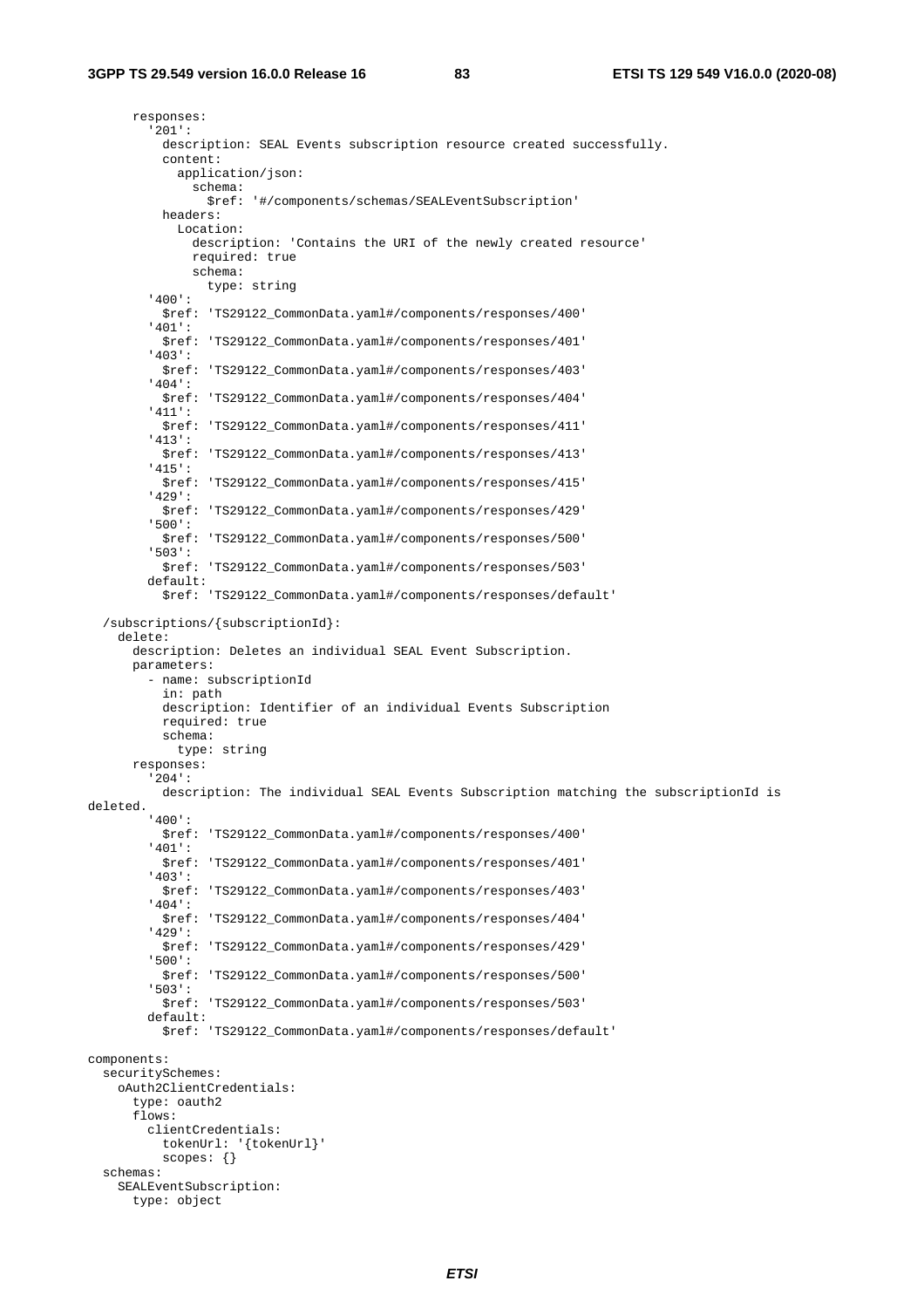properties: subscriberId: type: string description: String identifying the subscriber of the event. eventSubs: type: array items: \$ref: '#/components/schemas/EventSubscription' minItems: 1 description: Subscribed events. eventReq: \$ref: 'TS29523\_Npcf\_EventExposure.yaml#/components/schemas/ReportingInformation' notificationDestination: \$ref: 'TS29122\_CommonData.yaml#/components/schemas/Uri' requestTestNotification: type: boolean description: Set to true by Subscriber to request the SEAL server to send a test notification. Set to false or omitted otherwise. websockNotifConfig: \$ref: 'TS29122\_CommonData.yaml#/components/schemas/WebsockNotifConfig' suppFeat: \$ref: 'TS29571\_CommonData.yaml#/components/schemas/SupportedFeatures' required: - subscriberId - eventSubs - eventReq - notificationDestination SEALEventNotification: type: object properties: subscriptionId: type: string description: Identifier of the subscription resource. eventDetails: type: array items: \$ref: '#/components/schemas/SEALEventDetail' minItems: 1 description: Detailed notifications of individual events. required: - subscriptionId - eventDetails EventSubscription: type: object properties: eventId: \$ref: '#/components/schemas/SEALEvent' valGroups: type: array items: \$ref: '#/components/schemas/VALGroupFilter' minItems: 1 description: Each element of the array represents the VAL group identifier(s) of a VAL service that the subscriber wants to know in the interested event. identities: type: array items: \$ref: '#/components/schemas/IdentityFilter' minItems: 1 description: Each element of the array represents the VAL User / UE IDs of a VAL service that the event subscriber wants to know in the interested event. required: - eventId SEALEventDetail: type: object properties: eventId: \$ref: '#/components/schemas/SEALEvent' lmInfos: type: array items: \$ref: '#/components/schemas/LMInformation' minItems: 1 valGroupDocuments: type: array items: \$ref: 'TS29549\_SS\_GroupManagement.yaml#/components/schemas/VALGroupDocument' minItems: 1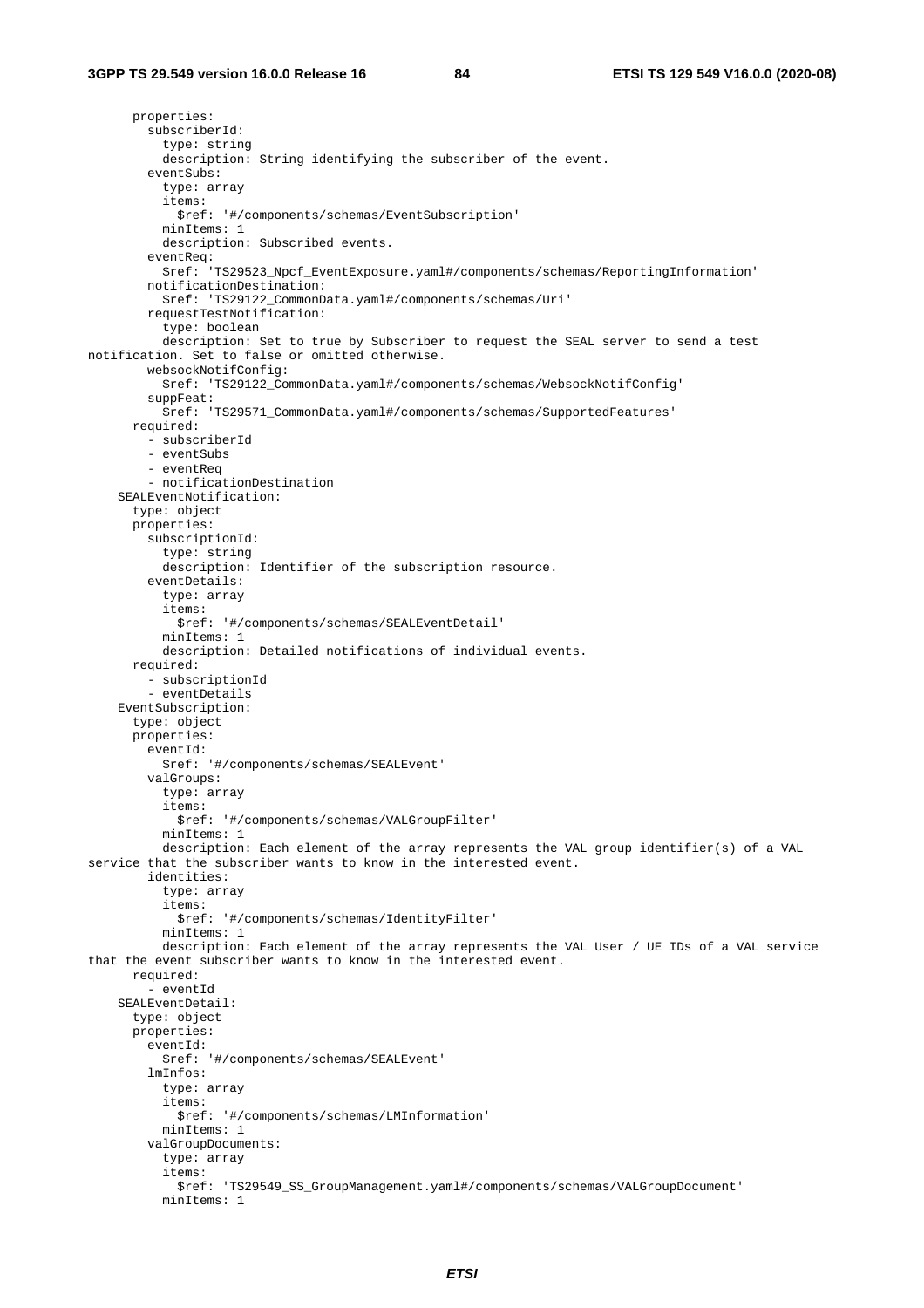description: The VAL groups documents with modified membership and configuration information. profileDocs: type: array items: \$ref: 'TS29549\_SS\_UserProfileRetrieval.yaml#/components/schemas/ProfileDoc' minItems: 1 description: Updated profile information associated with VAL Users or VAL UEs. required: - eventId VALGroupFilter: type: object properties: valSvcId: type: string description: Identity of the VAL service valGrpIds: type: array items: type: string minTtems: 1 description: VAL group identifiers that event subscriber wants to know in the interested event. required: - valGrpIds IdentityFilter: type: object properties: valSvcId: type: string description: Identity of the VAL service valTgtUes: type: array items: \$ref: 'TS29549\_SS\_UserProfileRetrieval.yaml#/components/schemas/ValTargetUe' minItems: 1 description: VAL User IDs or VAL UE IDs that the event subscriber wants to know in the interested event. LMInformation: type: object properties: valTgtUe: \$ref: 'TS29549\_SS\_UserProfileRetrieval.yaml#/components/schemas/ValTargetUe' locInfo: \$ref: 'TS29122\_MonitoringEvent.yaml#/components/schemas/LocationInfo' required: - locInfo - valTgtUe SEALEvent: anyOf: - type: string enum: - LM\_LOCATION\_INFO\_CHANGE - GM\_GROUP\_INFO\_CHANGE - CM\_USER\_PROFILE\_CHANGE - GM\_GROUP\_CREATE - type: string description: > This string provides forward-compatibility with future extensions to the enumeration but is not used to encode content defined in the present version of this API. description: > Possible values are - LM\_LOCATION\_INFO\_CHANGE: Events related to the location information of VAL Users or VAL UEs from the Location Management Server. - GM\_GROUP\_INFO\_CHANGE: Events related to the modification of VAL group membership and configuration information from the Group Management Server. - CM\_USER\_PROFILE\_CHANGE: Events related to update of user profile information from the Configuration Management Server. - GM\_GROUP\_CREATE: Events related to creation of new VAL groups from the Group Mananagement

## A.7 SS\_KeyInfoRetrieval API

openapi: 3.0.0

Server.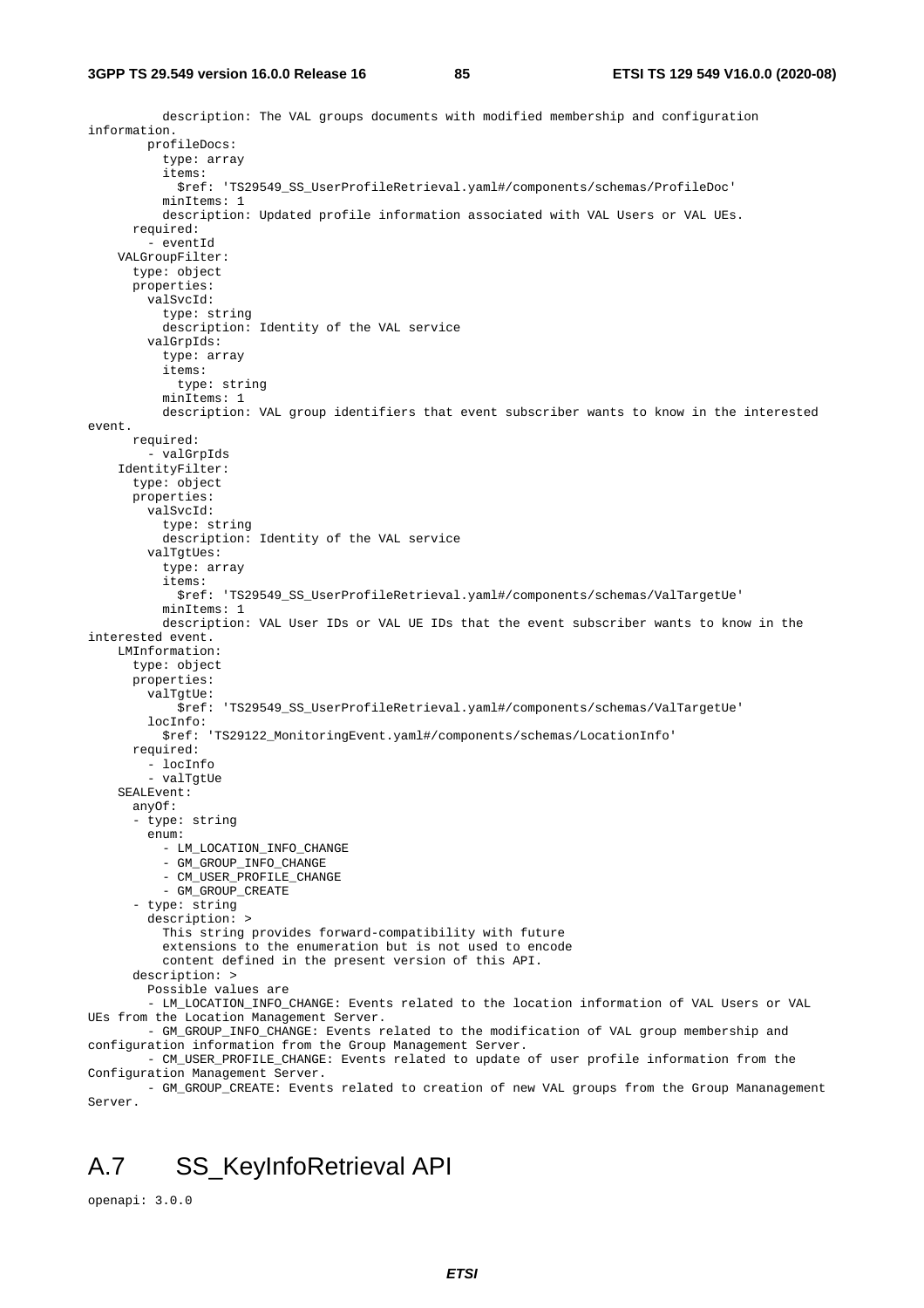```
info: 
   title: SS_KeyInfoRetrieval 
   description: | 
     API for SEAL Key Information Retrieval. 
     © 2020, 3GPP Organizational Partners (ARIB, ATIS, CCSA, ETSI, TSDSI, TTA, TTC). 
     All rights reserved. 
   version: "1.0.0" 
externalDocs: 
   description: 3GPP TS 29.549 V16.0.0 Service Enabler Architecture Layer for Verticals (SEAL); 
Application Programming Interface (API) specification; Stage 3. 
  url: http://www.3gpp.org/ftp/Specs/archive/29_series/29.549/ 
security: 
   - {} 
   - oAuth2ClientCredentials: [] 
servers: 
   - url: '{apiRoot}/ss-kir/v1' 
     variables: 
       apiRoot: 
         default: https://example.com 
         description: apiRoot as defined in clause 6.5 of 3GPP TS 29.549 
paths: 
   /key-records: 
     get: 
       description: Retrieve Key mamangement information specific to VAL service. 
       parameters: 
         - name: val-service-id 
           in: query 
           description: String identifying an individual VAL service 
           required: true 
           schema: 
             type: string 
          - name: val-tgt-ue 
           in: query 
           description: Identifying a VAL target. 
           required: false 
           schema: 
             $ref: 'TS29549_SS_UserProfileRetrieval.yaml#/components/schemas/ValTargetUe' 
       responses: 
          '200': 
           description: The key management information of the VAL service, VAL User or VAL UE. 
           content: 
             application/json: 
                schema: 
                  $ref: '#/components/schemas/ValKeyInfo' 
          '400': 
           $ref: 'TS29122_CommonData.yaml#/components/responses/400' 
          '401': 
           $ref: 'TS29122_CommonData.yaml#/components/responses/401' 
          '403': 
           $ref: 'TS29122_CommonData.yaml#/components/responses/403' 
          '404': 
           $ref: 'TS29122_CommonData.yaml#/components/responses/404' 
          '406': 
           $ref: 'TS29122_CommonData.yaml#/components/responses/404' 
          '429': 
           $ref: 'TS29122_CommonData.yaml#/components/responses/429' 
          '500': 
           $ref: 'TS29122_CommonData.yaml#/components/responses/500' 
          '503': 
           $ref: 'TS29122_CommonData.yaml#/components/responses/503' 
         default: 
           $ref: 'TS29122_CommonData.yaml#/components/responses/default' 
components: 
   securitySchemes: 
     oAuth2ClientCredentials: 
       type: oauth2 
       flows: 
         clientCredentials: 
           tokenUrl: '{tokenUrl}' 
           scopes: {} 
   schemas: 
     ValKeyInfo: 
       type: object 
       properties: 
         userUri: 
           $ref: 'TS29122_CommonData.yaml#/components/schemas/Uri' 
         skmsId: 
           type: string
```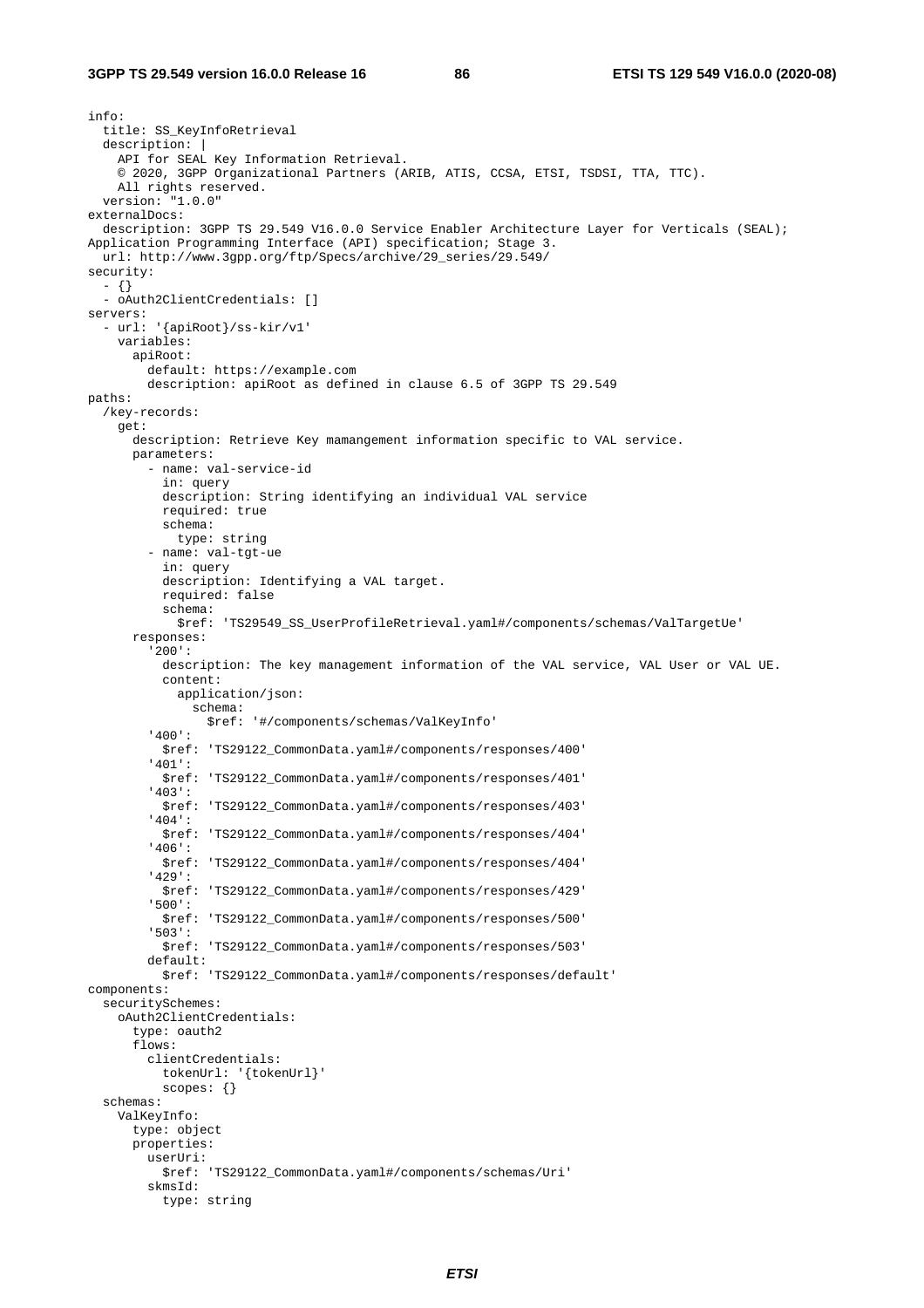```
 description: String identifying the key management server. 
        valService: 
          type: string 
          description: Unique identifier of a VAL Service. 
 valTgtUe: 
 $ref: 'TS29549_SS_UserProfileRetrieval.yaml#/components/schemas/ValTargetUe' 
        keyInfo: 
          type: string 
          description: Key management information specific to VAL service, VAL User or VAL UE. 
      required: 
        - userUri 
        - valService
```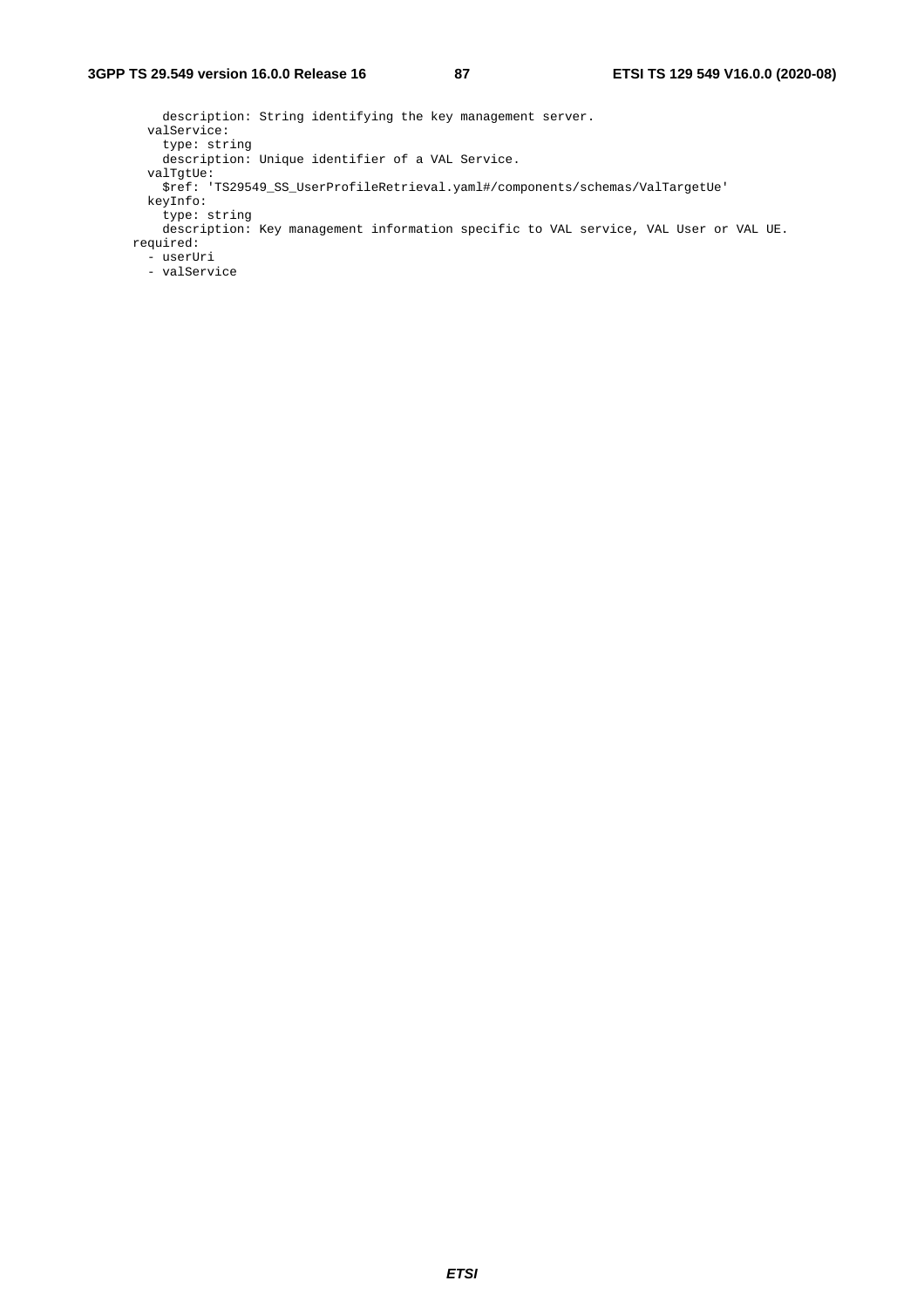# Annex B (informative): Change history

|             | <b>Change history</b> |             |           |     |     |                                                                                                                                                                                                                                   |                       |
|-------------|-----------------------|-------------|-----------|-----|-----|-----------------------------------------------------------------------------------------------------------------------------------------------------------------------------------------------------------------------------------|-----------------------|
| <b>Date</b> | <b>Meeting</b>        | <b>TDoc</b> | <b>CR</b> | Rev | Cat | Subject/Comment                                                                                                                                                                                                                   | <b>New</b><br>version |
| 2019-10     | CT3#106               |             |           |     |     | TS skeleton for Services Enabler Architecture Layer for Verticals<br>Application Programming Interface specification.                                                                                                             | 0.0.0                 |
| 2019-10     | CT3#106               | C3-194418   |           |     |     | Inclusion of TS skeleton document with clauses reflecting SEAL<br>service APIs, agreed in the meeting CT3#106: C3-194418                                                                                                          | 0.1.0                 |
| 2019-10     | CT3#106               | C3-194314   |           |     |     | Inclusion of documents agreed in CT3#106:<br>C3-194297, C3-194298, C3-194299, C3-194300                                                                                                                                           | 0.2.0                 |
| 2019-11     | CT3#107               | C3-195307   |           |     |     | Inclusion of documents agreed in CT3#107:<br>C3-195157, C3-195260, C3-195441, C3-195262, C3-195263, C3-<br>195264, C3-195185                                                                                                      | 0.3.0                 |
| 2019-12     | CT#86                 | CP-193176   |           |     |     | Sent to plenary for Information                                                                                                                                                                                                   | 1.0.0                 |
| 2020-03     | CT3#108<br>e          |             |           |     |     | Inclusion of documents agreed in CT3#108-e meeting:<br>C3-201346, C3-201347, C3-201348, C3-201349, C3-201350, C3-<br>201456, C3-201457, C3-201351, C3-201352, C3-201271                                                           | 1.1.0                 |
| 2020-04     | CT3#109<br>e          | C3-202444   |           |     |     | Inclusion of documents agreed in CT3#109e meeting:<br>C3-202241, C3-202275, C3-202334, C3-202335, C3-202336, C3-<br>202337, C3-202338, C3-202339, C3-202340, C3-202341, C3-<br>202342, C3-202343, C3-202481                       | 1.2.0                 |
| 2020-06     | CT3#110<br>e          | C3-203459   |           |     |     | Inclusion of documents agreed in CT3#110e meeting:<br>C3-203233, C3-203317, C3-203409, C3-203411, C3-203412, C3-<br>203413, C3-203414, C3-203415, C3-203416, C3-203417, C3-<br>203418, C3-203419, C3-203530, C3-203587, C3-203634 | 1.3.0                 |
| 2020-06     | CT#88e                | CP-201209   |           |     |     | TS sent to plenary for approval                                                                                                                                                                                                   | 2.0.0                 |
| 2020-06     | CT#88e                | CP-201334   |           |     |     | Implementation errors fixed. TS sent to plenary for approval                                                                                                                                                                      | 2.0.1                 |
| 2020-06     | CT#88e                | CP-201334   |           |     |     | TS approved by plenary                                                                                                                                                                                                            | 16.0.0                |